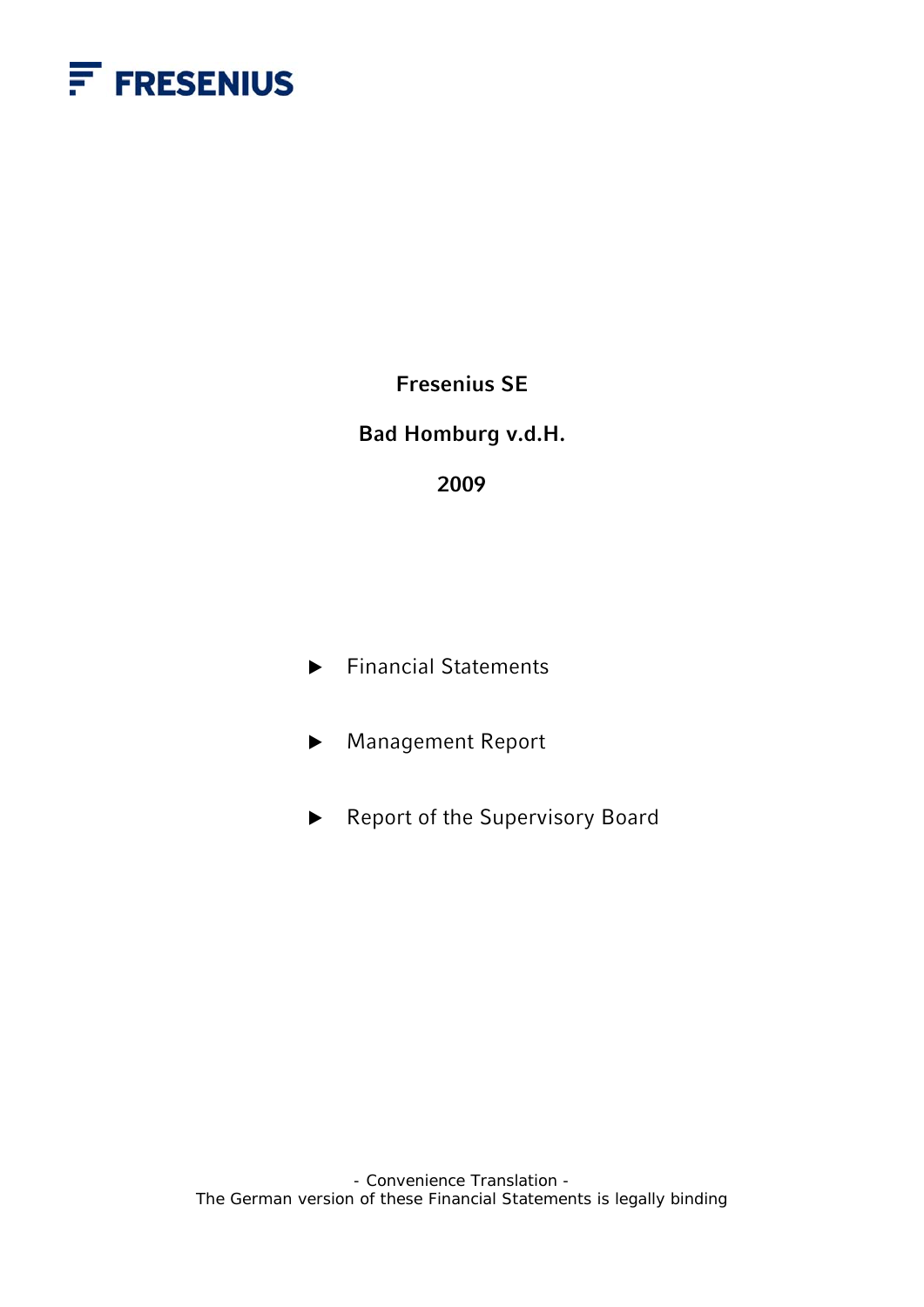## Fresenius Societas Europaea Bad Homburg v. d. Höhe

# Balance Sheet as of December 31, 2009

## **A s s e t s**

|                                                                                                                  | Note       | December 31, 2009 |                        | December 31, 2008 |                        |
|------------------------------------------------------------------------------------------------------------------|------------|-------------------|------------------------|-------------------|------------------------|
| A. Fixed assets                                                                                                  | (3)        | <b>kEUR</b>       | kEUR                   | <b>kEUR</b>       | <b>kEUR</b>            |
| L.<br>Intangible assets                                                                                          |            |                   | 43                     |                   | 53                     |
| II. Tangible assets                                                                                              |            |                   | 73,041                 |                   | 76,158                 |
| III. Financial assets                                                                                            |            |                   | 3,708,736<br>3,781,820 |                   | 3,710,221<br>3,786,432 |
| <b>B.</b> Current assets                                                                                         |            |                   |                        |                   |                        |
| Accounts receivable and<br>other assets<br>1. Accounts receivable due from<br>related parties<br>2. Other assets | (4)<br>(4) | 959,494<br>37,773 | 997,267                | 619,395<br>31,914 | 651,309                |
| II. Other securities                                                                                             | (5)        |                   | 0                      |                   | 5,592                  |
| III. Cash and cash equivalents                                                                                   | (7)        |                   | 33,562<br>1,030,829    |                   | 1,621<br>658,522       |
| C. Deferred expense                                                                                              | (8)        |                   | 1,161                  |                   | 2,193                  |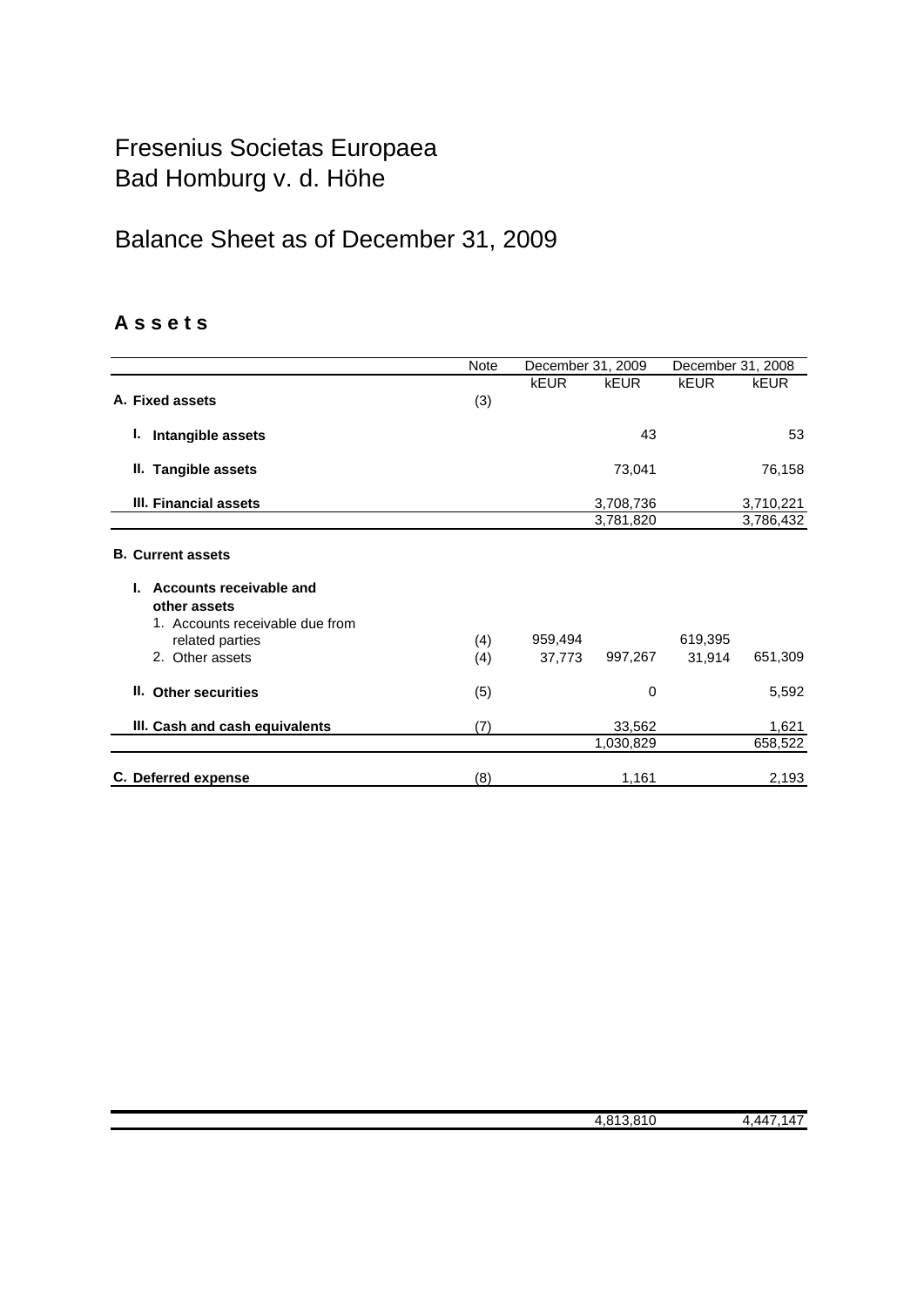# **L i a b i l i t i e s a n d s h a r e h o l d e r s' e q u i t y**

|                                                           | Note            | December 31, 2009 |                | December 31, 2008 |                |
|-----------------------------------------------------------|-----------------|-------------------|----------------|-------------------|----------------|
|                                                           |                 | kEUR              | kEUR           | kEUR              | kEUR           |
| A. Shareholders' equity                                   |                 |                   |                |                   |                |
|                                                           |                 |                   |                |                   |                |
| I. Subscribed capital                                     | (9, 10, 11, 12) |                   |                |                   |                |
| 1. Ordinary shares                                        |                 | 80,658            |                | 80,572            |                |
| (conditional capital I kEUR 656;                          |                 |                   |                |                   |                |
| prev. yr. kEUR 682)                                       |                 |                   |                |                   |                |
| (conditional capital II kEUR 2,149;                       |                 |                   |                |                   |                |
| prev. yr. kEUR 2,209)                                     |                 |                   |                |                   |                |
| (conditional capital III kEUR 3,100;                      |                 |                   |                |                   |                |
| prev. yr. kEUR 3,100)                                     |                 |                   |                |                   |                |
| 2. Preference shares                                      |                 | 80,658            | 161,316        | 80,572            | 161,144        |
| (conditional capital I kEUR 656;                          |                 |                   |                |                   |                |
| prev. yr. kEUR 682)                                       |                 |                   |                |                   |                |
| (conditional capital II kEUR 2,149;                       |                 |                   |                |                   |                |
| prev. yr. kEUR 2,209)                                     |                 |                   |                |                   |                |
| (conditional capital III kEUR 3,100;                      |                 |                   |                |                   |                |
| prev. yr. kEUR 3,100)                                     |                 |                   |                |                   |                |
| II. Capital reserves                                      | (13)            |                   | 1,832,808      |                   | 1,828,610      |
|                                                           |                 |                   |                |                   |                |
| III. Other reserves                                       | (14)            |                   | 777,645        |                   | 641,984        |
|                                                           |                 |                   |                |                   |                |
| IV. Retained earnings                                     | (15)            |                   | 121,842        |                   | 201,810        |
|                                                           |                 |                   | 2,893,611      |                   | 2,833,548      |
| <b>B.</b> Special reserve for investment                  |                 |                   |                |                   |                |
| government grants                                         | (16)            |                   | 15             |                   | 16             |
|                                                           |                 |                   |                |                   |                |
| <b>C.</b> Accrued expenses                                | (17)            |                   |                |                   |                |
| 1. Pensions and similar obligations                       |                 |                   | 20,983         |                   | 20,160         |
| 2. Accruals for income taxes                              |                 |                   | 28,510         |                   | 28,800         |
| 3. Other accruals                                         |                 |                   | 39,826         |                   | 47,305         |
|                                                           |                 |                   | 89,319         |                   | 96,265         |
|                                                           |                 |                   |                |                   |                |
| <b>D.</b> Liabilities<br>1. Convertible bonds             | (18)            |                   |                |                   |                |
| 2. Bank loans                                             |                 |                   | 616<br>204,228 |                   | 596<br>267,352 |
|                                                           |                 |                   | 1,020          |                   | 7,019          |
| 3. Trade accounts payable<br>4. Liabilities to affiliated |                 |                   |                |                   |                |
| companies                                                 |                 |                   | 1,614,504      |                   | 1,233,931      |
| 5. Other liabilities                                      |                 |                   | 10,497         |                   | 8,420          |
|                                                           |                 |                   | 1,830,865      |                   | 1,517,318      |
|                                                           |                 |                   | 4,813,810      |                   | 4,447,147      |
|                                                           |                 |                   |                |                   |                |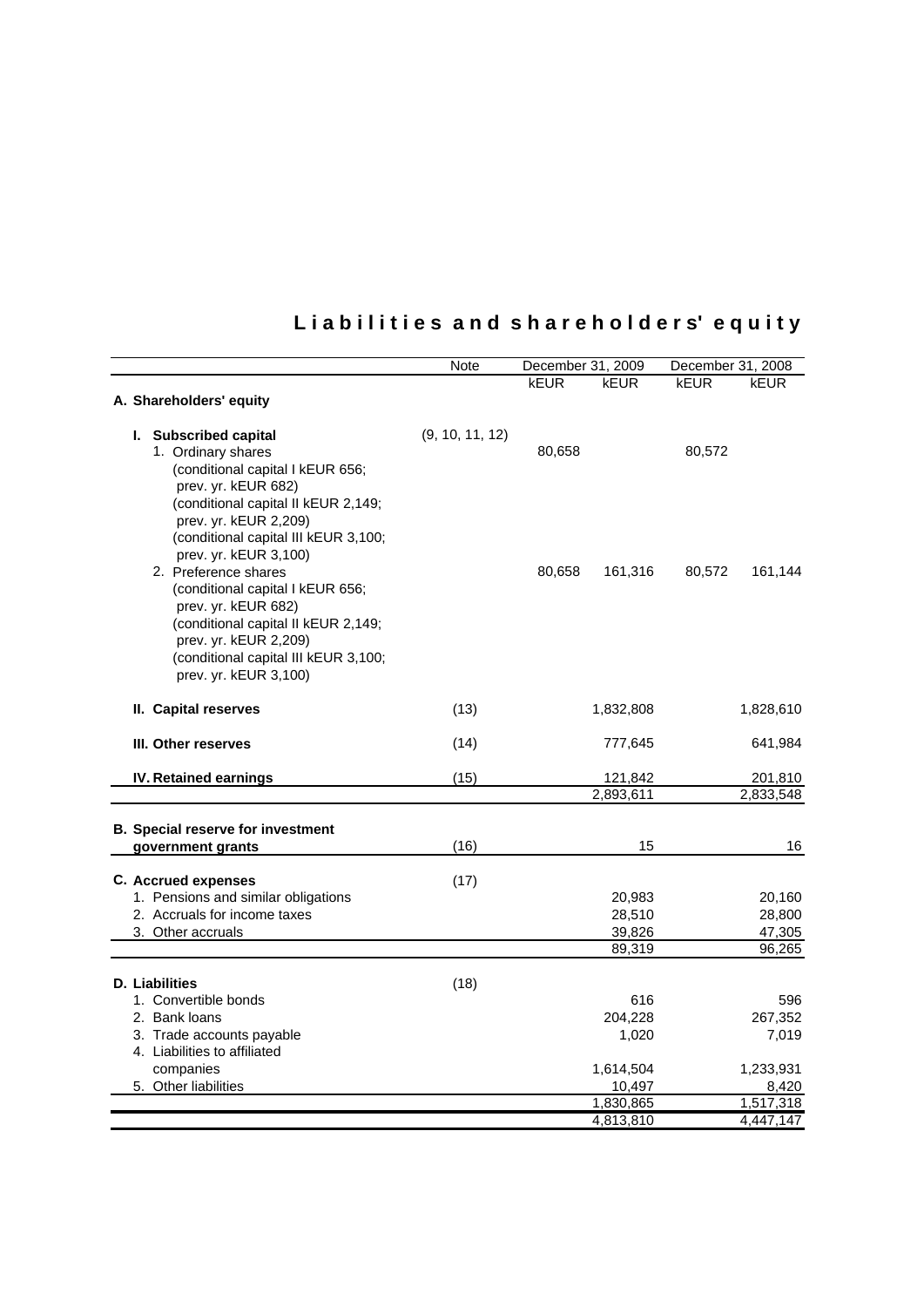## Fresenius Societas Europaea Bad Homburg v. d. Höhe

## Statement of Income January 1 to December 31, 2009

|    |                                                    | Note | 2009        | 2008        |
|----|----------------------------------------------------|------|-------------|-------------|
|    |                                                    |      | <b>kEUR</b> | <b>kEUR</b> |
|    |                                                    |      |             |             |
| 1. | Income from participations                         | (21) | 263,329     | 511,526     |
| 2. | Other operating income                             | (22) | 89,497      | 252,297     |
| З. | Personnel expenses                                 | (23) | $-26,215$   | $-26,070$   |
| 4. | Depreciation and amortization on intangible assets |      |             |             |
|    | and on property, plant and equipment               | (24) | $-3,929$    | $-3,936$    |
| 5. | Other operating expenses                           | (25) | -71,093     | $-248.700$  |
| 6. | Write-downs of financial assets and securities     |      |             |             |
|    | included in current assets                         | (26) | $-1,671$    | 0           |
| 7. | Net interest                                       | (28) | $-53,665$   | $-62,876$   |
| 8. | Other financial result                             | (29) | $-20,876$   | 0           |
| 9. | Profit from ordinary operations                    |      | 175,377     | 422,241     |
|    | 10. Income taxes                                   | (30) | $-5,583$    | $-18,396$   |
|    | 11. Other taxes                                    |      | -495        | -367        |
|    | 12. Net Income                                     |      | 169,299     | 403,478     |
|    | 13. Retained earnings brought forward              |      | 43          | 71          |
|    | 14. Increase in other reserves                     |      | $-47,500$   | $-201,739$  |
|    | 15. Retained earnings                              |      | 121,842     | 201,810     |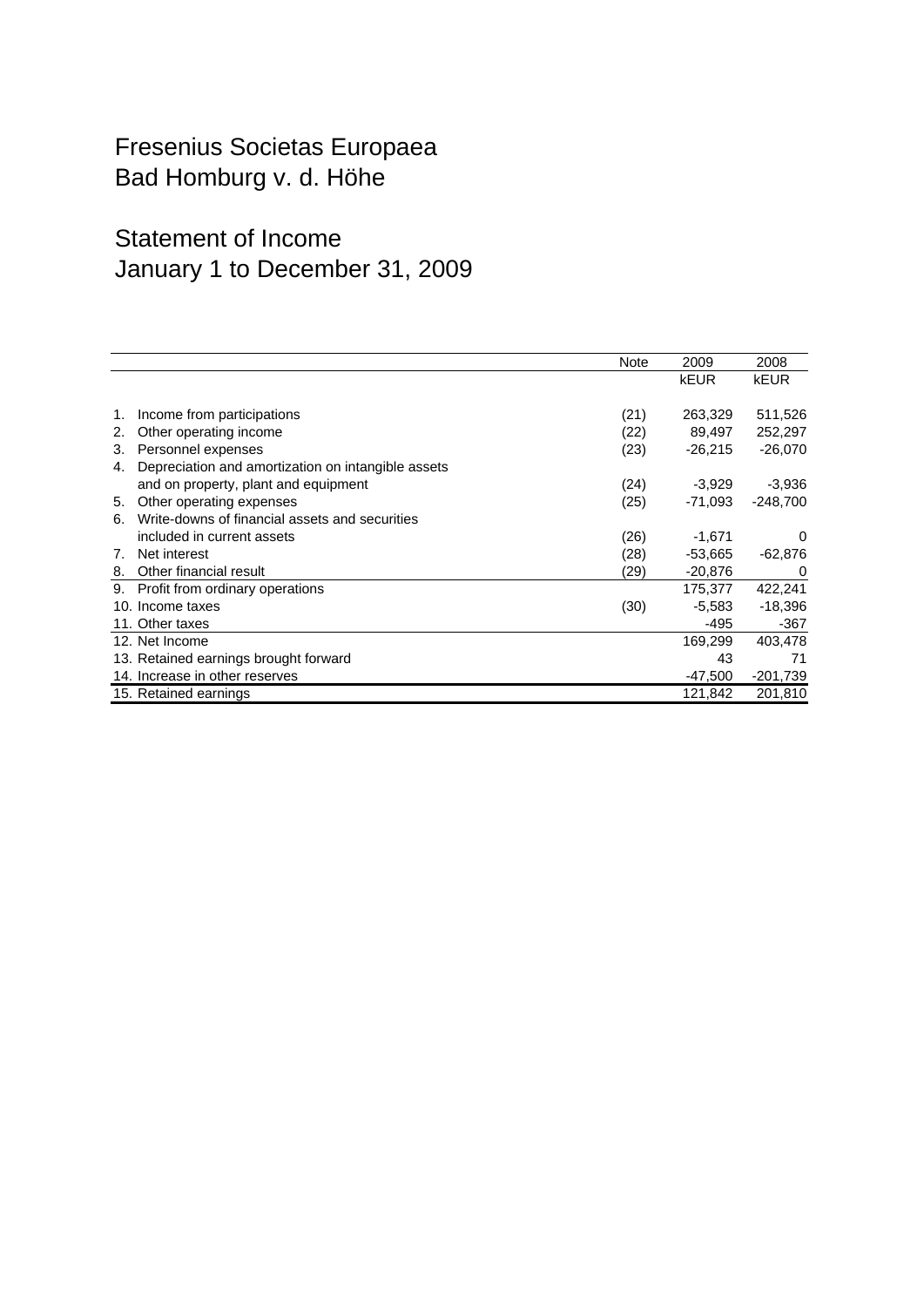#### **Notes Fresenius SE**

#### **(1) Structure**

The Fresenius Group is as of December 31, 2009 divided into four legally independent business segments:

- Fresenius Medical Care
- Fresenius Kabi
- Fresenius Helios
- Fresenius Vamed

Fresenius SE owns the stakes in the management companies and functions as an operating holding.

The reporting currency of Fresenius SE is the euro. In order to make the presentation clearer, amounts are shown in thousand euros. Amounts which are lower than one thousand euros after they have been rounded are marked with ..-".

The list of investments of Fresenius SE, registered in Bad Homburg v.d.H., will be filed at the electronic German Federal Bulletin and deposited at the Business Register.

#### **(2) Accounting principles and standards of valuation**

The accounting principles and standards of valuation remained unchanged in comparison to prior year.

Acquired **intangible assets** are valued at purchase cost less regular depreciation. The useful life is normally between 2 and 5 years, for personal computer auxiliary programs the useful life is 2 years, and for know-how up to 5 years.

The value of i**nvestments in property, plant and equipment** is stated at the cost of the assets less regular linear or  $-$  if allowed by tax regulations  $-$  degressive depreciation.

The following useful lives were used for calculating amortization:

| Office and factory buildings                     | 10 - 40 years  |
|--------------------------------------------------|----------------|
| Technical equipment and machinery                | $5 - 10$ years |
| Other fixtures and fittings, tools and equipment | $3 - 10$ years |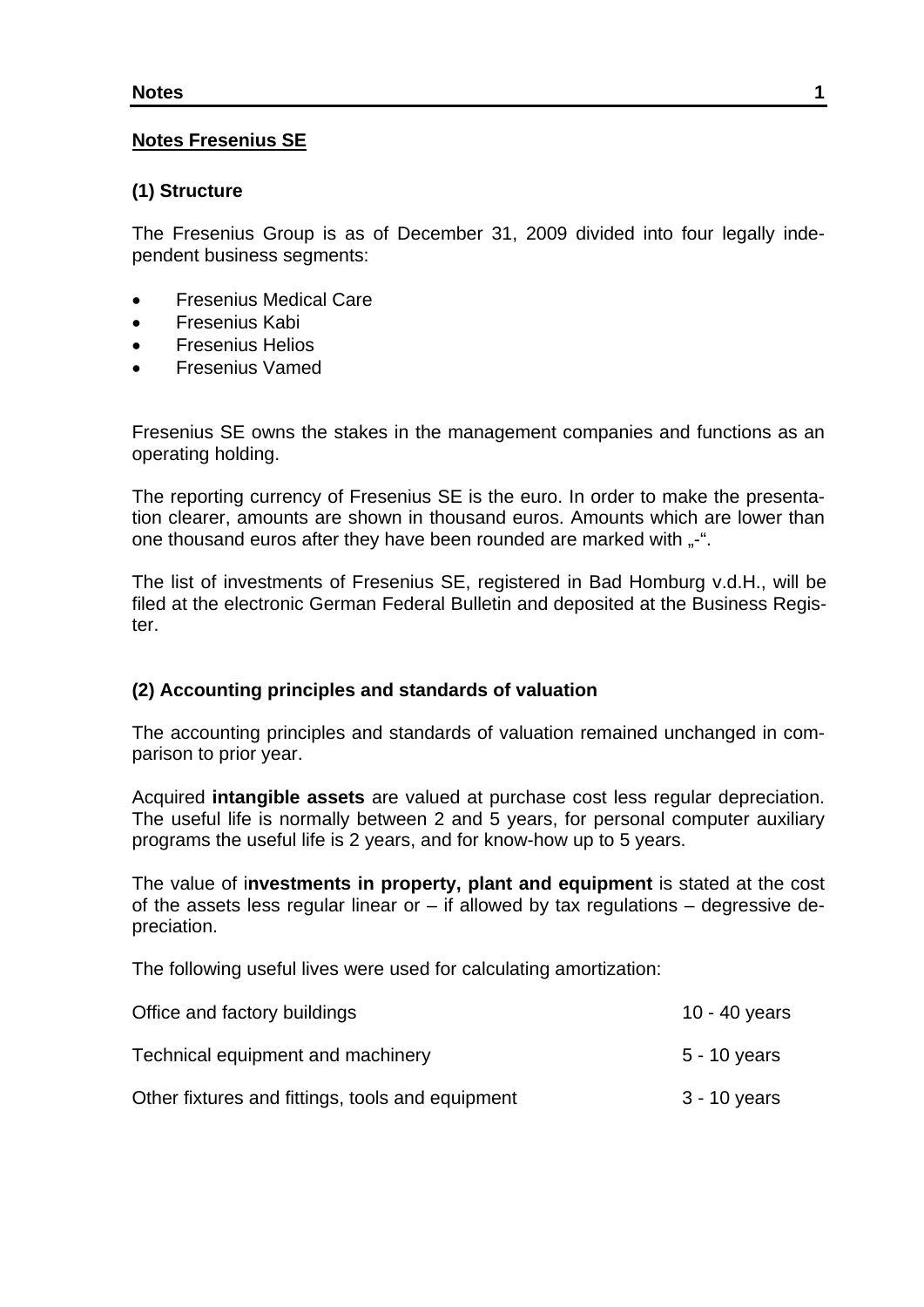Low value fixed assets as defined in section 6 paragraph 2 of the German Income Tax Law with purchase or manufacturing cost of up to  $\epsilon$  150.00 are fully written off in the year of acquisition.

Depreciable movable non-current assets with a value of more than  $\epsilon$  150.00 and less than € 1,000.00 are grouped into a collective item which is dissolved through profit and loss by one fifth in the year of capitalization and the following four years each.

Extraordinary depreciation is carried out, provided that the carrying book value is other than temporarily impaired.

**Financial assets** are valued at purchase price or, if the asset is other than temporarily impaired the lower market value.

**Accounts receivable and other assets** are stated at nominal value reduced by individual allowance if necessary.

**Securities** are valued at purchase price or the lower market value.

**Pension obligations** are calculated using reference tables established by Dr. Klaus Heubeck 2005 (RT 2005 G) as well as interest of 6% in accordance with section 6a of the German Income Tax Law.

**Tax accruals and other accruals** are built for recognizable risks and uncertain liabilities on basis of a reasonable commercial assessment.

**Provisions for employees' anniversaries** are calculated using the "Teilwertverfahren" with an annual interest of 5.5%.

**Liabilities** are valued at repayment amount.

**Securities lendings** are measured at their expected repayment amount.

**Foreign currency items** are translated at the mean rate at the time of origin or the hedging rate for hedging transactions. Exchange-rate losses on the closing date are included.

Fresenius SE closes hedging instruments for its affiliated companies. These instruments are partly transferred to the affiliated companies. In such cases Fresenius SE considers the internal and external transaction as a valuation unit and does not build any contract loss provisions.

Where no valuation units can be created, accruals are build for the negative fair value on balance sheet date of hedging instruments.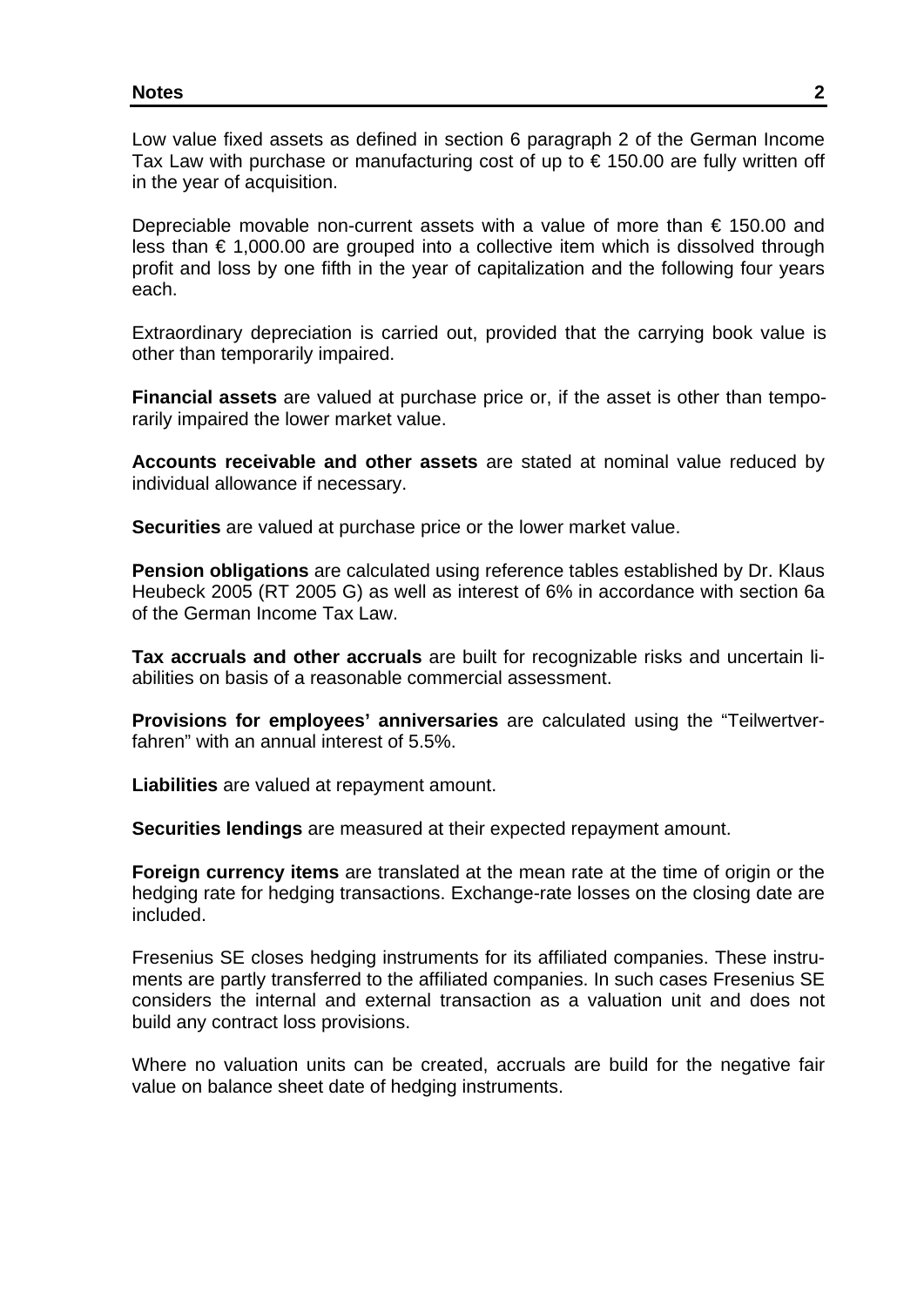## **Notes on balance sheet**

## **(3) Fixed assets**

The following is a breakdown of fixed assets and their development:

### **Acquisition and manufacturing costs**

| in thousand $\epsilon$                     | As of<br>January 1, 2009 | Addi-<br>tions | Transfer<br>related<br>parties<br>$+/-$ | Dispos-<br>als  | Reclassifications | As of<br>December 31, 2009 |
|--------------------------------------------|--------------------------|----------------|-----------------------------------------|-----------------|-------------------|----------------------------|
| <b>Intangible Assets</b>                   |                          |                |                                         |                 |                   |                            |
| Concessions, industrial and similar rights |                          |                |                                         |                 |                   |                            |
| and assets, licenses                       | 1,929                    | 14             | 0                                       | 0               | $\pmb{0}$         | 1,943                      |
|                                            | 1,929                    | 14             | $\underline{0}$                         | $\underline{0}$ | $\underline{0}$   | 1,943                      |
| <b>Tangible Assets</b>                     |                          |                |                                         |                 |                   |                            |
| Land, leasehold and buldings including     |                          |                |                                         |                 |                   |                            |
| buildings on third party property          | 116,980                  | 29             | 0                                       | $\pmb{0}$       | 0                 | 117,009                    |
| Plant and machinery                        | 415                      | 52             | $\mathbf 0$                             | $\mathbf 0$     | 0                 | 467                        |
| Other fixtures and fittings,               |                          |                |                                         |                 |                   |                            |
| tools and equipment                        | 8,347                    | 693            | 60                                      | 217             | 27                | 8,910                      |
| Payments on account and tangible assets    |                          |                |                                         |                 |                   |                            |
| in course of construction                  | 107                      | 21             | $\mathbf 0$                             | $\mathbf 0$     | $-27$             | 101                        |
|                                            | 125,849                  | 795            | 60                                      | 217             | $\mathbf 0$       | 126,487                    |
| <b>Financial assets</b>                    |                          |                |                                         |                 |                   |                            |
| Shares in related                          |                          |                |                                         |                 |                   |                            |
| parties                                    | 3,371,224                | $\pmb{0}$      | $\mathbf 0$                             | $\mathbf 0$     | 0                 | 3,371,224                  |
| Loans to related                           |                          |                |                                         |                 |                   |                            |
| parties                                    | 337,671                  | 0              | $\mathbf 0$                             | $\mathbf 0$     | 0                 | 337,671                    |
| <b>Securities</b>                          | 679                      | 339            | $\pmb{0}$                               | 153             | 0                 | 865                        |
| Other loans                                | 1,000                    | 0              | $\pmb{0}$                               | $\mathbf 0$     | $\pmb{0}$         | 1,000                      |
|                                            | 3,710,574                | 339            | $\underline{0}$                         | 153             | $\underline{0}$   | 3,710,760                  |
| Non-current Assets                         | 3,838,352                | 1,148          | 60                                      | 370             | 0                 | 3,839,190                  |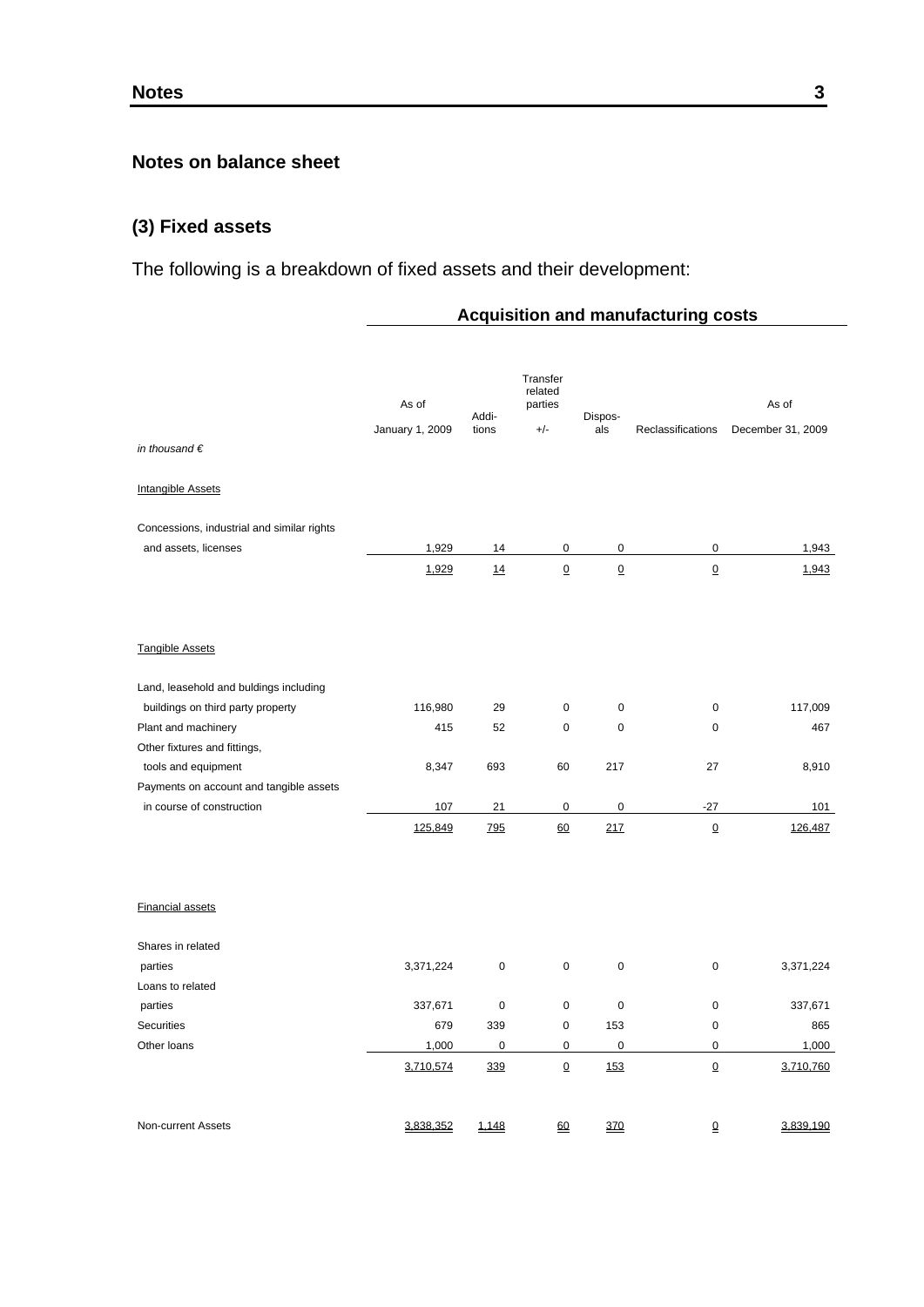|                                                                    | Depreciation                                     |                 |                                         |                 |                                                  |            | <b>Carrying amount</b> |
|--------------------------------------------------------------------|--------------------------------------------------|-----------------|-----------------------------------------|-----------------|--------------------------------------------------|------------|------------------------|
| in thousand $\epsilon$                                             | Cumulated<br>Depreciation<br>as of<br>01.01.2009 | Additions       | Transfer<br>related<br>parties<br>$+/-$ | Disposals       | Cumulated<br>Depreciation<br>as of<br>31.12.2009 | 31.12.2009 | 31.12.2008             |
| <b>Intangible Assets</b>                                           |                                                  |                 |                                         |                 |                                                  |            |                        |
| Concessions, industrial and similar rights<br>and assets, licenses |                                                  |                 |                                         |                 |                                                  |            |                        |
| Geschäftswerte                                                     | 1,876                                            | 24              | 0                                       | $\pmb{0}$       | 1,900                                            | 43         | 53                     |
|                                                                    | 1,876                                            | $\overline{24}$ | $\overline{\mathbf{0}}$                 | $\underline{0}$ | 1,900                                            | 43         | 53                     |
| <b>Tangible Assets</b>                                             |                                                  |                 |                                         |                 |                                                  |            |                        |
| Land, leasehold and buldings including                             |                                                  |                 |                                         |                 |                                                  |            |                        |
| buildings on third party property                                  | 42,875                                           | 3,099           | $\mathbf 0$                             | $\pmb{0}$       | 45,974                                           | 71,035     | 74,105                 |
| Plant and machinery                                                | 239                                              | 36              | 0                                       | $\mathbf 0$     | 275                                              | 192        | 176                    |
| Other fixtures and fittings,                                       |                                                  |                 |                                         |                 |                                                  |            |                        |
| tools and equipment                                                | 6,577                                            | 768             | 60                                      | 208             | 7,197                                            | 1,713      | 1,770                  |
| Payments on account and tangible assets                            |                                                  |                 |                                         |                 |                                                  |            |                        |
| in course of construction                                          | $\pmb{0}$                                        | 0               | 0                                       | $\pmb{0}$       | $\pmb{0}$                                        | 101        | 107                    |
|                                                                    | 49,691                                           | 3,903           | 60                                      | 208             | 53,446                                           | 73,041     | 76,158                 |
| <b>Financial assets</b>                                            |                                                  |                 |                                         |                 |                                                  |            |                        |
| Shares in related                                                  |                                                  |                 |                                         |                 |                                                  |            |                        |
| parties                                                            | 188                                              | $\pmb{0}$       | 0                                       | $\pmb{0}$       | 188                                              | 3,371,036  | 3,371,036              |
| Loans to related                                                   |                                                  |                 |                                         |                 |                                                  |            |                        |
| parties                                                            | $\pmb{0}$                                        | 1,631           | 0                                       | $\pmb{0}$       | 1,631                                            | 336,040    | 337,671                |
| Securities                                                         | 165                                              | 40              | 0                                       | $\pmb{0}$       | 205                                              | 660        | 514                    |
| Other loans                                                        | $\pmb{0}$                                        | $\pmb{0}$       | 0                                       | 0               | $\pmb{0}$                                        | 1,000      | 1,000                  |
|                                                                    | 353                                              | 1,671           | $\overline{0}$                          | $\underline{0}$ | 2,024                                            | 3,708,736  | 3,710,221              |
| Non-current Assets                                                 | 51,920                                           | 5,598           | 60                                      | 208             | 57,370                                           | 3,781,820  | 3,786,432              |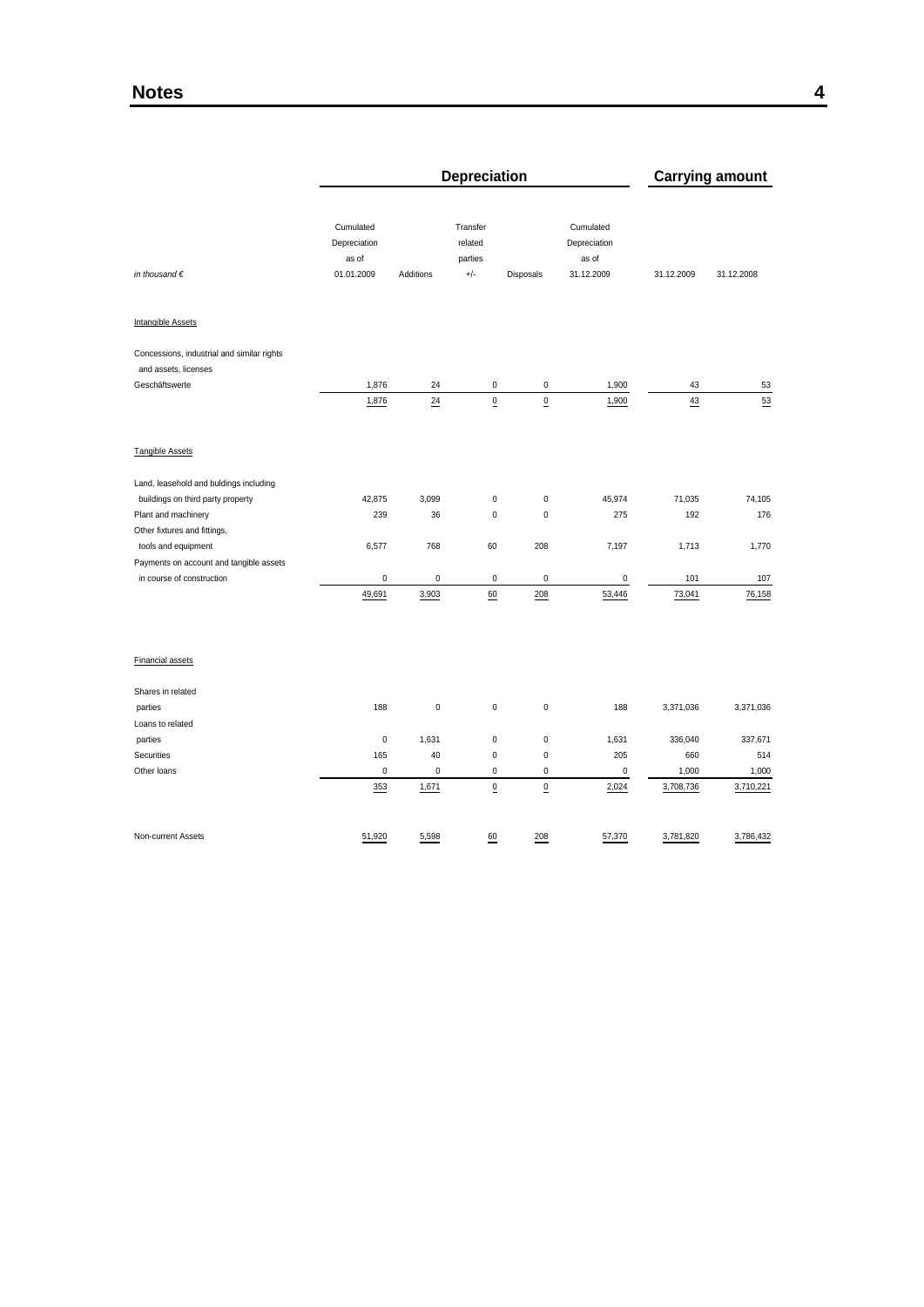#### **Financial assets**

As of December 31, 2009 Fresenius SE owns stakes in the following domestic management companies for business segments:

- Fresenius Medical Care AG & Co. KGaA, Hof an der Saale
- Fresenius Kabi AG, Frankfurt am Main
- Fresenius ProServe GmbH, Bad Homburg v.d.Höhe

The percentage of Fresenius Medical Care AG & Co. KGaA´s ("FMC-AG & Co. KGaA") total subscribed capital (ordinary and preference shares) held by Fresenius SE at the end of fiscal year 2009 was 35.58% (previous year 35.80%).

On December 31, 2009, Fresenius SE continued to hold all of the subscribed capital of the management companies of the business segments Fresenius Kabi (Fresenius Kabi AG) and Fresenius Helios as well as Fresenius Vamed (Fresenius ProServe GmbH).

Fresenius SE holds 100% in Fresenius Biotech Beteiligungs GmbH.

In addition, Fresenius SE holds all of the stakes of the following domestic property management and service companies as well as foreign finance companies:

- Fresenius Immobilien-Verwaltungs-GmbH
- Fresenius Immobilien-Verwaltungs-GmbH & Co. Objekt Schweinfurt KG
- Fresenius Immobilien-Verwaltungs-GmbH & Co. Objekt St. Wendel KG
- Hygieneplan GmbH
- Fresenius Versicherungsvermittlungs GmbH
- Fresenius Finance B.V.
- Fresenius Finance I S.A.
- Fresenius US Finance I, Inc.
- Fresenius US Finance II, Inc.

All of the subscribed capital of Fresenius Netcare GmbH is indirectly held via Fresenius Versicherungsvermittlungs GmbH.

#### **Non-current assets' securities**

In accordance with legal regulations the credit balances of partial retirement agreements are secured against insolvency. Therefore the company buys shares of a money-market-similar investment fund in the amount of the cumulated credit balances. The collateral is done via pledging the investment fund shares to a trustee. The amount of the investment fund shares hold as of December 31, 2009 was  $\epsilon$ 660 thousand.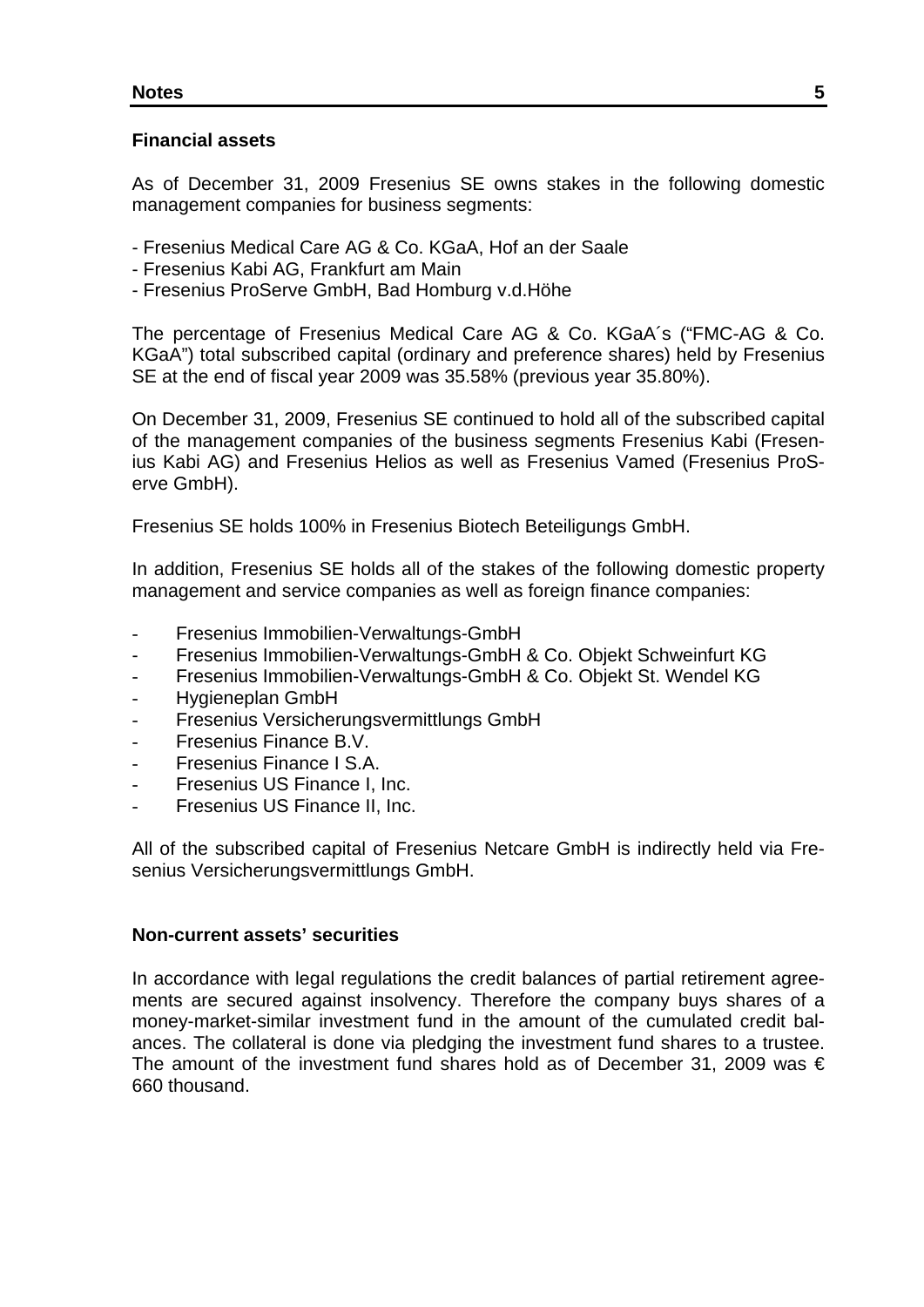### **(4) Accounts receivable and Other Assets**

| 31.12.2008 31.12.2009 |          |
|-----------------------|----------|
|                       |          |
|                       |          |
|                       |          |
| 619,395               | 959,494  |
|                       |          |
|                       | (32,051) |
|                       |          |
| 31,914                | 37,773   |
|                       |          |
|                       |          |
|                       |          |
| 651,309               | 997,267  |
|                       | (34,266) |

The Accounts receivable from related parties are composed of loans and financerelated accounts of  $\epsilon$  958,961 thousand (previous year  $\epsilon$  618,611 thousand) and trade accounts receivable of € 533 thousand (previous year € 784 thousand).

The main reasons for the increase in accounts receivable from related parties by  $\epsilon$ 340,099 thousand is that more loans have been granted to affiliated companies.

Other Assets mainly contain tax receivables. Also included are social security related receivables of €19 thousand (previous year €29 thousand).

#### **(5) Other Securities**

As of December 31, 2008 Fresenius SE held trust preferred securities from the Fresenius Medical Care Trust IV at a nominal value of US\$ 8.0 million at an issue price of 98.295%. These trust preferred securities were divested in 2009 for US\$ 240,000.00.

#### **(6) Own shares**

Fresenius SE purchased own preference shares during the year for distribution to employees entitled to the profit-sharing program.

The agreement reached between the Works Council and the Management Board in February 2008 is the basis for distributing the shares. The agreement awards  $\epsilon$ 1,585.50 of profit-sharing to each full-time employee for 2008 as well as the employer contribution for social security payments. About two-thirds of the profitsharing payment is settled in shares and employees are given a choice of cash or additional shares for the remaining third. Employees that opt for additional shares are awarded one additional share. The price determination for the shares and bonus shares in the profit-sharing program was made on May 8, 2009.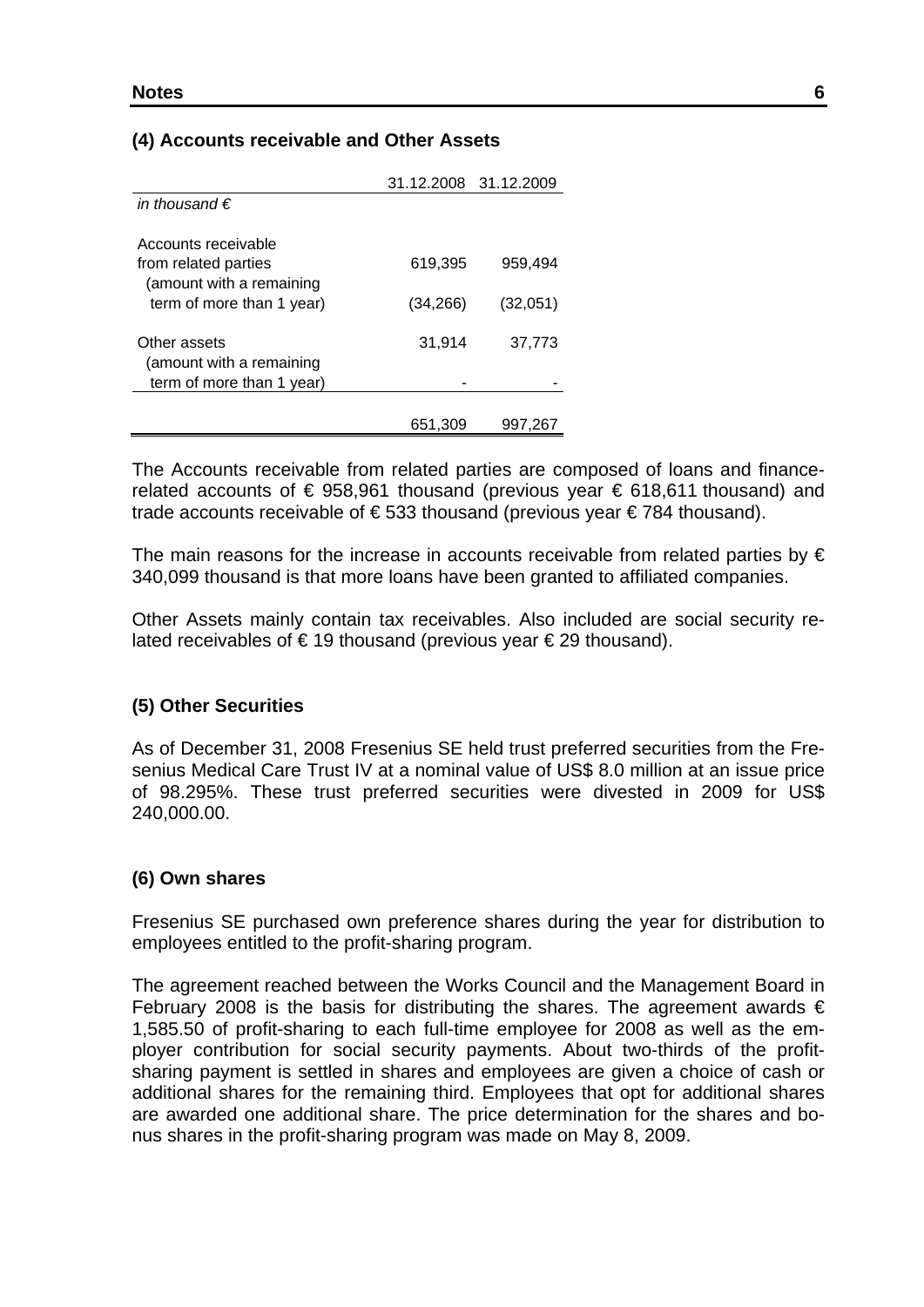To be eligible for the program, employees must have had three years of continuous employment at Fresenius SE on December 31, 2008, its direct affiliated companies or affiliated companies of Fresenius Kabi and certain other affiliated companies as identified in the Works Council agreement. Eligible employees must have not been under notice or in an executive position, as defined by Fresenius, on December 31, 2008. Intercompany transfers are counted in full.

The following preference shares were purchased and distributed or re-sold as part of the Fresenius SE profit-sharing program for 2008:

|                     | Date       | <b>Number</b> | Price in $\epsilon$ per<br>share |
|---------------------|------------|---------------|----------------------------------|
|                     |            |               |                                  |
| Purchase            | 08.06.2009 | 49,609        | 39.12                            |
| Purchase            | 09.06.2009 | 391           | 39.20                            |
| Sale                | 04.12.2009 | 5,529         | 46.06                            |
| <b>Disbursement</b> | 11.12.2009 | 44,471        | 40.88                            |
| Purchase            | 17.12.2009 | 28            | 48.25                            |
| <b>Disbursement</b> | 17.12.2009 | 28            | 40.88                            |

Purchased shares with a nominal value of  $\epsilon$  50,028.00 and committed shares with a nominal value of € 44,499.00 represented 0.031% and 0.0276% of the subscribed capital respectively.

The proceeds from the sale on December 4, 2009 have increased corporate funding.

As of December 31, 2009 no own shares were held.

### **(7) Cash and cash equivalents**

Cash and cash equivalents include cash on hand and cash at banks of  $\epsilon$  33,562 thousand (previous year € 1,621 thousand).

### **(8) Deferred expense**

Deferred expense of € 1,161 thousand (previous year € 2,193 thousand) mainly concerns the prepayment of the Directors&Officers-Insurance (D&O-Insurance) for top managers.

### **(9) Subscribed capital**

On August 15, 2008, Fresenius SE successfully closed a capital increase to finance part of the acquisition of APP Pharmaceuticals, Inc., Schaumburg, USA. In connection with the capital increase, 2,748,057 new ordinary shares and 2,748,057 new preference shares were issued. The transaction generated gross proceeds of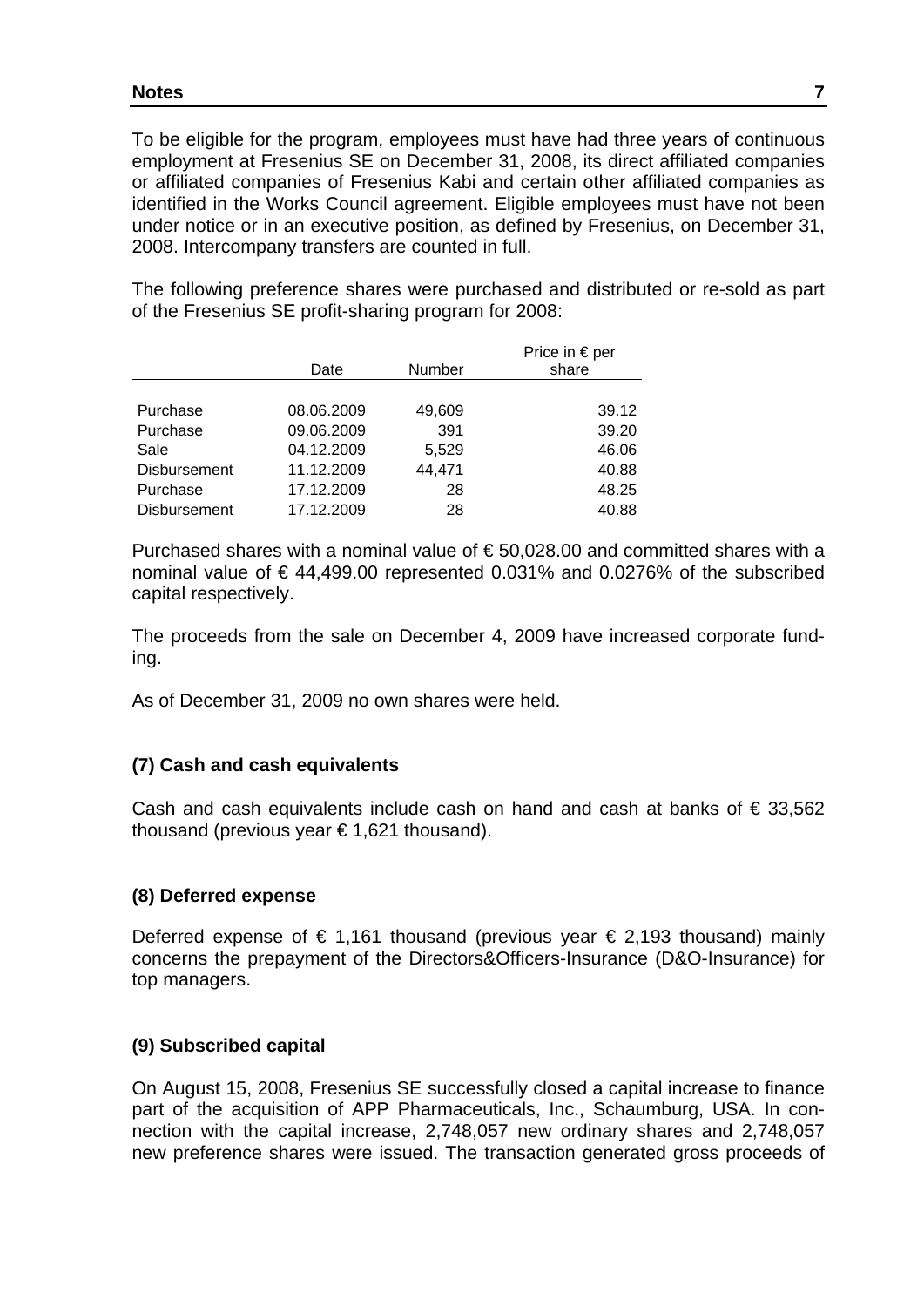approximately  $\epsilon$  289 million and increased the subscribed capital by  $\epsilon$  5.5 million. The new shares had full dividend entitlement for the fiscal year 2008.

During the fiscal year 2009, 171,642 stock options were exercised.

Accordingly, at December 31, 2009, the subscribed capital of Fresenius SE was divided into 80,657,688 bearer ordinary shares and 80,657,688 non-voting bearer preference shares. The shares are issued as non-par value shares. The proportionate amount of the subscribed capital is  $\epsilon$  1.00 per share.

The subscribed capital developed as follows:

|                           | 2008    | 2009    |
|---------------------------|---------|---------|
| in thousand $\epsilon$    |         |         |
| As of January 1           | 155,165 | 161,144 |
| Increase from             |         |         |
| capital increase          | 5,496   | 0       |
| Increase due to           |         |         |
| exercise of stock options | 483     | 172     |
|                           |         |         |
| As of December 31         | 161,144 | 161,316 |

#### **(10) Notification by shareholders**

The following notifications disclosed in accordance with Section 26 (1) of the German Securities Trading Act (WpHG) reflect the level of investments held in Fresenius SE at the date of the statement of financial position:

The Else Kröner-Fresenius-Stiftung notified Fresenius SE on December 23, 2009, that it still holds 46,871,154 ordinary shares of Fresenius SE representing 58.11 % of the voting rights.

On October 1, 2009, the voting rights held by FIL Limited, Hamilton, Bermuda, fell below the threshold of 3 % of the voting rights in Fresenius SE, Else-Kröner-Straße 1, 61352 Bad Homburg v. d. H., Germany. On that date, FIL Limited held 2.90 % of the voting rights in Fresenius SE, arising from 2,340,841 voting rights. All voting rights in Fresenius SE were attributed to FIL Limited pursuant to section 22 (1) sentence 1 No. 6 WpHG in connection with sentence 2 WpHG.

On May 28, 2009 the voting rights held by FMR LLC, Boston, Massachusetts, United States, crossed above the threshold of 3 % of the voting rights in Fresenius SE, Else-Kröner- Straße 1, 61352 Bad Homburg v. d. H., Germany. On that date, FMR LLC held 4.50 % of the voting rights in Fresenius SE, arising from 3,623,808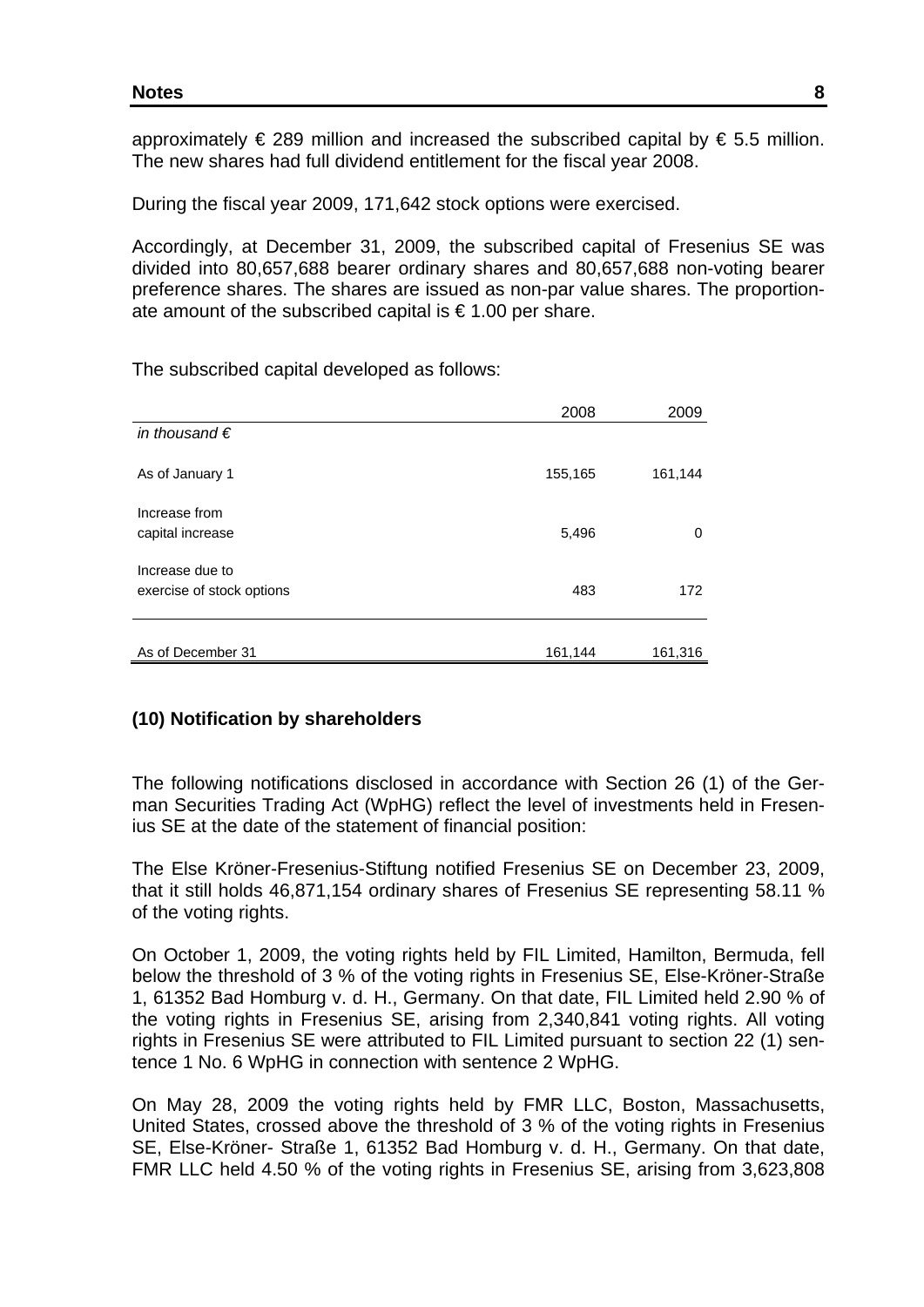voting rights. All voting rights in Fresenius SE were attributed to FMR LLC pursuant to section 22 (1) sentence 1 No. 6 in connection with sentence 2 WpHG. The voting rights were attributed to FMR LLC inter alia from Fidelity Investment Trust, being a shareholder holding 3 % or more of the voting rights in Fresenius SE.

All notifications by shareholders in the fiscal year 2009 are published on the website of the Company www.fresenius.com under Investor Relations / The Fresenius Shares / Shareholder Structure.

### **(11) Approved capital**

The Management Board is authorized, with the agreement of the Supervisory Board, to increase the subscribed capital of Fresenius SE in accordance with the General Meeting's resolutions on approved capital. By resolution of the Annual General Meeting on May 8, 2009, the previous Approved Capital I and II was revoked and the Management Board of Fresenius SE was authorized, with the approval of the Supervisory Board, until May 7, 2014,

- to increase Fresenius SE's subscribed capital by a total amount of up to  $\epsilon$ 12,800,000 through a single or multiple issue of new bearer ordinary shares and / or non-voting bearer preference shares against cash contributions (Approved Capital I). A subscription right must be granted to shareholders.
- to increase Fresenius SE's subscribed capital by a total amount of up to  $\epsilon$ 6,400,000 through a single or multiple issue of new bearer ordinary shares and / or non-voting bearer preference shares against cash contributions and / or contributions in kind (Approved Capital II). The Management Board is authorized, in each case with the consent of the Supervisory Board, to decide on the exclusion of the shareholders' subscription right.

The resolved changes to the Approved Capital became effective after their registration in the commercial register in July 2009. Against the resolutions of the Annual General Meeting dated May 8, 2009 creating Approved Capitals I and II, two challenging complaints (Anfechtungsklagen) were lodged. The Frankfurt Regional Court has decided in favor of one complaint through judgment dated February 2, 2010, the other complaint was rejected. The judgment of the Frankfurt Regional Court dated February 2, 2010 is not final and binding yet. The clearance procedure (Freigabeverfahren) pursuant to section 246a of the German Stock Corporation Act (AktG) initiated by Fresenius SE is pending before the Higher Regional Court (Oberlandesgericht) in Frankfurt/Main with the view of securing the validity of the Approved Capital which has already been registered in the commercial register.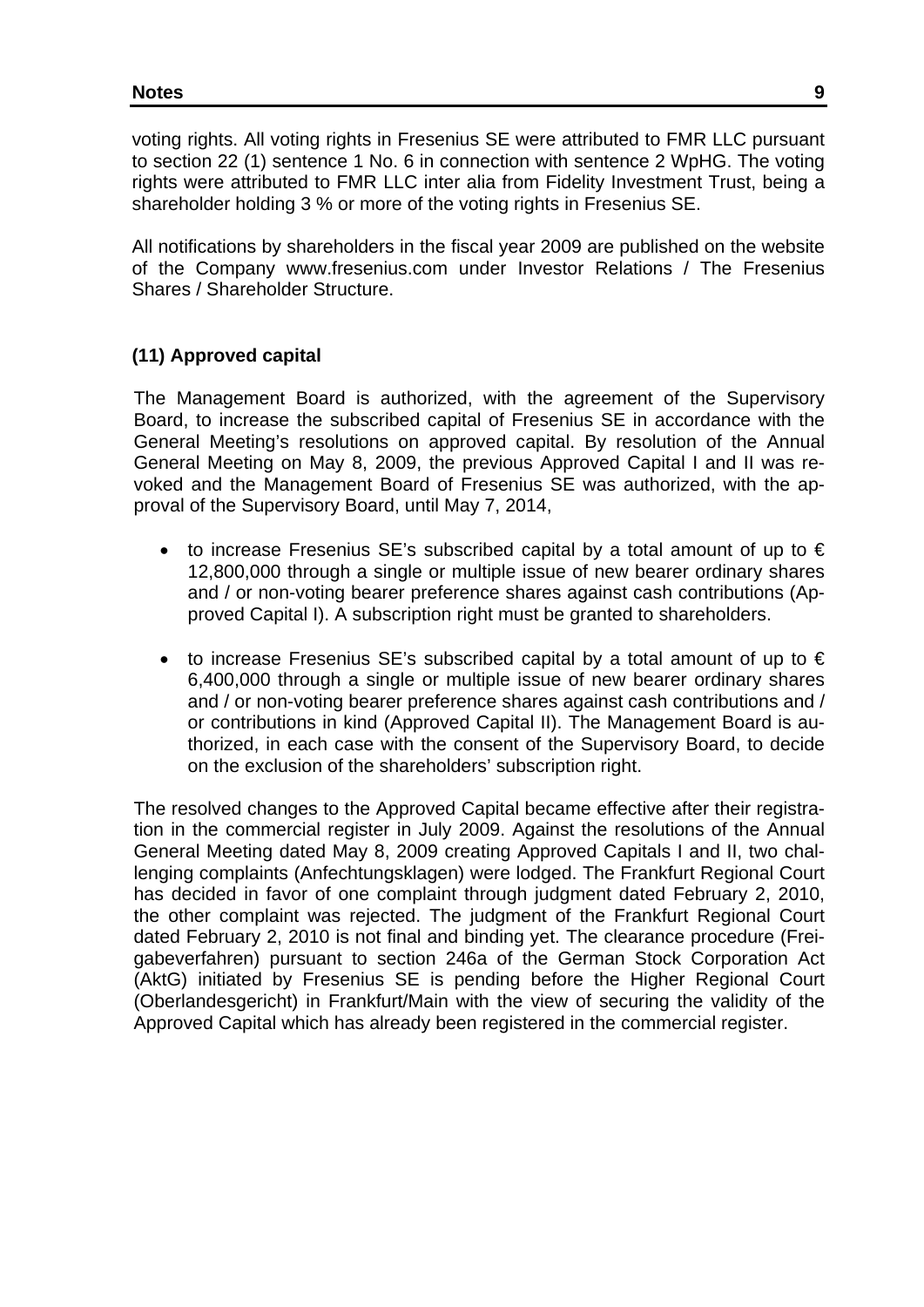| Approved capital I                                | 2008     | 2009     |
|---------------------------------------------------|----------|----------|
| in thousand $\epsilon$                            |          |          |
| As of January 1                                   | 12,800   | 12,800   |
| As of December 31                                 | 12,800   | 12,800   |
|                                                   |          |          |
| Approved capital II                               | 2008     | 2009     |
| in thousand $\epsilon$                            |          |          |
| As of January 1                                   | 5,496    |          |
| Capital increase                                  | $-5,496$ | $\Omega$ |
| Increase due to resolution of the General Meeting | 0        | 6,400    |
|                                                   |          |          |
| As of December 31                                 |          | 6,400    |

The approved capitals have developed as follows in 2009:

## **(12) Conditional capital**

Corresponding to the stock option plans, the Conditional Capital of Fresenius SE is divided into Conditional Capital I, Conditional Capital II and Conditional Capital III which exist to secure the subscription rights in connection with already issued stock options on bearer ordinary shares and bearer preference shares of the stock option plans of 1998, 2003 and 2008.

On May 21, 2008, Fresenius SE's Annual General Meeting has resolved upon the Fresenius SE Stock Option Plan 2008 (2008 Plan) by authorizing the granting of subscription rights to members of the Management Board and managerial employees of Fresenius SE and affiliated companies. To fulfill the subscription rights under the 2008 Plan, the subscribed capital of Fresenius SE was increased conditionally by up to € 6.2 million through the issue of up to 3.1 million no par value bearer ordinary shares and 3.1 million no par value bearer preference shares (Conditional Capital III). The relevant change in Fresenius SE's Articles of Association became effective after its registration in the commercial register on July 11, 2008.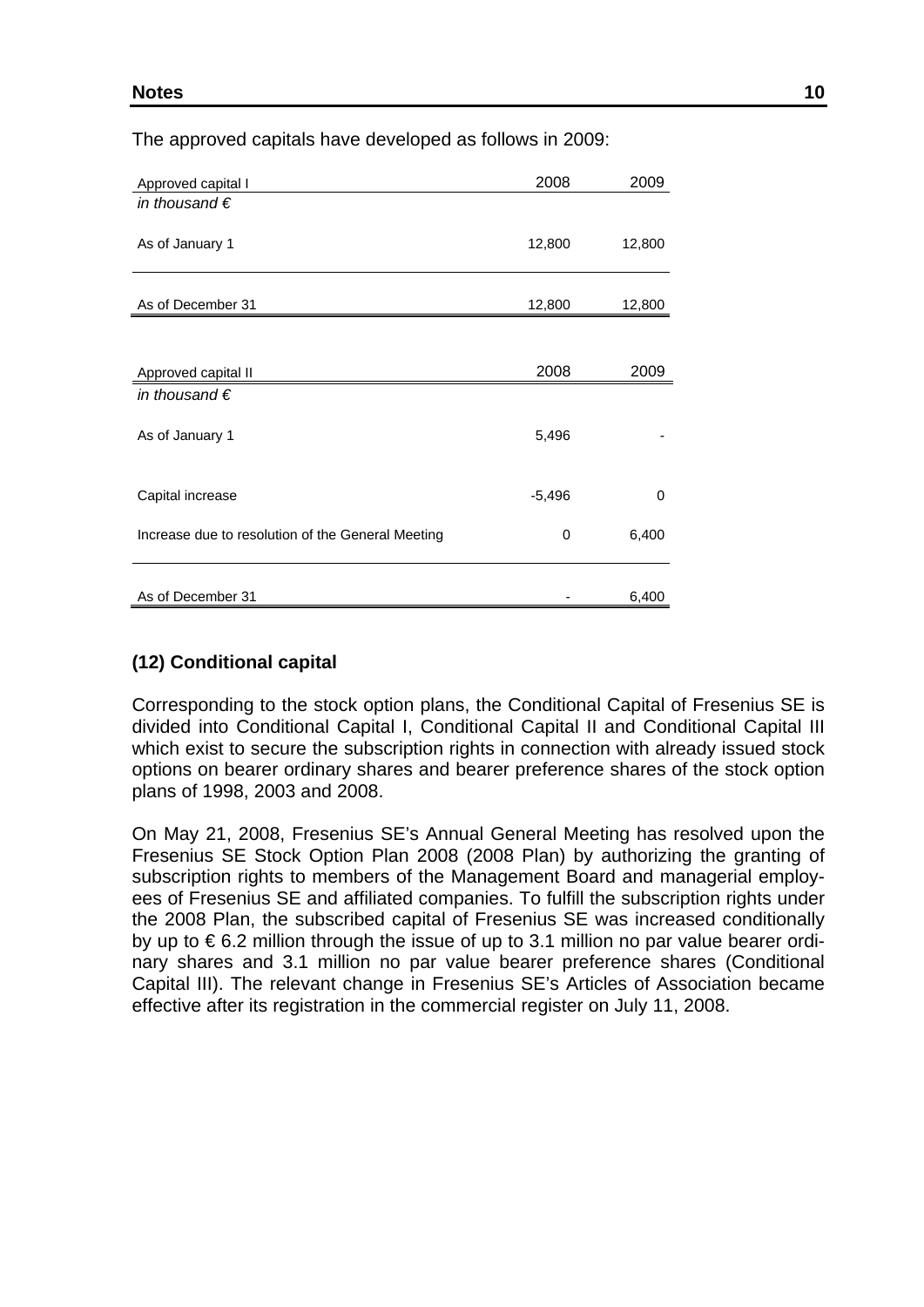The Conditional Capital I for the Fresenius AG Stock Option Plan 1998 has developed as follows:

|                                              | Ordinary<br>shares | Preference<br>shares |
|----------------------------------------------|--------------------|----------------------|
|                                              | €                  | €                    |
| As of January 1, 2009                        | 682,467            | 682,467              |
| Decrease due to<br>exercise of stock options | $-25,917$          | $-25,917$            |
| As of December 31, 2009                      | 656,550            | 656,550              |

The Conditional Capital II for the Fresenius AG Stock Option Plan 2003 has developed as follows:

|                                              | Ordinary<br>shares | Preference<br>shares |
|----------------------------------------------|--------------------|----------------------|
|                                              | €                  | €                    |
| As of January 1, 2009                        | 2,209,125          | 2,209,125            |
| Decrease due to<br>exercise of stock options | $-59,904$          | $-59,904$            |
| As of December 31, 2009                      | 2,149,221          | 2,149,221            |

The Conditional Capital III for the Fresenius SE Stock Option Plan 2008 with an amount of  $\epsilon$  6.2 million is unchanged in relation to the previous year.

## **FRESENIUS SE STOCK OPTION PLANS**

#### **Description of the Fresenius SE stock option plans in place**

On December 31, 2009, Fresenius SE had three stock option plans in place; the Fresenius AG stock option based plan of 1998 (1998 Plan), the Fresenius AG Stock Option Plan 2003 (2003 Plan) which is based on convertible bonds and the stock option based Fresenius SE Stock Option Plan 2008 (2008 Plan). The latter is the only plan under which stock options were granted during 2009.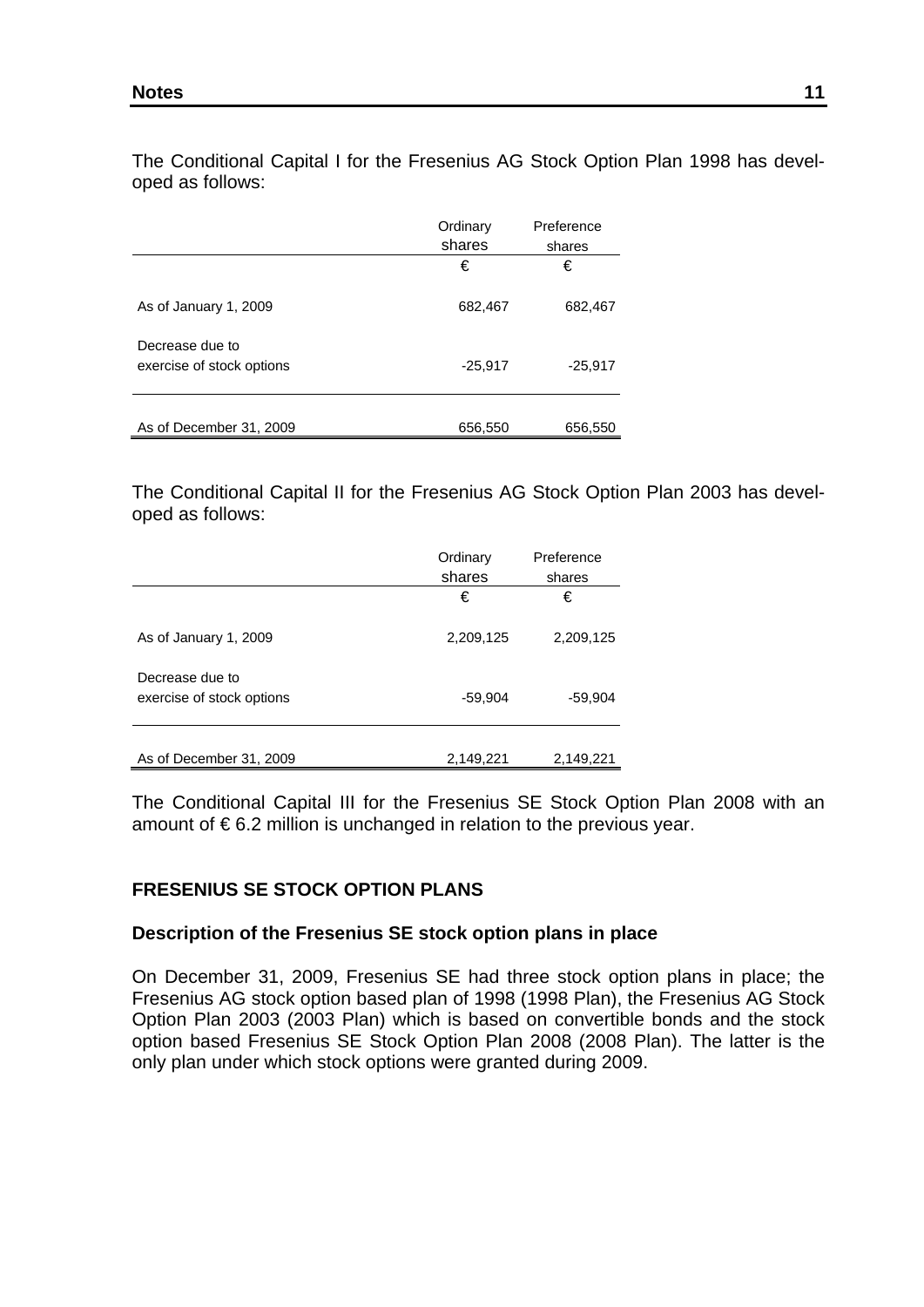#### **Stock Option Plan 2008**

On May 21, 2008, Fresenius SE's Annual General Meeting has resolved upon the 2008 Plan by authorizing the granting of subscription rights to members of the Management Board and managerial employees of the Company and affiliated companies. To fulfill the subscription rights under the 2008 Plan, the subscribed capital of Fresenius SE was increased conditionally by up to  $\epsilon$  6.2 million through the issue of up to 3.1 million no par value bearer ordinary shares and 3.1 million no par value bearer preference shares.

Under the 2008 Plan, up to 6.2 million options can be issued, which carry entitlement to obtain 3.1 million ordinary shares and 3.1 million preference shares. Up to 1.2 million options are designated for members of the Management Board of Fresenius SE, up to 3.2 million options are designated for members of the management of directly or indirectly affiliated companies (except for Fresenius Medical Care) and up to 1.8 million options are designated for managerial staff members of Fresenius SE and its affiliated companies (except for Fresenius Medical Care). With respect to the members of Fresenius SE's Management Board, the Supervisory Board has sole authority to grant stock options and administer the 2008 Plan. The Management Board of Fresenius SE has such authority with respect to all other participants in the 2008 Plan. The options can be granted in five tranches with effect as of the first bank working day in July and / or the first bank working day in December. The exercise price of options shall be the average closing price of Fresenius SE's ordinary shares and preference shares, respectively, on the Frankfurt Stock Exchange during the 30 trading days immediately prior to each grant date. For participants in the United States, the exercise price may be the average closing price of both classes of shares during the 30 calendar days immediately prior to the grant date, if these are higher. Options granted have a seven-year term but can be exercised only after a three-year vesting period. The vesting of options granted is mandatorily subject to the condition, in each case, that the annual success target within the three-year vesting period is achieved. For each such year, the success target is achieved if the consolidated net income attributable to the Fresenius SE, adjusted for extraordinary effects, has increased by at least 8 % compared to the respective adjusted net income attributable to the Fresenius SE of the previous fiscal year. For each year in which the success target has not been met, one-third of the options granted shall forfeit. The adjusted net income attributable to the Fresenius SE shall be calculated on the basis of the calculation method of the accounting principles according to US GAAP. For the purposes of the 2008 Plan, the adjusted net income attributable to the Fresenius SE is determined and will be verified bindingly by Fresenius SE's auditor during the audit of the consolidated financial statements. The performance target for 2008 and 2009 is met. Upon exercise of vested options, Fresenius SE has the right to grant treasury shares or a cash payment in lieu of increasing capital by the issuance of new shares. If all conditions are fulfilled, stock options may be exercised throughout the year with the exception of certain predetermined black-out periods.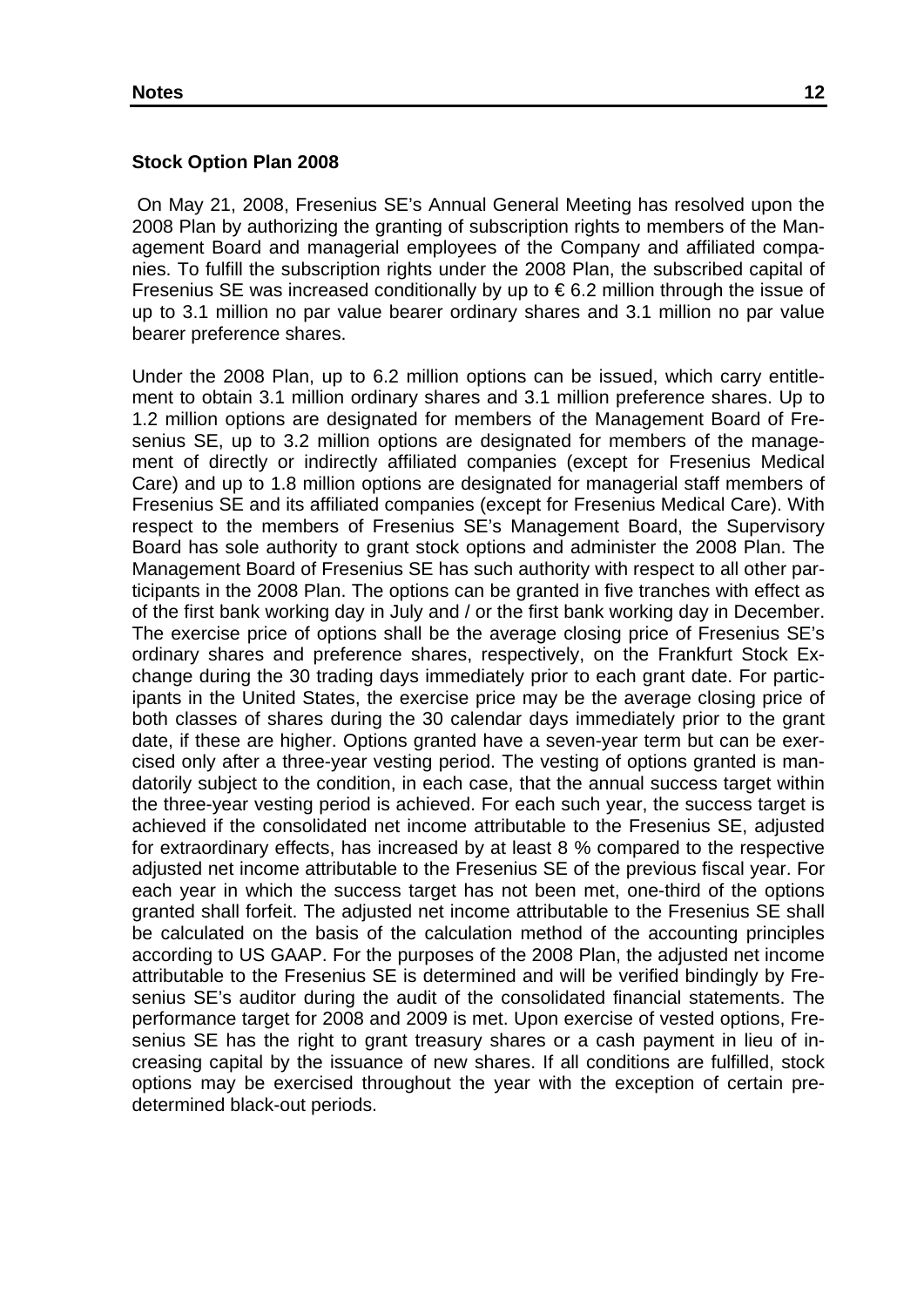### **Stock Option Plan 2003**

During 2003, Fresenius AG adopted the 2003 Plan for members of the Management Board and executive employees. This incentive plan which is based on convertible bonds was replaced by the 2008 Plan and no options have been granted since 2008. Under the 2003 Plan, eligible employees have the right to acquire ordinary and preference shares of Fresenius SE. The bonds expire in ten years and one third of them can be exercised beginning after two, three and four years after the grant date, respectively. Upon issuance of the option, the employees have the right to choose options with or without a stock price target. The conversion price of options subject to a stock price target corresponds to the stock exchange quoted price of the ordinary or preference shares upon the first time the stock exchange quoted price exceeds the initial value (after the share split 1/ 3 of the initial value) by at least 25 %. If converted after the share split the conversion price which entitles to three ordinary shares or preference shares, respectively, is equal to the triple of one third of the initial value. The initial value is the joint average stock exchange price of bearer ordinary shares and non-voting bearer preference shares during the last 30 trading days prior to the date of grant. The conversion price of options without a stock price target is the initial value. In the case of options not subject to a stock price target, the number of convertible bonds awarded to the eligible employee would be 15 % less than if the employee elected options subject to the stock price target. Each convertible bond granted after the share split entitles to subscribe one ordinary or preference share, subject to payment of the conversion price. Bonds granted and converted prior to the share split were entitled to subscribe one ordinary or preference share, conversion after the share split entitles to three ordinary or preference shares.

### **Stock Option Plan 1998**

During 1998, Fresenius AG adopted the 1998 Plan for members of the Management Board and executive employees. This stock incentive plan was replaced by the 2003 Plan and no options have been granted since 2003. Under the 1998 Plan, eligible employees have the right to acquire ordinary and preference shares of Fresenius SE. Options granted under this plan have a ten-year term. At December 31, 2009, all options were exercisable. Prior to the share split, one ordinary or one preference share could be acquired for each option. After the share split in 2007, each option entitles to acquire three ordinary or preference shares. The maximum number of ordinary or preference shares to be issued to the members of the Management Board or executive employees has been adjusted accordingly.

### **Transactions during the year 2009**

In 2009, Fresenius SE awarded 1,067,248 stock options, including 180,600 options to members of the Management Board of Fresenius SE, at a weighted-average exercise price of € 36.90, a weighted-average fair value of € 8.25 each and a total fair value of  $\epsilon$ 9 million.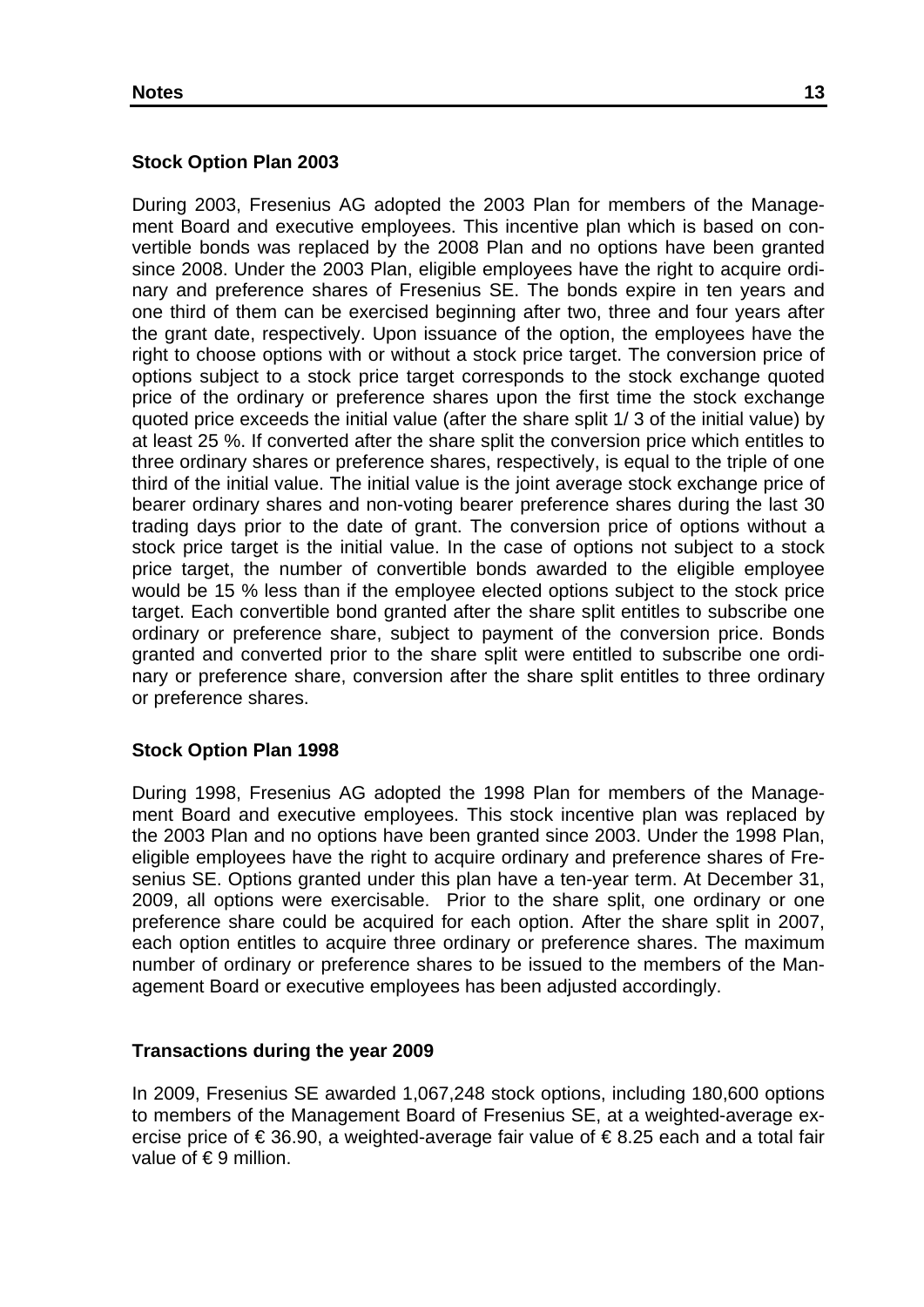During the fiscal year 2009, Fresenius SE received cash of €4 million from the exercise of 171,642 stock options. The average stock price at the exercise date was  $\epsilon$ 35.92 for ordinary shares and €41.82 for preference shares. The intrinsic value of options exercised in 2009 was € 2 million.

At December 31, 2009, out of 457,062 outstanding and exercisable options issued under the 1998 Plan, 25,800 were held by the members of the Fresenius SE Management Board. The number of outstanding stock options issued under the 2003 Plan was 2,799,514, of which 1,953,308 were exercisable. The members of the Fresenius SE Management Board held 514,500 options. Out of 2,136,876 outstanding stock options issued under the 2008 Plan, 361,200 were held by the members of the Fresenius SE Management Board.

Stock option transactions are summarized as follows:

|                                | Ordinary<br>shares | Preference<br>shares |
|--------------------------------|--------------------|----------------------|
|                                | number             | number               |
| Number as of December 31, 2008 | 2,370,299          | 2,370,299            |
| plus new issues                | 533,624            | 533,624              |
| less forfeited options         | $-121,376$         | $-121,376$           |
| less exercises                 | $-85,821$          | $-85,821$            |
| Number as of December 31, 2009 | 2,696,726          | 2,696,726            |
|                                |                    |                      |

## **(13) Capital reserves**

Capital reserves comprise the premium paid on the issue of shares and the exercise of stock options (additional paid-in capital).

The capital reserves have developed during the fiscal year as follows:

|                                  | 2008      | 2009      |
|----------------------------------|-----------|-----------|
| in thousand $\epsilon$           |           |           |
| As of January 1                  | 1,532,772 | 1,828,610 |
| Increase due to                  |           |           |
| exercise of stock options        | 12,788    | 4,198     |
| Increase due to capital increase | 283,050   | 0         |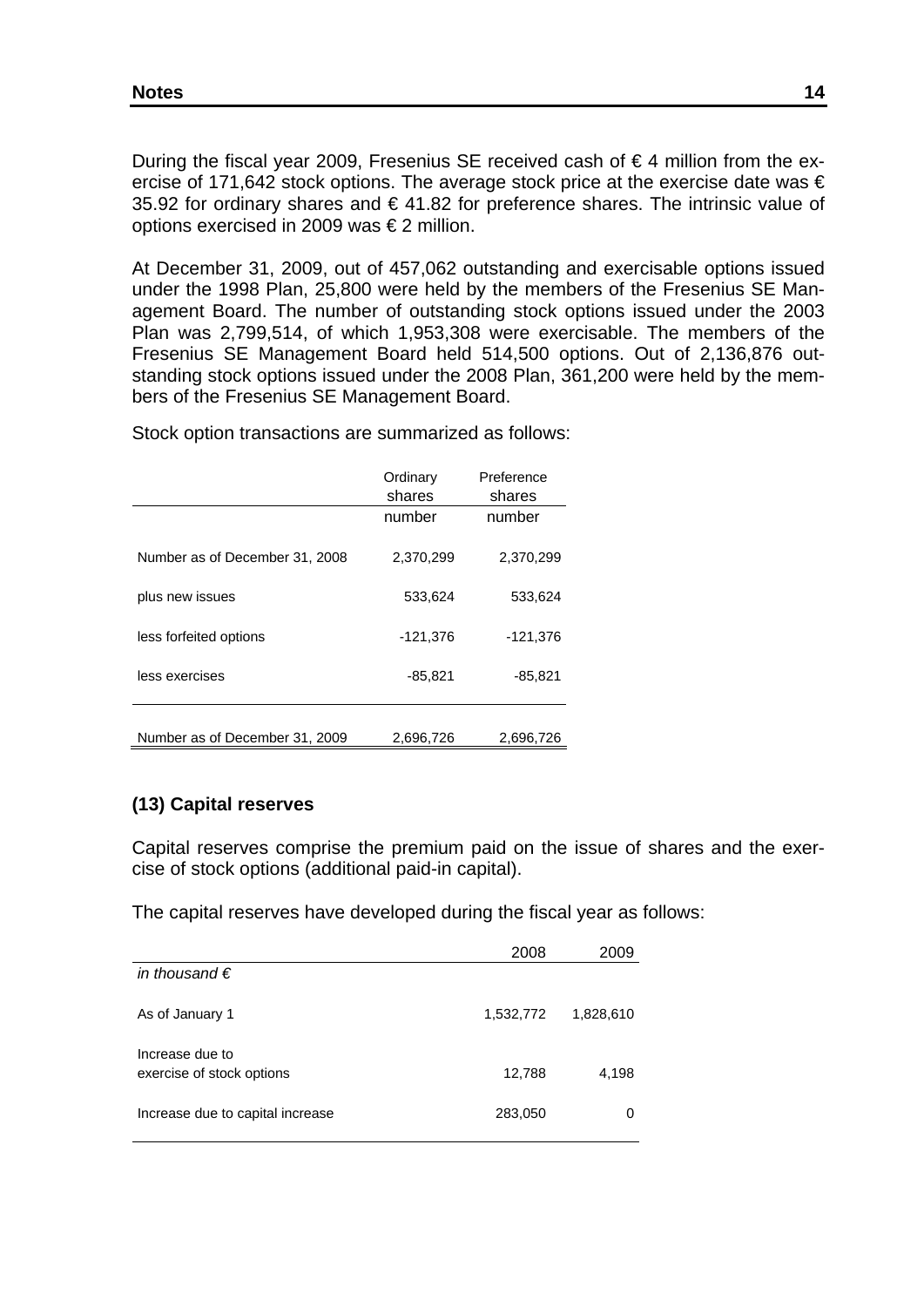| 15 |
|----|
|    |

As of December 31 1,828,610 1,832,808

The capital reserve of 10% of the subscribed capital conforms with the legal reserve as in section 150 (1) and (2) of the German Stock Corporation Act.

### **(14) Other reserves**

Other reserves developed as follows:

|                                                                             | 2008    | 2009    |
|-----------------------------------------------------------------------------|---------|---------|
| in thousand $\epsilon$                                                      |         |         |
| As of January 1                                                             | 440,245 | 641,984 |
| Increase in other reserves from net income<br>of the period                 | 201,739 | 47,500  |
| Increase in other reserves from retained<br>earnings of the previous period | 0       | 88,161  |
| As of December 31                                                           | 641,984 | 777.645 |

### **(15) Retained earnings**

Accumulated profits from the prior year of  $\epsilon$  43 thousand are included in retained earnings in accordance with a decision taken at the Annual General Meeting on May 8, 2009.

### **(16) Special reserve for investment government grants**

Special reserves primarily comprise government investment grants and subsidies according to sections 1, 4 and 4b of the German Investment Subsidy Code (InvZulG). Dissolution of grants and subsidies is spread over the useful life of the subsidized assets. The yearly dissolution ( $\epsilon$  1 thousand) is included in the profit and loss statement under "Other operating income".

### **(17) Accrued expenses**

**Pension obligations** are established according to actuarial regulations and generation tables RT 2005.

**Accruals for income taxes** include estimated amounts of outstanding tax payments from the prior years.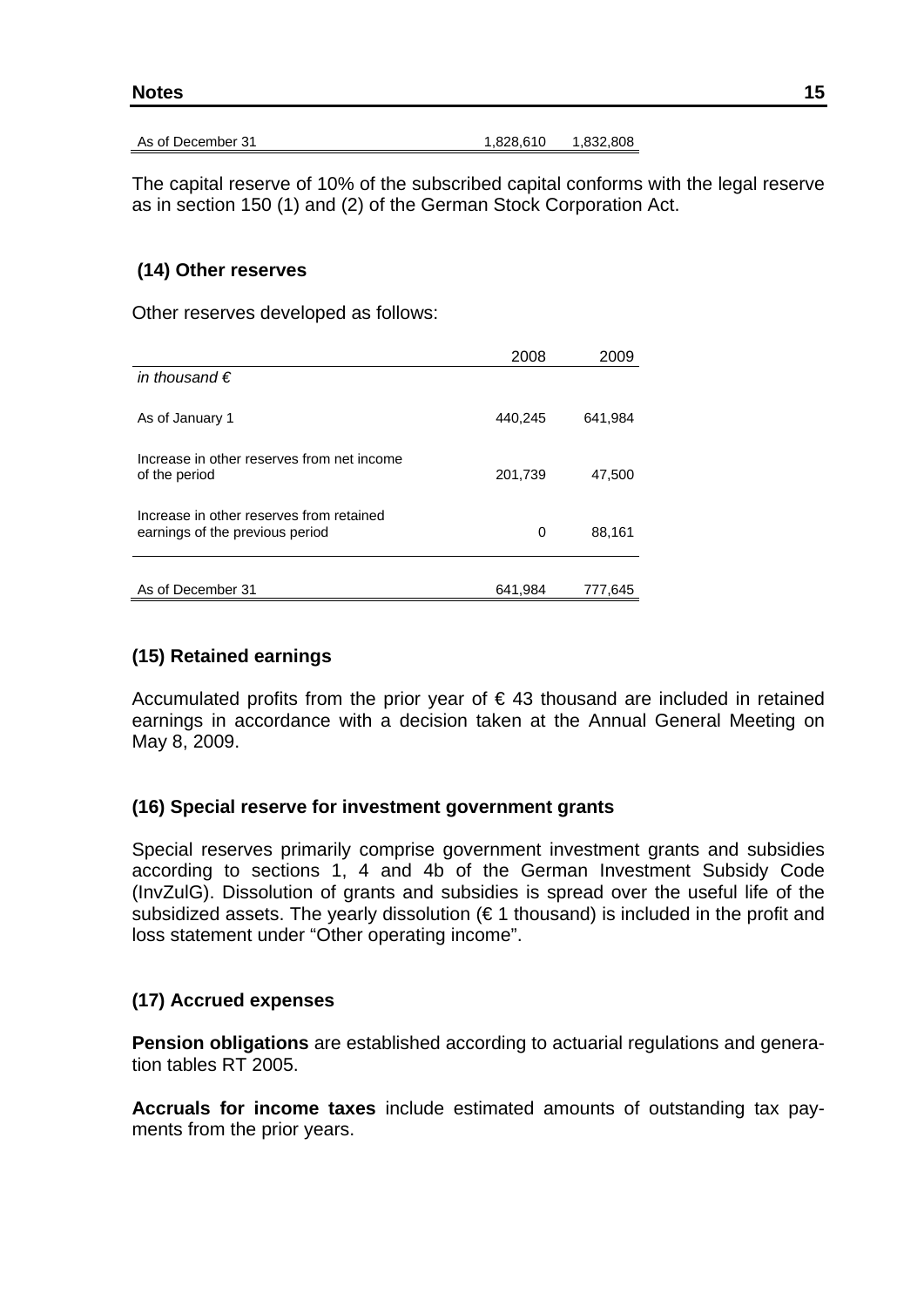#### **Notes** 16 **16**

**Other accruals** are primarily established to cover interest personnel costs, insurance fees, process risks, indemnity claims and interest on higher tax payments established by audits as well as outstanding invoice liabilities.

This position also includes accruals of  $\epsilon$  20,876 thousand for the market value of the on-lent Mandatory Exchangeable Bond of Fresenius Finance B.V.

|                                                                            | 2008                    |                                                                   | 2009                          |                       |                                                             |                 |
|----------------------------------------------------------------------------|-------------------------|-------------------------------------------------------------------|-------------------------------|-----------------------|-------------------------------------------------------------|-----------------|
|                                                                            | Total                   | thereof<br>with a<br>remain-<br>ing<br>term of<br>up to<br>1 year | Total                         | up to<br>1 year       | thereof with a remaining term of<br>1 year up to<br>5 years | over<br>5 years |
| in thousand $\epsilon$                                                     |                         |                                                                   |                               |                       |                                                             |                 |
| Convertible bonds                                                          | 596                     | 461                                                               | 616                           | 569                   | 47                                                          | 0               |
| <b>Bank loans</b><br>(thereof amount secured)<br>Trade accounts<br>payable | 267,352<br>(0)<br>7,019 | 163,124<br>(0)<br>7,019                                           | 204,228<br>(196,000)<br>1,020 | 8,228<br>(0)<br>1,020 | 196,000<br>(196,000)<br>0                                   | 0<br>(0)<br>0   |
| Accounts payable to related<br>parties                                     | 1,233,931               |                                                                   | 784,892 1,614,504             | 315,241               | 817,686                                                     | 481,577         |
| Other liabilities                                                          | 8,420                   | 8,420                                                             | 10,497                        | 10,497                | $\mathbf 0$                                                 | 0               |
| (thereof amount secured)                                                   | 1,517,318<br>(0)        | 963,916<br>(0)                                                    | 1,830,865<br>(196,000)        | 335,555<br>(0)        | 1,013,733<br>(196,000)                                      | 481,577<br>(0)  |

#### **(18) Liabilities**

### **Convertible bonds**

Liabilities result from the issuance of convertible bonds worth € 616 thousand as part of the Fresenius AG 2003 Stock Option Plan.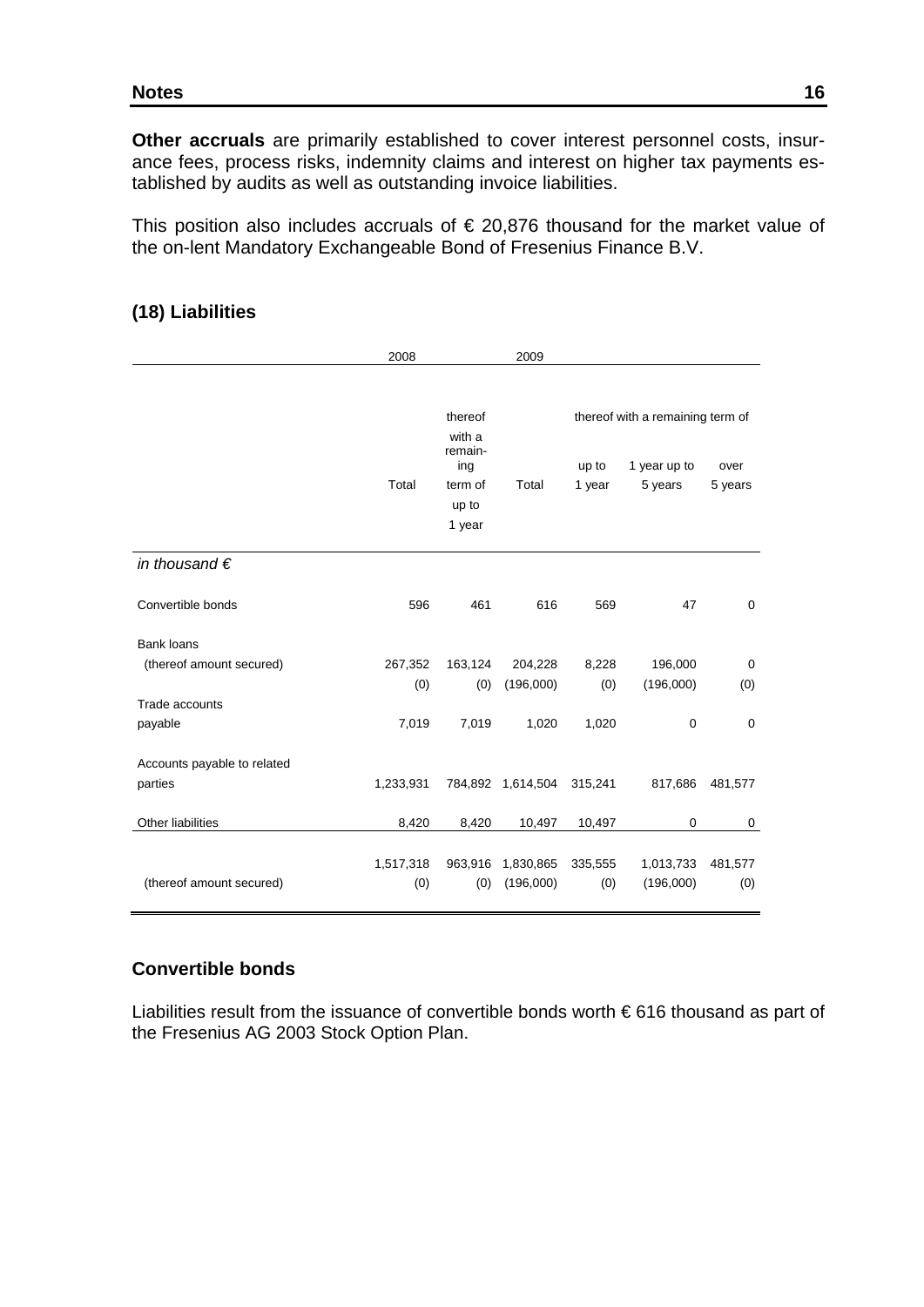### **Bank loans**

### **European Investment Bank Agreement**

Fresenius SE has access to a revolving credit facility from the European Investment Bank (EIB) of € 96 million until June 2013. As of December 31, 2009 this credit facility was used in an amount of  $\epsilon$ 96 million.

Fresenius SE has access to a further revolving credit facility from the EIB of  $\epsilon$  100 million until September 2013. As of December 31, 2009 this credit facility was used in an amount of  $\in$  100 million.

The above described credit facilities have quarterly adjusted variable interest rates. As of December 31, 2009 Fresenius SE paid 0.844% and 2.982% of interest for the € 96 million and the € 100 million borrowings respectively. The drawing of € 96 million under the credit facility is secured by bank quarantees. The drawing of  $\epsilon$  100 million under the credit facility is guaranteed by Fresenius Kabi AG and Fresenius ProServe GmbH. Furthermore the facility contains common obligations and commitments. The EIB is the non-profit-oriented financing institution of the European Union which provides long-term financing for specific invest- and research-projects at advantageous conditions – usually up to 50% of the project-volume.

### **Liabilities to affiliated companies**

Liabilities to affiliated companies comprise loans and financing accounts with affiliated companies in an amount of  $\epsilon$  1,614,460 thousand (previous year  $\epsilon$ 1,233,031 thousand) and trade accounts payable amounting to  $\epsilon$  44 thousand (previous year € 900 thousand). New loans from Fresenius Finance B.V. and Fresenius US Finance II, Inc., that are mostly passed on to other group companies are the main reason for the increase by € 381,429 thousand.

In the reporting year an expense of  $\epsilon$  20,876 thousand resulted from the market value of the liability of  $\epsilon$  554.4 million against Fresenius Finance B.V in connection with the on-lent Mandatory Exchangeable Bonds (MEB), that has to be mandatorily exchanged against shares of FMC-AG & Co. KGaA upon maturity. The expense is included in the profit and loss statement in "other financial result" and in the balance sheet in "other accruals".

### **Other liabilities**

Other liabilities include primarily tax liabilities, interest liabilities as well as payroll liabilities.

Tax liabilities amount to €3,678 thousand (previous year €3,654 thousand).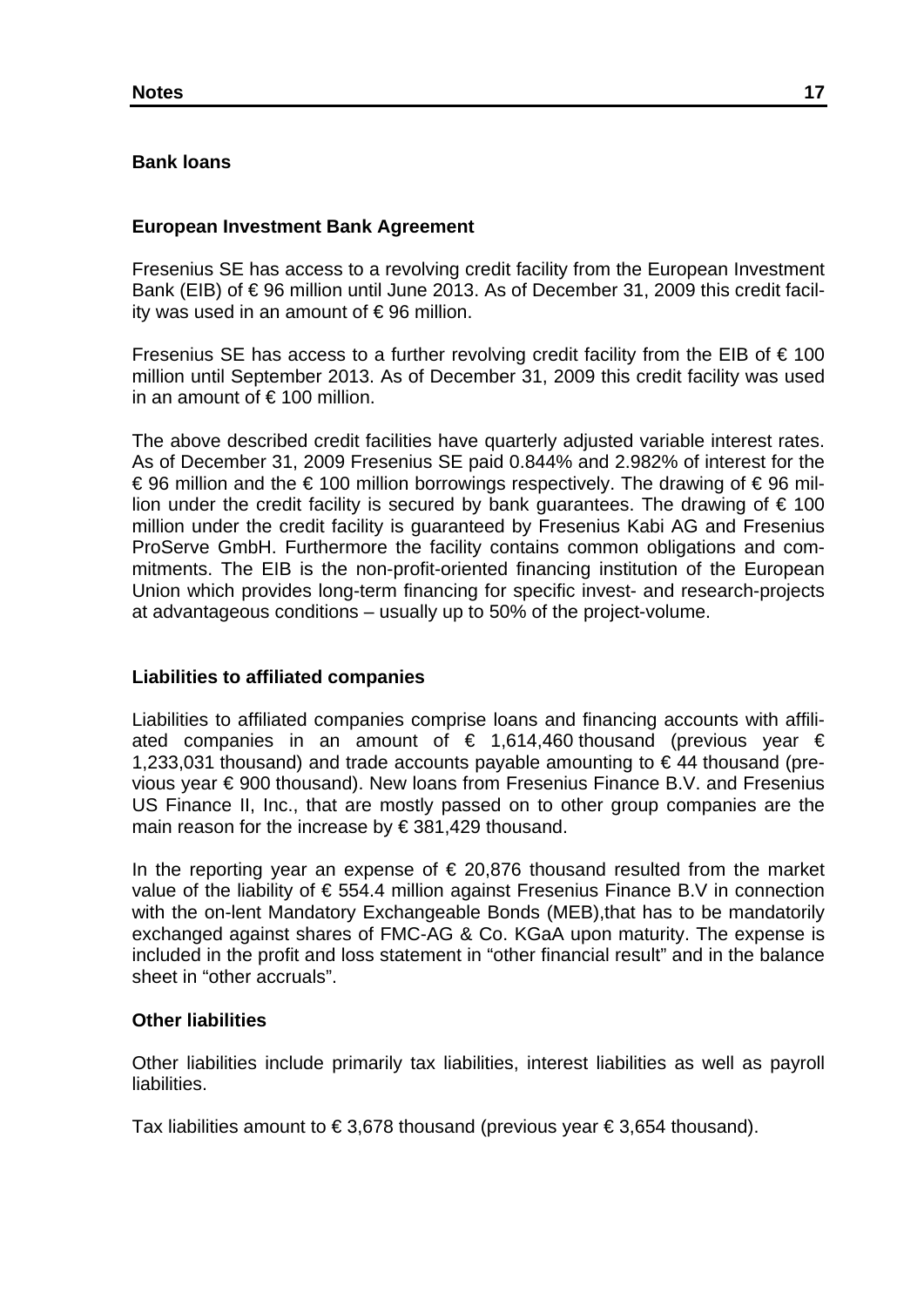#### (**19) Contingent Liabilities**

| in thousand $\epsilon$                                                                                                           |                          |                          |
|----------------------------------------------------------------------------------------------------------------------------------|--------------------------|--------------------------|
| Contingencies from<br>indemnity agreements<br>and guarantees<br>(thereof amount in<br>favor of and from<br>affiliated companies) | 4.401.036<br>(4,401,036) | 4.403.976<br>(4,403,976) |

Fresenius SE has committed itself to exempt on certain preconditions various members of the managing boards of foreign affiliates from claims, in case such claims were made due to their function as members of the managing board of the affiliates concerned, and these claims were based on the law of the respective country.

Fresenius SE committed itself, to the extent legally admissible, to indemnify the members of the Management Board against claims against them arising from their work for the Company and its affiliates, if such claims exceed their responsibilities under German law. To secure such obligations, the Company concluded a 'Directors&Officers' insurance (D&O insurance) with an appropriate excess. The indemnity applies for the time in which each member of the Management Board is in office and for claims in this connection after the ending of the membership of the Management Board in each case.

Fresenius SE guarantees the main liabilities of its wholly-owned subsidiaries Fresenius Finance B.V. and Fresenius US Finance II, Inc. The following table shows these liabilities of the two companies as of December 31, 2009:

|                                         |                      | Maturity   | Nominal  |
|-----------------------------------------|----------------------|------------|----------|
| <b>Issuer</b>                           | <b>Nominal Value</b> | Date       | Interest |
| Euro Notes                              |                      |            |          |
| Fresenius Finance B.V. 2007/2012        | €26 million          | Jul 2, 12  | 5.51%    |
| Fresenius Finance B.V. 2007/2012        | €74 million          | Jul 2, 12  | variable |
| Fresenius Finance B.V. 2007/2014        | €38 million          | Jul 2, 14  | 5.75%    |
| Fresenius Finance B.V. 2007/2014        | €62 million          | Jul 2, 14  | variable |
| Fresenius Finance B.V. 2008/2012        | €62 million          | Apr 2, 12  | 5.59%    |
| Fresenius Finance B.V. 2008/2012        | €138 million         | Apr 2, 12  | variable |
| Fresenius Finance B.V. 2008/2014        | €112 million         | Apr 2, 14  | 5.98%    |
| Fresenius Finance B.V. 2008/2014        | €88 million          | Apr 2, 14  | variable |
| <b>Senior Notes</b>                     |                      |            |          |
| Fresenius Finance B.V. 2006/2013        | €500 million         | Jan 31, 13 | 5.00%    |
| Fresenius Finance B.V. 2006/2016        | € 650 million        | Jan 31, 16 | 5.50%    |
| Fresenius US Finance II, Inc. 2009/2015 | € 275 million        | Jul 15, 15 | 8.75%    |
| Fresenius US Finance II, Inc. 2009/2015 | € 500 million        | Jul 15, 15 | 9.00%    |
|                                         |                      |            |          |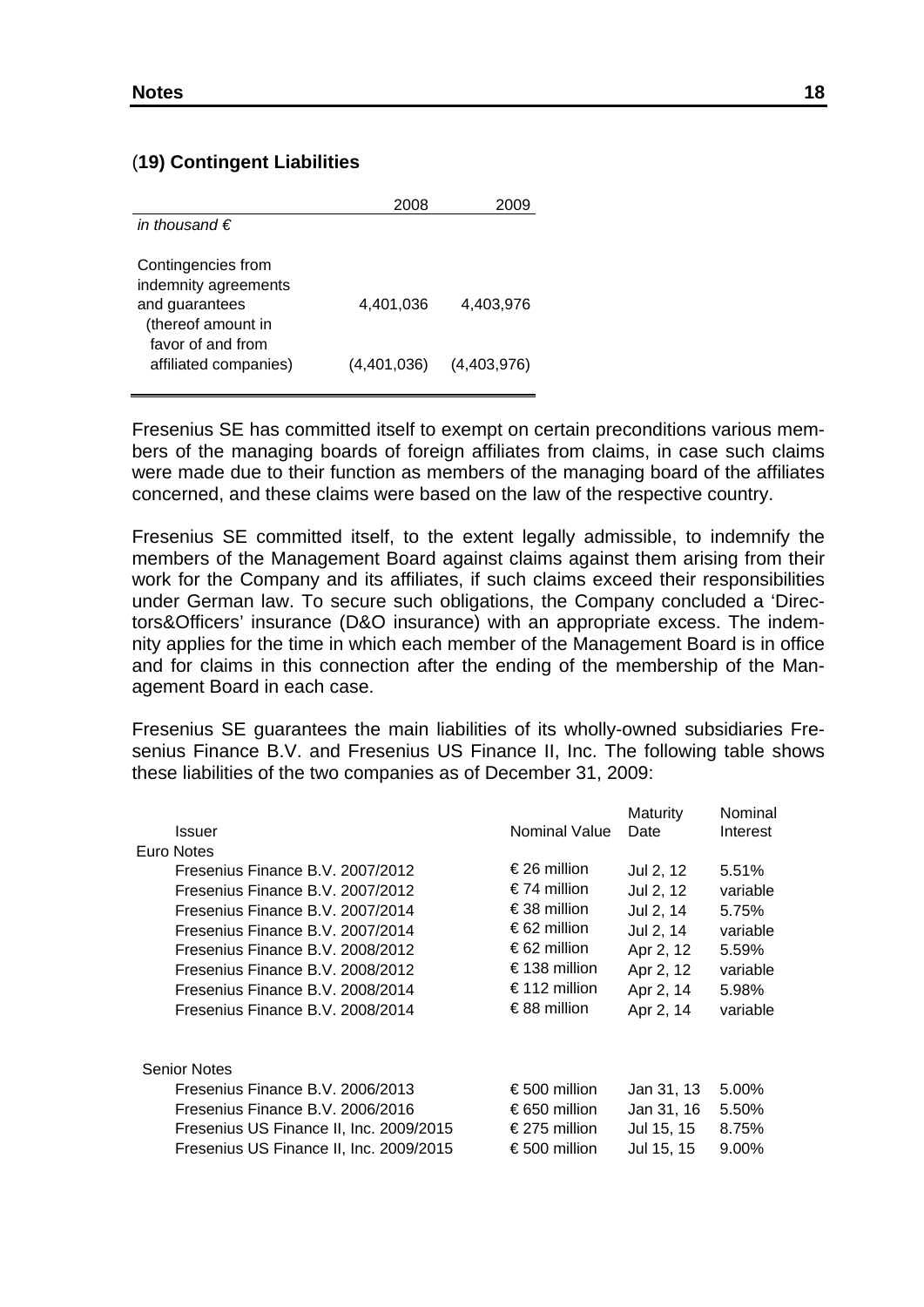In April 2008, Fresenius Finance B.V. issued Euro Notes in an amount of € 400 million in four tranches with four and six year terms. The proceeds from the issuance of the Euro Notes were mainly utilized to finance acquisitions as well as for the repayment of short-term debt and to redeem Euro Notes of € 40 million that were due in May 2008.

The Euro Notes of Fresenius Finance B.V. are guaranteed by Fresenius SE.

In June 2009, Fresenius Finance B.V. has placed a tap in an amount of €150 million to the Senior Notes which are due in 2016. The proceeds were used to repay short-term debt.

The Senior Notes issued by Fresenius Finance B.V. which matured on April 30, 2009 were repaid on schedule.

Fresenius US Finance II, Inc., a wholly-owned subsidiary of Fresenius SE, has issued unsecured Senior Notes in January 2009. The Notes comprise a US dollar tranche with a notional amount of US\$ 500 million and a euro tranche with a notional amount of € 275 million. Both tranches will mature in 2015. Proceeds of the Senior Notes offering in an amount of approximately US\$ 800 million were used to repay the bridge credit agreement entered into in connection with the acquisition of APP, to repay other debt and for general corporate purposes.

The Senior Notes of Fresenius Finance B.V. maturing in 2016 may be redeemed at the option of the issuer from January 31, 2011 onwards. The respective redemption prices have already been fixed at the date of issuance in the indentures.

All Senior Notes of Fresenius Finance B.V. and of Fresenius US Finance II, Inc. are guaranteed by Fresenius SE, Fresenius Kabi AG and Fresenius ProServe GmbH. Fresenius SE has agreed to a number of covenants to provide protection to the bondholders, which, under certain circumstances, partly restrict the scope of action of Fresenius SE and its subsidiaries (excluding FMC-AG & Co. KGaA and its subsidiaries). These covenants include, amongst other things, restrictions on further debt that can be raised, the payment of dividends, the volume of capital expenditure, the redemption of subordinated liabilities and the mortgaging or sale of assets. Some of these restrictions are lifted automatically when the rating of the respective Notes reaches investment grade. In the event of non-compliance with the terms of the Senior Notes, the bond-holders (owning in aggregate more than 25 % of the outstanding Senior Notes) are entitled to call the Senior Notes and demand immediate repayments plus interest. As of December 31, 2009, the Fresenius Group was in compliance with all of its covenants.

In connection with the acquisition of APP, the Fresenius Group entered into a US\$ 2.45 billion syndicated credit agreement (2008 Senior Credit Agreement) on August 20, 2008. The 2008 Senior Credit Agreement consists of:

• five-year Term Loan A Facilities (Term Loan A) in the aggregate principal amount of US\$ 1 billion (of which US\$ 500 million is available to Fresenius US Finance I, Inc., a wholly-owned subsidiary of Fresenius SE, and US\$ 500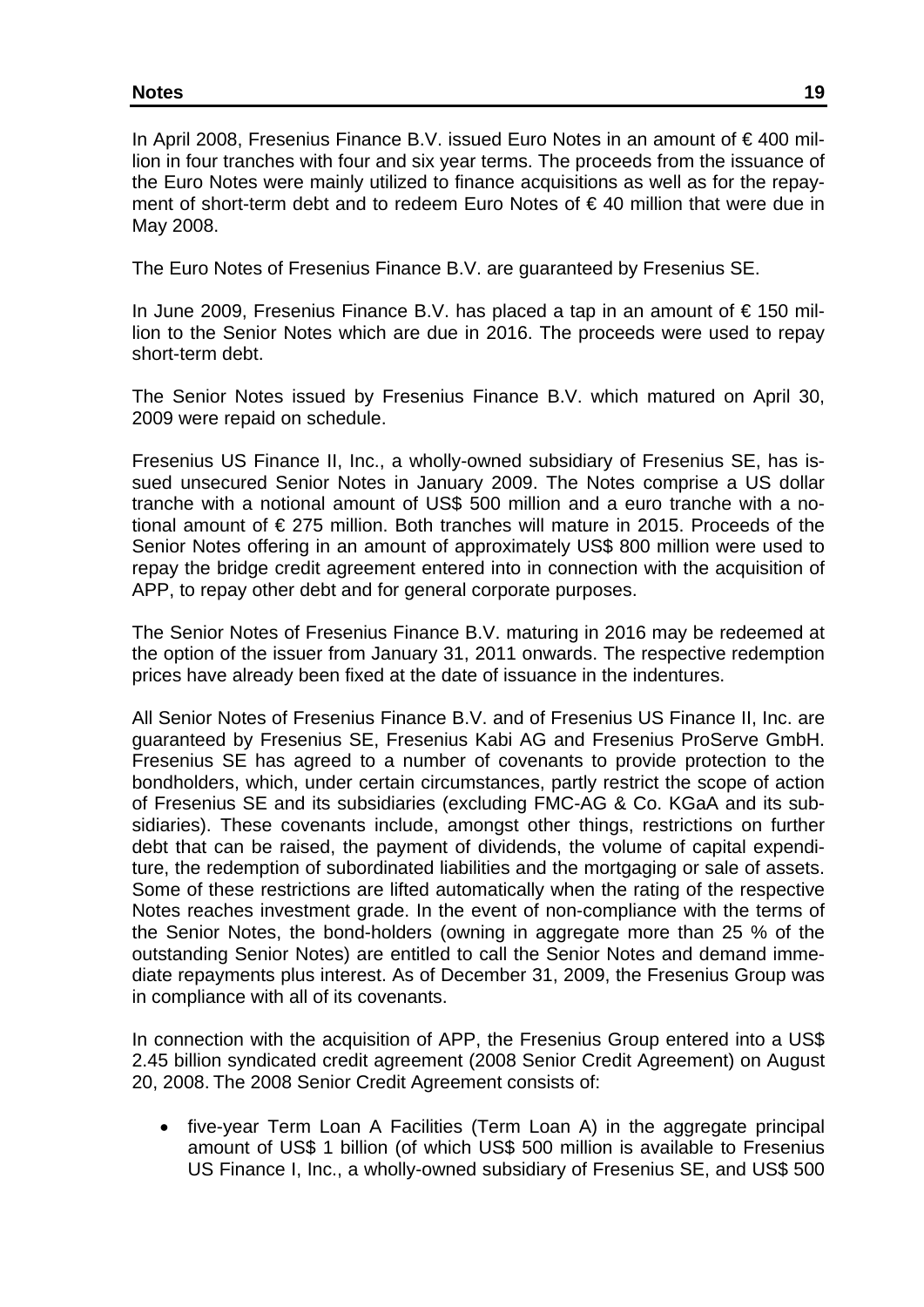million is available to APP Pharmaceuticals, LLC). Term Loan A amortizes and is repayable in ten unequal semi-annual installments that commenced on June 10, 2009 with a final maturity date on September 10, 2013;

- six-year Term Loan B Facilities (Term Loan B) in the aggregate principal amount of US\$ 1 billion (of which US\$ 502.5 million is available to Fresenius US Finance I, Inc. and US\$ 497.5 million is available to APP Pharmaceuticals, LLC). Term Loan B amortizes and is repayable in eleven substantially equal semi-annual installments that commenced on June 10, 2009 with a final bullet payment on September 10, 2014; and
- five-year Revolving Credit Facilities in the aggregate principal amount of US\$ 450 million (of which US\$ 150 million is available to APP Pharmaceuticals, LLC and US\$ 300 million is available as multicurrency facility to Fresenius Finance I S.A., a wholly-owned subsidiary of Fresenius SE).

Scheduled principal payments for Term Loan Facilities A and B amounted to US\$ 75 million and US\$15 million or € 2.5 million.

In December 2009, US\$ 78.7 million and  $\epsilon$  13 million were used to voluntarily prepay parts of the existing Term Loan B.

In October 2008, the 2008 Senior Credit Agreement was amended to increase Term Loan B available to Fresenius US Finance I, Inc. by US\$ 210.5 million and  $\epsilon$  200 million. The proceeds were used for the repayment of the bridge credit agreement described in the following. In November 2008, Fresenius SE agreed with the lenders upon an increase of the revolving credit facility available to Fresenius Finance I S.A. by US\$ 100 million.

The 2008 Senior Credit Agreement is guaranteed by Fresenius SE, Fresenius ProServe GmbH and Fresenius Kabi AG.

### **Mandatory Exchangeable Bonds**

To finance the acquisition of APP, Mandatory Exchangeable Bonds (MEB) in an aggregate nominal amount of € 554.4 million were launched in July 2008. Fresenius Finance B.V. subscribed for these MEB issued by Fresenius Finance (Jersey) Ltd. at 100 % of their principal amount. Afterwards, the MEB were on-lent to Fresenius SE who placed the MEB in the market. The bonds carry a coupon of 5  $5\frac{1}{8}$  % per annum and will mature on August 14, 2011. Upon maturity, the bonds will be mandatorily exchangeable into ordinary shares of FMC-AG & Co. KGaA with a maximum of 17.14 million and a minimum of 14.53 million shares (based on the current exchange price) being deliverable, subject to anti-dilution adjustments with respect to FMC-AG & Co. KGaA (e. g. in case of corporate actions). The MEB are not redeemable in cash.

The initial minimum exchange price was set to  $\epsilon$  33.00 and the initial maximum exchange price was set to  $\in$  38.94 (i. e. 118 % of the initial minimum exchange price).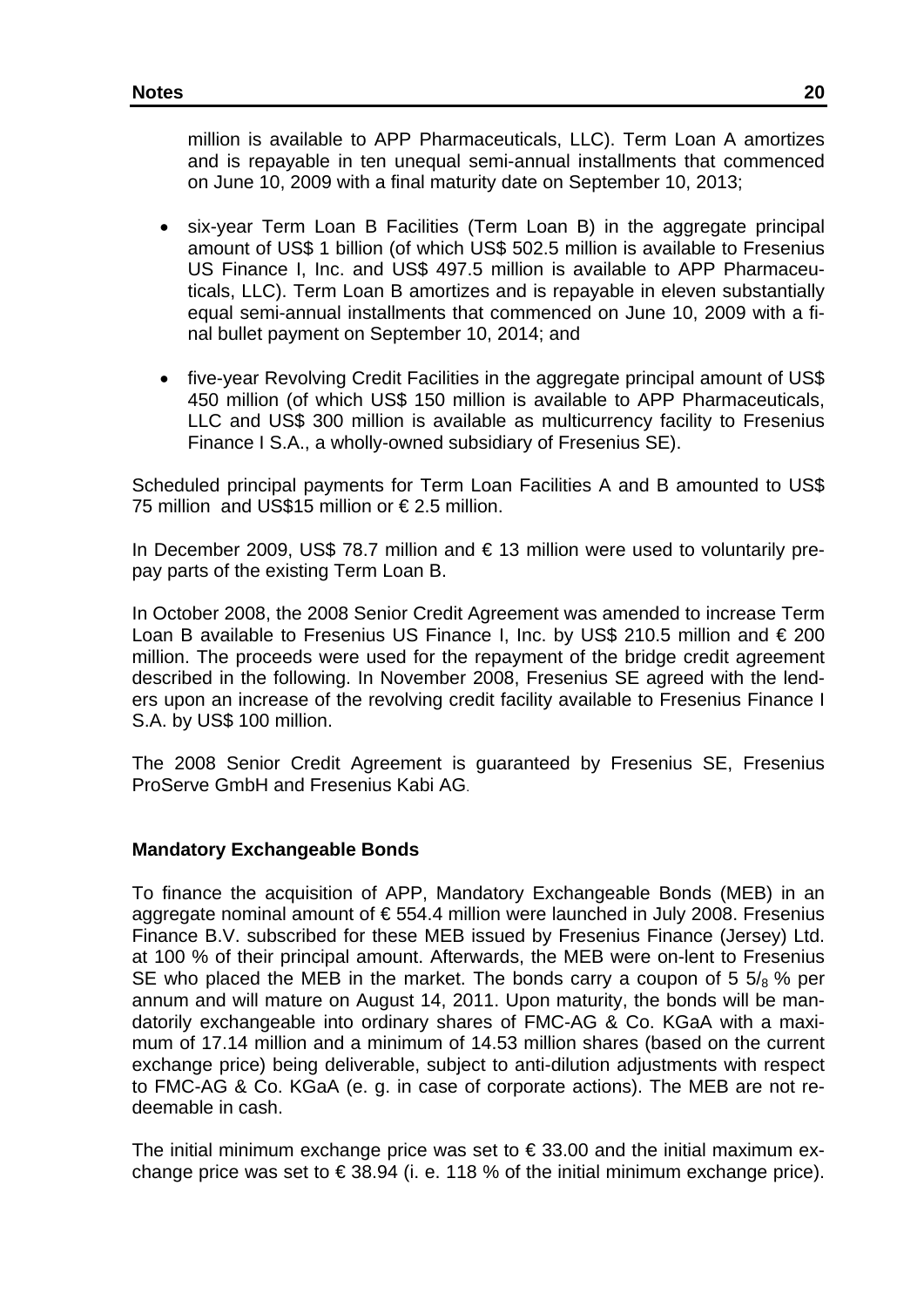Due to the dividend payments in May 2009, the minimum exchange price and the maximum exchange price were decreased to  $\epsilon$  32.34 and  $\epsilon$  38.16, respectively. Pursuant to the terms and conditions of the MEB, both the holder and the issuer may procure for the exchange of the bonds before maturity. In principal, the issuer, Fresenius Finance (Jersey) Ltd., may procure the exchange of all of the outstanding MEB for shares of FMC-AG & Co. KGaA at the maximum exchange ratio calculated on the relevant exchange date plus payment of any accrued and unpaid interest and a make-whole amount. Furthermore, the MEB shall be mandatorily exchangeable at the maximum exchange ratio plus such payments if the corporate rating of Fresenius SE falls below certain benchmarks and such benchmarks are subsequently not reinstated. Moreover, in the event of a change of control of Fresenius SE or FMC-AG & Co. KGaA, each holder of the MEB may elect to exchange its MEB at the maximum exchange ratio plus such payments. Each holder of the MEB may also exchange his MEB at the minimum exchange ratio calculated on the relevant exchange date without payment of accrued interest or any make-whole amount.

Fresenius SE guarantees in favor of Fresenius Finance (Jersey) Ltd. the payment of certain interest payments by Fresenius Finance B.V. Furthermore, it secures the delivery of the underlying shares of FMC-AG & Co. KGaA for exchange via a pledge agreement. In addition, Fresenius SE has undertaken to the holders of the bonds that neither it nor any of its material subsidiaries provides any security of its assets for certain capital market indebtedness, without at the same time having the holders share equally and rateably in such security.

On January 2, 2010 Fresenius SE has issued a comfort letter in favor of Fresenius Kabi Pharmaceuticals Holding, Inc., USA (Kabi Pharmaceuticals), a 100% affiliated company of Fresenius Kabi AG. The comfort letter states that Kabi Pharmaceuticals will receive enough financial support from Fresenius SE to cover any obligations from the acquisition of APP as far as they come due until at least January 1, 2011.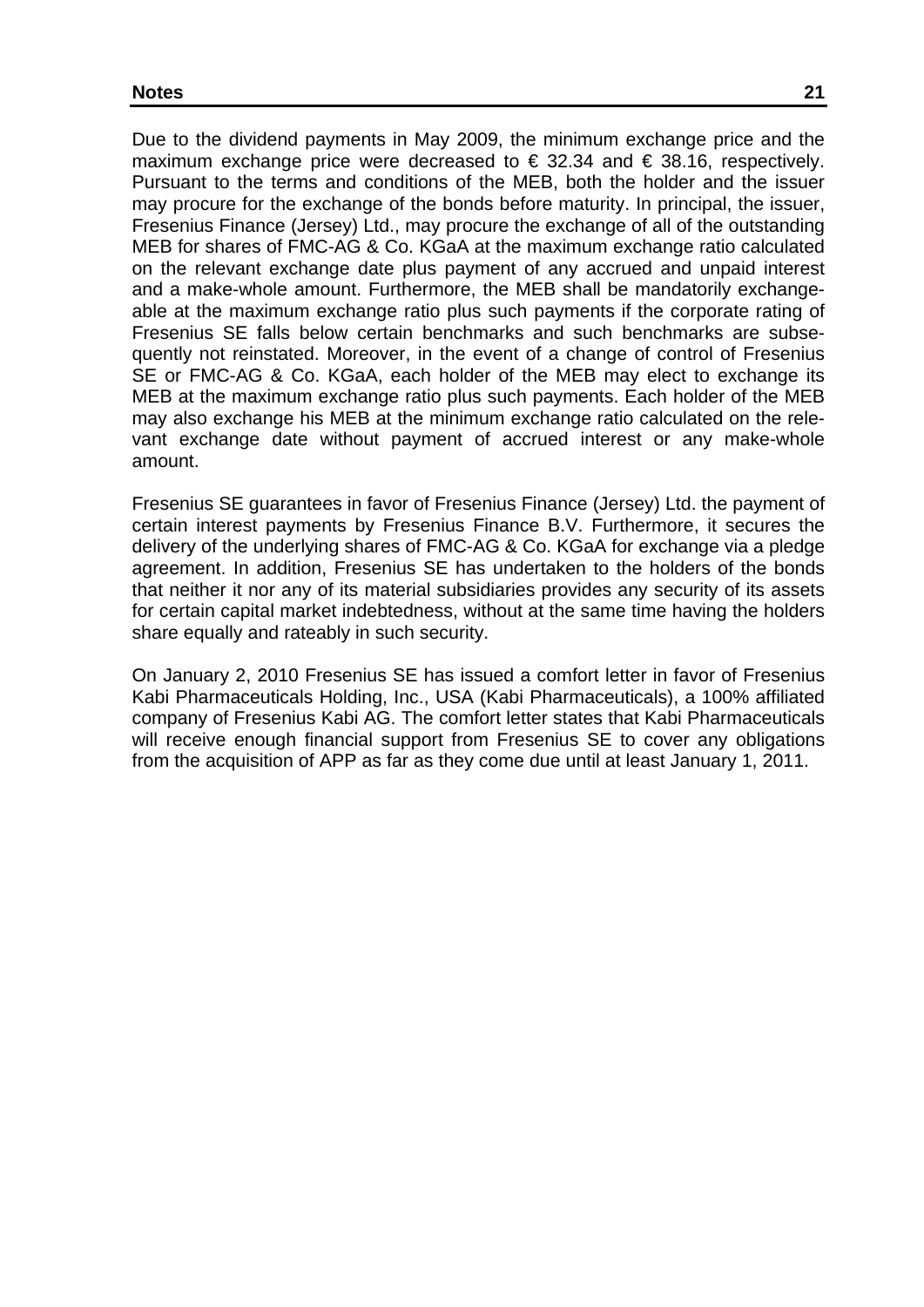## **(20) Other financial commitments**

|                                                                                                                | 2008           | 2009           |
|----------------------------------------------------------------------------------------------------------------|----------------|----------------|
| in thousand $\epsilon$                                                                                         |                |                |
| Commitments from building<br>leases, and leasing<br>commitments                                                |                |                |
| due 2010 (prior year: 2009)<br>due 2011-2014 (prior year 2010-2013)<br>due after 2014 (prior year: after 2013) | 1,006<br>1,182 | 1,250<br>1,556 |
|                                                                                                                | 2,188          | 2,806          |
| Commitments from<br>ongoing capital expenditures<br>(thereof amount to<br>affiliated companies)                | 353<br>$(-)$   | 206<br>$(-)$   |
| <b>Other Commitments</b>                                                                                       | 13,978         | 13,276         |
| (thereof amount to<br>affiliated companies)                                                                    | (13, 978)      | (13, 276)      |
|                                                                                                                | 16,519         | 16,288         |

Other financial commitments comprise commitments from the transfer of pension obligations from operating divisions of the business segments and future paymentobligations from subsidiaries resulting from acquisitions.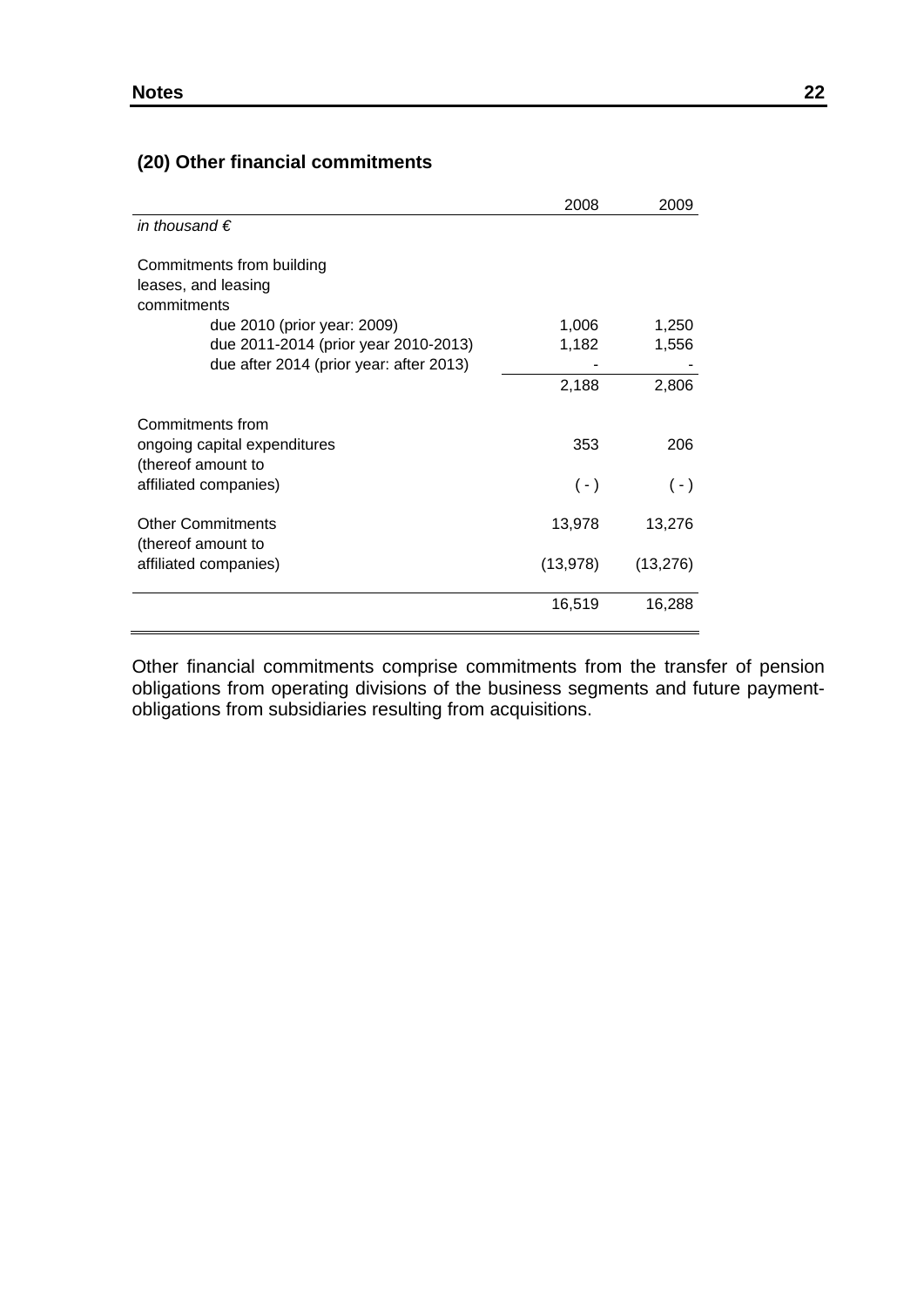#### **Notes on the profit and loss statement**

#### **(21) Income from participations**

|                                            | 2008     | 2009      |
|--------------------------------------------|----------|-----------|
| in thousand $\epsilon$                     |          |           |
| Income from profit transfer agreements     | 493,722  | 242.947   |
| Income from participations                 | 66,804   | 72,024    |
| (thereof amount from affiliated companies) | (66,804) | (72, 024) |
| Expenses from loss transfer agreements     | -49,000  | -51,642   |
|                                            |          |           |
|                                            | 511,526  | 263,329   |

#### **(22) Other operating income**

Other operating income of  $\epsilon$  89,497 thousand in total (previous year  $\epsilon$  252,297 thousand) is comprised primarily of cost transfers to group companies of €48,162 thousand (previous year € 106,295 thousand), service contracts with other subsidiaries, sales of property, plant and equipment from other accounting periods of € 60 thousand (previous year € 32 thousand), as well as other income from other accounting periods mainly income from the dissolution of short-term accruals in the amount of  $\epsilon$  1,472 thousand (previous year € 855 thousand) and from foreign currency gains of € 39,076 thousand (previous year  $\epsilon$  135,618 thousand). The main reasons for the decrease in other operating income are the high foreign currency gains and income from passing on financing costs in relation with the acquisition of APP Pharmaceuticals, Inc. in the previous year.

The total income from other accounting periods was  $\epsilon$  1,599 thousand in the fiscal year (previous year  $\in 1,148$  thousand).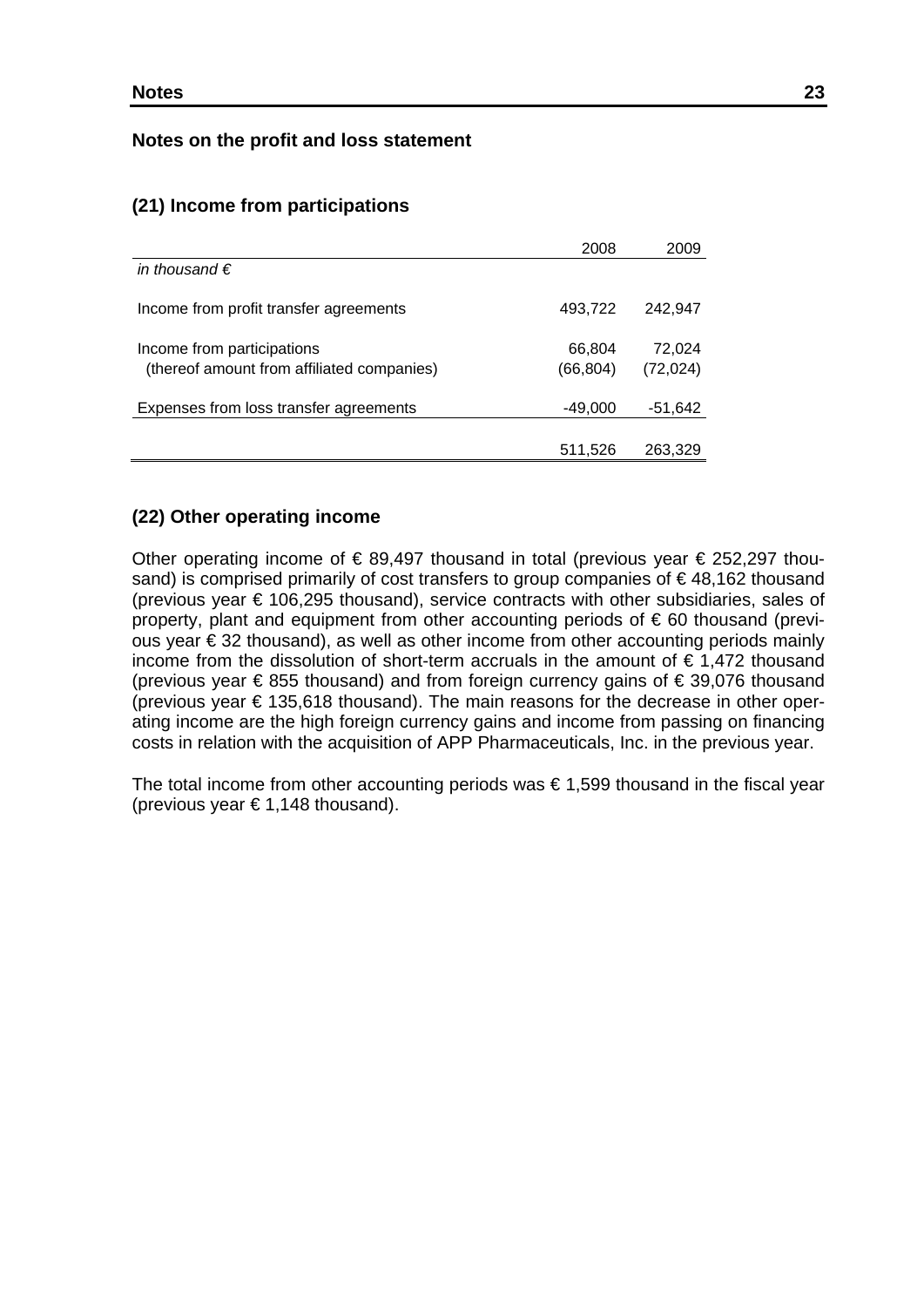### **(23) Personnel expenses**

|                                                                                   | 2008     | 2009     |
|-----------------------------------------------------------------------------------|----------|----------|
| in thousand $\epsilon$<br>Salaries and wages                                      | 20,278   | 21,457   |
| Social securities<br>and costs of<br>retirement pensions<br>and social assistance | 5,792    | 4,758    |
| (thereof amount fo<br>retirement pensions)                                        | (3, 429) | (2, 294) |
|                                                                                   | 26,070   | 26,215   |

The Fresenius SE´s annual average number of employees by function is divided into the following groups:

|                    | 2008 | 2009 |
|--------------------|------|------|
|                    |      |      |
| Wage earners       | 14   | 13   |
| Salaried employees | 173  | 175  |
| Apprentices        | 83   | 98   |
|                    | 270  | 286  |

### **(24) Depreciation and amortization of intangible assets and property, plant and equipment**

Depreciation of intangible assets and property, plant and equipment of  $\epsilon$  3,929 thousand (previous year  $\epsilon$  3,936 thousand) is regular depreciation.

### **(25) Other operating expenses**

Other operating expenses of  $\epsilon$  71,093 thousand in total (previous year  $\epsilon$  248,700 thousand) were primarily foreign currency losses of  $\epsilon$  34,272 thousand (previous year € 122,301 thousand). Transaction costs for company acquisitions, IT-related expenses, insurance premiums and consulting expenses were also included. The main reasons for the decrease in other operating income are the high foreign currency losses and financing costs in relation with the acquisition of APP Pharmaceuticals, Inc. in the previous year.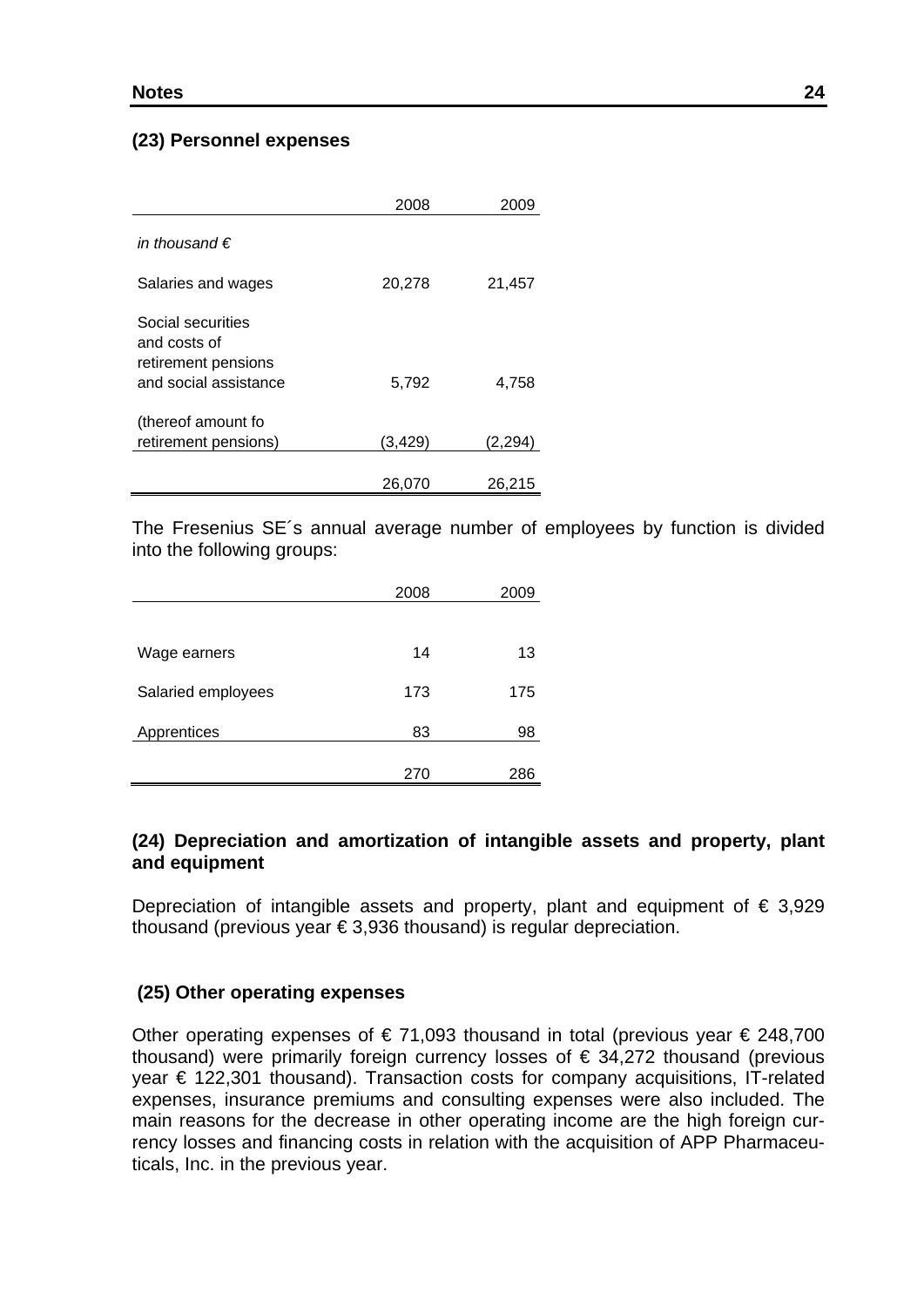Total expenses from other accounting periods were  $\epsilon$  1,178 thousand in the fiscal year (previous year € 283 thousand).

In 2009 and 2008, fees for the auditor were expensed as follows:

|                        | 2008  | 2009 |
|------------------------|-------|------|
| in thousand $\epsilon$ |       |      |
| Audit fees             | 366   | 445  |
| Tax consulting fees    | 0     | O    |
| Other fees             | 995   | 99   |
|                        | 1,361 | 544  |

### **(26) Write-downs of financial assets and securities included in current assets**

Write-downs of financial assets and securities included in current assets mainly refer to the write down of a loan to an affiliated company. The US\$ loan receivable has to be written down by  $\epsilon$  1,631 thousand due to negative exchange rate effects.

### **(27) Earnings before interest and taxes (EBIT)**

| EBIT                             | 484,750 | 249,423 |
|----------------------------------|---------|---------|
| Other taxes                      | $-367$  | -495    |
| Ohter financial result           | 0       | 20,876  |
| Net interest                     | 62,876  | 53,665  |
| Profit on ordinary<br>activities | 422,241 | 175,377 |
| in thousand $\epsilon$           |         |         |
|                                  | 2008    | 2009    |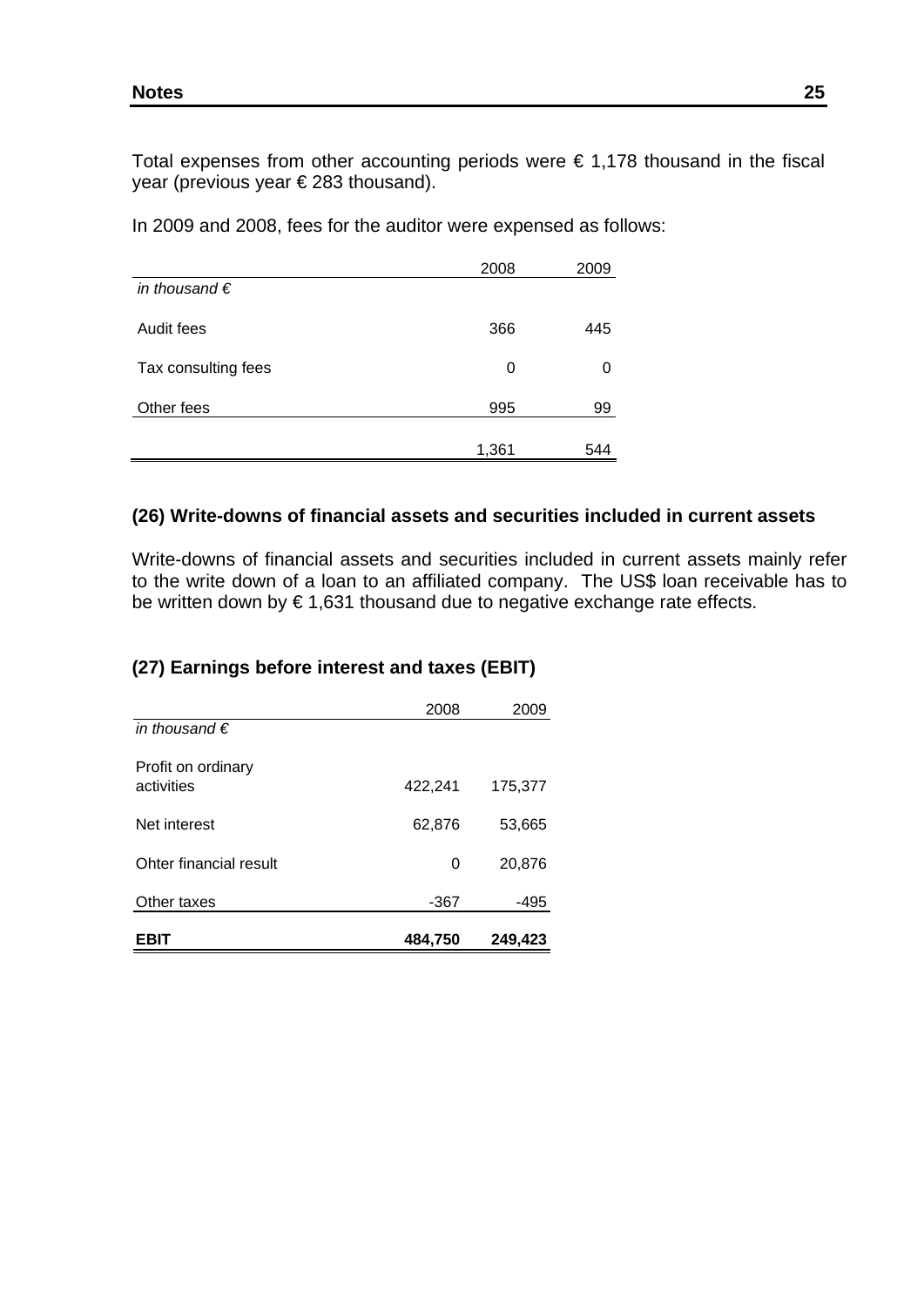### **(28) Net interest**

|                                            | 2008      | 2009         |
|--------------------------------------------|-----------|--------------|
| in thousand $\epsilon$                     |           |              |
|                                            |           |              |
| Interest income from long-term loans       | 12,387    | 40,536       |
| (thereof amount from affiliated companies) | (12, 387) | (40, 536)    |
|                                            |           |              |
| Other interest and similar income          | 31,662    | 13,268       |
| (thereof amount from affiliated companies) | (23, 448) | (8,316)      |
|                                            |           |              |
| Interest and similar expenses              | -106,925  | -107,469     |
| (thereof amount from affiliated companies) | (-64,483) | $(-81, 352)$ |
|                                            |           |              |
|                                            | -62,876   | $-53,665$    |

In 2009 interest and similar expenses include compensation payment in an amount of € 31,328 thousand (previous year € 11,932 thousand) in connection with the mandatory exchangeable bond on-lent from Fresenius Finance B.V.

### **(29) Other financial result**

Other financial result includes the expense from the market value of the liability in connection with the on-lent Mandatory Exchangeable Bonds.

### **(30) Income taxes**

Income taxes in the amount of  $\epsilon$  5,583 thousand (previous year  $\epsilon$  18,396 thousand) resulted from current tax expense of € 4,407 thousand (previous year € 3,435 thousand) as well as taxes from other accounting periods in the amount of  $\epsilon$  1,176 thousand (previous year €12,961 thousand).

## **(31) Derivatives**

Fresenius SE uses derivative financial instruments to hedge against existing or highly probable future interest and currency risks. On the closing date, the Company had derivatives with a nominal value of €605.1 million (previous year €385.0 million) and a fair value of € 19.7 million (previous year € 9.5 million) with a maximum maturity of 34 months and external interest rate swaps transactions with a nominal value of €1,026.7 million (previous year €1,408.0 million) and a fair value of € -60.8 million (previous year € -97.9 million) with a maximum maturity of 55 months. This includes interest rate derivatives with a nominal value of € 986.7 million (previous year € 1,008.7 million) and a fair value of  $\epsilon$  -58.7 million (previous year € -66.4 million), that Fresenius SE as parent company has contracted for subsidiaries and transferred to them. Also included are currency-related derivatives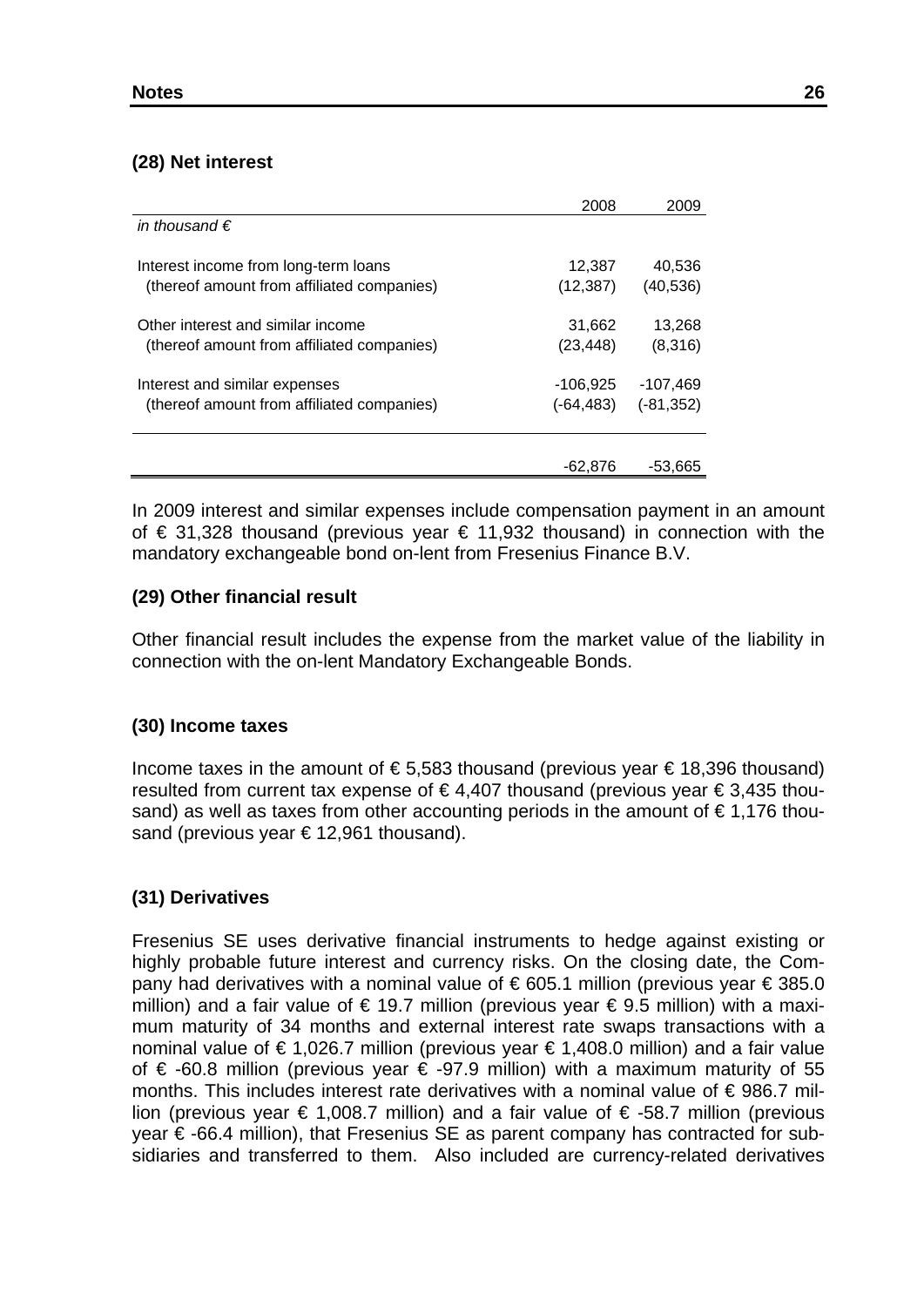with a nominal value of  $\epsilon$  331.3 million (previous year  $\epsilon$  250.9 million) and a fair value of €24.3 million (previous year €4.9 thousand) that Fresenius SE, as parent, has contracted for subsidiaries and transferred to them. The fair value is based on the market value of a derivative financial instrument that was negotiated in a single transaction between two parties but does not include forced sales or liquidation sales.

On balance sheet date the negative market value of currency derivatives not transferred to subsidiaries of  $\epsilon$  5,507 thousand (previous year  $\epsilon$  627 thousand) and interest rate swaps of  $\epsilon$  0 thousand (previous vear  $\epsilon$  29.261 thousand) were accounted for under other accruals.

### **(32) Compensation of the Management Board and Supervisory Board**

Individualized information regarding the compensation of the members of the Management Board and of the Supervisory Board is disclosed in the Compensation Report (see Exhibit "Compensation report".), which is part of the Management Report.

The Management Board's compensation is, as a whole, performance-oriented and consisted of three components in 2009: non-performance-related compensation (basic salary), performance-related compensation (variable bonus), and a long-term incentive component (stock options).

The cash compensation paid to the Management Board for the performance of its responsibilities was € 9,345 thousand (2008: € 9,138 thousand). Thereof, € 3,635 thousand (2008: € 3,591 thousand) were not performance-related and € 5,204 thousand (2008:  $\epsilon$  5,118 thousand) were performance-related. The amount of the performance-related compensation generally depends on the achievement of targets relating to the net income of Fresenius Group and business segments. As a longterm incentive component, the members of the Management Board received 180,600 stock options under the Fresenius SE Stock Option Plan 2008 and 99,600 stock options under the Fresenius Medical Care AG&Co. KGaA Stock Option Plan 2006.

The compensation paid to the Supervisory Board and its committees was  $\epsilon$  1,584 thousand in 2009 (2008: €1,488 thousand). Of this amount,  $\epsilon$  183 thousand (2008: € 183 thousand) were fixed compensation, € 100 thousand (2008: € 100 thousand) were compensation for committees services, and € 1,301 thousand (2008: € 1,205 thousand) were variable compensation.

In 2009, to former members of the Management Board, € 875 thousand (2008: € 1,386 thousand) were paid. The pension obligation for these persons amounted to  $\epsilon$ 9,878 thousand in 2009 (2008: €10,056 thousand).

In the fiscal years 2009 and 2008, no loans or advance payments of future compensation components were made to members of the Management Board of Fresenius SE.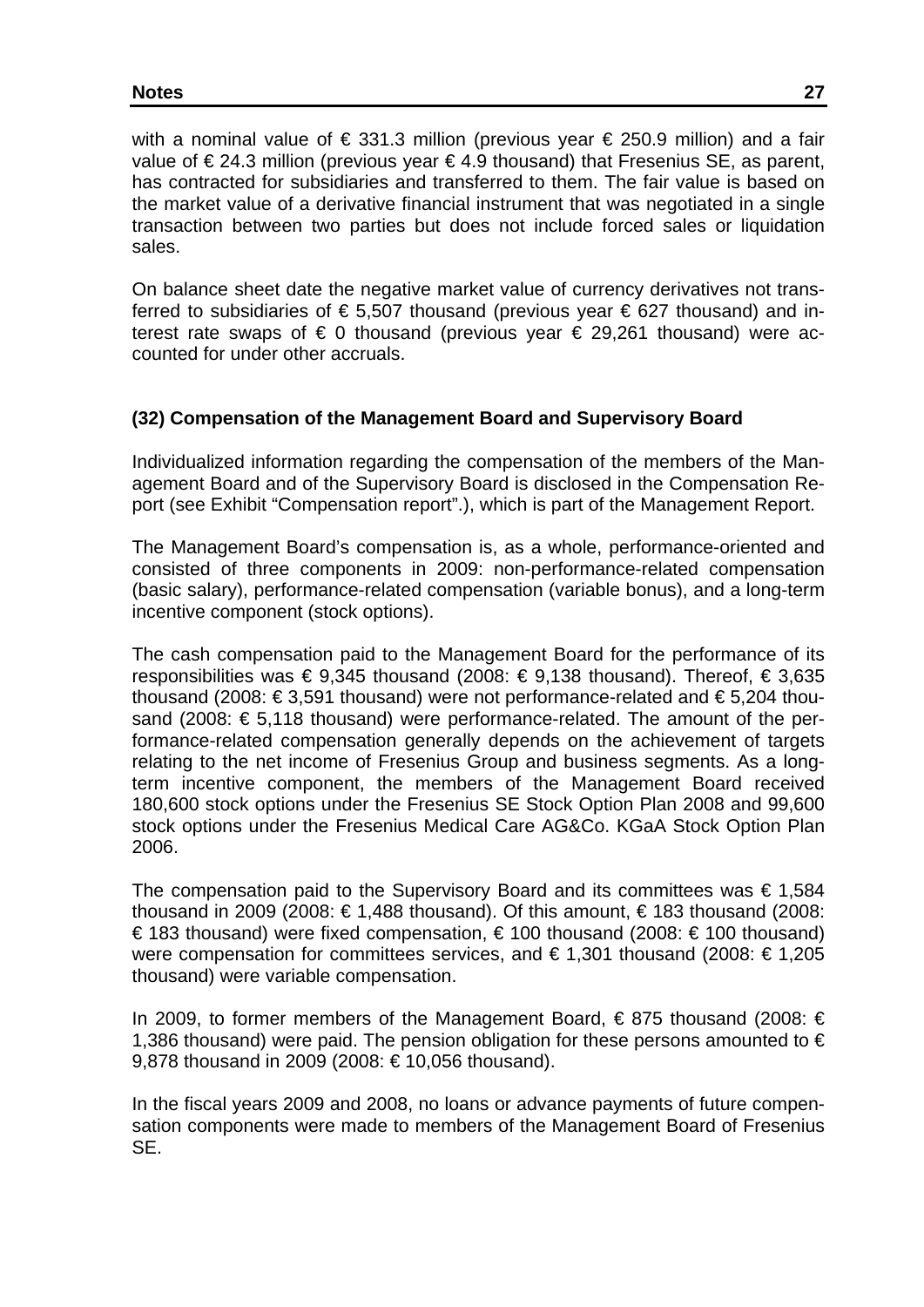### **(33) Corporate Governance**

For each consolidated stock exchange listed entity, the declaration pursuant to Section 161 of the German Stock Corporation Act (Aktiengesetz) has been issued and made available to shareholders on the website of Fresenius SE www.fresenius.com under Who we are/ Corporate Governance/ Declaration of Conformity and for Fresenius medical Care AG & Co. KGaA www.fmc-ag.com under Investor Relations / Corporate Governance / Declaration of Compliance, respectively.

## **(34) Proposal for the distribution of earnings**

The Management Board of Fresenius SE proposes to the Annual General Meeting that the earnings for 2009 of Fresenius SE be distributed as follows:

| Payment of a dividend of $\epsilon$ 0.75 per bearer<br>ordinary share on the 80,657,688<br>ordinary shares entitled to dividend     | € 60,493,266.00       |
|-------------------------------------------------------------------------------------------------------------------------------------|-----------------------|
| Payment of a dividend of $\epsilon$ 0.76 per bearer<br>preference share on the 80,657,688<br>preference shares entitled to dividend | €61,299,842.88        |
| Dolongo to he corried fequend                                                                                                       | _00 ∩00 A <del></del> |

Balance to be carried forward  $\overline{ }$   $\overline{ }$   $\overline{ }$   $\overline{ }$   $\overline{ }$   $\overline{ }$   $\overline{ }$   $\overline{ }$   $\overline{ }$   $\overline{ }$   $\overline{ }$   $\overline{ }$   $\overline{ }$   $\overline{ }$   $\overline{ }$   $\overline{ }$   $\overline{ }$   $\overline{ }$   $\overline{ }$   $\overline{ }$   $\overline{ }$   $\overline{ }$   $\overline{ }$   $\overline{ }$ 

€ 121,841,531.70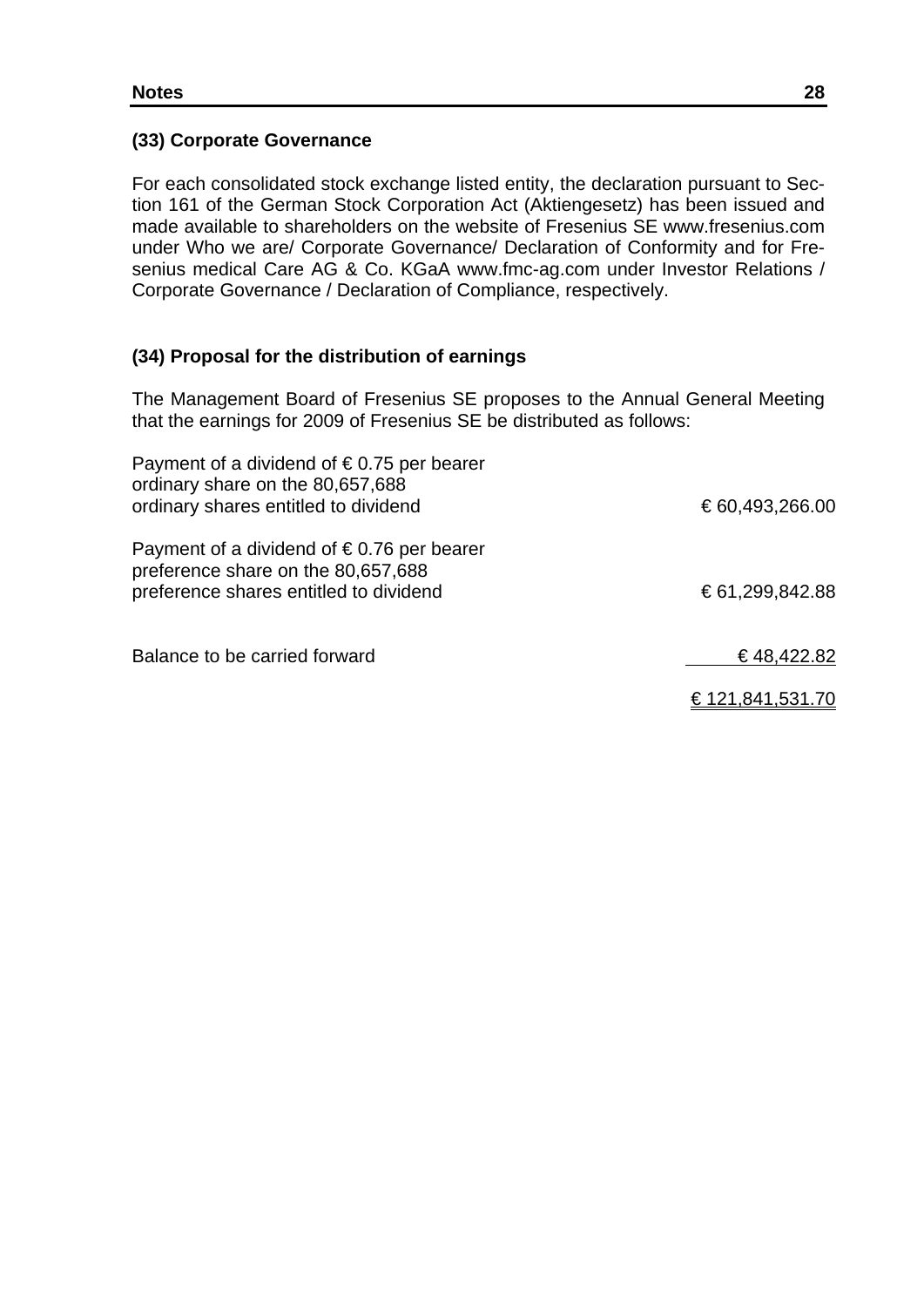### **(35) Responsibility Statement**

"To the best of our knowledge, and in accordance with the applicable reporting principles, the consolidated financial statements give a true and fair view of the assets, liabilities, financial position and profit or loss of the Group, and the Group management report includes a fair review of the development and performance of the business and the position of the Group, together with a description of the principal opportunities and risks associated with the expected development of the Group."

Bad Homburg v. d. H., February 24, 2010

Dr. U. M. Schneider R. Baule Dr. F. De Meo

Dr. J. Götz Dr. B. Lipps S. Sturm Dr. E. Wastler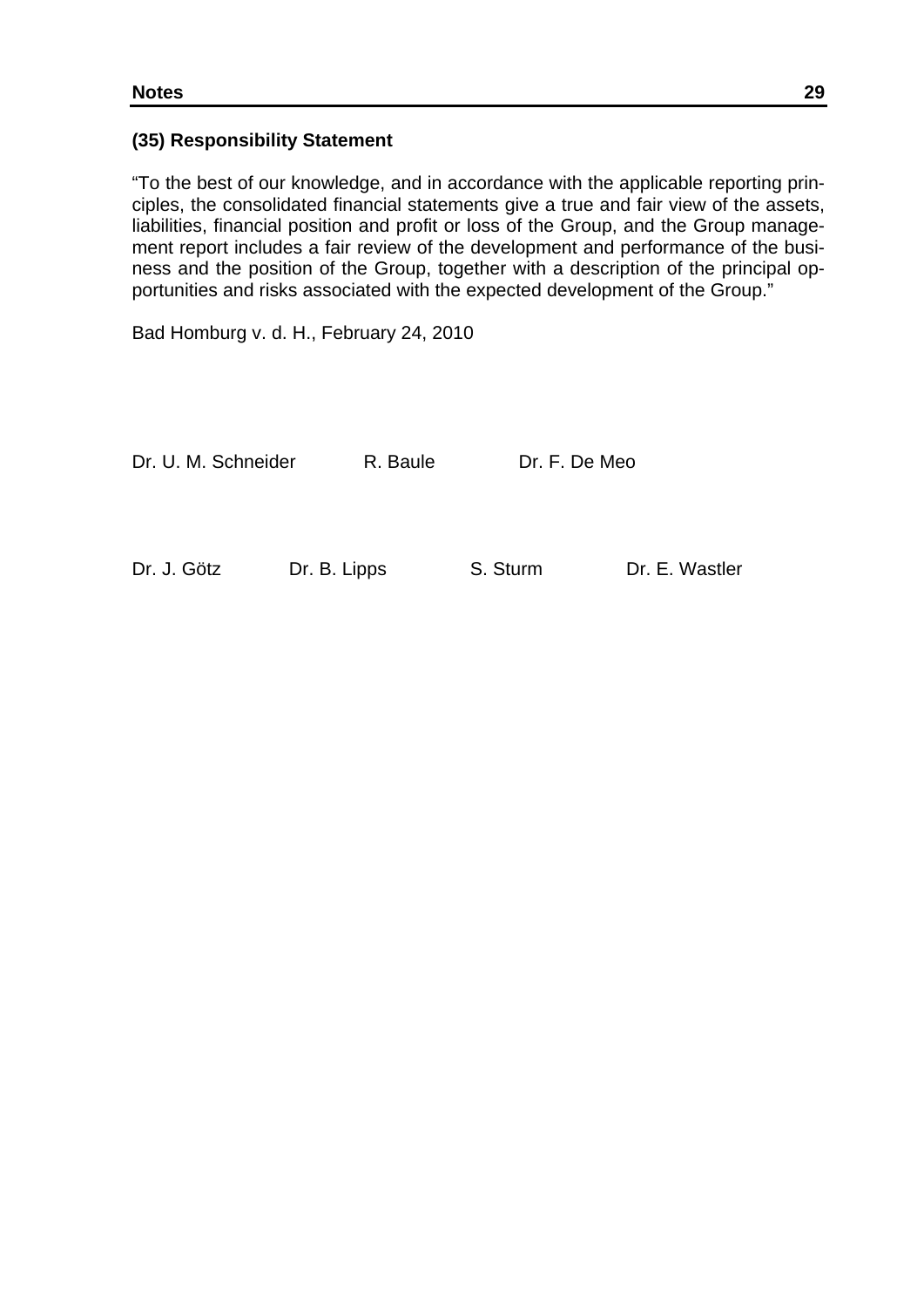# MANAGEMENT BOARD

#### Dr. Ulf M. Schneider

Frankfurt am Main

Chairman

#### Corporate Offices **Supervisory Board**

Eufets AG (until May 31, 2009; Chairman) Fresenius HemoCare Netherlands B.V., Netherlands Fresenius Kabi AG (Chairman) Fresenius Kabi Austria GmbH, Austria Fresenius Kabi España S.A., Spain Fresenius Medical Care Groupe France S.A.S., France (Chairman) Fresenius Medical Care Management AG (Chairman) HELIOS Kliniken GmbH (Chairman)

#### Board of Directors

APP Pharmaceuticals, Inc., USA (Chairman) FHC (Holdings), Ltd., Great Britain Fresenius Kabi Pharmaceuticals Holding, Inc., USA (Chairman until November 1, 2009)

#### Rainer Baule

Ettlingen

#### Business Segment Fresenius Kabi

Corporate Offices

Supervisory Board Fresenius HemoCare Netherlands B.V., Netherlands (Chairman) Fresenius Kabi Austria GmbH, Austria (Chairman) Fresenius Kabi España S.A., Spain Labesfal – Laboratórios Almiro, S.A., Portugal

#### Administrative Board

Fresenius Kabi Groupe France S.A., France (Chairman) Fresenius Kabi Italia S.p.A., Italy

### **Board of Directors**<br>APP Pharmaceuticals, Inc., USA

APP Pharmaceuticals, Inc., USA<br>Dabur Pharma (Thailand Oo. Ltd., Thailand<br>FHC (Holdings) Ltd., Great Britain<br>Fresenius Kabi Asia Pacific Ltd., Hong Kong<br>Fresenius Kabi Oncology Inc., USA<br>Fresenius Kabi Oncology Plc., Great

#### Dr. Francesco De Meo

Petersberg Business Segment Fresenius Helios

#### Corporate Offices

**Supervisory Board** HELIOS Klinikum Bad Saarow GmbH (Chairman) HELIOS Klinikum Emil von Behring GmbH (Chairman) HELIOS Klinikum Erfurt GmbH (since December 8, 2009) HELIOS Klinikum Krefeld GmbH HELIOS Kliniken Leipziger Land GmbH (since November 16, 2009) HELIOS Kliniken Schwerin GmbH (Chairman) HELIOS Spital Überlingen GmbH (since January 1, 2010; Chairman)

**Offices** Supervisory Board Allianz Private Krankenversicherungs-AG

#### Dr. Jürgen Götz

Bad Soden am Taunus Chief Legal and Compliance Officer, and Labor Relations Director

Corporate Offices **Supervisory Board**<br>HELIOS Kliniken GmbH<br>Wittgensteiner Kliniken GmbH (Chairman)

#### Dr. Ben Lipps

Boston, Massachusetts (USA) Business Segment

Fresenius Medical Care

#### **Corporate Offices**

Management Board Fresenius Medical Care Management AG (Chairman)

#### Stephan Sturm

Hofheim am Taunus Chief Financial Officer

#### Corporate Offices

Supervisory Board Fresenius HemoCare Netherlands B.V., Netherlands Fresenius Kabi AG (Deputy Chairman) Fresenius Kabi España S.A., Spain HELIOS Kliniken GmbH Labesfal – Laboratórios Almiro, S.A., Portugal VAMED AG, Austria (Deputy Chairman) Wittgensteiner Kliniken GmbH

Administrative Board Fresenius Kabi Groupe France S.A., France

Board of Directors FHC (Holdings) Ltd., Great Britain

#### Dr. Ernst Wastler

Linz, Austria Business Segment Fresenius Vamed

#### Corporate Offices

Supervisory Board Charité CFM Facility Management GmbH (Deputy Chairman) VAMED-KMB Krankenhausmanagement und Betriebsführungsges. m.b.H., Austria (Chairman)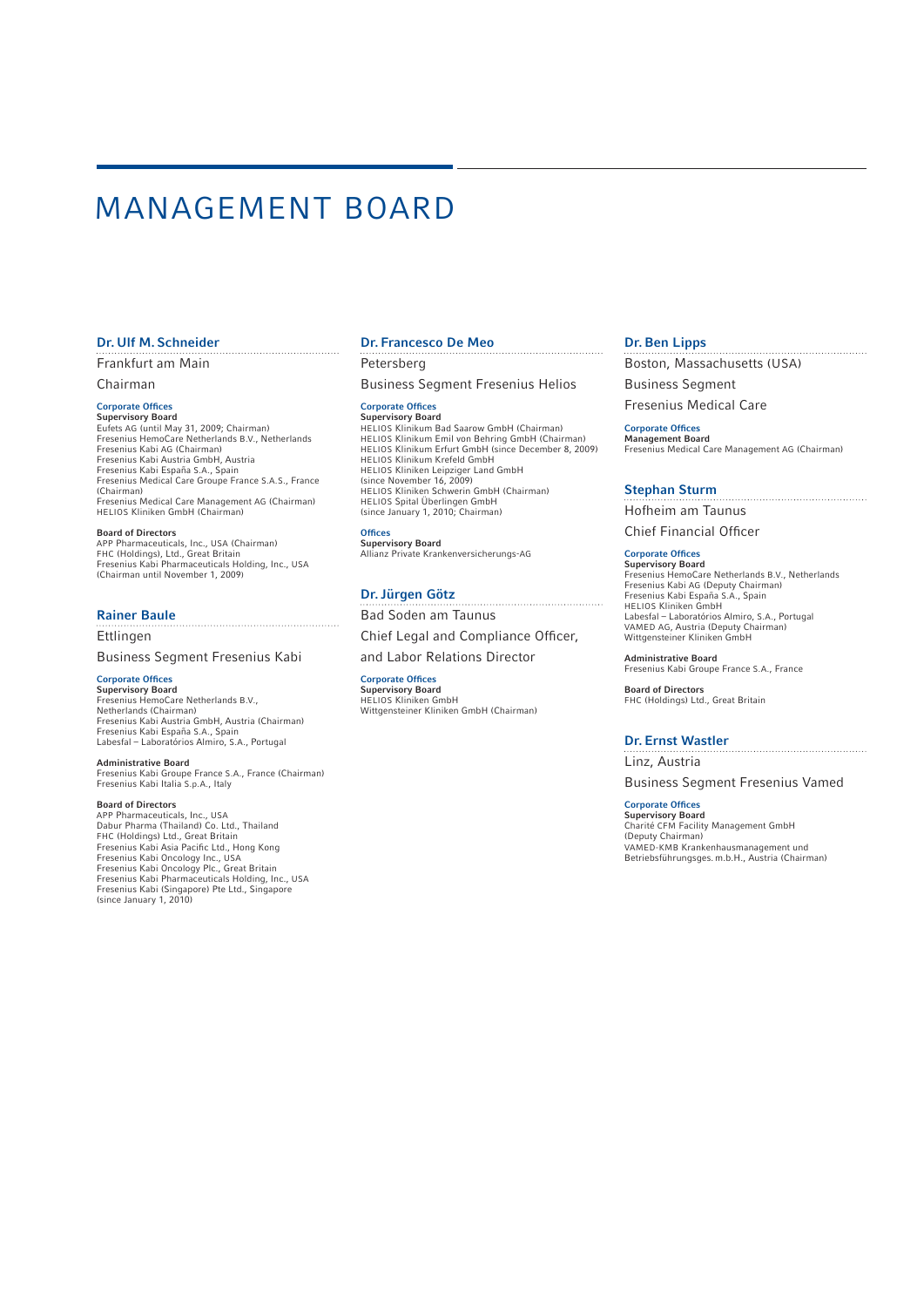# SUPERVISORY BOARD

#### Dr. Gerd Krick

Königstein

Former Chairman of the

Management Board of Fresenius SE Chairman

Member of the Audit Committee Chairman of the Nomination Committee Chairman of the Personnel Committee

**Offices** Supervisory Board Fresenius Medical Care AG & Co. KGaA (Chairman) Fresenius Medical Care Management AG VAMED AG, Austria (Chairman)

#### Prof. Dr. h. c. Roland Berger

Munich

Management Consultant

Chairman of the Audit Committee

#### **Offices**

Supervisory Board Live Holding AG (Deputy Chairman until April 1, 2009; Chairman since April 1, 2009)<br>Prime Office AG (Chairman) Roland Berger Strategy Consultants Holding GmbH (Chairman) Schuler AG Senator Entertainment AG Wilhelm von Finck AG (Deputy Chairman) WMP EuroCom AG (Chairman)

#### Administrative Board Wittelsbacher Ausgleichsfonds

Board of Directors Fiat S.p.A., Italy Loyalty Partner Holdings S.A., Luxembourg Roland Berger AG, Switzerland (until August 4, 2009; Chairman) Special Purpose Acquisition Company (SPAC) Germany 1 Acquisition Limited, Guernsey (Co-Chairman) Telecom Italia S.p.A., Italy

#### Dario Anselmo Ilossi

Rome, Italy Secretary of the Trade Union FEMCA Cisl – Energy, Fashion and Chemicals

#### Konrad Kölbl

Hof am Laithagebirge, Austria Full-time Works Council member

Member of the Manual Workers' Works Council VAMED-KMB Krankenhausmana gement und Betriebsführungs ges. m.b.H.

Chairman of the Group Works Council VAMED AG

Member of the SE-Works Council of Fresenius SE

Member of the Audit Committee

Corporate Offices Supervisory Board VAMED-KMB Krankenhausmanagement und Betriebs führungsges. m.b.H., Austria

#### Klaus-Peter Müller

Bad Homburg v. d. H.

Chairman of the Supervisory Board of Commerzbank AG

**Offices** Supervisory Board Commerzbank AG (Chairman) Fraport AG Linde AG Steigenberger Hotels AG (until July 31, 2009)

Administrative Board Assicurazioni Generali S.p.A., Italy KfW Kreditanstalt für Wiederaufbau (until March 23, 2009) Landwirtschaftliche Rentenbank (since July 16, 2009) Liquiditäts-Konsortialbank GmbH (until March 23, 2009)

Board of Directors<br>Parker Hannifin Corporation, USA

#### Dr. Gerhard Rupprecht

Gerlingen Member of the Management Board Allianz SE Chairman of the Management Board Allianz Deutschland AG

#### **Offices** Supervisory Board

Allianz Beratungs- und Vertriebs-AG (Chairman) Allianz Elementar Lebensversicherungs-AG (Chairman) Allianz Elementar Versicherungs-AG (Chairman) Allianz Investmentbank AG (Deputy Chairman) Allianz Lebensversicherungs-AG (Chairman) Allianz Private Krankenversicherungs-AG (Chairman) Allianz Suisse Lebensversicherungs-AG, Switzerland Allianz Suisse Versicherungs-AG, Switzerland Allianz Versicherungs-AG (Chairman) Heidelberger Druckmaschinen AG

#### Wilhelm Sachs

Friedrichsdorf

Full-time Works Council member

Deputy Chairman of the Works Council Friedberg plant

Member of the Joint Works Council Fresenius SE / Friedberg plant

Chairman of the General Works Council Fresenius SE

Member of the SE-Works Council of Fresenius SE Member of the Personnel Committee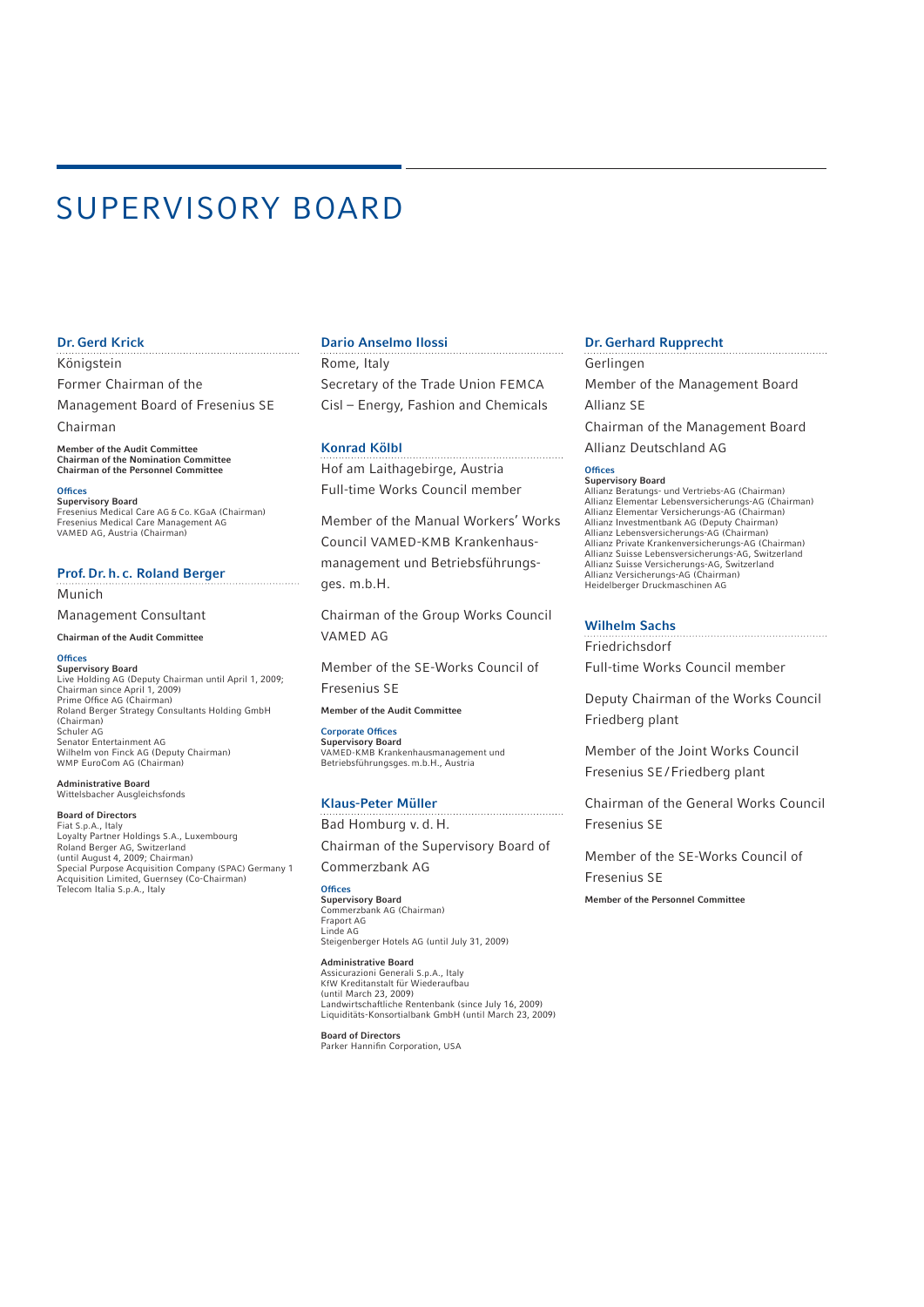#### Dr. Dieter Schenk

#### Munich

Lawyer and tax consultant Deputy Chairman

#### Member of the Nomination Committee

#### **Offices**

Supervisory Board Fresenius Medical Care AG & Co. KGaA (Deputy Chairman) Fresenius Medical Care Management AG<br>(Deputy Chairman)<br>Gabor Shoes AG (Chairman)<br>Greiffenberger AG (Deputy Chairman until April 23, 2009<br>and since July 14, 2009; Chairman from April 23, 2009<br>until July 14, 2009)<br>TOPTICA Ph

Administrative Board Else Kröner-Fresenius-Stiftung (Chairman)

#### Dr. Karl Schneider

Mannheim

Former Spokesman Südzucker AG

Member of the Audit Committee Member of the Nomination Committee Member of the Personnel Committee

**Offices** Administrative Board Else Kröner-Fresenius-Stiftung (Deputy Chairman)

#### Stefan Schubert

Limburg-Staffel Hospital nurse and full-time Works Council member

Chairman of the Works Council of HELIOS Klinik Bad Schwalbach and of HELIOS Klinik Idstein

Chairman of the Group Works Council of Wittgensteiner Kliniken GmbH

Member of the SE-Works Council of Fresenius SE

Corporate Offices Supervisory Board Wittgensteiner Kliniken GmbH

#### Rainer Stein

Berlin Full-time Works Council member

Chairman of the Group Works Council HELIOS Kliniken GmbH

Chairman of the SE-Works Council of Fresenius SE

Member of the Audit Committee

Corporate Offices Supervisory Board HELIOS Kliniken GmbH

#### Niko Stumpfögger

Zeuthen Secretary of the Trade Union ver.di, Betriebs- und Branchenpolitik im Bereich Gesundheit und Soziales Deputy Chairman

**Offices** Supervisory Board HELIOS Kliniken GmbH (Deputy Chairman)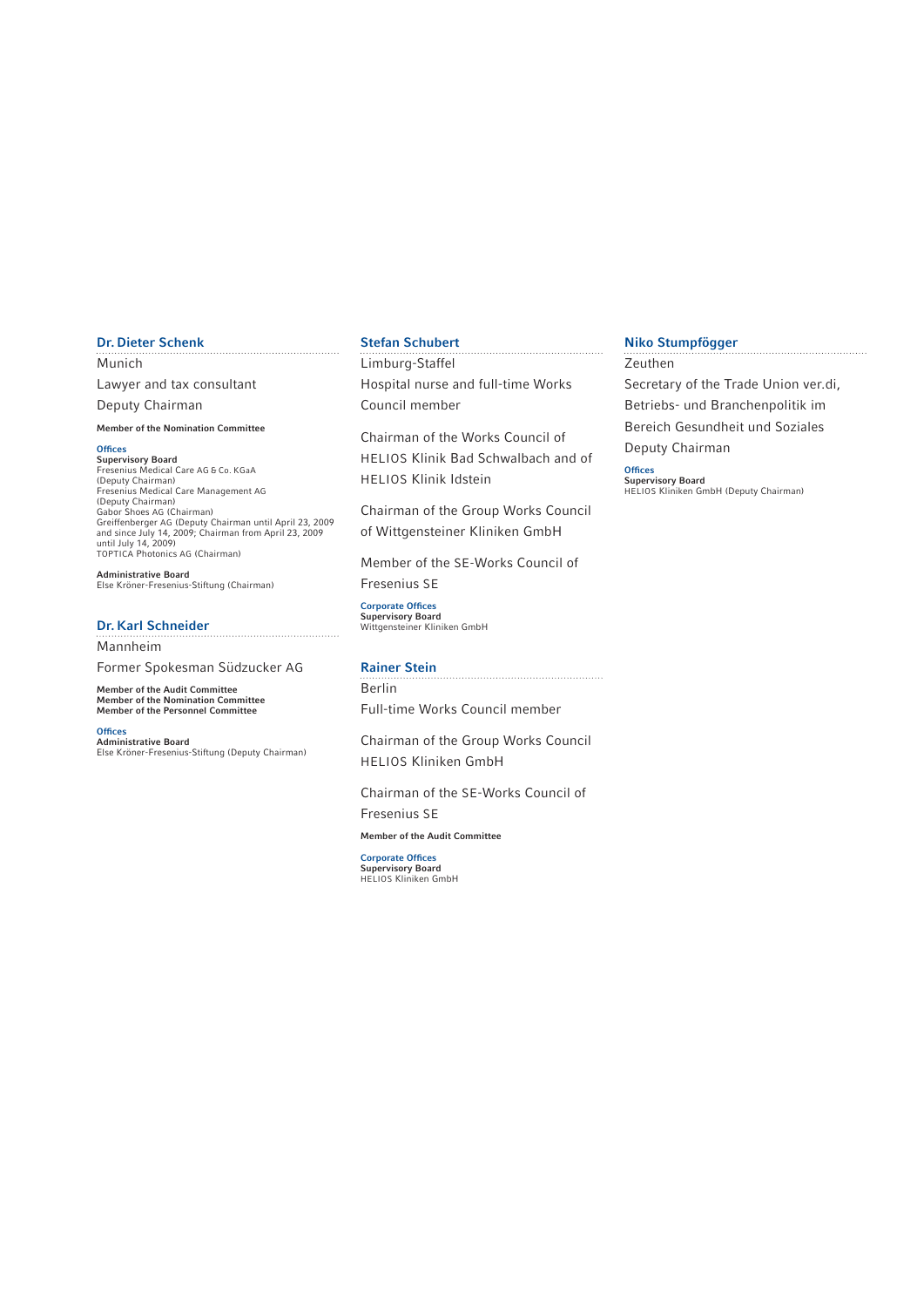### **Management Report for Fresenius SE**

#### **Operations and business environment**

#### **Group structure and business environment**

Fresenius is an international health care group with products and services for dialysis, hospitals, and outpatient medical care. In addition, Fresenius focuses on hospital operations and offers engineering and services for hospitals and other health care facilities. Fresenius is organized in the legal form of a European Company (Societas Europaea or SE). The conversion (from a German stock corporation or AG) became effective with its entry into the Commercial Register on July 13, 2007. The operating business comprises the business segments, all of which are legally independent entities managed by the operating parent company Fresenius SE. This Group structure has been in place since January 1, 2008, and has not changed in the reporting period.

- Fresenius Medical Care is the world's leading dialysis company, with products and services for patients with chronic kidney failure. As of December 31, 2009, Fresenius Medical Care treated 195,651 patients at 2,553 dialysis clinics.
- Fresenius Kabi specializes in infusion therapies, intravenously administered drugs (IV drugs), and clinical nutrition for critically and chronically ill people in hospitals and outpatient care. The company is also a leading supplier of medical devices and products in the area of transfusion technology.
- Fresenius Helios is one of the largest private hospital operators in Germany. The HELIOS-Kliniken Group operates 61 proprietary clinics, of which 60 are located in Germany and one in Switzerland. HELIOS has a total of over 18,500 beds.
- Fresenius Vamed provides engineering and services for hospitals and other health care facilities internationally.
- The segment Corporate/Other comprises the holding activities of Fresenius SE, the IT service provider Fresenius Netcare, and Fresenius Biotech. Fresenius Biotech is active in research and development in the field of antibody therapies. Corporate/Other also includes the consolidation measures conducted among the business segments.

The Fresenius Group operates internationally and all business segments have a regional and decentralized structure. Responsibilities are clearly defined in line with the Company's "entrepreneur in the enterprise" management principle. Additionally, management accountability is reinforced by an earnings-oriented and target-linked compensation system. Fresenius has an international sales network and maintains more than 70 production sites around the globe. Large production sites are located in the United States, China, Japan, Germany, and Sweden. Production plants are also located in other European countries, in Latin America, Asia-Pacific, and South Africa.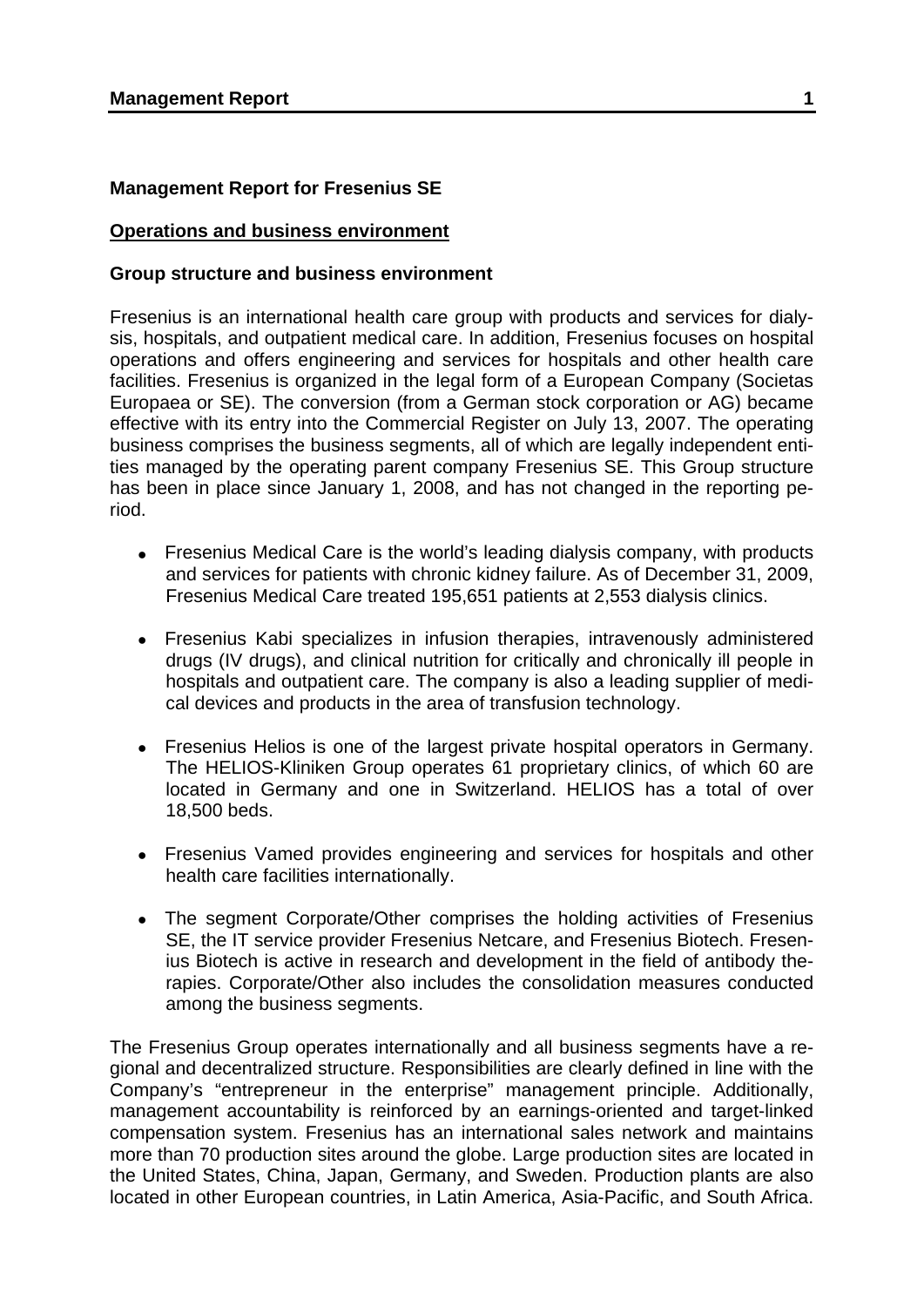This international production network allows us to implement our business model while meeting the most exacting logistical and regulatory requirements. The decentralized structure of the production sites also substantially reduces transportation costs and currency exposure.

#### **Management and control**

The corporate bodies of the Group are the Management Board, the Supervisory Board, and the General Meeting. Fresenius SE has a two-tier management and control system consisting of the Management Board and the Supervisory Board. This is in accordance with Regulation No. 2157/2001 on the Statute for a European Company (SE). The two boards work independently of each other. No one is allowed to be a member of both bodies simultaneously.

The Management Board of Fresenius SE conducts the business and represents the Company in dealings with third parties. As of January 1, 2008, the Management Board has seven members. According to the Management Board's rules of procedure, each member is accountable for his own area of responsibility. However, the members have joint responsibility for the management of the Group. The Management Board is required to report to the Supervisory Board regularly, in particular on its corporate policy and strategies, business profitability, current operations, and any other matters that could be of significance for the Company's profitability and liquidity.

The Supervisory Board appoints the members of the Management Board and advises and supervises the Management Board in its management of the Company. It is prohibited from managing the Company directly. However, the Management Board's rules of procedure require it to obtain the Supervisory Board's approval for specific activities.

The Supervisory Board of Fresenius SE comprises six shareholders' representatives and six employees' representatives. All twelve members of the Supervisory Board are appointed by the General Meeting. Six of the twelve members must be appointed on the basis of a proposal put forward by the employees. The General Meeting is bound by the employees' proposal. In accordance with the legal form of an SE, the employee representatives may come from various European countries.

The Supervisory Board must meet at least twice per calendar half-year.

The appointment and dismissal of the members of the Management Board is in accordance with Article 39 of the SE Regulation. The statutes of Fresenius SE also provide that deputy members of the Management Board may be appointed.

The Company's annual corporate governance statement can be found on our website www.fresenius.com, see Who we are/Corporate Governance. The description of both the compensation structure and individual amounts paid to the Management Board and Supervisory Board are included in the Compensation Report (see Exhibit "Compensation report"). The Compensation Report is part of the Group's Management Report.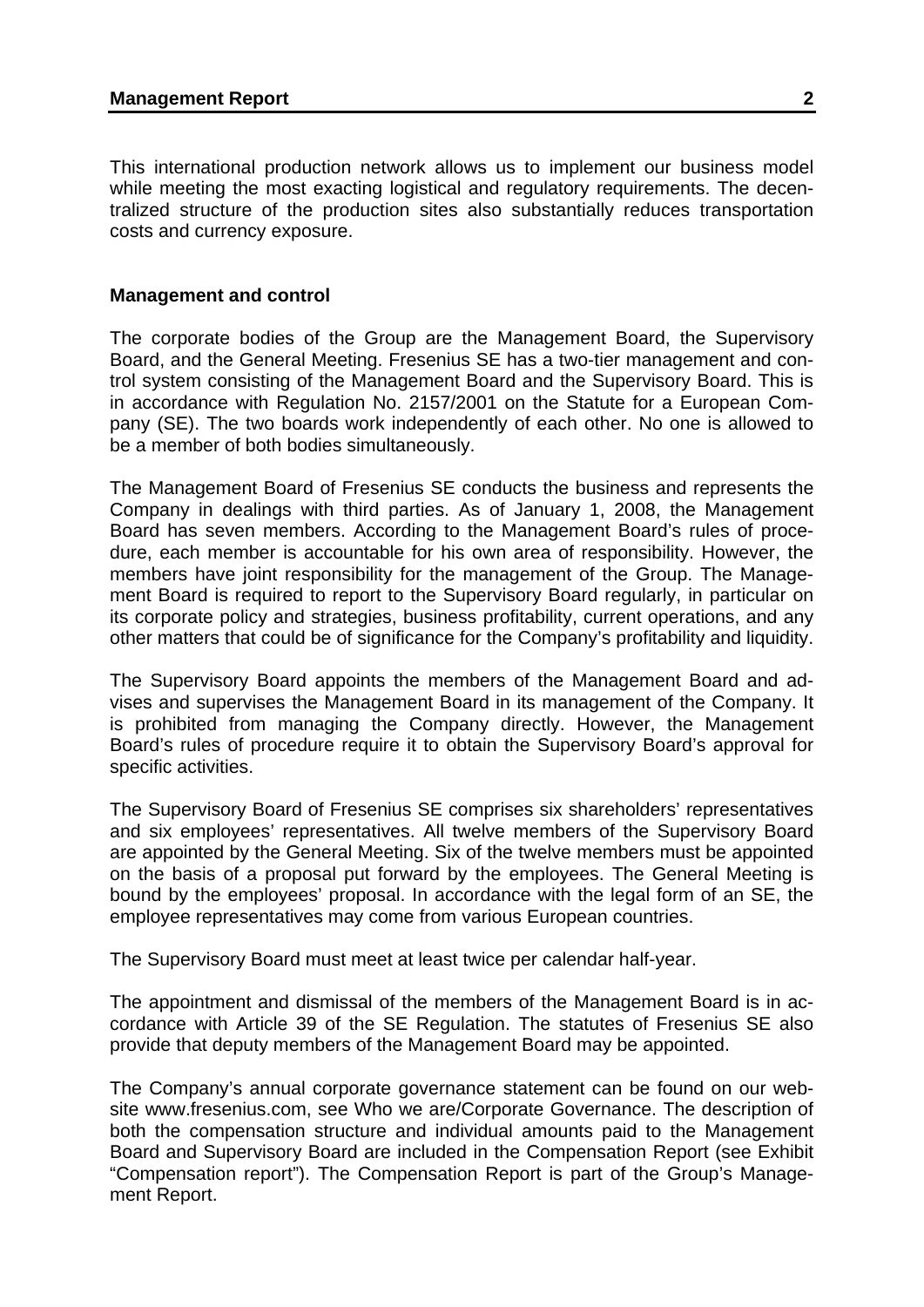#### **Key products, services, and business processes**

Fresenius Medical Care offers a comprehensive range of products for hemodialysis and peritoneal dialysis and provides dialysis care at its own dialysis clinics in over 35 countries. Dialyzers and dialysis machines are among the most important product lines in the dialysis products business. These products are sold to Group clinics as well as to external dialysis care providers in more than 115 countries. In the United States, the company also performs clinical laboratory tests. Fresenius Kabi is one of the few companies to offer a comprehensive range of enteral and parenteral nutrition therapies. The company also offers a broad spectrum of products for fluid and blood volume replacement as well as an extensive portfolio of generic IV drugs. Fresenius Kabi's portfolio consists of more than 100 product families. The company sells its products mainly to hospitals in over 150 countries. Fresenius Helios treats approximately 600,000 inpatients and about 1.6 million outpatients each year at its hospitals. Fresenius Vamed provides engineering and services for hospitals and other health care facilities internationally.

#### **Important markets and competitive position**

Fresenius operates in about 70 countries through its subsidiaries. The main markets are Europe and North America where Fresenius generates 42 % and 43 % of its sales, respectively.

Fresenius Medical Care is the worldwide leader in dialysis. The company holds the leading position in dialysis care, with a market share of 17 % in revenue terms, treats the most dialysis patients, and operates the largest number of dialysis clinics. In dialysis products, Fresenius Medical Care is also the leading supplier, with a market share of 32 %. Fresenius Kabi holds leading market positions in Europe and has strong positions in the growth markets of Asia-Pacific and Latin America. In the United States, Fresenius Kabi is one of the leading suppliers of generic IV drugs. Fresenius Helios is a leading private hospital operator in Germany. Fresenius Vamed is one of the world's leading companies specializing in engineering and services for hospitals and other health care facilities.

#### **Legal and economic factors**

The markets of the Fresenius Group are fundamentally stable and relatively independent of economic cycles due to the intrinsic importance of the life-saving and lifesustaining products and treatments that the Group offers. This was demonstrated again in 2009, a year that was marked by difficult macroeconomic conditions. In addition, the markets in which we offer our products and services are expanding, mainly for three reasons:

• demographic trends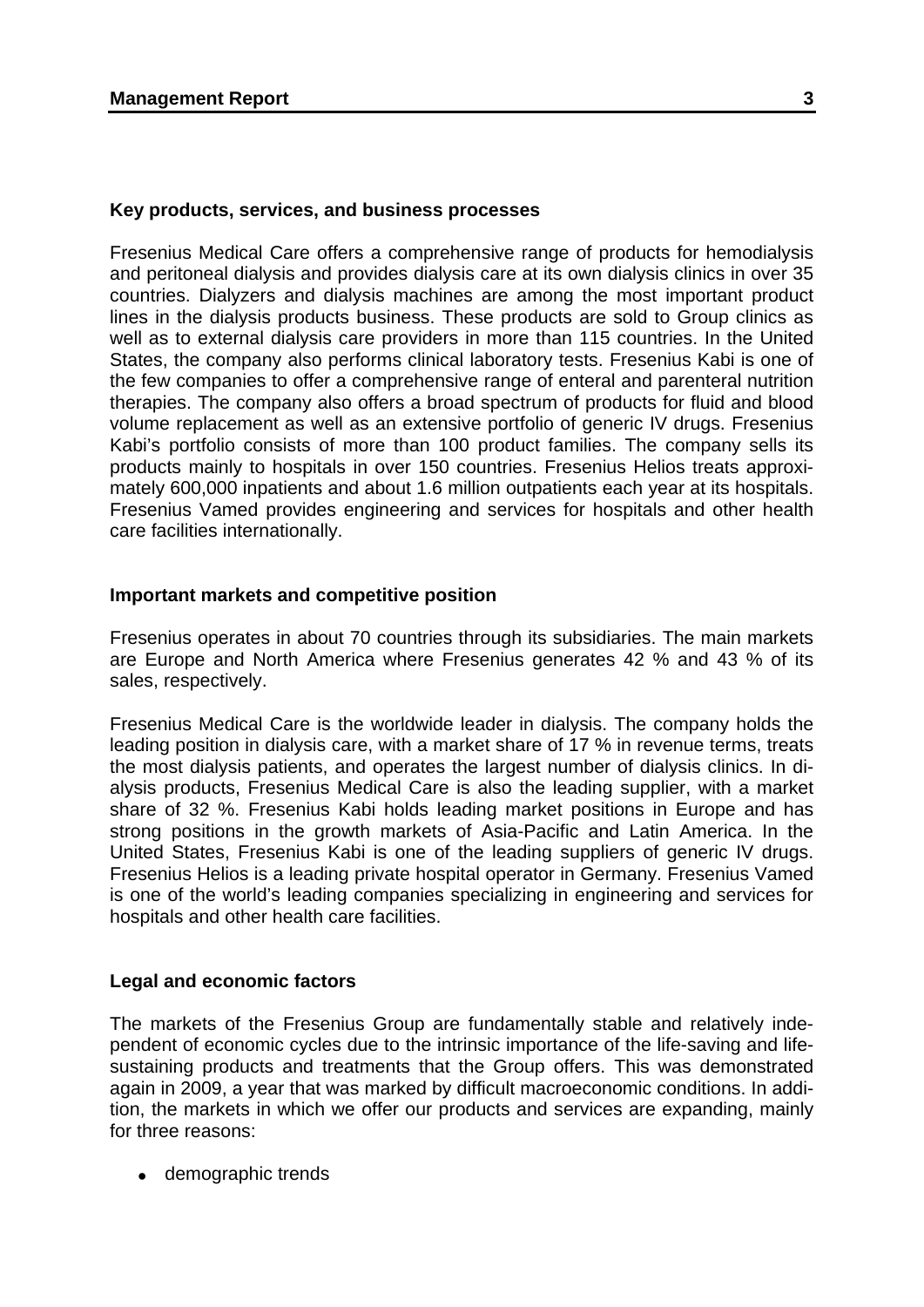- demand for innovative therapies in the industrialized countries
- increasing availability of high-quality health care in the developing and newly industrializing countries.

Furthermore, the diversification across four business segments provides additional stability for the Group.

The statement of income and the balance sheet can be influenced by currency translation effects as a result of exchange rate fluctuations, especially in the rate of the US dollar to the euro. In 2009, this had a positive impact on the statement of income due to the altered average annual exchange rate between the US dollar and the euro of 1.39 in 2009 as compared to 1.47 in 2008. In the balance sheet, the changed spot rate of 1.44 as of December 31, 2009 – compared to 1.39 as of December 31, 2008 – had a slight impact.

There were no legal aspects that significantly impacted business performance in 2009.

On the whole, the legal and economic factors for the Fresenius Group were largely unchanged, so the Group's operating business was not materially affected.

# **Capital, shareholders, articles of association**

|                              | December 31, 2009 |                       |                       | December 31, 2008 |                       |
|------------------------------|-------------------|-----------------------|-----------------------|-------------------|-----------------------|
|                              | Number of         | Subscribed            | % of                  | Number of         | Subscribed            |
|                              | shares            | capital in $\epsilon$ | subscribed<br>capital | shares            | capital in $\epsilon$ |
| Ordinary                     |                   |                       |                       |                   |                       |
| shares/capital               | 80,657,688        | 80,657,688.00         | 50%                   | 80,571,867        | 80,571,867.00         |
| Preference<br>shares/capital | 80,657,688        | 80,657,688.00         | 50%                   | 80,571,867        | 80,571,867.00         |
| ∣ Total                      | 161,315,376       | 161,315,376.00        | 100%                  | 161, 143, 734     | 161, 143, 734.00      |

The summary below shows the subscribed capital of Fresenius SE.

The shares of Fresenius SE are non-par-value bearer shares. Shareholders' rights are regulated by the SE Regulation and the German Stock Corporation Act (AktG). Additionally, the statutes of Fresenius SE contain the following three provisions for the holders of non-voting preference shares:

- From retained earnings for the year they will receive a  $\epsilon$  0.01 higher dividend than for an ordinary share and a minimum dividend of  $\epsilon$  0.02 per preference share.
- The minimum dividend payable on preference shares takes precedence over payment of a dividend on ordinary shares.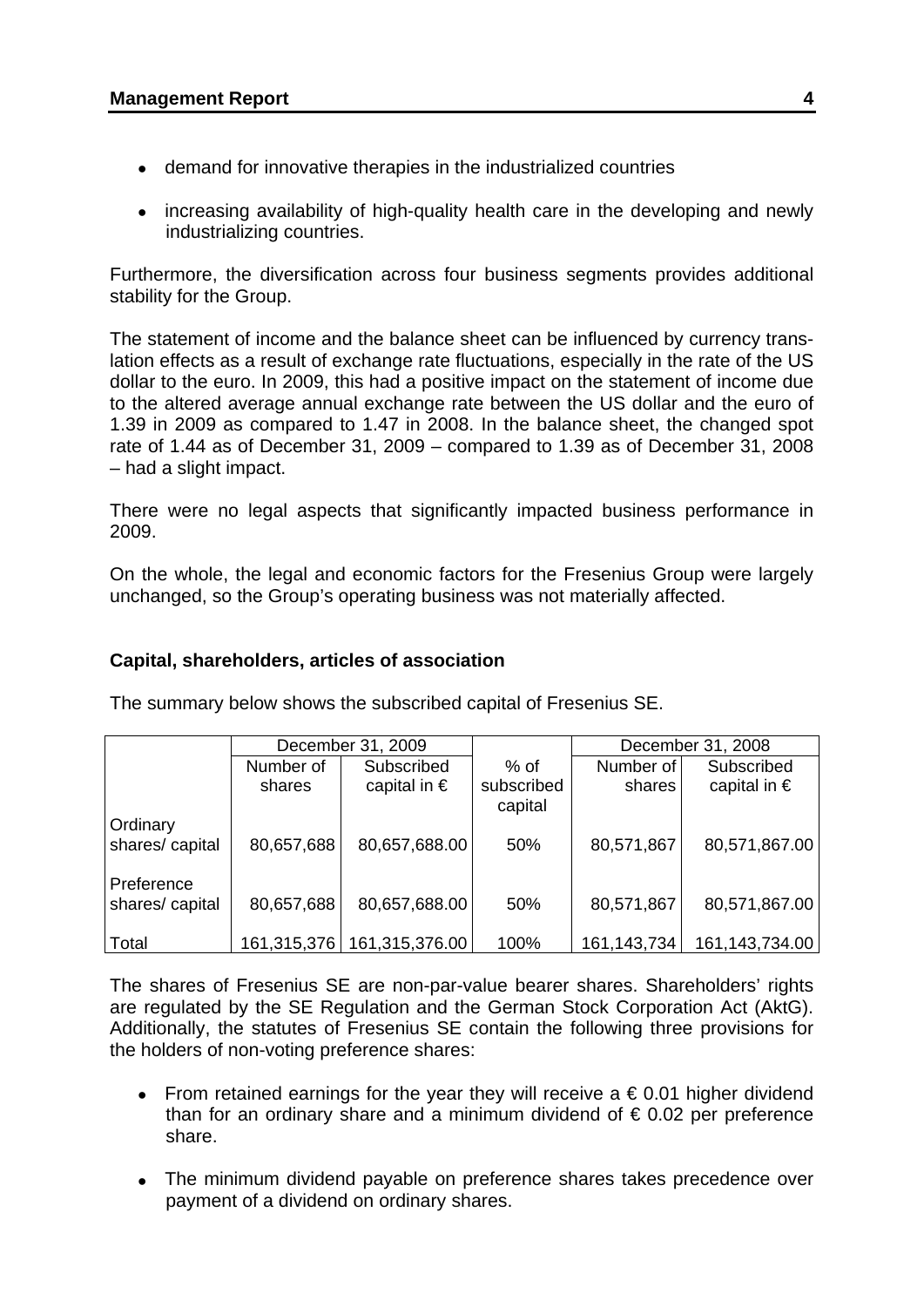• If the retained earnings of one or more fiscal years is not sufficient to pay a dividend of  $\epsilon$  0.02 per preference share, the amounts not distributed will be paid in arrears without interest from the retained earnings in subsequent fiscal years, after distributing the minimum preference dividend for those fiscal years and before payment of a dividend on the ordinary shares. The deferred payment right is a constituent of the share of profits from retained earnings of that fiscal year for which the deferred payment is made.

At the Annual General Meeting on May 8, 2009, resolutions were passed revoking the previous Approved Capitals I and II. At the same time, the Management Board was authorized, subject to the consent of the Supervisory Board:

- to increase the subscribed capital by a total amount of  $\epsilon$  12,800,000.00 by May 7, 2014 through a single or multiple issuance of bearer ordinary shares and/or non-voting bearer preference shares against cash contributions (Approved Capital I).
- to increase the subscribed capital by a total amount of  $\epsilon$  6,400,000,00 by May 7, 2014 through a single or multiple issuance of bearer ordinary shares and/or non-voting bearer preference shares against cash contributions and/or contributions in kind (Approved Capital II). Shareholders' pre-emptive rights of subscription can be excluded.

The Approved Capitals I and II were entered in the Commercial Register on July 15, 2009. Against the resolutions of the Annual General Meeting dated May 8, 2009 creating Approved Capitals I and II, two challenging complaints (Anfechtungsklagen) were lodged. The Frankfurt Regional Court has decided in favor of one complaint through judgment dated February 2, 2010, the other complaint was rejected. The judgment of the Frankfurt Regional Court dated February 2, 2010 is not final and binding yet. The clearance procedure pursuant to Section 264a of the German Stock Corporation Act (Aktiengesetz) is pending before the Higher Regional Court (Oberlandesgericht) in Frankfurt am Main with the view of securing the validity of the approved capital which has already been registered in the commercial register.

In addition, there is the following conditional capital:

- The subscribed capital is conditionally increased by up to  $\epsilon$  1,364,934,00 through the issuance of new bearer ordinary shares and non-voting bearer preference shares (Conditional Capital I). The conditional capital increase will only be executed to the extent that subscription rights for ordinary and preference shares are issued under the 1998 Stock Option Plan and the holders of these subscription rights exercise their rights.
- The subscribed capital is conditionally increased by up to  $\epsilon$ 4,418,250.00 through the issuance of new bearer ordinary shares and non-voting bearer preference shares (Conditional Capital II). The conditional capital increase will only be executed to the extent that convertible bonds for ordinary and prefer-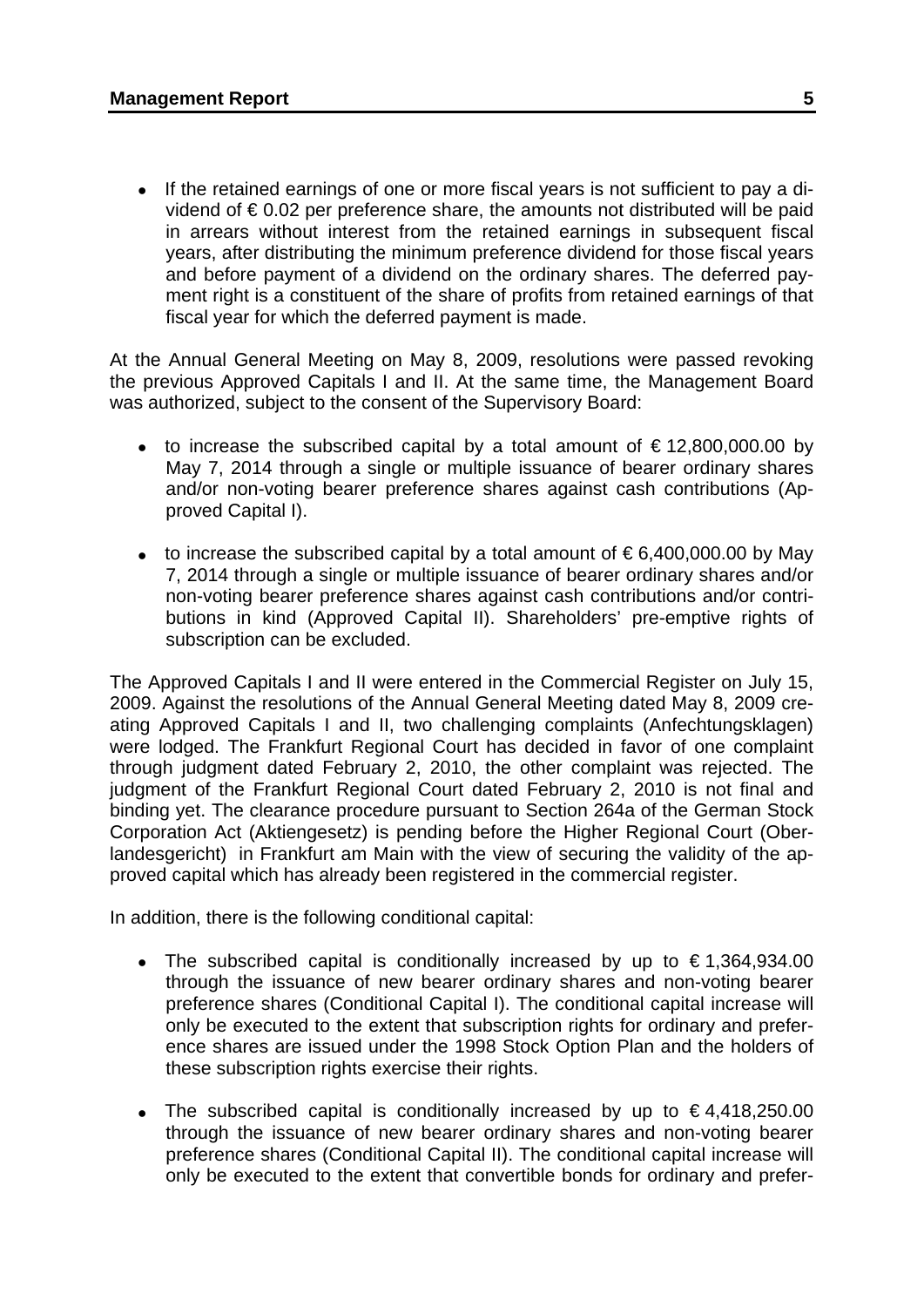ence shares are issued under the 2003 Stock Option Plan and the holders of these convertible bonds exercise their conversion rights.

• The subscribed capital is conditionally increased by up to  $\epsilon$ 6,200,000.00 through the issuance of new bearer ordinary shares and non-voting bearer preference shares (Conditional Capital III). The conditional capital increase will only be executed to the extent that subscription rights for ordinary and preference shares are issued under the 2008 Stock Option Plan and the holders of these subscription rights exercise their rights.

Fresenius SE does not have a share buyback program.

Direct and indirect ownership interests in Fresenius SE are listed in Note 10 of the Notes. The Else Kröner-Fresenius-Stiftung informed Fresenius SE on December 23, 2009, that it holds 46,871,154 ordinary shares of Fresenius SE. This corresponds to a voting interest of 58.11 %.

Changes to the statutes are made in accordance with Article 59 of the SE Regulation in accordance with Section 18 (3) of the statutes. Unless mandatory legal provisions require otherwise, amendments of the statutes require a majority of two-thirds of the votes cast or, if at least half of the subscribed capital is represented, the simple majority of the votes cast. If, for the effectiveness of the passing of resolutions, mandatory legal provisions require that, in addition, a majority of the subscribed capital be represented when the resolution is passed, the simple majority of the subscribed capital represented shall be sufficient, to the extent that this is permitted by law. If the voting results in a tie, a motion is deemed rejected. The Supervisory Board is entitled to make such amendments to the statutes which only concern their wording without a resolution of the General Meeting.

A change of control as the result of a takeover bid under certain circumstances could impact some of our long-term financing agreements embodying change of control agreements. These are customary change of control clauses that grant creditors the right of premature call in the event of a change of control, whereby the right of premature call usually only becomes effective if the change of control is followed by a downgrading of the Company's rating.

## **Goals and strategy**

Our goal is to build Fresenius into a leading global provider of products and therapies for critically and chronically ill people. We are concentrating our business segments on a few health care areas. Thanks to this clear focus, we have developed unique competencies. We are implementing our long-term strategies consistently and are seizing our opportunities. Our aim is:

- to provide best-in-class treatment
- to grow with new products and services
- to expand in growth markets
- to increase our profitability on a sustainable basis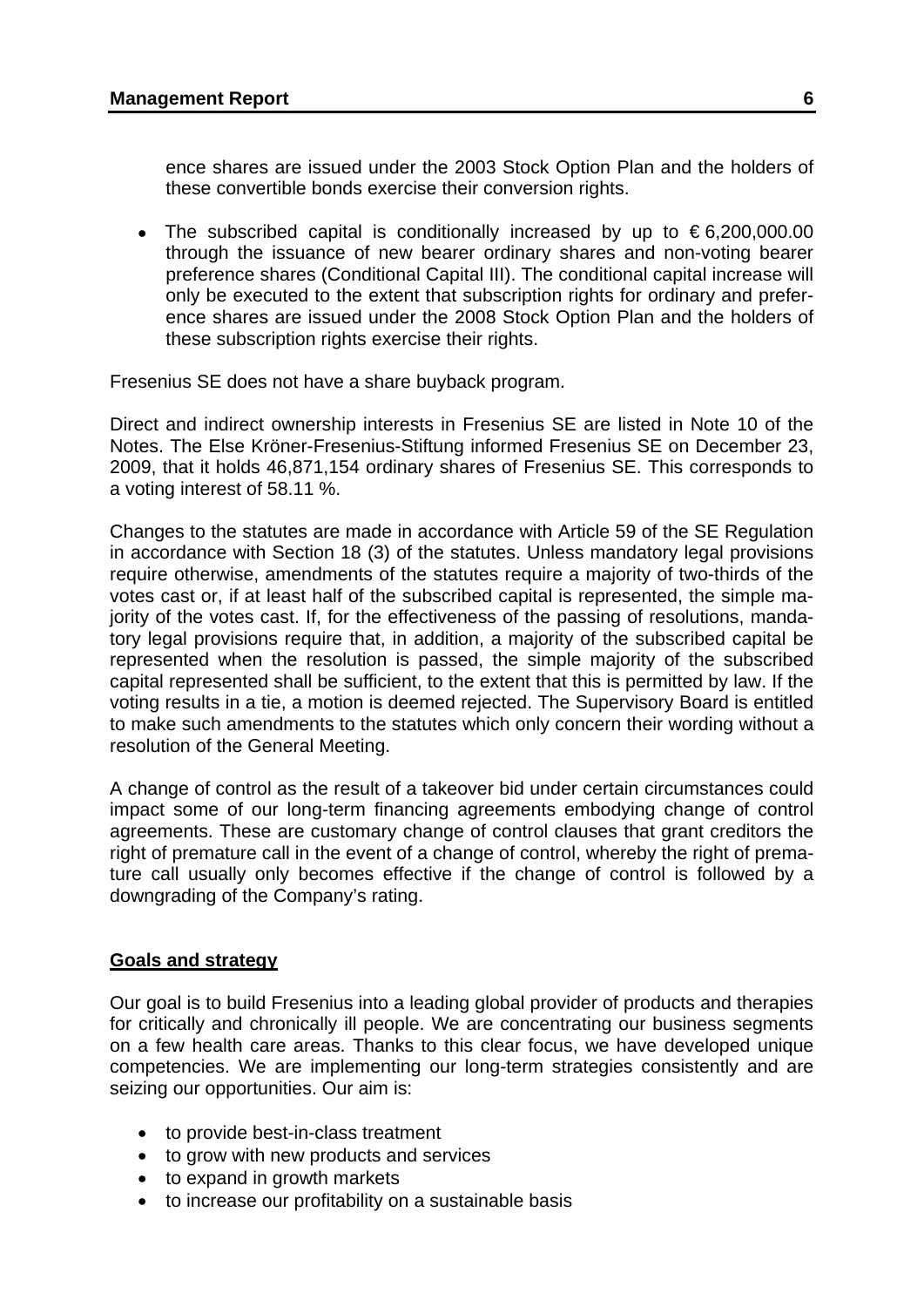The key elements of Fresenius Group's strategy and goals are:

- To expand our market position: Fresenius' goal is to ensure the long-term future of the Company as a leading international provider of products and services in the health care industry and to grow its market share. Fresenius Medical Care is the largest dialysis company in the world, with a strong market position in the United States. Future opportunities in dialysis will arise from further international expansion in dialysis care and products and in renal pharmaceuticals. Fresenius Kabi is the market leader in infusion therapy and clinical nutrition in Europe and in the key markets in Asia-Pacific and Latin America. In the United States, Fresenius Kabi is one of the leading players in the market for generic IV drugs through APP Pharmaceuticals. To strengthen its position, Fresenius Kabi plans to roll out more products from its portfolio to the growth markets. Market share is also to be expanded through the launch of new products in the field of generic IV drugs and new medical devices for infusion therapy and clinical nutrition. In addition, products from the existing portfolio are to be launched on the US market while, conversely, APP pharmaceuticals products will be marketed outside the United States. Fresenius Helios is in a strong position to take advantage of the further growth opportunities offered by the continuing privatization process in the German hospital market. Investment decisions are based on the continued existence and long-term potential of the clinics to be acquired. Fresenius Vamed will be further strengthening its position as a specialist provider of engineering and services for hospitals and other health care facilities.
- To extend our global presence: in addition to sustained organic growth in markets where Fresenius is already established, our strategy is to diversify into new growth markets worldwide, especially in Asia-Pacific and Latin America. With our brand name, product portfolio, and existing infrastructure, we intend to focus on markets that offer attractive growth potential. And apart from organic growth, Fresenius also plans to make further small to mid-sized selective acquisitions to improve the Company's market position and to diversify its business geographically.
- To strengthen innovation in the development of new products and technologies: Fresenius' strategy is to continue building on its strength in technology, its competence and quality in patient care, and its ability to manufacture costeffectively. We are convinced that we can leverage our competence in research and development in our operations to develop products and systems that provide a high level of safety and user-friendliness and enable tailoring to individual patient needs. We intend to continue to meet the requirements of best-in-class medical standards by developing and producing more effective products and treatment methods for the critically and chronically ill. Fresenius Helios' goal is to widen brand recognition for its health care services and innovative therapies.
- To enhance profitability: our goal is to continue to improve Group profitability. To contain costs, we are concentrating particularly on making our production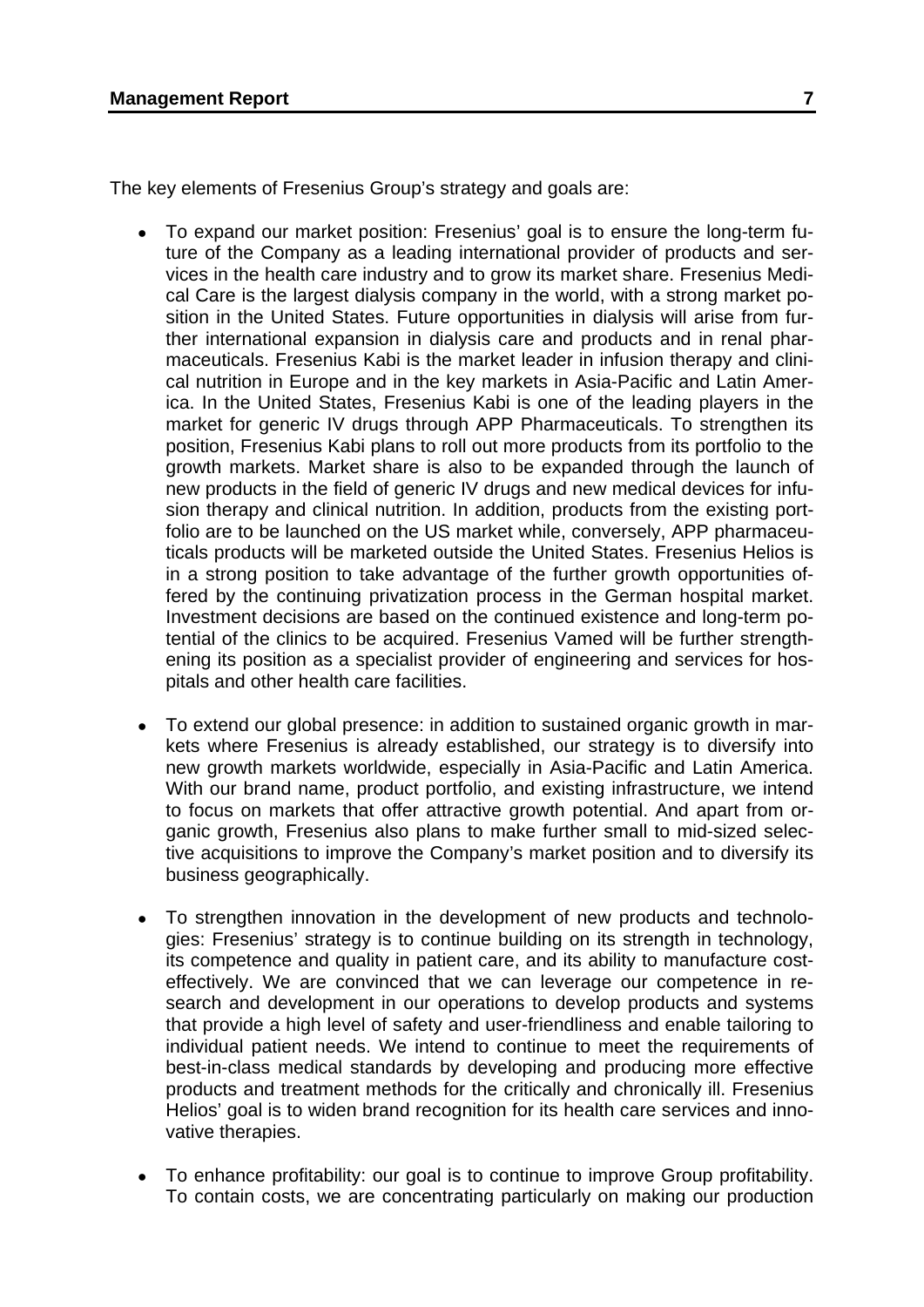plants more efficient, exploiting economies of scale, leveraging the existing marketing and distribution infrastructure more intensively, and practicing strict cost control. By focusing on our operating cash flow and employing efficient working capital management, we will increase our investment flexibility and improve our balance sheet ratios. Another goal is to optimize our weighted average cost of capital (WACC) by deliberately employing a balanced mix of equity and debt funding. Our net debt/EBITDA ratio was 3.0 as of December 31, 2009, after rising to 3.6 at the end of 2008 as a result of the acquisition of APP Pharmaceuticals. We want to bring down this ratio to a <3.0 again by the end of 2010.

We report on our goals in detail in the Outlook section on pages 33 f.

## **Overall business development**

### **Economic Environment**

At the end of 2008 and up to the first half of 2009, the world economy experienced its deepest recession since the end of World War II. After the financial crisis reached its peak in the first quarter of 2009, the world economy steadied towards mid-year 2009 and moved into a recovery phase in the second half.

The recovery is attributable to four main factors:

- extensive monetary policy
- government economic programs in numerous countries
- relative robustness of the emerging market economies
- the comparatively low oil price in the first half of 2009

Global GDP decreased by 1.1 % compared to 2008. The emerging market and developing economies still showed a slightly positive development, with growth of 1.7 %. Industrial countries proved more vulnerable, with a decline of 3.4 %.

#### Europe

After a sharp decline at the beginning of 2009, the economic situation in the Eurozone steadied towards the middle of the year and picked up slightly in the third quarter. For the full year 2009, GDP in the Eurozone decreased by 3.9 % (2008: +0.6 %). At minus 13.6 %, the decrease in exports was particularly pronounced. Private consumption, on the other hand, declined by only 1.0 %.

Almost all countries clearly felt the economic crisis in their labor markets. Growth in unemployment was particularly high in countries that had previously experienced a real estate boom, such as Spain and Ireland.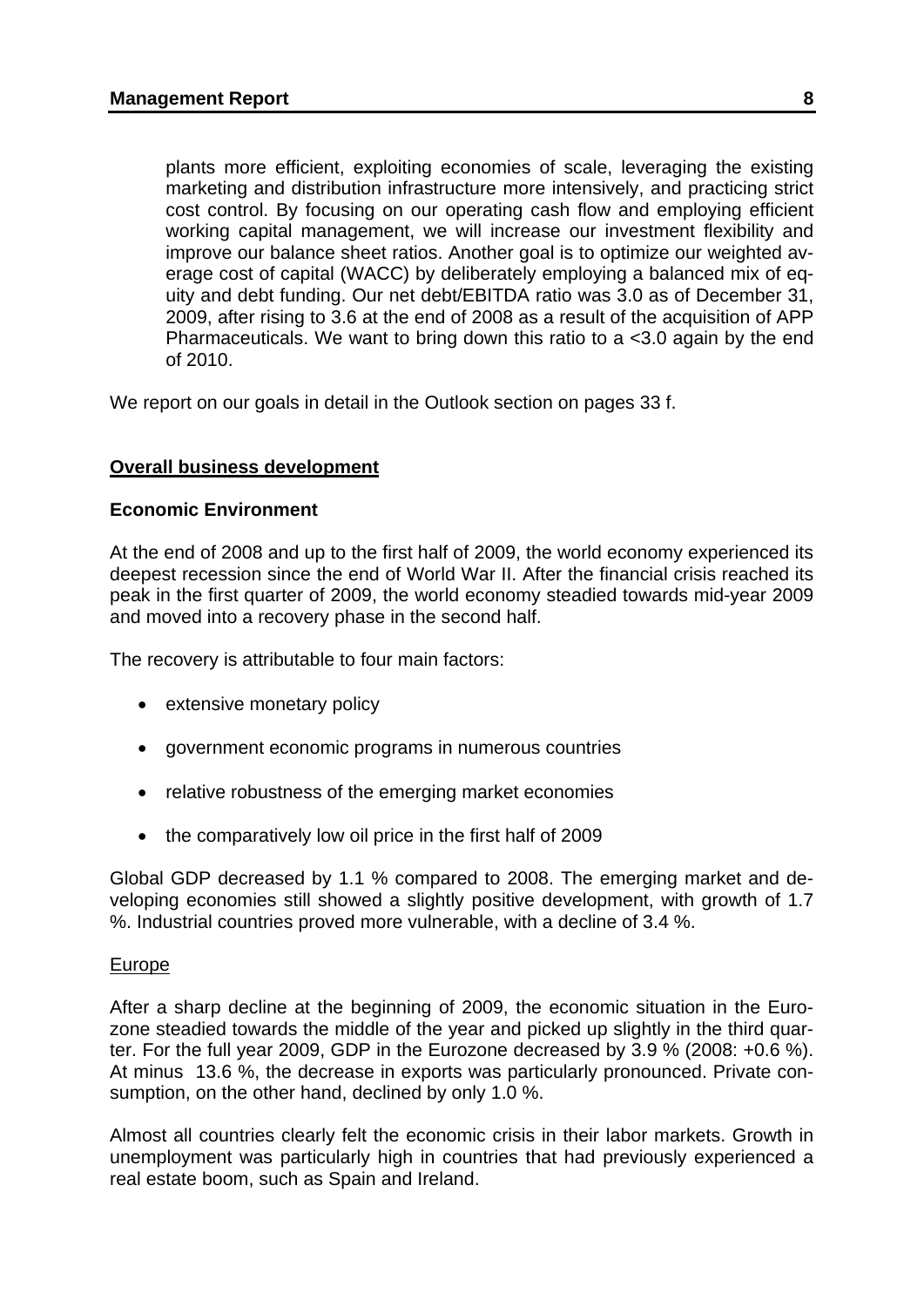Due to the still strained situation on the financial markets, the European Central Bank (ECB) within seven months cut its rate from 4.25 % to 1.0 %, its lowest rate ever. Commodity prices also fell sharply. In 2009, the average oil price, for instance, was US\$ 36.76 below the previous year's average of US\$ 97.27 per barrel.

In Germany, the weakness of global demand at the beginning of 2009 led to a historically unprecedented decrease in exports. However, fiscal and monetary measures combined with stabilizing labor market programs helped to prevent an even steeper fall. The German government launched two economic programs worth a total of about  $€ 84$  billion – equivalent to more than  $3\%$  of 2008 GDP – for 2009 and 2010. The introduction of short-time working and greater flexibility in the collective bargaining settlements especially contributed to the stability of the labor market. Overall, Germany's GDP decreased by 4.9 % in 2009 (2008: +1.4 %).

The financial crisis also had a deep impact on the economies of Central and Eastern Europe. They suffered a strong decline in industrial production and exports as the demand from countries in the Eurozone significantly weakened. The countries of Eastern Europe especially, which had accumulated high current account deficits in the previous years, fell into a deep recession as a result of the abrupt worsening of refinancing conditions and reversing capital flows.

## United States

In the United States, the economic downturn slowed significantly in the first half of 2009. A positive rate of GDP growth was again achieved in the second half of the year. For the full year 2009, GDP decreased by 2.4 % (2008: +0.4 %). In the first half of the year, the economic support came from the external account as imports declined faster than exports. In the second half, however, private consumption was the main driver. In addition, investment activity picked up slightly again, a special contributing factor being the US economic program, the "American Recovery and Reinvestment Act", under which about US\$ 940 billion – more than 6 % of 2008 GDP – was made available for 2009 and 2010. The easing of the strains on the financial and real estate markets and the brightening external outlook also helped to improve the situation. Although prices stabilized, conditions on the real estate market were still marked by a high surplus supply. The unemployment rate rose to 10.0 % at the end of the year, its highest level in 26 years.

In addition, credit was substantially tightened in the wake of the banking crisis and there was a marked rise in the household saving ratio. Despite the upturn in the second half of the year, consumer spending was down 0.8 % in the full year 2009 and thus decreased more strongly than the year before. The conditions for private consumption, which is particularly important for the US economy, thus remained difficult.

## Asia

The Asian emerging economies managed a notable turnaround after the abrupt collapse of their exports. GDP grew by 5.3 % in Asia (excluding Japan) in 2009. This was due among other things to the positive developments in China. Asia therefore continues to be the fastest growing region in the world. However, this growth is com-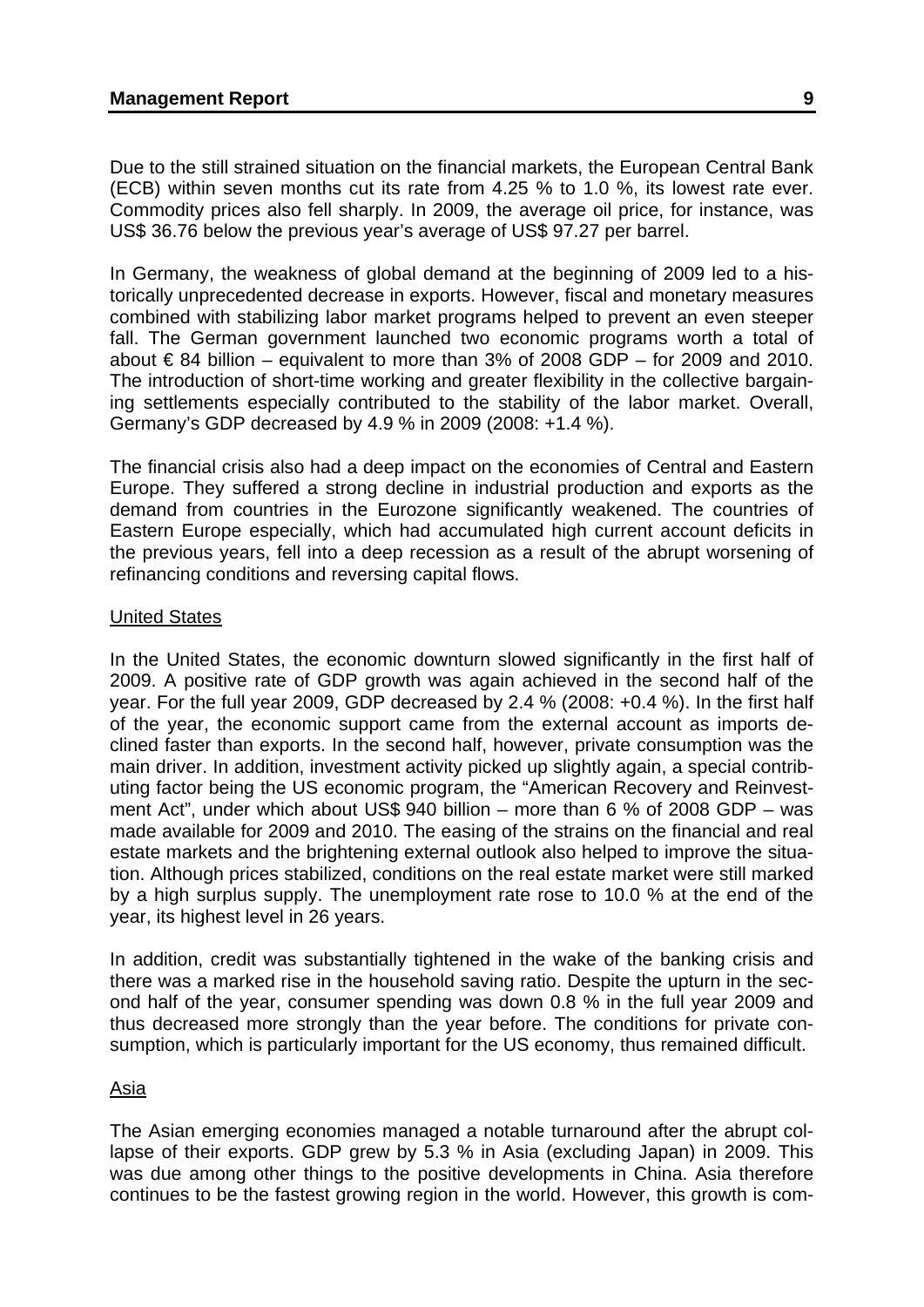paratively low versus the average GDP growth of 8 %, and even 13.6 % in China, between 2004 and 2008. A significant aspect of the present situation in Asia is the wide gap between the heavyweights, China and India, on the one hand – in 2009, GDP grew by 8.4 % in China (2008: 9.0 %) and in India by 6.0 % (2008: 7.3 %) – and other countries such as Taiwan, Malaysia, Hong Kong, and Singapore, on the other, which suffered an average decline of 2 %.

Expansionary fiscal and monetary economic support measures, alongside rapidly reviving capital inflows, were the basis for the recovery. China, for instance, launched a government economic program worth about US\$ 590 billion, or 13 % of 2008 GDP, for 2009 and the following years. By contrast, the volume of comparable measures in India and Indonesia was much smaller at about 1 % and 1.5 %, respectively. Lending was also stimulated by a relaxation of credit standards.

India, where exports account for only about 20 % of GDP, was affected much less by the decrease in world trade. The strong domestic bias therefore proved to be a relative strength.

In Japan, the key industrial sectors – automotive industry, engineering, and the electrical & electronics industry – were hit by the effects of the financial crisis. The Japanese economy only returned to a moderate recovery from the second quarter of 2009 onwards as the stimulus from the Asian emerging economies, especially China, made itself felt. However, the sharp decrease was not recouped and Japan's GDP decreased by 5.6 % in 2009 (2008: -0.7 %).

## Latin America

Most of the countries in Latin America had already overcome the global economic weakness in the second quarter of 2009 and have experienced a relatively rapid recovery since then. Latin America profited not only from a good regional demand, but also from a relatively robust financial sector, which makes it less dependent on foreign capital than Europe, for instance. Commodity and food exports continued to be the main drivers. Overall, the region's GDP decreased by 2.8 % in 2009 (2008: +4.3 %).

Mexico was hit the hardest by the global financial and economic crisis owing to its strong trade ties with the United States. GDP decreased by 6.8 % (2008: +1.8 %).

Argentina suffered the next biggest drop in GDP after Mexico, with -3.3 %. The country was hit particularly hard by the global financial crisis and suffered – as other countries with low credit ratings – from the investors' increased risk averseness. In addition, the political climate in Argentina does not allow the government to push through important economic reforms.

In Brazil the economy weakened significantly, but was supported by robust domestic demand and by the broad geographical and sectoral diversification of its exports. Brazil's GDP decreased by 0.3 % in 2009.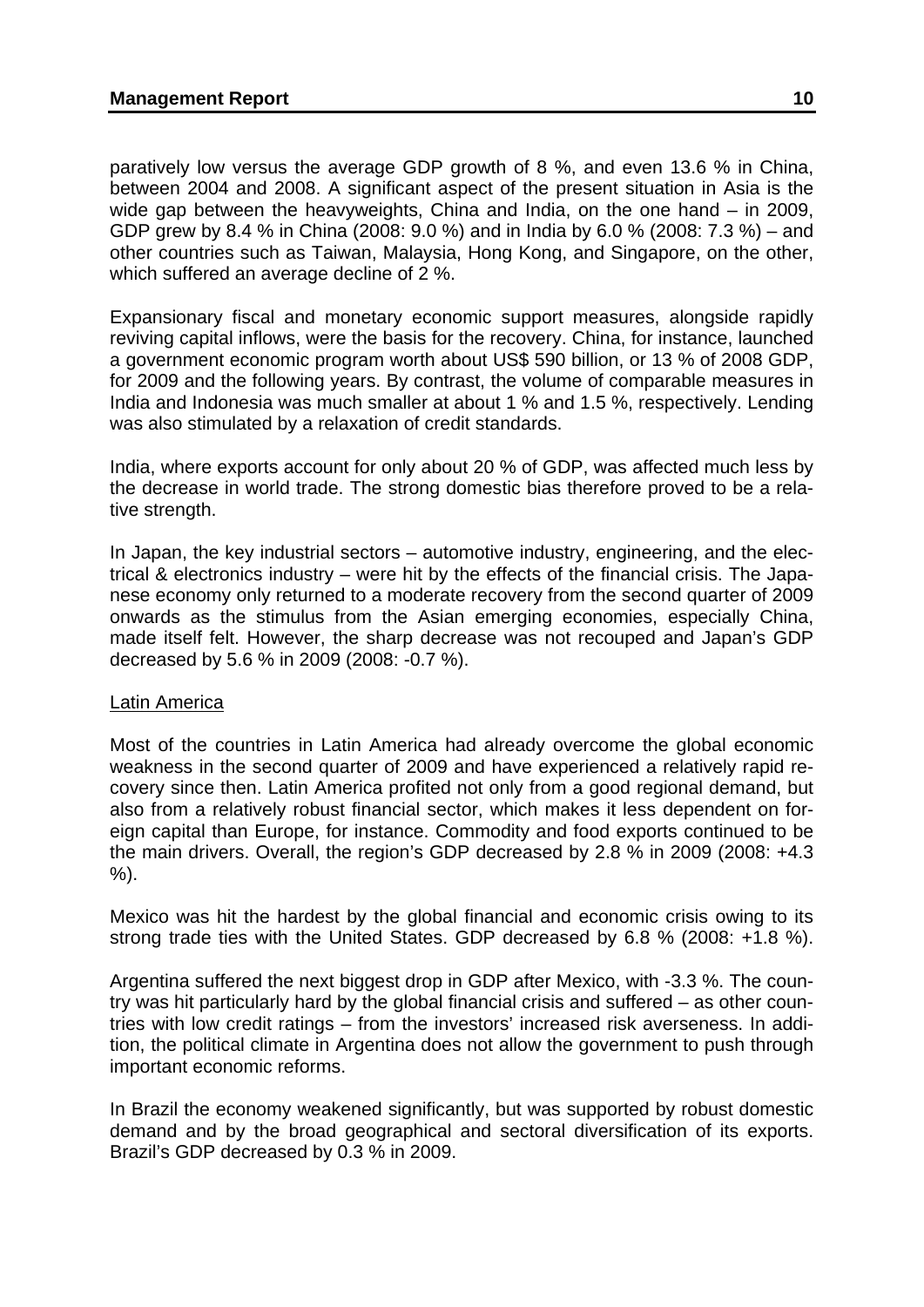### **Health care industry**

The health care sector continued to be one of the most stable industries despite the generally difficult market environment in 2009 and was characterized by its relative insensitivity to economic fluctuations compared to other sectors.

The main growth factors for this market are:

- rising medical needs deriving from aging populations
- stronger demand for innovative products and therapies
- advances in medical technology
- growing health consciousness, which increases the demand for health care services and facilities

In the emerging countries additional drivers are:

- expanding availability and correspondingly greater demand for primary health care
- increasing national incomes and hence higher spending on health care

At the same time, the cost of health care is rising and is claiming an ever-increasing share of national income. Health care spending averaged 8.9 % of GDP in the OECD countries in 2007, with an average of US\$ 2,964 spent per capita. The United States had the highest per capita spending with US\$ 7,290, followed by Norway, Switzerland, and Luxembourg with over US\$ 4,000. Germany ranked tenth among the OECD countries with per capita spending of US\$ 3,588.

Health care spending in the OECD countries grew at an average annual rate of 3.7 % between 2000 and 2007. In Germany, health care spending increased by 1.4 % per year on average. This is the smallest increase among all CECD countries during this period. The relatively slow growth in health care spending in Germany is partly due to cost-containment measures from past health care reforms.

On average, public sources fund 73.0 % of health care expenditures in the OECD countries, with the exception of the United States and Mexico, where public funding was lowest in 2007, at 45.4 % and 45.2 %, respectively. In Germany, 76.9 % was publicly funded in 2007.

Most of the OECD countries have enjoyed large gains in life expectancy over the past decades thanks to improved living standards, public health interventions, and progress in medical care. In 2006, the average life expectancy in the OECD countries was 79 years. In Germany, life expectancy was nearly a year more than the OECD average of 79.8 years. Japan has the highest life expectancy of all the OECD countries with 82.6 years.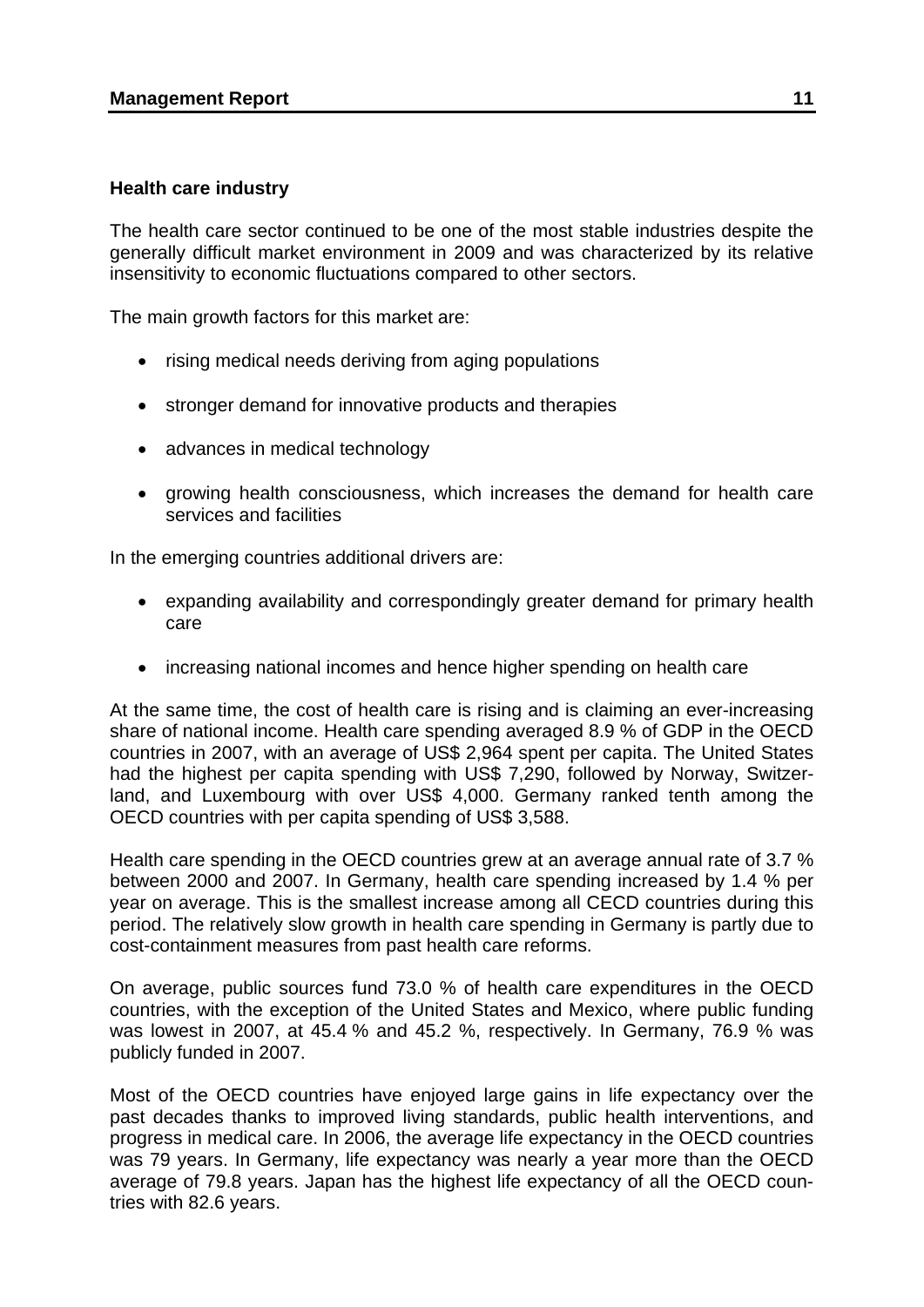Reforms and cost-containment measures are the main reactions to steadily rising health care expenditures. Outdated health care structures are increasingly being overhauled and market-based elements introduced into the health care system. The aim is to create new incentives for cost and quality-conscious behavior. Quality of treatment plays a crucial role in optimizing medical results and reducing overall treatment costs. In addition, ever greater importance is being placed on disease prevention and innovative reimbursement models where quality of treatment is the key parameter.

In the United States, our most important single market in geographical terms, the government has declared the reform of the health care system to be a political priority. The goal is that over 45 million (i.e. one in every eight US citizens) currently uninsured should get access to primary health care. At present, the public health care schemes, Medicaid and Medicare, mainly insure the poor and pensioners.

Our most important markets developed as follows:

### The dialysis market

In 2009, the value of the global dialysis market was approximately US\$ 65 billion, with the market for dialysis care (including renal pharmaceuticals) accounting for approximately US\$ 55 billion and the market for dialysis products for about US\$ 10.5 billion. The number of dialysis patients increased by about 6 % to 1.9 million.

Prevalence, which is the number of people with terminal kidney failure treated per million population, differs widely from region to region, ranging from well below 100 to over 2,000 patients per million population (p.m.p.). Prevalence is highest in Taiwan with 2,560 p.m.p., followed by Japan with 2,430 p.m.p., and the United states with approximately 1,830 p.m.p. It averages about 1,000 in the 27 countries of the European Union. The far lower global average of approximately 360 p.m.p. is due, on the one hand, to differences in age demographics, distribution of renal risk factors (such as diabetes and hypertension), and genetic pre-disposition and cultural habit (such as diet). On the other hand, access to dialysis treatment is still limited in many countries. A great many individuals with terminal kidney failure do not receive treatment and are therefore not included in the prevalence statistics. A comparison of economic output and national prevalence rates suggests that access to treatment is restricted especially in countries where GDP per capita is less than US\$ 10,000 per person per year. However, the generally rising global prevalence rate suggests that more and more people are receiving dialysis treatment.

## Dialysis care

By the end of 2009, there were approximately 1.9 million patients receiving regular dialysis treatment. More than 89 % of these were treated with hemodialysis, while about 11 % choose peritoneal dialysis. The majority of hemodialysis patients are treated in dialysis clinics. There are about 29,000 dialysis clinics worldwide with an average of 65 hemodialysis patients per clinic.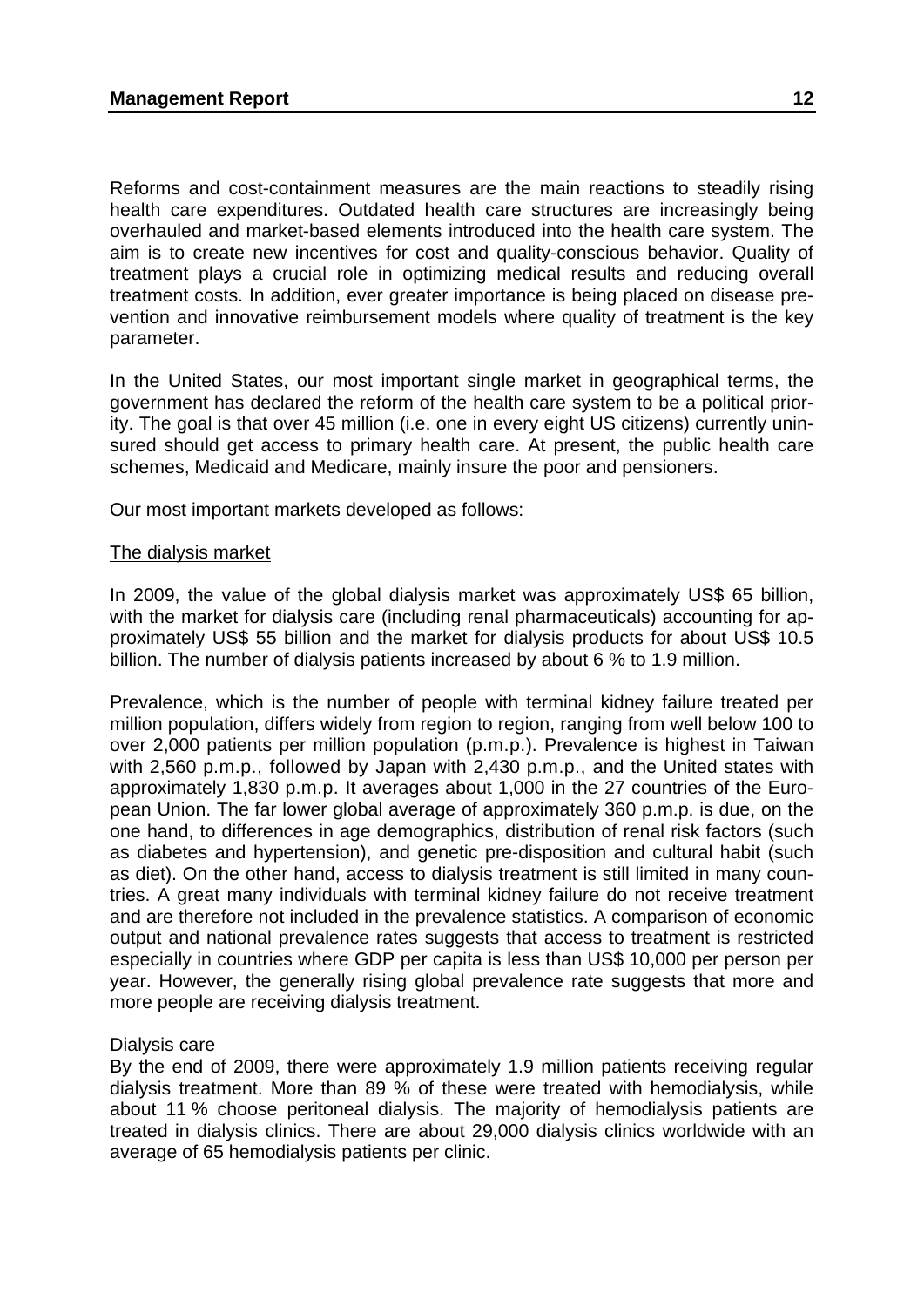The organizational structures differ considerably depending on whether a country's health care system is predominantly public or private. In the United States, for instance, most of the approximately 5,000 dialysis clinics are privately run and only about 1 % are publicly operated. By contrast, about 61 % of the approximately 5,000 dialysis clinics in the European Union are publicly owned. In Japan, about 80 % of the dialysis clinics are run by private nephrologists.

In the United States, the market for dialysis care is already highly consolidated. Taken together, Fresenius Medical Care and the second largest provider of dialysis care – DaVita– treat about 64 % of all US dialysis patients. In 2009, Fresenius Medical Care maintained its market-leading position of about 33 %.

Outside the United States, the markets for dialysis care are much more fragmented. Here, Fresenius Medical Care competes mainly with independent clinics and with clinics that are affiliated with hospitals.

Fresenius Medical Care operates 769 dialysis clinics in 35 countries and treats over 63,000 patients. With that, it has by far the largest and most international network of dialysis clinics.

In 2009, the number of peritoneal dialysis patients worldwide rose by more than 6 % to approximately 203,000. Fresenius Medical Care supplies approximately 36,000 patients with peritoneal dialysis products, which is about 17 % of all patients. In the United States, its market share was 31 %.

Dialysis reimbursement systems differ from country to country and often vary even within individual countries.

In the United States, the treatment costs for terminal kidney failure are covered by the public health insurers. The public health care programs, the Centers for Medicare & Medicaid Services (CMS), cover the medical services for more than 80 % of all dialysis patients in the United States. In 2009, CMS reimbursements accounted for about 33 % of Fresenius Medical Care's revenues. Changes in the CMS rates or method of reimbursement therefore have a significant influence on our business in North America. Here, providers mainly compete on quality and availability.

#### Dialysis products

In the dialysis products market, the most important products are dialyzers, hemodialysis machines, concentrates and dialysis solutions, and products for peritoneal dialysis. Fresenius Medical Care is the world market leader in dialysis products with a market share of about 32 %. The top three manufacturers have a combined market share of almost 70 %. Dialyzers are by far the largest single product group. Approximately 190 million units were sold in 2009, of which about 85 million were produced by Fresenius Medical Care. Of the approximately 65,000 new hemodialysis machines that were sold in 2009, about 55 % were produced by Fresenius Medical Care. In the United States, Fresenius Medical Care has a share of over 75 % of the independent market in these two product segments. We define the independent market as all dialysis clinics that do not belong to a major US-wide dialysis care provider such as Fresenius Medical Care or DaVita.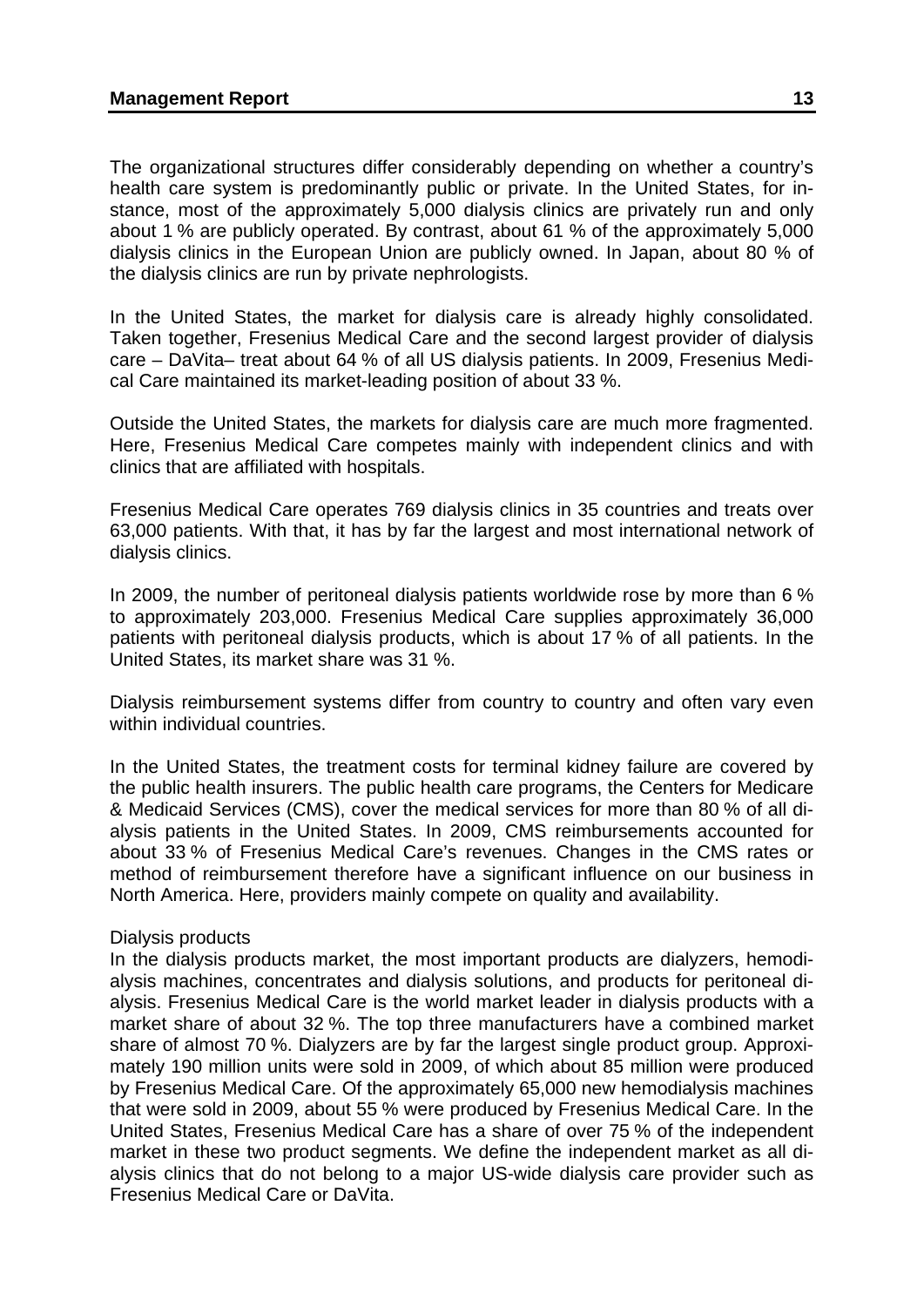## The market for infusion therapy and clinical nutrition, intravenously administered generic drugs and medical devices

In the market for infusion therapy and clinical nutrition, therapies that offer high standards of health care, but at the same time are advantageous from an economic point of view, are increasingly gaining importance in Central and Western Europe due to the general cost pressure. Studies show that, in cases of health or age-induced nutritional deficiencies, the administration of food supplements can reduce hospital costs by an average of  $\epsilon$  1,000 per patient – through shorter stays and less nursing care. At the time when they are admitted to hospital, at least 25 % of all patients in Europe are suffering from nutritional deficiencies, or have an elevated risk of developing nutritional deficiencies. Much higher figures of 50 to 60 % are reported for people who require nursing care, especially the elderly. The costs caused by health-induced nutritional deficiencies are about € 170 billion per year Europe-wide.

In Central and Western Europe, the total market for infusion therapy and clinical nutrition is growing at a low single-digit rate. Growth rates are in the high single to double digits in the emerging markets of Asia-Pacific, Latin America, and Eastern Europe.

Based on its own estimates, Fresenius Kabi considers its relevant market for infusion therapy and clinical nutrition (excluding the United States and Japan) to be over  $\epsilon$  9 billion.

We also expect the demand for generics to continue growing. Generic drugs are more advantageous from health economics aspects than original preparations because of their significantly lower price and they already make a vital contribution to health care today: in Germany alone, generics accounted for over 85 % of prescriptions in 2008.

The market for intravenously administered drugs is characterized by moderate volume growth, steady price erosion, and fierce competition. Growth is mainly achieved through new generics that are brought to market when the original preparation goes off-patent. In Europe, the market for intravenously administered drugs is growing at a mid single-digit rate. In the United States, it is growing at a rate of about 5 %. We expect the US market for drugs that go off-patent from 2009 to 2019 to grow to approximately US\$ 20 billion on a cumulative basis. These figures are based on the sales of the original preparations in 2008 and do not take account of the usual price erosions for generics.

Based on its own survey, Fresenius Kabi expects its relevant market for intravenously administered drugs (without Japan) to be over € 9 billion.

The market for medical devices for infusion therapy, intravenously administered drugs, and clinical nutrition is growing in Europe at mid single-digit rates. Here, the main growth drivers are technical innovations that focus on application safety and therapy efficiency.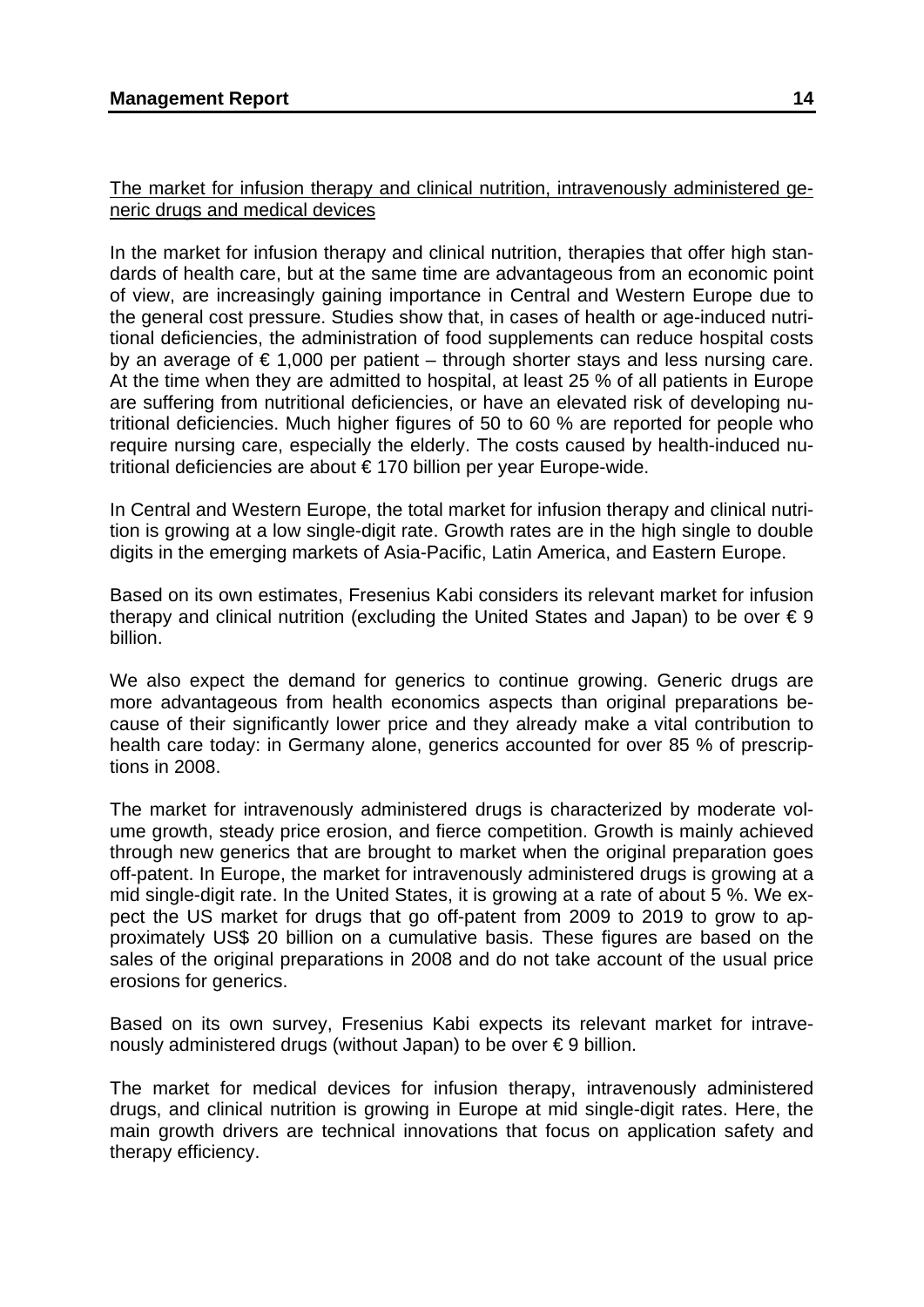### The German hospital market

The total volume for hospital treatment (excluding research and teaching) in Germany was about € 70 billion in 2008. This was approximately one-fourth of total health care expenditures. Personnel costs account for about 61 % of hospital costs, and material costs for the remainder. Personnel costs rose by 3.4 %, and material costs by 6.3 %.

Over the last five years the number of hospitals has fallen at an average annual rate of 1.0 % to 2,083 in 2008, while the number of beds has declined at an average annual rate of 1.3 % to 503,360. Nonetheless, with 6.1 beds per 1,000 population in 2008, Germany is still well above the OECD average of 3.8 (2007).

The average stay of a patient in an acute care clinic (excluding specialized psychiatric clinics) in Germany fell overall by 0.6 days over the same period and was 8.1 days in 2008.

On the other hand, the number of inpatient admissions and the average costs per admission have increased. The number of inpatient admissions at acute care clinics in Germany declined at first after the introduction of DRG-based reimbursement. This was due, on the one hand, to a reduction in unnecessary referrals and growth in the number of outpatient treatments and, on the other, to technical changes in the admission statistics. The number of admissions has risen again slightly since 2006 and was 17.52 million or 213 admissions per 1,000 population in 2008. That was about 341,000 or 2.0 % more than in 2007. Other countries rank well below the German level e.g. Switzerland, with 174 admissions per 1,000 population. In the last five years leading up to 2008, the number of admissions in Germany has risen at an average annual rate of 1.1 %. The average costs per admission have increased by 2.5 % on average over the last five years.

According to a survey by the German Hospital Institute (DKI), the financial situation at hospitals in Germany remains difficult: only 43.7 % of the hospitals expect to earn a surplus in 2009 (2008: 61.6 %), 26.5 % expect to break even (2008: 16.3 %), and 26.4 % expect to make a loss (2008: 19.7 %). However, the hospital sector was able to decouple economically from the poor macroeconomic situation in 2009: only 12 % of the hospitals said they had been affected by the financial and economic crisis.

The difficult financial and economic situation at many hospitals has been caused by rising investment needs. This is due in large part to an investment backlog that has accumulated because the federal states have not met their statutory obligation to finance necessary investments and major maintenance measures sufficiently in the past. Moreover, the investment needs are also due to technological advances and higher quality requirements. It is estimated that the current annual investment backlog at German hospitals is about  $\epsilon$  5 billion. Against this backdrop, the privatization trend in the German hospital market continued, albeit on a modest scale, with the share of private hospital beds rising to 15.9 % in 2008 (2007: 15.6 %) while the share of public hospital beds fell to 49.0 % (2007: 49.4 %).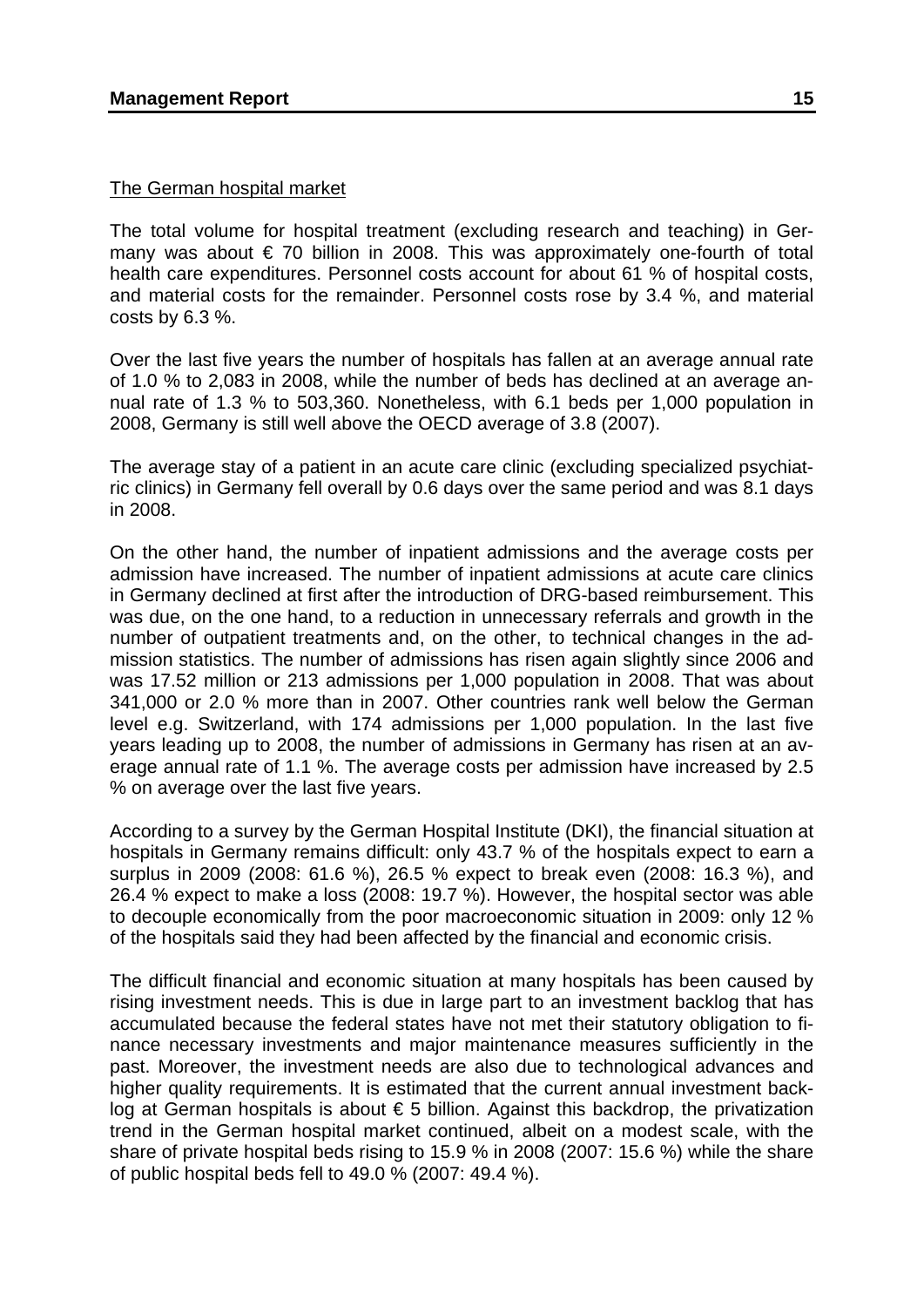According to our research,  $\epsilon$  504 million in hospital transaction revenues were acquired in 2009 (2008: € 408 million).

The Hospital Funding Reform Act (KHRG) that came into force in March 2009 has had an overall positive effect on the financial situation of hospitals in Germany. Nationwide, hospitals were funded with approximately  $\epsilon$  3.55 billion in 2009. That was about 7 % more than in 2008. However, approximately € 1.5 billion of that represented the reversal of past budget cuts. For instance, the contribution hospitals were required to make towards improving the finances of public health insurers (Sanierungsbeitrag) was abolished as of the beginning of 2009: the deduction of 0.5 % on billings to public health insurers and the deduction hitherto of up to 1 % on billings under integrated health care contracts. In addition, the Federal government made funds available for investment grants under government economic programs.

The KHRG also extended the convergence phase for the final introduction of DRGbased reimbursement by one year. The convergence phase now ends as of December 31, 2009. Hospitals will then bill on the basis of standardized base rates valid throughout the particular federal state.

Quality continues to be a key competitive factor for the hospital market. The transparency and comparability of the treatments for the patients and their doctors will play an increasingly decisive role.

In the post-acute care market in Germany there was a total of 1,239 clinics in 2008, the same as the year before. The number of beds was 171,060 – 215 more than in 2007. 56.3 % (2007: 57.0 %) of the clinics were private clinics and 26.0 % (2007: 25.3 %) were independent non-profit clinics. 17.8 % (2007: 17.7 %) were public clinics. Independent non-profit clinics and public clinics accounted for 16.2 % (2007: 16.0 %) and 16.9 % (2007: 16.9 %) of the total number of beds, respectively. Private clinics accounted for 66.9 % (2007: 67.2 %). The total number of admissions in Germany rose by 3.4 % to approximately 2.0 million in 2008 (2007: 1.94 million). The average length of stay declined to 25.3 days (2007: 25.5 days).

#### The market for engineering and services for hospitals and other health care facilities

The market for engineering and services for hospitals and other health care facilities differs widely from country to country and depends to a large extent on factors such as public health care policies, government regulation, levels of privatization, economic conditions, and demographics.

In established markets, where there is mounting cost pressure, the challenge for hospitals and other health care facilities is to increase their efficiency. Here there is demand especially for optimized hospital processes and technical management services, enabling hospitals to concentrate on their core competency: treating patients. In emerging markets the focus is on building and improving infrastructure.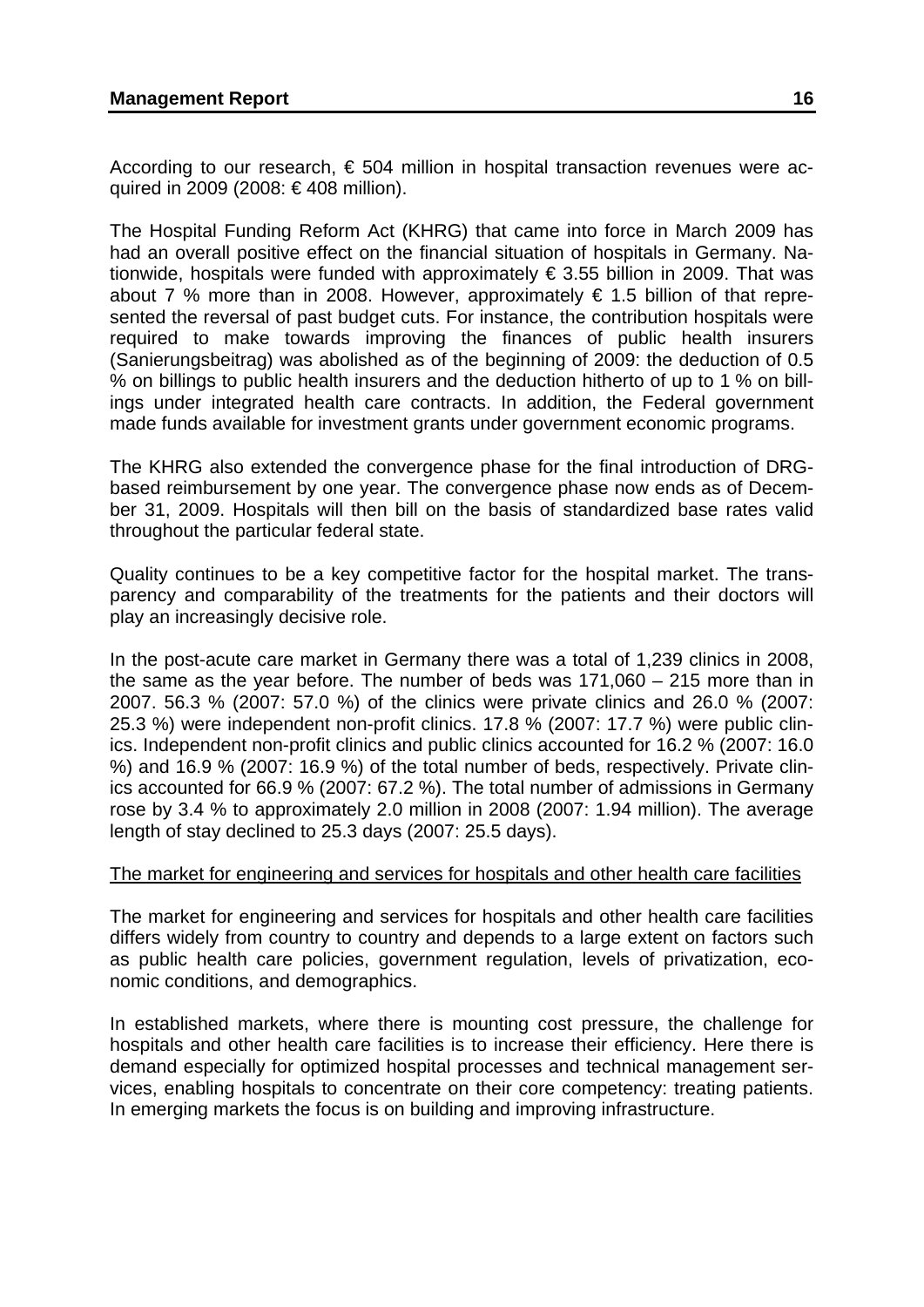# **The Management Board's assessment of the effect of general economic developments and those in the health care sector for Fresenius**

The continued weakening of world economic growth in 2009 has had negligible impact on our industry thus far. On the whole, the health care sector, both in mature and growth markets, developed positively for Fresenius in 2009. While this was responsible for much of the Group's growth, strong demand for its products and services enabled Fresenius to outpace the growth of its respective markets.

# **Significant factors affecting operating performance**

In 2009, the Fresenius Group's positive development was again driven to a large extent by the very good operating development in all business segments.

The Group's annual financial statements were also affected by a number of acquisitions, partly from 2008.

# **The Management Board's assessment of business results**

The Management Board is of the opinion that the Fresenius Group performed very well in 2009 – with sales and earnings improvements in all business segments. The two business segments Fresenius Medical Care and Fresenius Kabi profited from the continued strong demand for their products and services and generally outperformed the market. This was reflected in sustained strong organic sales growth of 8 % at both business segments, and significant increases in earnings. Fresenius Helios also achieved excellent organic growth of 7 % and further improved its earnings. Fresenius Vamed was able to report an organic growth of 15 % and a further strong earnings increase in 2009 and achieved in the project business an important all-time high in order intake and order backlog.

# **Results of operations, financial position, assets and liabilities**

# **Results of operations**

Net income in the fiscal year 2009 was € 169 million (2008: € 403.5 million). As in the previous year net income mainly resulted from income from participations and profit transfer agreements.

All the following companies have profit and loss transfer agreements with Fresenius SE: Fresenius Kabi AG, Fresenius ProServe GmbH, Fresenius Biotech Beteiligungs GmbH, Fresenius Versicherungsvermittlungs GmbH and Hygieneplan GmbH.

The profit and loss transfer agreement with Fresenius Kabi AG yielded earnings of € 107.4 million (2008: € 408.9 million). The decrease by € 301.5 million in the transfers of profits from Fresenius Kabi AG results from the one time profits from in-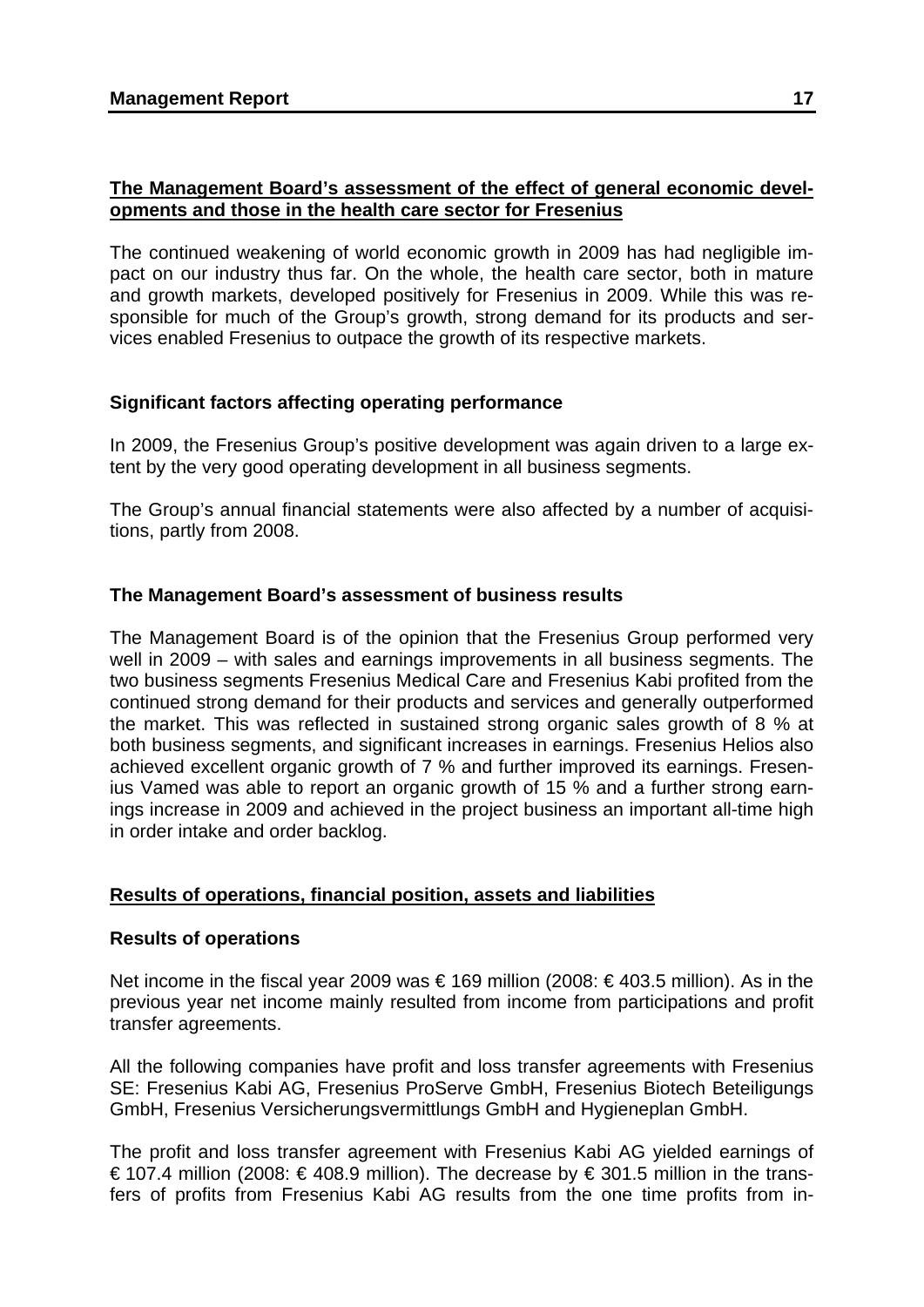#### **Management Report 28 and 28 and 28 and 28 and 28 and 28 and 28 and 28 and 28 and 28 and 28 and 28 and 28 and 28 and 28 and 28 and 28 and 28 and 28 and 28 and 28 and 28 and 28 and 28 and 28 and 28 and 28 and 28 and 28 and**

tragroup sales of participations achieved by Kabi AG in the previous year. The one time profits in the previous year were  $\epsilon$  282 million.

Fresenius ProServe GmbH contributed with earnings of € 130.2 million (2008: € 81.8 million) to the net income from participations. The increase mainly results from improved profit of HELIOS Kliniken GmbH.

Fresenius Biotech Beteiligungs GmbH contributed with a loss of  $\epsilon$  51.4 million (2008:  $\epsilon$  49.0 million) to the net income from participations, which results from research and development-work done by its subsidiary Fresenius Biotech GmbH.

Other significant income from participations came from  $a \in 61.8$  million Fresenius Medical Care AG & Co. KGaA dividend (2008: € 57.6 million).

In addition to dividend payments and earnings from profit and loss transfer agreements, Fresenius SE also receives income from rent and by providing services.

The decrease in other operating income mainly results from foreign currency gains and passing on of financing costs in relation with the acquisition of APP in the previous year.

The decrease in other operating expense mainly results from foreign currency losses and financing costs in relation with the acquisition of APP in the previous year.

Other financial result includes the expense from market value of the liability in connection with the on-lent Mandatory Exchangeable Bond

The Management and Supervisory Boards will propose a dividend increase to the Annual General Meeting. For 2009, a dividend of  $\epsilon$  0.75 per ordinary share and  $\epsilon$ 0.76 per preference share is proposed. This is an increase of 7 %. The total dividend distribution will increase by 7 % to  $\in$  121.8 million (2008:  $\in$  113.6 million).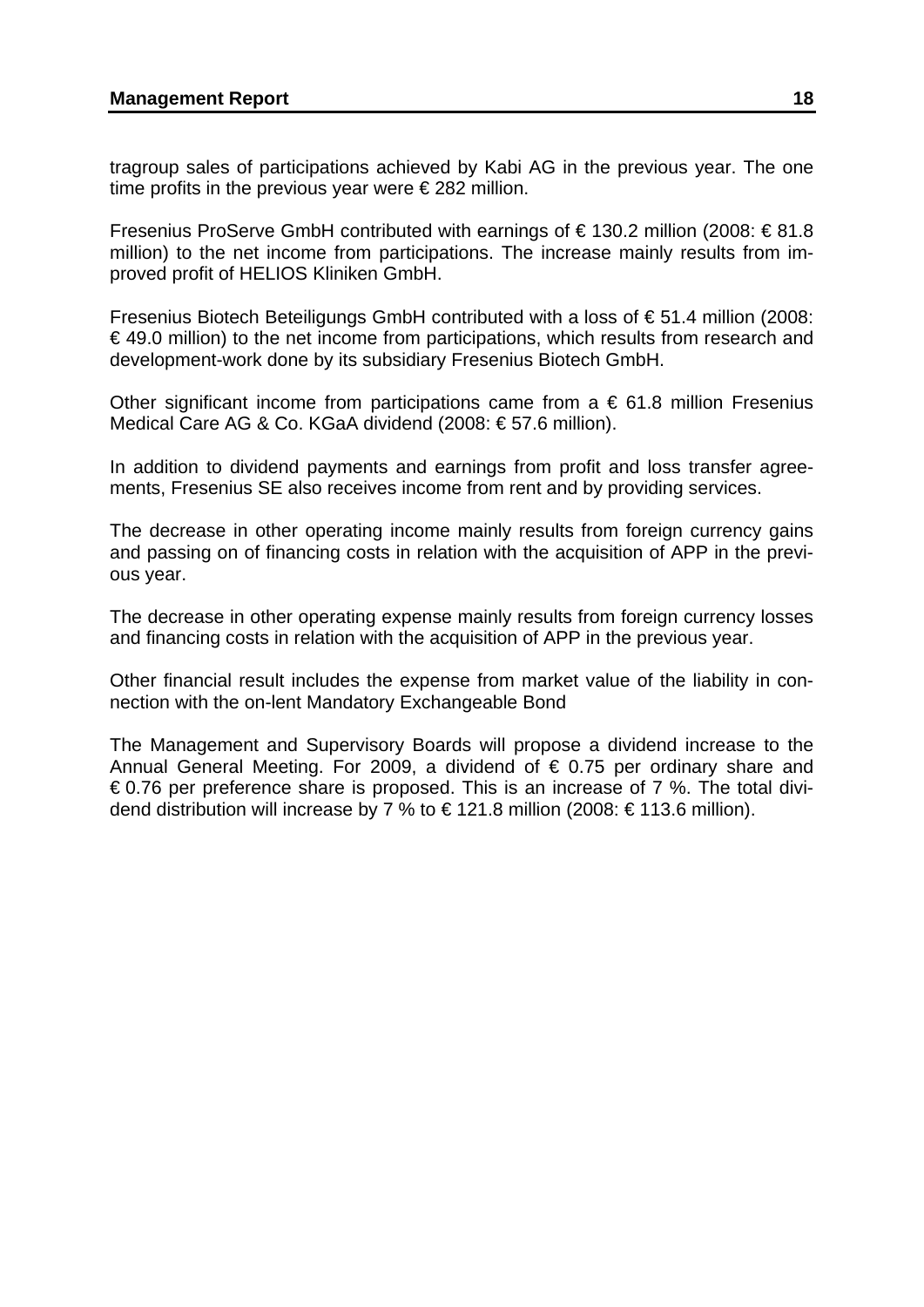### **Cash flow statement**

|                                                           | 2008                                  | 2009 |
|-----------------------------------------------------------|---------------------------------------|------|
|                                                           | million $\epsilon$ million $\epsilon$ |      |
|                                                           |                                       |      |
| Net Income                                                | 403                                   | 169  |
| Depreciation and amortization of non-current assets       |                                       |      |
| Change in pension liabilities                             |                                       |      |
| <b>Cash flow</b>                                          | 409                                   | 174  |
| Earnings on sale of fixed assets                          |                                       |      |
| Other non-cash income                                     |                                       |      |
| Change in accruals for income taxes and other accrued ex- | 22                                    | -8   |
| penses                                                    |                                       |      |
| Change in trade accounts payable                          |                                       |      |
| Change in other operating assets and liabilities          | 9                                     | 3    |
| Change in working capital                                 | 38                                    |      |

| Operating cash flow (Cash provided by operating activities)     | 447            | 163      |
|-----------------------------------------------------------------|----------------|----------|
|                                                                 |                |          |
| Payments for acquisitions and capital increase of subsidiaries  |                | 0        |
| Purchase of intangible assets and property, plant and equipment | -6             | -1       |
| Cash provided by/used for investing activities                  | $-861$         | $-1$     |
|                                                                 |                |          |
| Dividends paid                                                  | $-103$         | $-114$   |
| Proceeds from bank loans                                        | 75             | 100      |
| Repayment of bank loans                                         | -8             | $-162$   |
| Change in financing activities with related parties             | $-404$         | 42       |
| Cash inflows from the issuance of the Mandatory Exchangeable    | 554            | $\Omega$ |
| <b>Bond</b>                                                     |                |          |
| Cash inflows from capital increase                              | 289            | 0        |
| Proceeds from exercise of stock options                         | 13             | 4        |
| Cash used for/provided by financing activities                  | 416            | $-130$   |
|                                                                 |                |          |
| Change of cash and cash equivalents                             | $\overline{2}$ | 32       |
| Cash and cash equivalents at the beginning of the year          |                | 2        |
|                                                                 |                |          |
| Cash and cash equivalents at the end of the year                | 2              | 34       |

In August 2009, Fresenius SE entered into an additional credit agreement with the European Investment Bank (EIB) of € 100 million with a four-year term. The proceeds will be used to finance research and development projects of the Group.

Fresenius believes that its existing credit facilities, as well as the operating cash flows, income frome transfer agreements and additional sources of short-term fund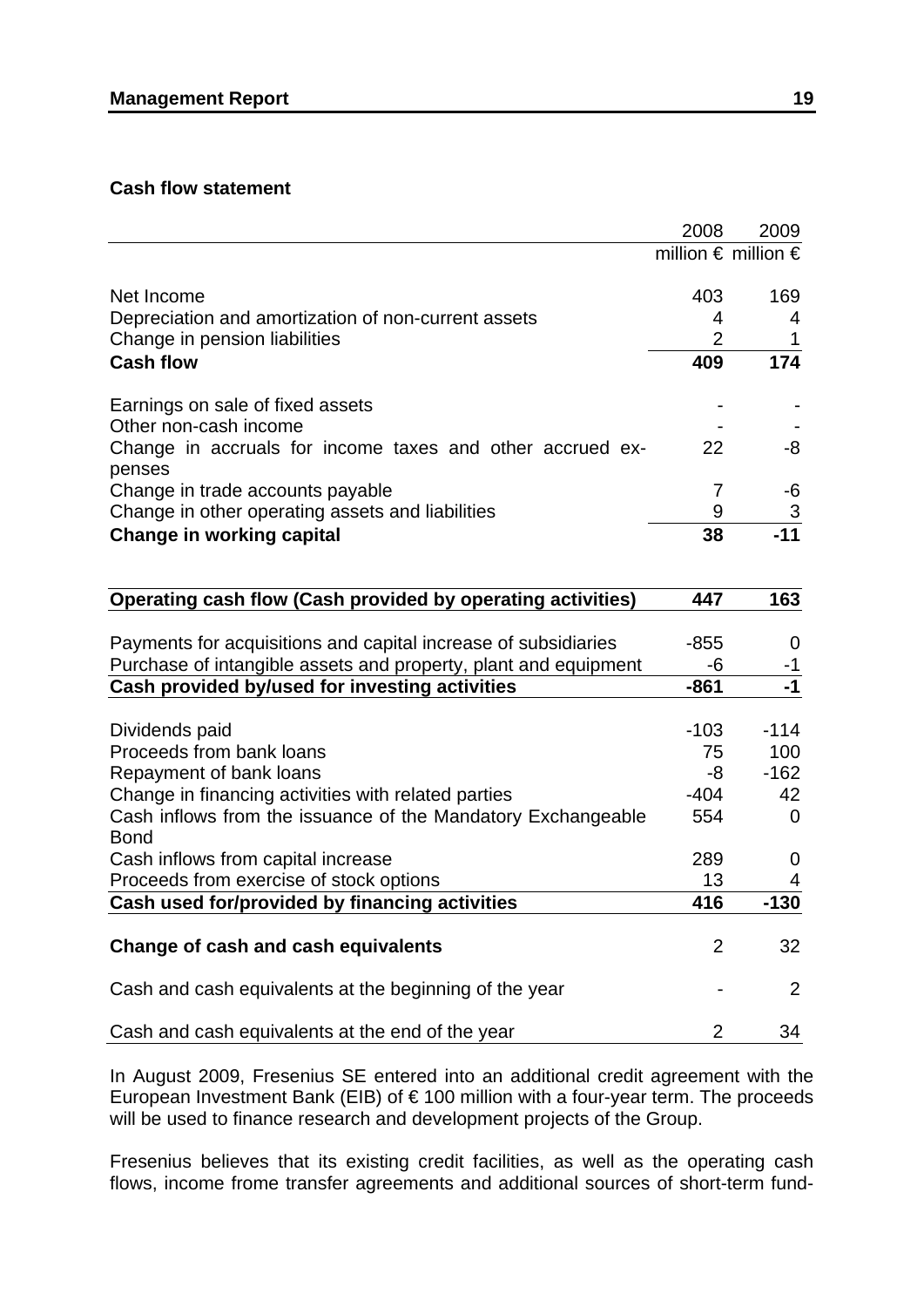ing, are sufficient to meet the company's foreseeable liquidity needs. Further refinancing on a major scale within the Fresenius Group is only due in 2011.

As of December 31, 2009, Fresenius SE complied with the covenants under all the credit agreements.

# **Financial situation**

Total assets of Fresenius SE increased considerably by € 367 million up to €4,814 million (2008: €4,447 million). The increase mainly results from loans extended to related companies that were used to perform regular and extraordinary repayments of the 2008 Senior Credit Agreement. The loans were refinanced by Fresenius US Finance II, Inc. and Fresenius Finance B.V, through new issuance or increase of senior notes.

Bank debt has decreased by  $\epsilon$  63 million to  $\epsilon$  204 million mainly resulting from the repayment of the Fresenius SE credit line. The opposite effect results from the new credit agreement of  $\epsilon$  100 million entered into with the EIB.

The equity ratio of 60.1% was slightly lower than on the previous year (63.7%).

## **Investments and acquisitions**

Total investments in property, plant and equipment and intangible assets were  $\epsilon$  0.8 million in 2009.

Fresenius SE did not realize any material acquisitions in 2009.

## **Human resources**

Fresenius SE had 330 employees on December 31, 2009 (December 31, 2008: 308). The increase in employees is mainly due to a significantly higher number of apprentices in comparison to the previous year.

## Profit-sharing

The high expectations we place on our employees require equivalent compensation. To identify with the Company, employees must take part in its successes and understand the opportunities and risks of entrepreneurial thinking. Fresenius uses the following models:

- Profit-sharing for our employees in Germany
- Stock option plans

These programs support the entrepreneurial focus of our employees to continually increase the value of the company and safeguard the interests of our shareholders.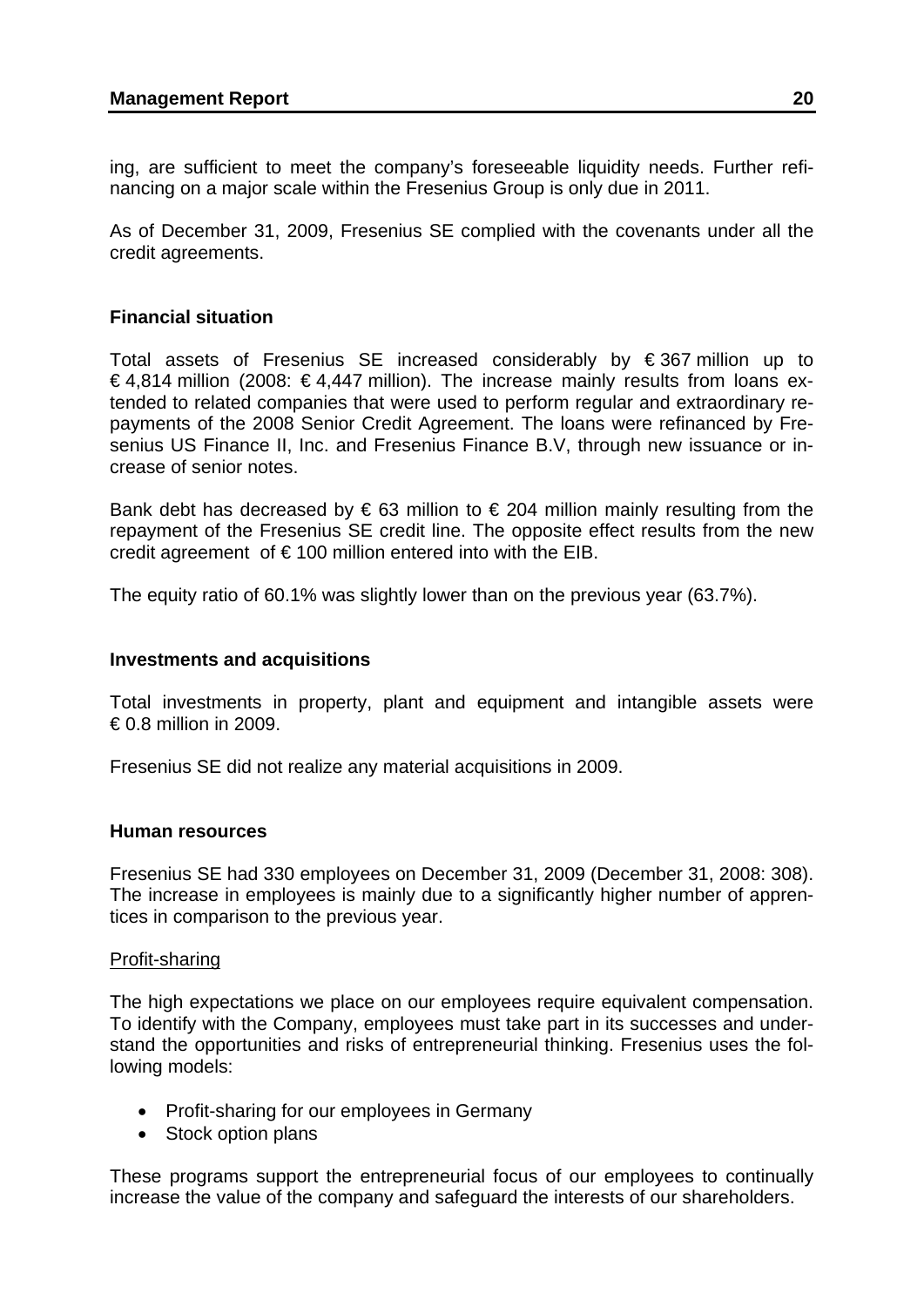# **Training**

We can only stay ahead of the competition if our employees have the best-possible training.

University graduates go through all business areas relevant to their future position in an 18-month "Graduate Development Program" to learn on the job and get the general overview necessary for their future function. Executive programs and leadership seminars are also a fixed component of our management training.

### **Miscellaneous**

In 2009 a Works Council Agreement that will introduce life work time accounts starting on 2010 was concluded to supplement the work time models in place. Under this scheme, employees can also credit their own contributions, such as holiday leave or parts of their compensation, into a life work time account in addition to their collectively bargained employment benefits. These accumulated credit balances can then be drawn on later flexibly for sabbaticals for higher education, further training measures, or for phased early retirement.

There were no further significant changes to compensation or employment agreements during this the reporting period.

## **Research and development**

Fresenius focuses its R&D efforts on its core competencies:

- Dialysis
- Infusion and nutrition therapies, generic IV drugs, and medical devices
- Antibody therapies.

Apart from products, we are concentrating on developing optimized or completely new therapies, treatment methods, and services. In 2009 we again successfully continued numerous projects and a number of new products were launched.

Expenses on research and development were €240 million in 2009 (2008: €479 million, including € 272 million of in-process R&D activities acquired with APP Pharmaceuticals). We therefore invested about 5 % of our product sales in R&D. This matched the previous year's figure excluding the in-process R&D activities acquired. In 2009, Fresenius Medical Care increased its R&D spending by 22 %, and Fresenius Kabi by 18 %. In the segment Corporate/Other, € 44 million was spent on R&D at Fresenius Biotech, mostly on the clinical development of trifunctional antibodies. This was slightly above the  $\epsilon$  43 million spent in the previous year.

As of December 31, 2009, there were 1,421 employees in research and development in the Group (2008: 1,336). Of that number, 494 were employed at Fresenius Medical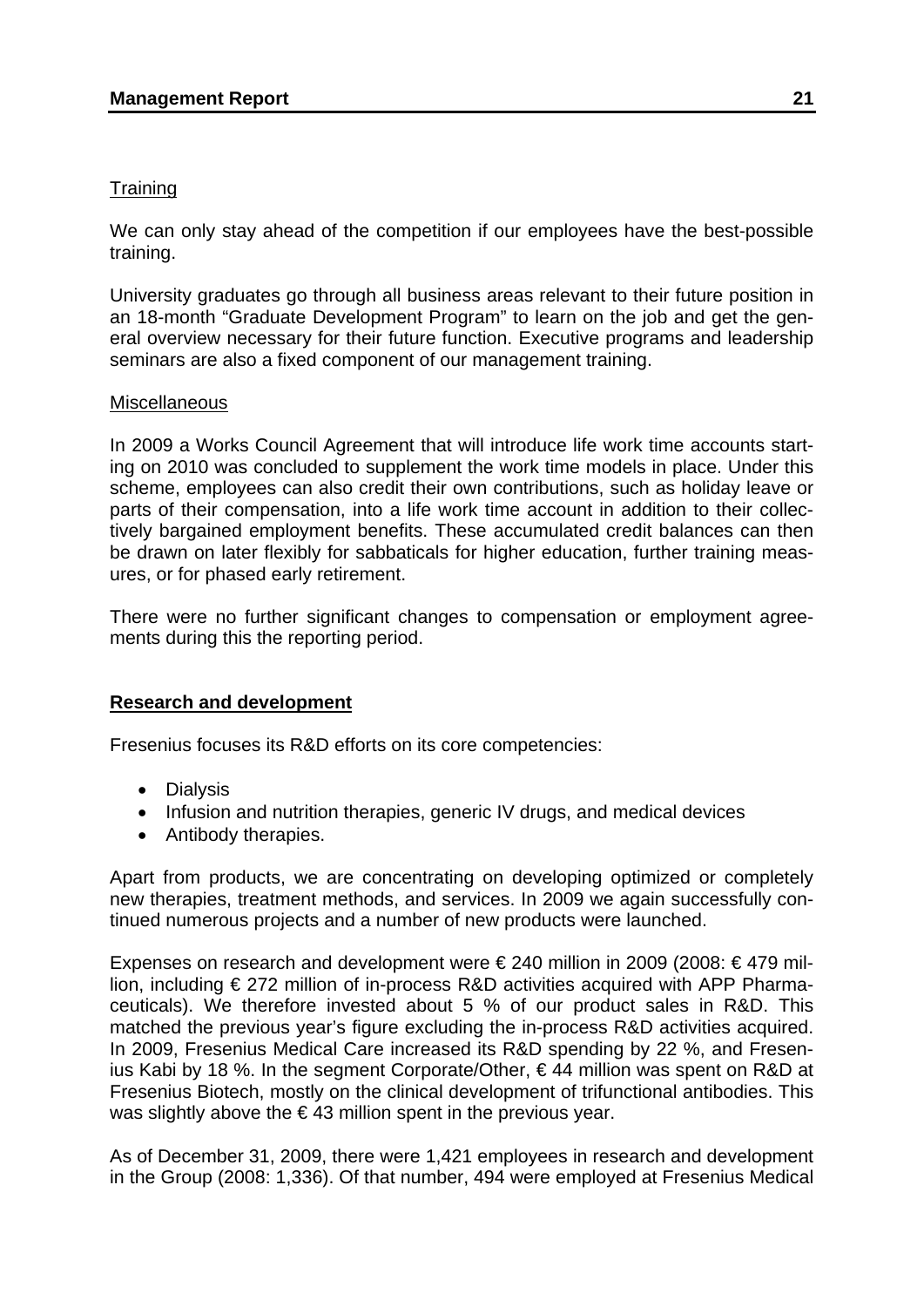Care (2008: 427), 829 at Fresenius Kabi (2008: 793), and 98 at Fresenius Biotech (2008: 116).

Our main research sites are in Europe. Production-related R&D activities are also carried out in the United States and in China. Our R&D projects are mainly conducted in-house; external research is commissioned only on a limited scale.

# **Responsibility, environmental management, sustainability**

We are committed to protecting nature as the basis of life and using its resources responsibly. It is our mission to constantly improve our performance in the areas of environmental protection, occupational health and technical safety, and product responsibility and logistics and to comply with legal requirements. The international ISO Standard 14001:2004 is the most important benchmark for environmental management in the corporate sector. Among other things, it stresses the need for continuous assessment of a production site's impact on the environment, for instance with respect to emissions and waste. These international standards are implemented at our various production plants and most of our dialysis clinics. Key environmental performance indicators are, for instance, not only the volumes of waste and recycling rates, but also energy and water consumption at our locations.

In Europe, our production sites are subject to the EU regulation REACH (Registration, Evaluation, and Authorization of Chemicals). The aim of REACH is to protect human health and the environment against hazards and risks from chemical substances. We have implemented this regulation. Fresenius Medical Care is an active member of the REACH Working Group of the German Federal Association of the Medical Device Industry (Bundesverband Medizintechnologie or BVMed). In the few cases where Fresenius Kabi is a manufacturer or importer outside the EU member states, all the relevant substances are pre-registered in compliance with the REACH regulation.

## **Opportunities and risk report**

Through the complexity and dynamics of our business, the Fresenius Group is exposed to a number of risks. These risks are inevitable consequences of active entrepreneurial activities. However, the willingness to take risks has to be accommodated if opportunities are to be exploited.

As a provider of often life-saving products and services for the severely and chronically ill, we are relatively independent of economic cycles. The diversification through our four business segments, which operate in different segments of the health care market, further minimize the Group's risk profile. Our experience in the development and manufacture of products, as well as in our markets, serves as a solid basis for a reliable assessment of risks.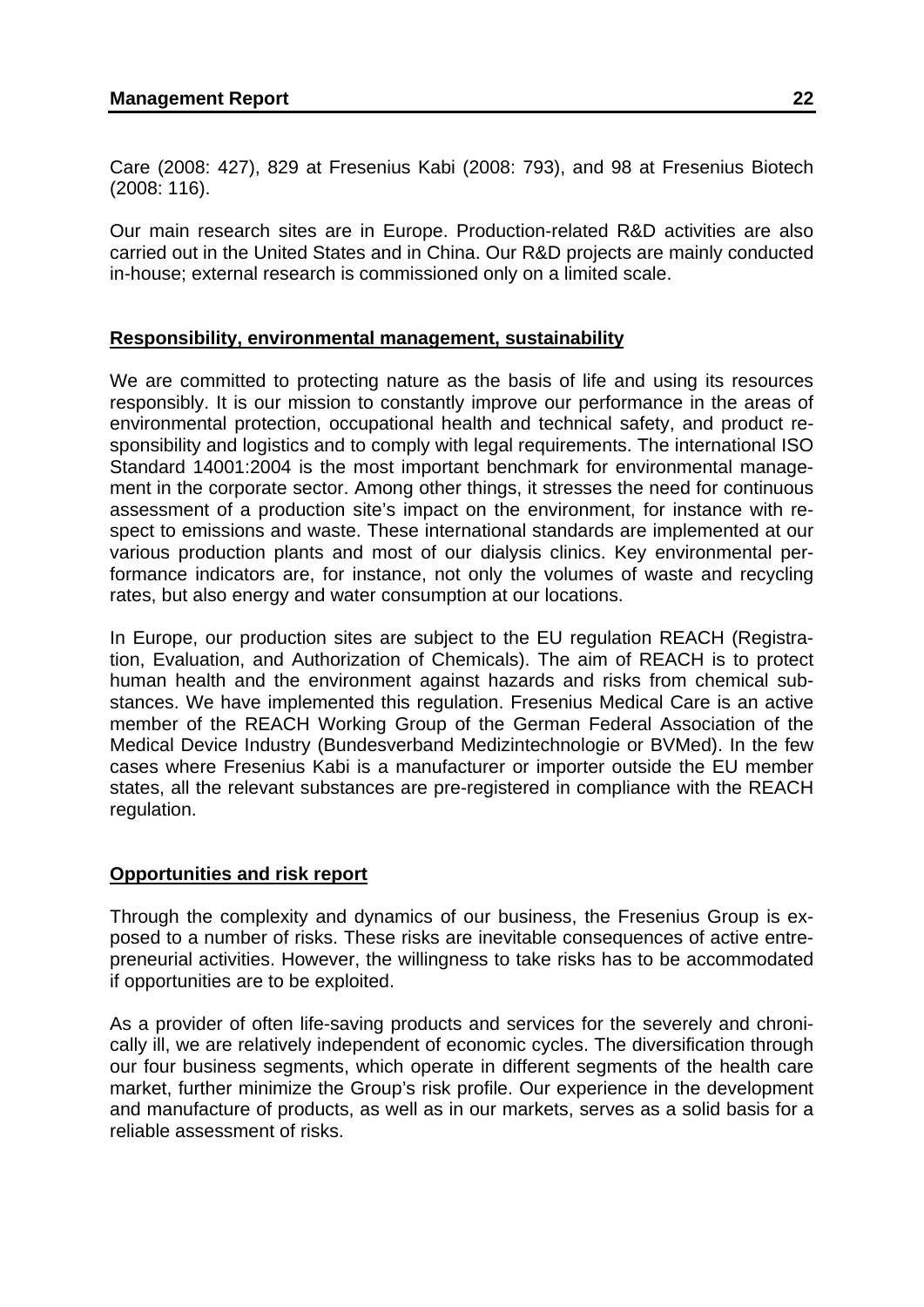At the same time, we will continue to take advantage of the wide-ranging opportunities for sustainable growth and expansion that the health care market offers to the Fresenius Group.

# **Opportunities management**

Managing opportunities is an ongoing, integral part of corporate activity aimed at securing the company's long-term success. In this way, we can explore new prospects and consolidate and improve on what we have already achieved. Opportunities management is closely linked to the Fresenius Group's long-term strategy and mediumterm planning. The Group's decentralized and regional organizational and management structure enables the early identification and analysis of trends, requirements, and opportunities in our often fragmented markets; and we can respond to them flexibly and in line with local market needs. Furthermore, we maintain regular contact and dialogue with research groups and institutions and keep a close watch on markets and competitors in order to identify opportunities. Within the Group, opportunities and synergies can be exploited through continuous communication involving the exchange of information and know-how among the various business segments. Anticipated future opportunities for the Fresenius Group are discussed in the Outlook starting on page 33.

# **Risk management**

Like opportunities management, risk management is a continuous process. Identifying, controlling, and managing risks are key tools of solid corporate governance. Fresenius risk management is closely linked to corporate strategy. It's main part is our control system, with which we can identify and counteract at an early stage those developments that might threaten the company's future.

Responsibilities for the processes and for monitoring risks in the individual business segments have been assigned as follows:

- Using standardized processes, risk situations are evaluated regularly and compared with specified requirements. If negative developments emerge, responses can be initiated at an early stage.
- The managers responsible are required to report without delay any relevant changes in the risk profile to the Management Board.
- Markets are kept under constant observation and close contacts maintained with customers, suppliers, and institutions. These policies allow us to swiftly identify and react to changes in our business environment.

Risk management measures are supported both at Group level and in the individual business segments by our risk controlling measures and our management information system. Detailed monthly and quarterly reports are used to identify and analyze deviations of the actual compared to the planned business development. In addition,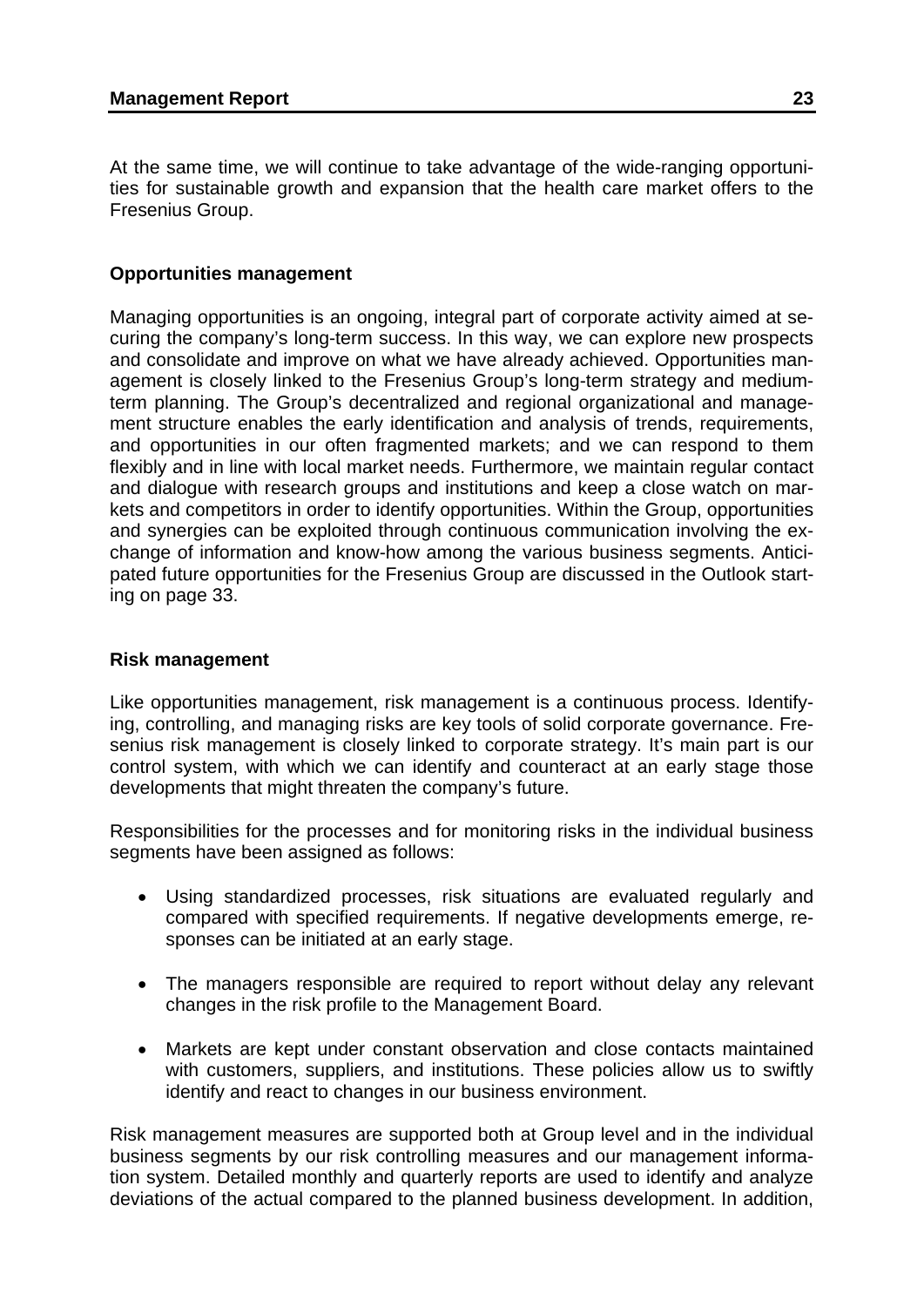the risk management comprises a control system that oversees organizational processes and measures, as well as internal controls and audits. Our risk management system is regularly evaluated and, if necessary, adjusted to allow prompt reaction to changes in the markets. This system has proved effective to date.

The functionality and effectiveness of the risk management is reviewed as part of the audit of the annual financial statements, and regularly by the Management Board and the internal auditing department. Conclusions arising from the audits are taken into account in the ongoing refinement of our risk management system. The control management is also reviewed regularly by the Management Board and the internal auditing department.

Fresenius has ensured that the scope and focus of the organizational structure and systems for identifying and evaluating risks, and for developing counter-measures and for the avoidance of risks, are aligned suitably with the company-specific requirements and that they are properly functional. However, there can be no absolute certainty that this will enable all risks to be fully identified and controlled.

## **Internal financial reporting controls**

Correctness and reliability of accounting processes and financial reporting, and thus preparation of annual financial statements, consolidated financial statements and management reports for Fresenius SE and the Group in compliance with applicable rules, is assured by numerous measures and internal controls. Especially our four-tier reporting process makes for intensive discussion and controls of the financial results. At each reporting level (local entity, region, business segment, Group), financial data and key figures are discussed and compared regularly on a monthly and quarterly basis with the prior-year figures, the budget, and the latest forecast. In addition, all parameters, assumptions, and estimates that are of relevance for the externally reported Group and segment results are discussed intensively with the department responsible for preparing the Group's consolidated financial statements. These matters are also reviewed and discussed quarterly in the Supervisory Board's Audit Committee.

Control mechanisms, such as automated and manual reconciliation procedures, and the strict separation of functions are further precautions in place to assure that financial reporting is reliable and that transactions are correctly accounted for. To prevent abuse, we take care to maintain a separation of functions. Management control and evaluations also help to ensure that risks having a direct impact on financial reporting are identified and that controls are in place to minimize them. Moreover, changes in accounting rules are monitored and employees involved in financial reporting are instructed regularly and comprehensively.

Fresenius Medical Care, an important Group company, is additionally subject to the controls of Section 404 of the Sarbanes Oxley Act.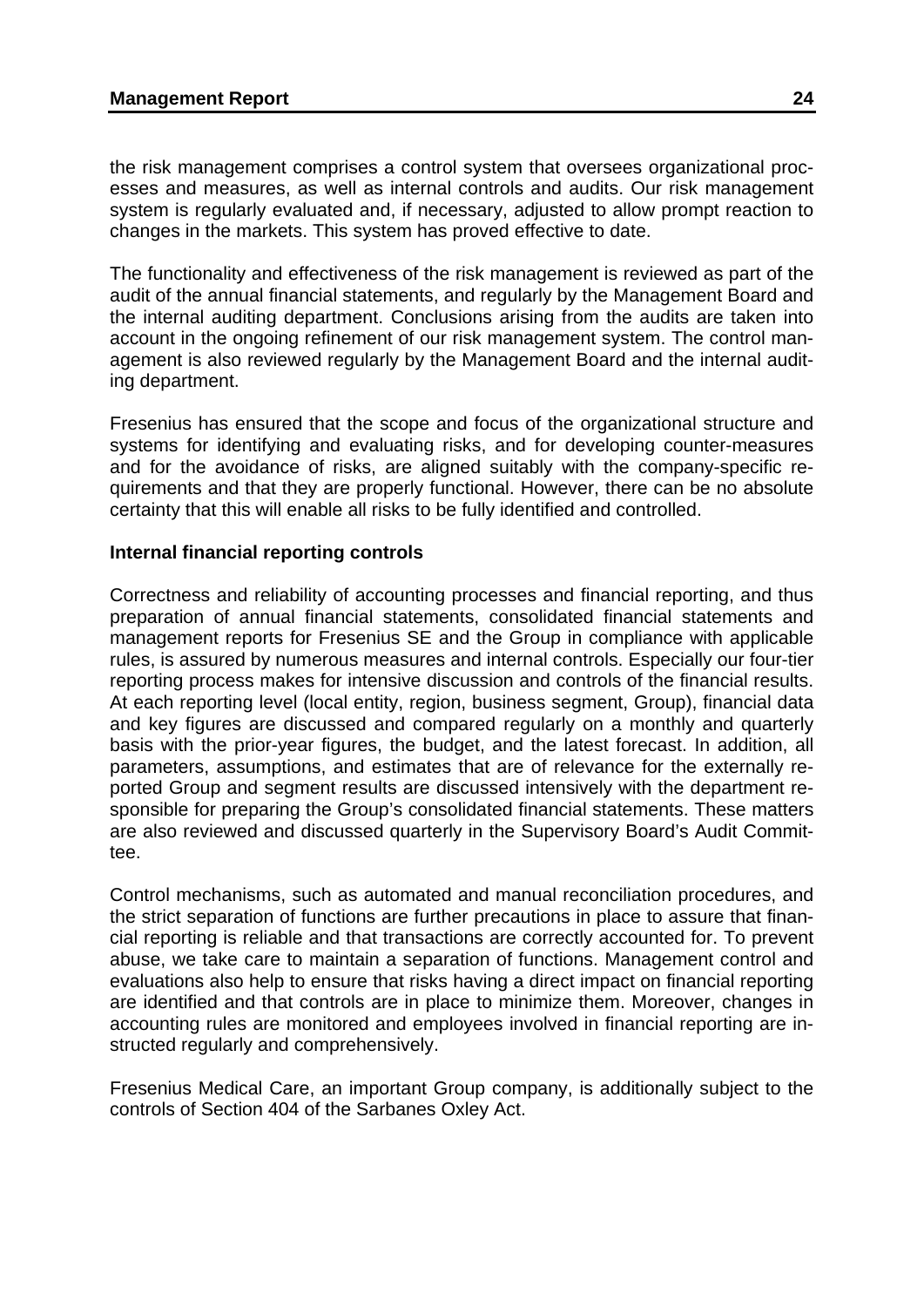#### **Risk areas**

The main risk areas for the operations of the Fresenius Group are as follows:

#### General economic risks

At present, the development of the global economy exhibits no significant risk to the Fresenius Group. In 2010, overall economic growth should pick up again compared to 2009. Moreover, Fresenius is not affected by general economic fluctuations as much as other sectors. We also expect continued growing demand for our life-saving and life-sustaining products and services.

#### Risks in the general operating framework

The risk situation for each business segment also depends on the development of its markets. Therefore, political, legal, and financial conditions are monitored and evaluated carefully. In addition, the growing internationalization of our markets requires us to keep abreast of country-specific risks.

### Risks in the health care sector

Risks related to changes in the health care market are of major importance to the Fresenius Group. The main risks are the development of new products and therapies by competitors, the financing of health care systems, and reimbursement in the health care sector. In our largely regulated business environment, changes in the law – also with respect to reimbursement – can have decisive consequences for our business progress. This applies especially in the United States, where a large portion of our sales are generated, and where e.g. changes in the reimbursement system could have an impact on our business. Furthermore, a portion of our dialysis service business is currently reimbursed by private insurers or managed care organizations. Any reductions in reimbursement from private insurers and managed care organizations could adversely impact our revenues for products and services. The same applies to the hospital market in Germany, where the DRG system (Diagnosis Related Groups) is intended to increase the efficiency of hospitals while reducing health care spending. The Company constantly monitors further legislative developments of the DRG system. Discussions about ending dual financing in the hospital sector are also being followed. Patients are largely assigned to hospitals by the public health and pension insurers. It is therefore especially important for the Company that the contracts between its hospitals and the insurers and health care institutions are maintained. For this reason, we not only continually monitor legislative changes, but also work together with governmental health care institutions. Generally, our aim is to counter possible regulatory risks through enhanced performance and cost reductions.

In the United States, almost all injectable pharmaceutical products are sold to customers through arrangements with group purchasing organizations (GPOs) and distributors. The majority of hospitals contract with the GPO of their choice for their purchasing needs. APP Pharmaceuticals currently derives, and expects to continue to derive, a large percentage of its revenue through a small number of GPOs. Currently,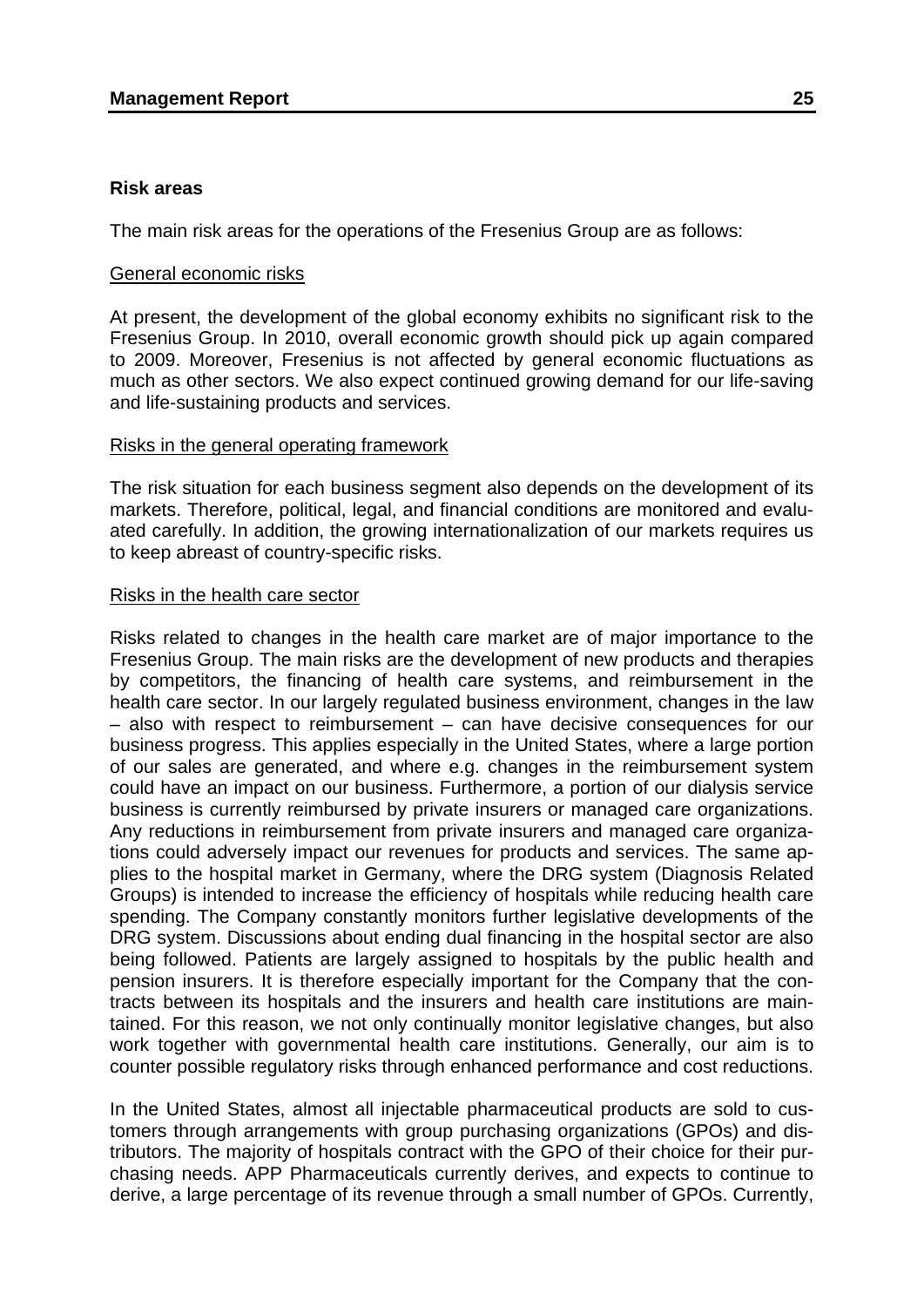fewer than ten GPOs control a large majority of sales to hospital customers. APP Pharmaceuticals has purchasing agreements with the major GPOs. To maintain these business relationships, APP Pharmaceuticals believes it needs to be a reliable supplier, offer a comprehensive high-quality product line, remain price competitive, and comply with the regulations of the U.S. Food and Drug Administration (FDA). The GPOs also have purchasing agreements with other manufacturers and the bid process for products is highly competitive. Most of APP Pharmaceuticals' GPO agreements can be terminated at short notice.

In addition, cooperation with medical doctors and scientists allows us to identify and support relevant technological innovations and to keep abreast of developments in alternative treatment methods. These enable us to evaluate and adjust our corporate strategy if necessary.

#### Operating risks

- Production, products, and services
	- We confront potential risks in production and services with the following measures: compliance with product and manufacturing regulations is ensured by our quality management systems in accordance with the internationally recognized quality standards ISO 9001 and the corresponding internal standards as defined, for example, in our quality and work procedure manuals. Regular audits are carried out at the Group's production sites and dialysis clinics. These audits test compliance with all regulations in all areas – from management and administration to production and clinical services and patient satisfaction. Our production facilities comply with the international "Good Manufacturing Practice" (GMP) and US "Current Good Manufacturing Practice" (cGMP) guidelines and other internationally and nationally recognized standards. Potential risks, such as those arising from the start-up of a new production site or the introduction of new technologies, are countered through careful planning, regular analysis, and continual progress reviews. We counter the risk of poor-quality purchased raw materials, semi-finished products, and components mainly by requiring that suppliers meet extensive quality standards. Besides certification by external institutes and regular supplier audits, this includes an exhaustive evaluation of advance samples and regular quality controls. We only purchase products of high quality, maximum safety, and proven suitability from qualified suppliers that conform to our specifications and standards.

Performing medical treatments on patients in our hospitals, rehabilitation clinics, and dialysis clinics presents inherent risks; in addition, operational risks, for example the need for strict hygiene and sterile conditions, can arise. We counteract these risks with strict operating procedures, continuous personnel training, and patient-oriented working procedures. Furthermore, through our quality management systems we are constantly striving to improve the standard of patient treatment.

Risks can also arise from increasing pressure on our product prices and from price increases on the procurement side. For instance, changes in the regula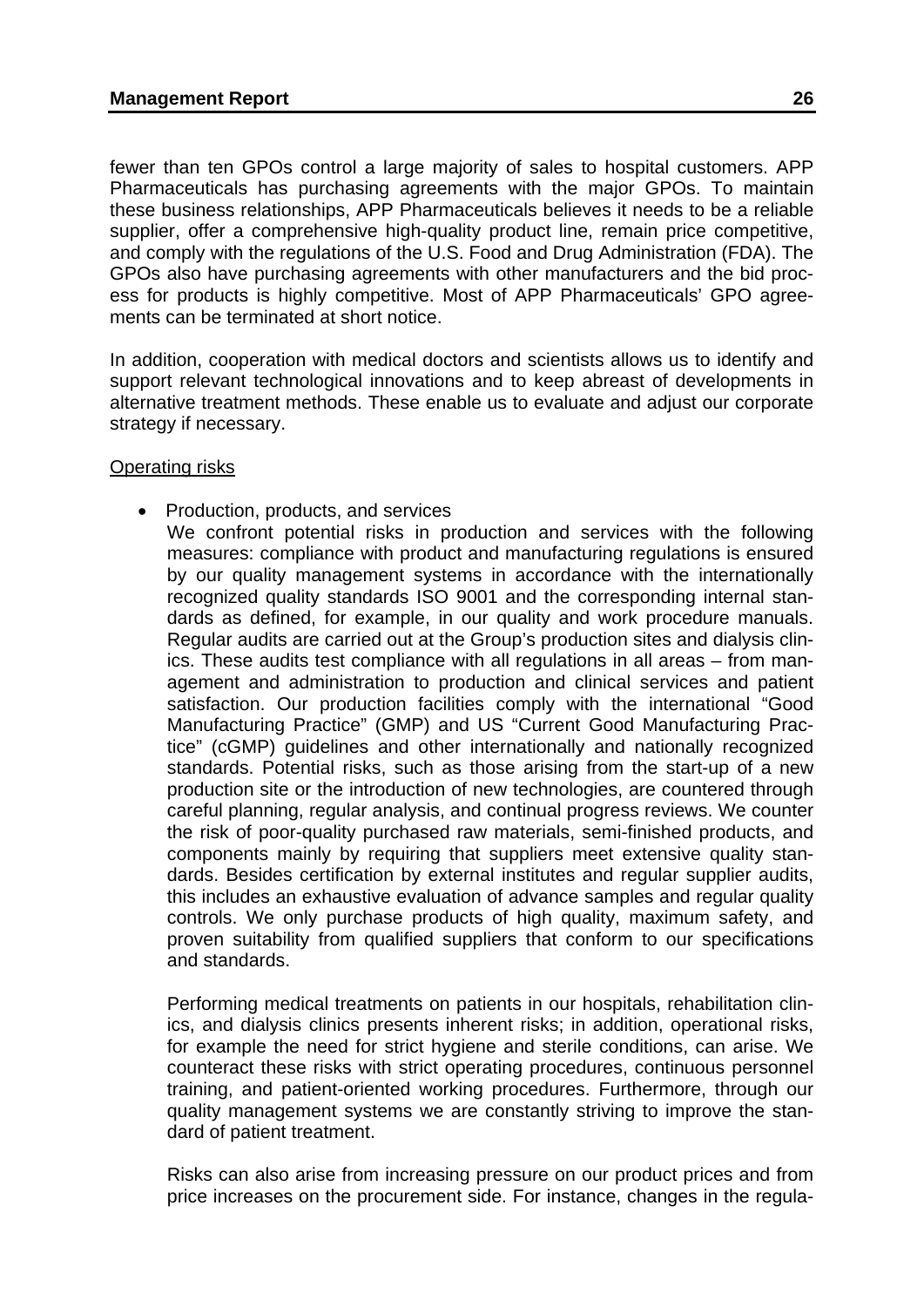tions concerning the reimbursement for erythropoietin (EPO) in the United States, or a change in the dosage, could have a significant impact on the revenues and earnings of Fresenius. EPO is a hormone used in dialysis that stimulates the production of red blood cells. An interruption in supply or worsening procurement conditions for EPO could also reduce revenues and significantly increase Fresenius' costs. Fresenius Medical Care has entered into an agreement with Amgen for the supply of EPO in the United States and Puerto Rico. Amgen is the sole supplier of EPO in the United States. The agreement runs until December 31, 2011. Reimbursement and revenues from the administration of EPO accounted for approximately 7 % of total sales of the Fresenius Group in 2009.

Growing competition could adversely affect the pricing and sale of our products and services. The introduction of new products and services by competitors could make one or more of our products and services less competitive. On the procurement side, we counter risks, which mainly involve possible price increases, by appropriately selecting and working together with our suppliers through long-term framework agreements in certain purchasing segments and by bundling volumes within the Group. Generally, the markets in which we operate are characterized by price pressure, competition, and efforts to contain health care costs. These could result in lower sales and adversely affect our business, our financial position, and our results of operations.

We counter the risks associated with the engineering and hospital services business through professional project management and control, and with a proven system tailored to each business activity for identifying, evaluating, and minimizing these risks. This system consists of organizational measures (such as standards for pricing-in risks when preparing quotations, risk assessment before accepting orders, regular project controlling, and continual risk assessment updates), quality assurance measures, and financial measures, such as checking creditworthiness, prepayments, letters of credit, and secured credits.

It is of special importance to us that our compliance programs and guidelines be adhered to. Through compliance we aim to meet our own expectations and those of our partners and to orient our business activities to generally accepted standards and local laws and regulations. These programs and guidelines set binding rules of conduct for our employees. We believe that we have taken adequate measures to ensure that national and international rules are complied with.

#### • Research and development

The development of new products and therapies always carries the risk that the ultimate goal might not be achieved. Regulatory approval of new products requires comprehensive, cost-intensive preclinical and clinical studies. The Fresenius Group spreads its risk widely by conducting development activities in various product segments. We also counteract risks from research and development projects by regularly analyzing and assessing development trends and examining the progress of research projects. We also strictly comply with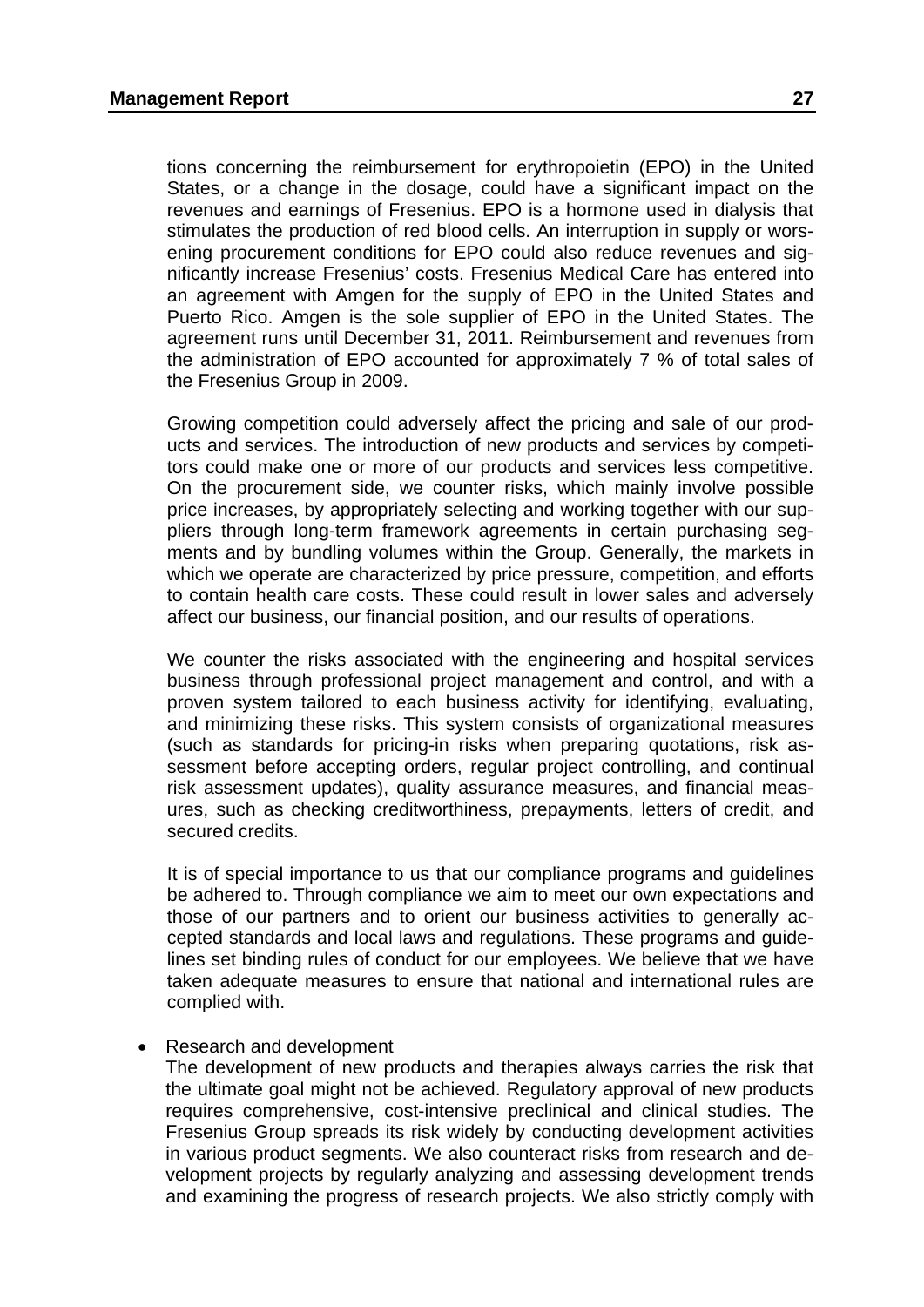the legal regulations for clinical and chemical-pharmaceutical research and development. With IV drugs, it is also crucial that new products are brought to the market continually and at the right time. The product development process can be controlled on the basis of detailed project roadmaps and a tight focus on the achievement of specific milestones. If the defined targets are not achieved, counter-measures can be initiated.

• Risks from the integration of acquisitions

The integration of acquisitions or potential acquisitions carries risks that can adversely affect Fresenius' assets and liabilities, our financial position, and results of operations. Following an acquisition, the infrastructure of the acquired company must be integrated while clarifying legal questions and contractual obligations. Marketing, patient services, and logistics must also be unified. During the integration phase, key managers can leave the company and the course of ongoing business processes as well as relationships with customers can be harmed. In addition, change-of-control clauses may be claimed. The integration process may prove to be more difficult and cost-intensive or last longer than expected. Risks can arise from the operations of the newly acquired company that Fresenius regarded as insignificant or was unaware of. An acquisition may also prove to be less beneficial than initially expected. Future acquisitions may be a strain on the finances and management of our business. Moreover, as a consequence of an acquisition Fresenius may become directly or indirectly liable toward third parties or claims against third parties may turn out to be non-assertable.

Acquired by Fresenius in 2008, APP Pharmaceuticals has agreed to indemnify Abraxis BioScience, Inc., which split from it in 2007, from and after the spin-off with respect to all liabilities of the pre-separation company related to APP Pharmaceuticals' business. At the same time, Abraxis BioScience agreed to indemnify APP Pharmaceuticals from and after the spin-off with respect to all liabilities of the pre-separation company not related to APP Pharmaceuticals' business. The extent to which Abraxis BioScience will be able to satisfy these potential claims in future cannot be predicted.

As a result of Fresenius' acquisition of APP Pharmaceuticals, the spin-off from Abraxis BioScience which took place in 2007 could fail to qualify as a tax-free distribution. A fiscal law assessment obtained within the scope of the acquisition confirms that the acquisition of APP Pharmaceuticals should not affect the qualification of the spin-off as a tax-free distribution in 2007. However, this opinion is not binding on the Internal Revenue Service (IRS), nor does it preclude the IRS from asserting a contrary position. If, notwithstanding the opinion, the IRS were to audit the spin-off and successfully assert that the spin-off failed to qualify for the tax-free status as a result of the acquisition of APP Pharmaceuticals, this would lead to a material tax liability.

We counter risks from acquisitions through detailed integration roadmaps and strict integration and project management so that counter-measures can be initiated in good time if there are deviations from the expected development.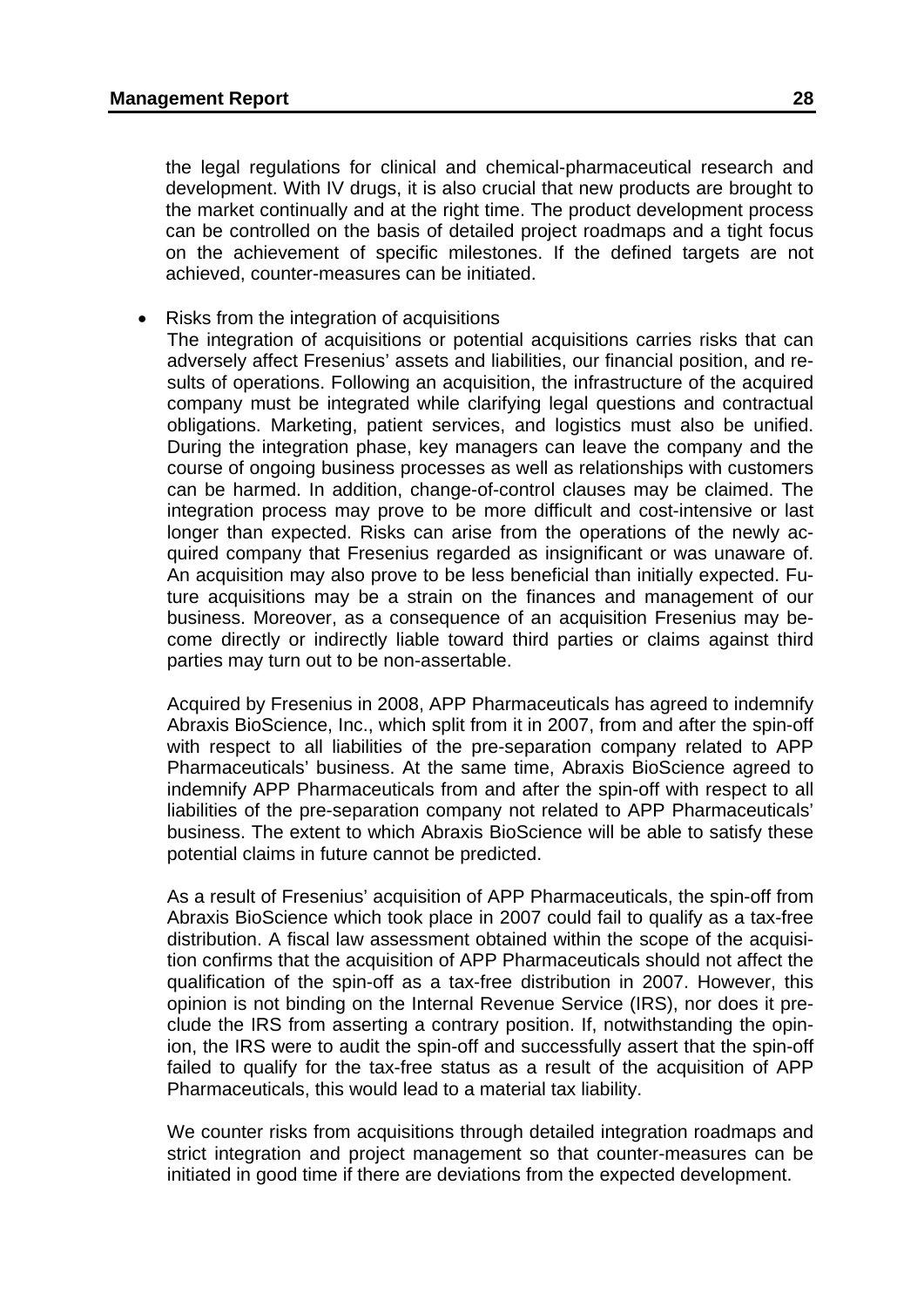### • Personnel risks

The Company uses appropriate recruiting and personnel development measures to counteract a possible shortage of skilled personnel. We are also seeking to keep employees with the Company by introducing life work time accounts in various areas. In addition, we provide our employees with attractive fringe benefits and partly with bonuses. By using targeted personnel marketing measures to recruit a qualified and dedicated workforce, Fresenius counters the general shortage of specialized hospital personnel, thus ensuring our high standards of treatment quality. At the same time, by assisting in the training of young people, we thereby seek to commit them to the Company. For example, HELIOS keeps close contact to young doctors by intensive support already throughout their studies and during their practical year. Risks in personnel marketing are not considered to be significant because of numerous measures designed to minimize them.

### • Financial risks

The international operations of the Fresenius Group expose us to a variety of currency risks. In addition, the financing of the business exposes us to certain interest rate risks. We use derivative financial instruments as part of our risk management to avoid possible negative impacts of these risks. However, we limit ourselves to non-exchange traded, marketable instruments, used exclusively to hedge our operations and not for trading or speculative purposes. All transactions are conducted with banks of high rating. Information can be found in Note 31 of the Notes.

The Fresenius Group's currency and interest rate risk management are based on a policy approved by the Management Board that defines the targets, organization, and handling of the risk management processes. In particular, the guidelines assign responsibilities for risk determination, the execution of hedging transactions, and the regular reporting of risk management. These responsibilities are coordinated with the management structures in the residual business processes of the Group. Hedging transactions using derivatives are carried out solely by the Corporate Treasury Department of the Fresenius Group – apart from a few exceptions in order to adhere to foreign currency regulations – and are subject to stringent internal controls. This policy ensures that the Management Board is fully informed of all significant risks and current hedging activities.

The Fresenius Group is protected to a large extent against currency and interest rate risks. As of December 31, 2009, approximately 68 % of the Fresenius Group's debt was protected against increases in interest rates either by fixedrate financing arrangements or by interest rate hedges. Only 32 %, or  $\epsilon$  2,656 million, was exposed to an interest rate risk. A sensitivity analysis shows that a rise of 0.5 % in the reference rates relevant for Fresenius would have a less than 1% impact on Group net income.

As an international company, Fresenius is widely exposed to translation effects due to foreign exchange rate fluctuations. The exchange rate of the US dollar to the euro is of particular importance because of our extensive opera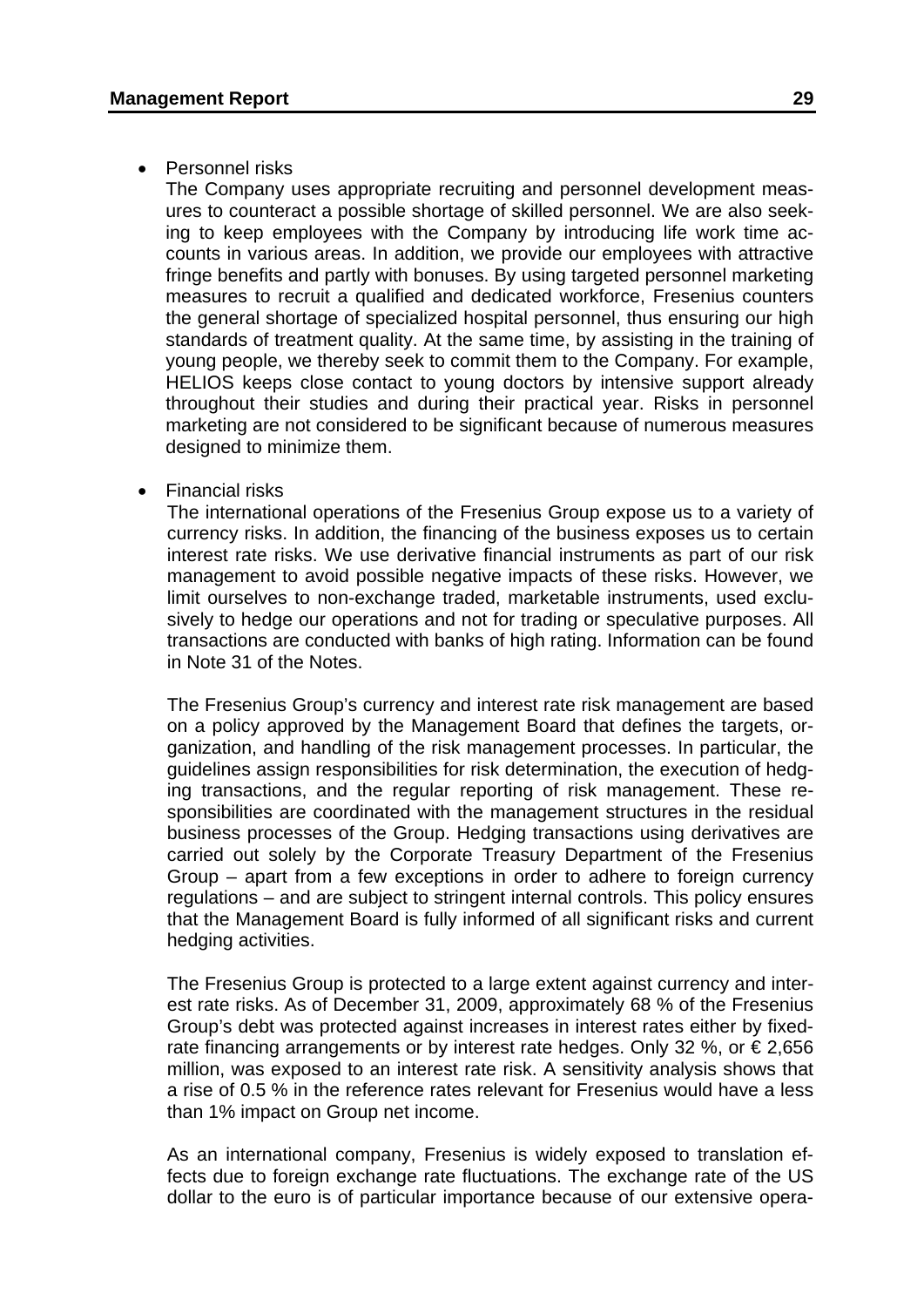tions in the United States. Translation risks are not hedged. A sensitivity analysis shows that a one cent change in the exchange rate of the US dollar to the euro would have an annualized effect of about  $\epsilon$  44 million on Group sales and about  $\epsilon$  1 million on Group net income.

As a globally active company, we have production facilities in all the main currency areas. In our service businesses, the revenue and cost base largely coincide. The exposure to currency risks arising from our business activities (transaction risks) does not rise to the same extent as sales. In order to estimate and quantify the transaction risks from foreign currencies, the Fresenius Group considers the cash flows reasonably expected for the following three months as the relevant assessment basis for a sensitivity analysis. For this analysis, the Fresenius Group assumes that all foreign exchange rates in which the Group had unhedged positions as of reporting date would be negatively impacted by 10 %. By multiplying the calculated unhedged risk positions with this factor, the maximum possible negative impact of the foreign exchange transaction risks on the Group's results of operations would be  $\epsilon \in \mathfrak{g}$ million.

Potential financial risks that could arise from acquisitions, investments in property, plant and equipment, and in intangible assets are assessed through careful and in-depth reviews of the projects, sometimes assisted by external consultants.

By carefully assessing the creditworthiness of new customers, we minimize the risk of late payment and defaults by customers. We also conduct follow-up assessments and review credit lines on an ongoing basis. Receivables outstanding from existing customers are monitored, and the risk of defaults is assessed.

Fresenius' debt has increased significantly as a result of the financing of the APP Pharmaceuticals acquisition in 2008, reaching € 8,299 million as of December 31, 2009. The debt could limit the ability to pay dividends, to arrange refinancing, to be in compliance with its credit covenants, or to implement corporate strategy. Other financing risks could arise for Fresenius against the background of the general financial market crisis. We reduce these risks through a high proportion of medium and long-term funding with a balanced maturity profile. Furthermore, the Group has only limited short-term funding requirements.

• Government reimbursement payments

Fresenius is subject to comprehensive government regulation in nearly all countries. This is especially true in the United States and Germany. In addition, Fresenius has to comply with general rules of law, which differ from country to country. There could be far-reaching legal repercussions should Fresenius fail to comply with these laws or regulations. A large part of Group revenue derives from government reimbursement programs, such as the federal dialysis reimbursement programs in the United States under Medicare and Medicaid. Changes in the law or the reimbursement method could affect the scope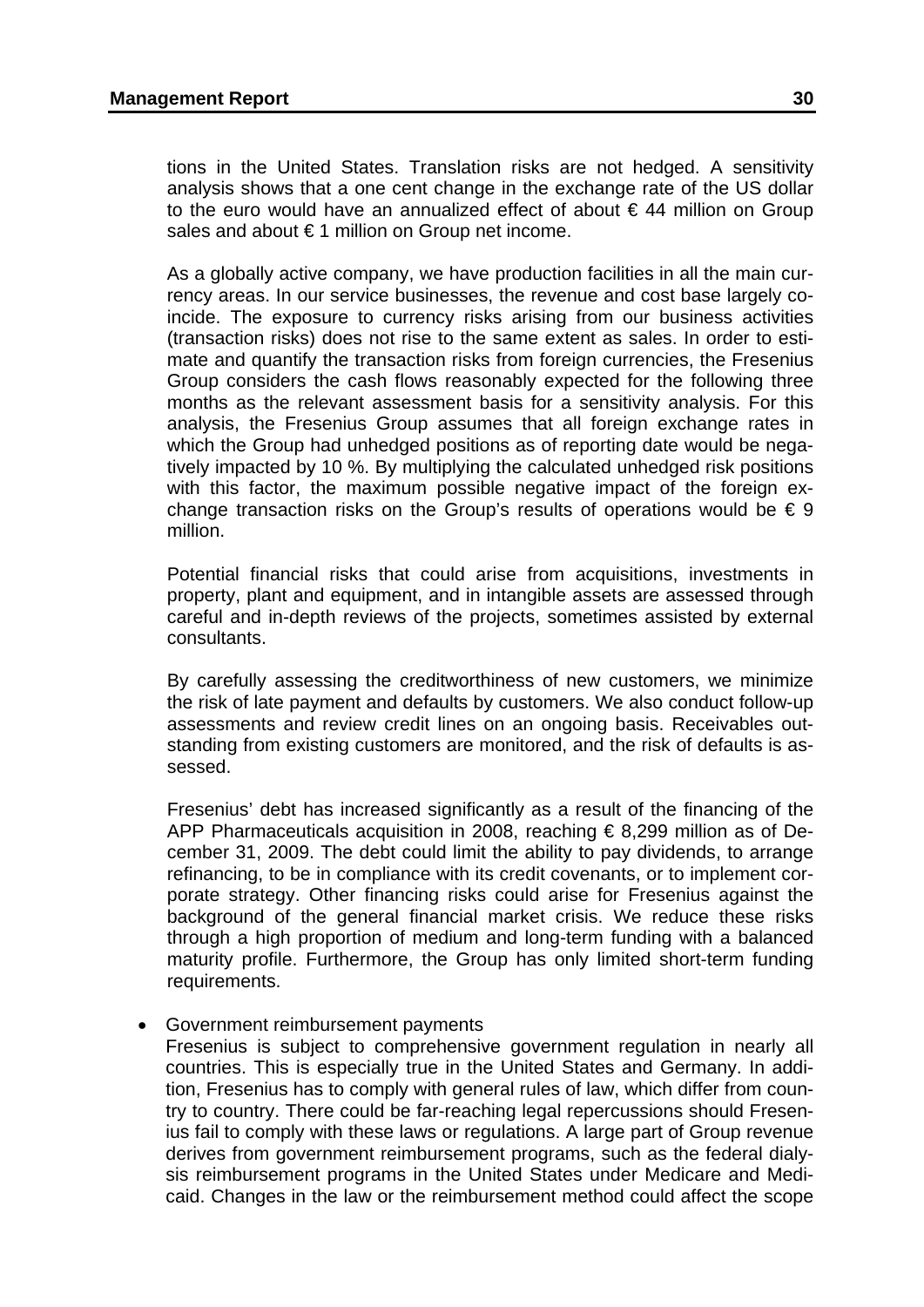of the payments for services as well as of the insurance cover. This could have a significant adverse impact on the assets and liabilities, financial position, and results of operations of the Group.

• Legal risks

Risks that arise from legal disputes are continually identified, analyzed, and communicated within the Company. Companies in the health care industry are regularly exposed to actions for breach of their duties of due care, product liability, breach of warranty obligations, treatment errors, and other claims. This can result in claims for damages and costs for legal defense, regardless of whether a claim for damages is actually justified. Legal disputes can also result in inability to insure against risks of this kind at acceptable terms in future. Products from the health care industry can also be subject to recall actions and patent infringement suits.

In 2003, a definitive agreement was signed regarding the settlement of fraudulent conveyance claims and all other legal matters in connection with the National Medical Care transaction in 1996 arising from the bankruptcy of W.R. Grace. Under the settlement agreement, Fresenius Medical Care will pay a total of US\$ 115 million without interest into the W.R. Grace & Co. bankruptcy estate or as otherwise directed by the court upon plan confirmation. The settlement agreement was approved by the competent court. Claims made out of court by certain private US health insurers were also settled by an agreement. Consequently, all legal issues resulting from the NMC transaction have been finally concluded subject to plan confirmation.

FMCH and its subsidiaries, including RCG (before its acquisition by Fresenius Medical Care) received subpoenas from the U.S. Department of Justice in St. Louis (Missouri) in connection with civil and criminal investigations in 2005 (RCG in August 2005). Documentation must be provided on clinical quality programs, business development activities, compensation of clinic managers, contractual relationships with doctors, joint ventures, and anemia treatment therapies, RCG's suppliers, pharmaceutical and other services which RCG has provided for patients, RCG's relations to companies in the pharmaceutical industry, and RCG's procurement of dialysis machines from FMCH. The Inspector General of the U.S. Department of Health and the Attorney General for the Eastern District of Texas confirmed their involvement in the review of the anemia management program.

In July 2007, the U.S. Attorney General filed a civil action against RCG and FMCH – in its capacity as the present holding company of RCG – before the U.S. District Court for the Eastern District of Missouri. The action claims damages and penalties in respect of the business activities of the RCG Method II supplier company in 2005 – before RCG was acquired by FMCH. Fresenius Medical Care believes that RCG's operation of its Method II supply company was in compliance with applicable law and will defend this litigation.

In June 2009, FMCH received a subpoena from the U.S. Department of Justice, the Attorney General for the District of Massachusetts. Information must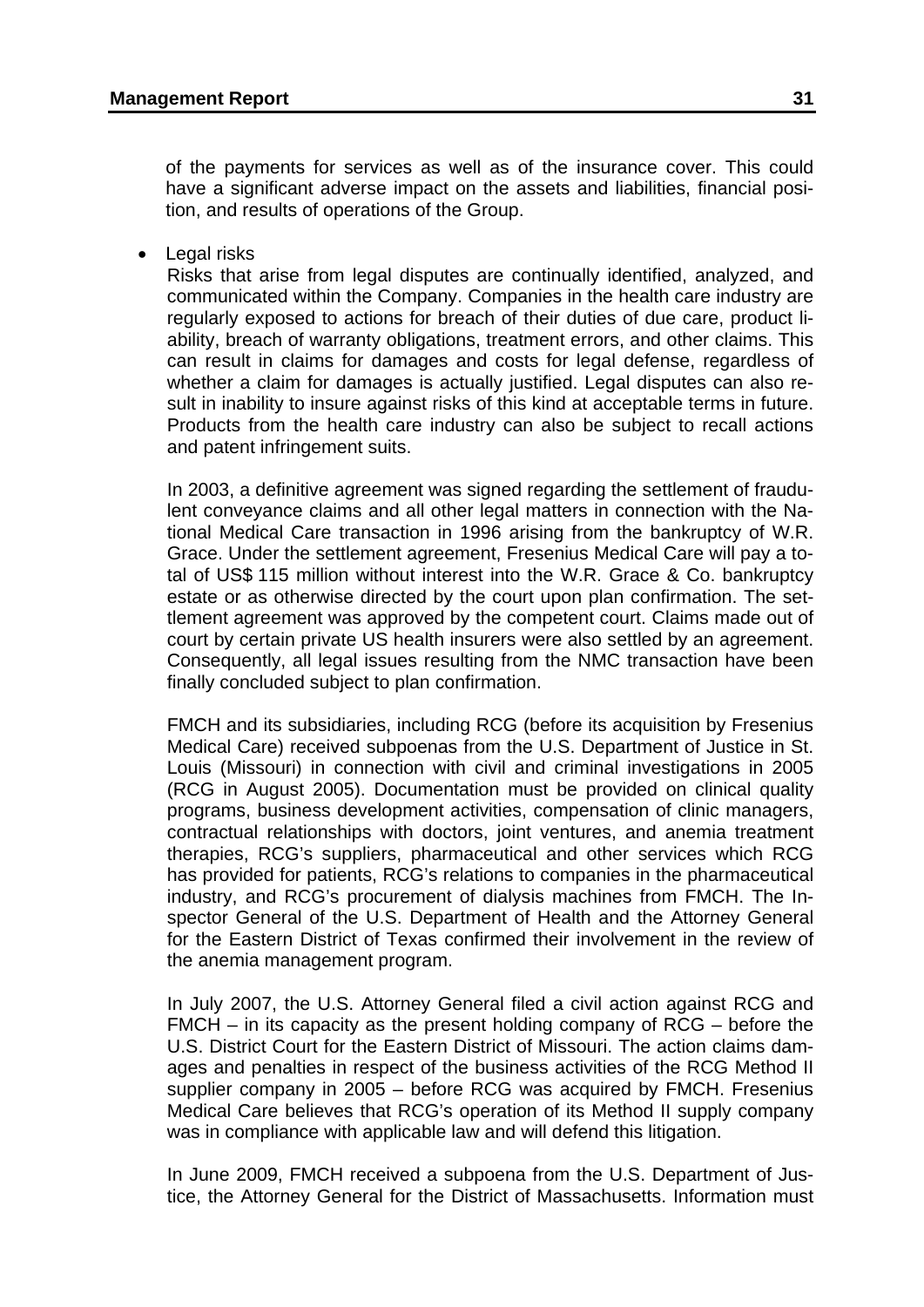be submitted on the results of certain laboratory tests conducted from 2004 to 2009 for patients treated at FMCH dialysis centers.

The Fresenius Group is also involved in various legal issues resulting from business operations and, although it is not possible to predict the outcome of these disputes, none is expected to have a significant adverse impact on the assets and liabilities, financial position, and results of operations of the Group.

• Other risks

Other risks, such as environmental risks and risks involving management and control systems, or our IT systems, were not considered to be significant. IT risks are countered through security measures, controls, and monitoring. In addition, we counter these risks with constant investment in hardware and software as well as by improving our system know-how. Potential risks are covered by a detailed contingency plan which is continuously improved and tested. Redundant systems are maintained for all key systems such as international IT systems or communications infrastructure. A password system is in place to minimize organizational risks such as manipulation and unauthorized access. In addition, there are company guidelines regulating the granting of access authorization, and compliance with these rules is monitored. We also conduct operational and security-related audits.

## **Assessment of overall risk**

The basis for evaluating overall risk is the risk management that is regularly audited by management. Potential risks for the Group include factors beyond its control, such as the evolution of national and global economies, constantly monitored by Fresenius. Risks also include factors immediately within its control, such as operating risks, which the Company anticipates and reacts to appropriately, as required. There are currently no recognizable risks regarding future performance that appear to present a long-term and material threat to the Group's assets and liabilities, financial position, and results of operations. We have created organizational structures that provide all the conditions needed to rapidly alert us to possible risk situations and to be able to take suitable counteraction.

## **Corporate rating**

Fresenius' credit quality is assessed and regularly reviewed by the leading rating agencies Moody's, Standard&Poor's, and Fitch. Standard&Poor's rating for Fresenius SE is BB, Moody's rating is Ba1 and Fitch's rating is BB. Following the financing of the APP Pharmaceuticals acquisition, Standard&Poor's and Fitch changed its rating outlook to "negative" in 2008. Based on its new assessments they raised it again to "stable" in 2009. Moody's had confirmed its rating, which was raised from Ba2 to Ba1 in May 2008 following the acquisition announcement; its outlook was adjusted from "stable" to "negative". This was confirmed by Moody's in 2009.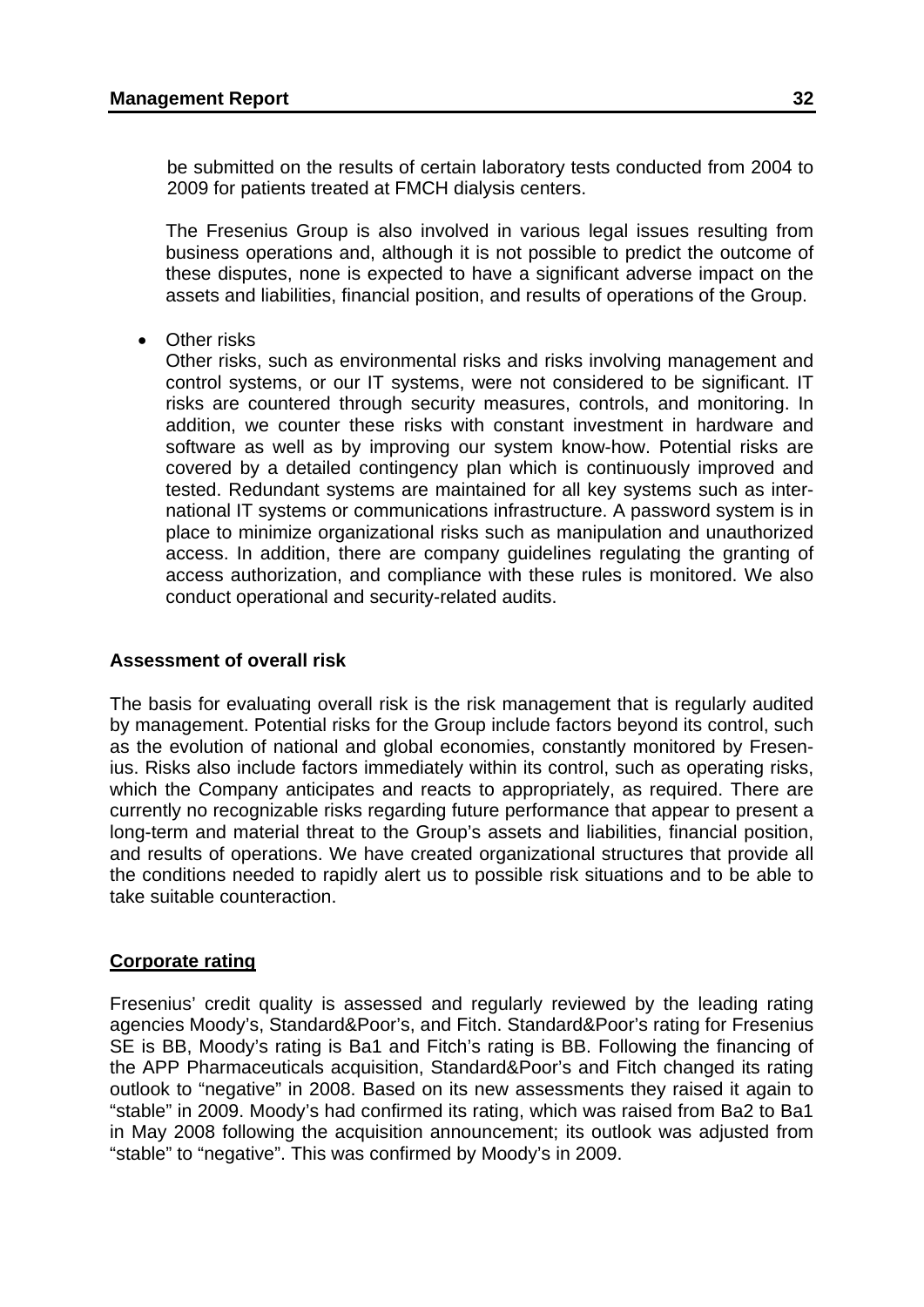### **Subsequent events**

There have been no significant changes in the Fresenius Group's operating environment following the end of the fiscal year 2009. No other events of material importance on the assets and liabilities, financial position, and results of operations of the Group have occurred following the end of the fiscal year.

# **Outlook**

This Management Report contains forward-looking statements, including statements on future sales, expenses, and investments, as well as potential changes in the health care sector, our competitive environment, and our financial situation. These statements were made on the basis of the expectations and assessments of the Management Board regarding events that could affect the Company in the future. Such forward-looking statements are subject as a matter of course to risks, uncertainties, assumptions, and other factors, so that the actual results, including the financial position and profitability of Fresenius, could therefore differ materially – positively or negatively – from those expressly or implicitly assumed or described in these statements. For further information, please see our Risk Report on pages 22 f.

### **General and mid-term outlook**

The outlook for the Fresenius Group for the coming years continues to be positive. We are continuously striving to optimize our costs, to adjust our capacities so as to be able to treat patients and supply customers reliably, and to improve our product mix. We expect these efforts to improve our earnings. In addition, good growth opportunities for Fresenius are above all presented by the following factors:

- The sustained growth of the markets in which we operate: Fresenius sees very good opportunities to profit from the considerable health care needs due to aging populations and technical advances, but driven also by the still insufficient access to health care in the developing and emerging countries. There are above-average and sustained growth opportunities for us not only in the markets of Asia and Latin America, but also in Eastern Europe. Appropriate reimbursement structures and efficient health care systems will evolve over time in these countries as economic conditions improve. We will strengthen our local business activities in these regions and successively introduce further products from our portfolio to these markets.
- The development of innovative products and therapies: these will create the potential to further expand our market position in the regions. In addition to innovation, best-in-class quality, reliability, and convenience of our products and therapies are key to being able to exploit opportunities for expansion. Although the research is still in its infancy, the development of portable artificial kidneys is conceivable in the long term at Fresenius Medical Care, for instance.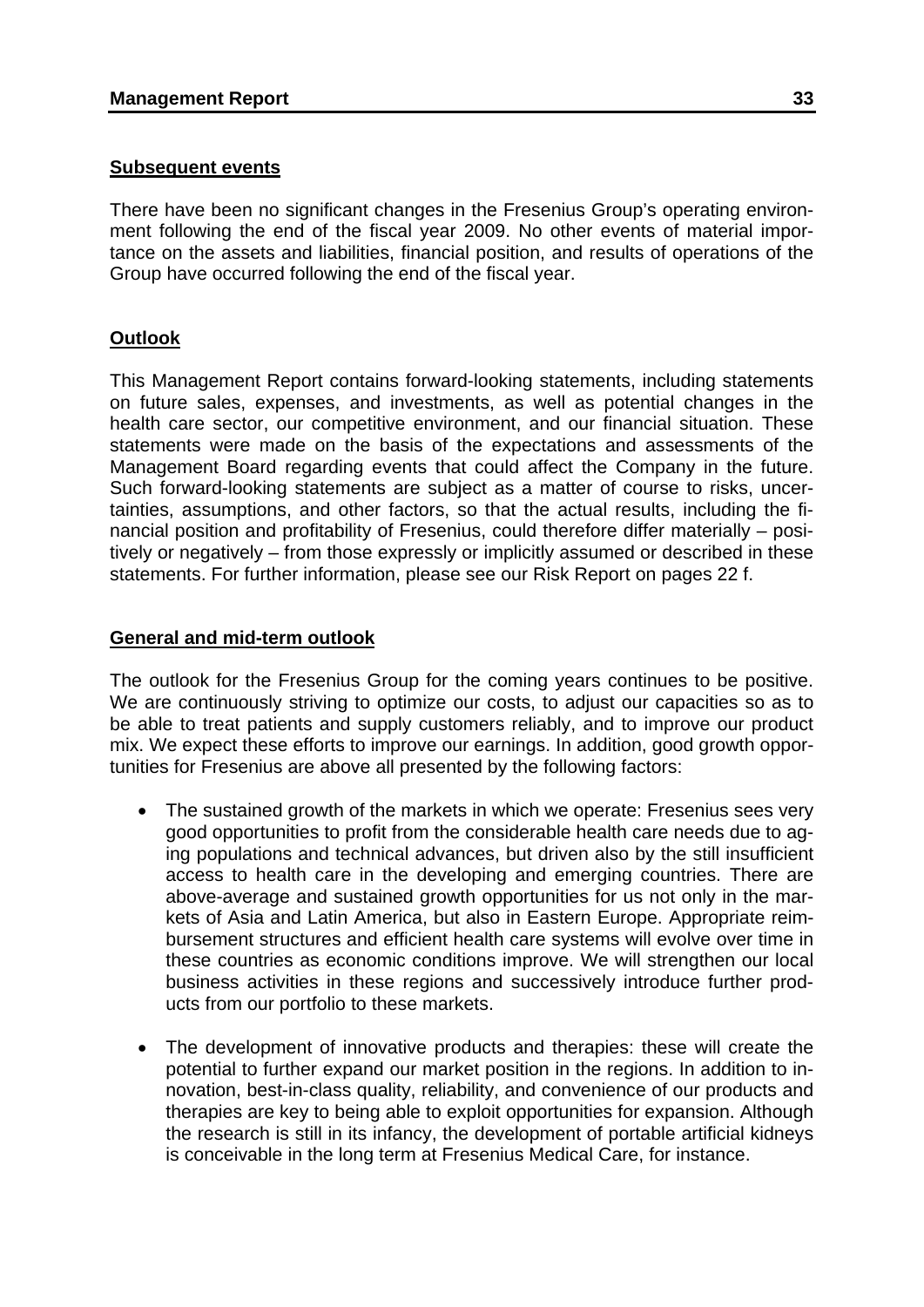- The expansion of our regional presence: the fast-growing markets in Asia-Pacific and Latin America especially offer further potential for increasing our market shares. China, for instance, which has the world's biggest population, offers excellent growth opportunities not only in clinical nutrition and infusion therapies for Fresenius Kabi, which already holds a leading market position in China, but also for Fresenius Medical Care in dialysis.
- We also plan to successively roll out products and therapies from our existing portfolio in countries where we do not yet offer a comprehensive range. The acquisition of APP Pharmaceuticals in the Fresenius Kabi business segment, for instance, will enable us to introduce infusion and nutrition therapy products to the US market and also APP Pharmaceutical's products through Fresenius' international marketing and sales network in future.
- The broadening of our services business: Fresenius Helios has concrete opportunities in the German hospital market to profit from the further privatization of public hospitals. Changes in the law could present new opportunities, for instance, for Fresenius Medical Care. Since Japan is one of the world's biggest dialysis markets, changes in the framework conditions for the operation of dialysis clinics for private commercial enterprises there could open up new revenue potential for Fresenius Medical Care.
- Selective acquisitions: besides good organic growth, we will continue to utilize opportunities to grow by making small and mid-sized acquisitions that extend our product portfolio and strengthen our regional presence.

We are also exploiting any opportunities for tapping potential within our operations for cost management and efficiency and profitability enhancement measures. These include plans for a further optimized procurement process and cost-efficient production.

Acquisitions, primarily the acquisition of APP Pharmaceuticals, have led to appreciably higher Group debt with a corresponding impact on net interest. Our goal is therefore to further improve the Group's leverage ratios. As of December 31, 2009, the net debt / EBITDA ratio was 3.0. We expect to achieve < 3.0 by the end of 2010.

This forecast takes account of all events known at the time the annual financial statements were prepared that could influence our operating performance in 2010 and beyond. Significant risks are discussed in the Risk Report. As in the past, we will do our utmost to achieve and – if possible – exceed our targets.

#### **Future markets**

As an international company, we offer our products and services in more than 150 countries. We expect the consolidation process among competitors in our markets in Europe, Asia-Pacific, and Latin America to continue. Consequently, we anticipate that there will be opportunities for Fresenius to penetrate new markets, both by expanding its regional presence and by extending its product portfolio. In the United States, since Fresenius Medical Care and its competitor DaVita already share about two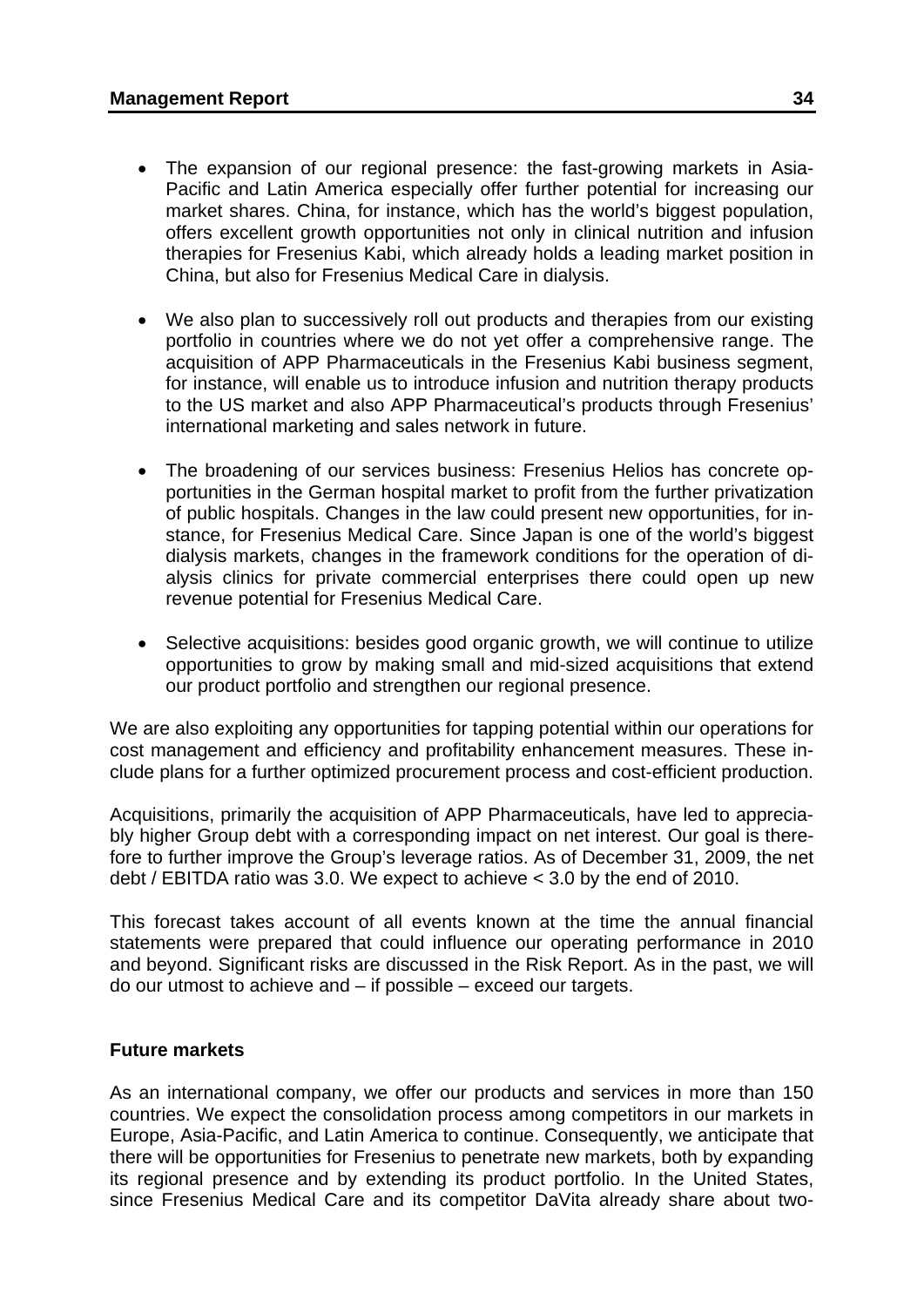thirds of the market, acquisitions – also with regard to potential antitrust restrictions are likely to be small. Other new markets will also open up for Fresenius as we successively roll out our existing product portfolio in other regions. For instance, because of different regional and legal conditions, Fresenius Medical Care only supplies dialysis products in some countries. If conditions change, the company might provide dialysis care in these countries as well.

# **Economic outlook**

The brightening economic outlook in the last months of 2009 – especially in private demand – could help the world economy to recover in 2010. The situation in the financial sector, where challenges and uncertainty still persist, remains critical.

The current recovery of the world economy is driven by the positive momentum in many emerging countries. Industrial countries are also expected to recover in 2010. However, this improvement will probably be modest since some of the positive stimulus currently emanating from the government economic programs should decline. The decisive factor will therefore be whether the emerging economies can step up their role as growth drivers. This appears unlikely at present, however.

The world economy is expected to grow by 4.1 % in 2010.

The outlook for inflation in the coming years should continue to stabilize in 2010 and 2011. Experts reckon with global inflation of 3.1 % and 2.9 % in 2010 and 2011, respectively, so there is no acute inflation threat in the mid term despite the monetary expansion. Moreover, because of political pressure, central banks are likely to raise rates only gradually in the coming years.

• Europe

A moderate recovery is expected in the Eurozone in 2010. The expansion of government economic programs should continue to provide support in the coming year. Very low short-term interest rates in the Eurozone and reviving export demand will also have an expansionary effect. However, all in all, factors suggesting only modest economic development predominate: firstly, the situation on the labor market is expected to worsen. Secondly, the real estate markets in many countries are still having a dampening effect because real estate prices could stagnate or fall. Thirdly, most countries in Eastern Europe have been hit even harder by the crisis than Western Europe. Fourthly, in Europe the real economy, which is more dependent on bank funding than in other economic regions, is overshadowed by the adjustments still hidden in many financial institutions' balance sheets. Fifthly, at the beginning of the year 2010, the high deficit of some countries in the Eurozone, e.g. Greece, came into the focus of investors and the risk of a potential national bankruptcy increased. The resulting uncertainty can have negative consequences for the economic growth of the entire Eurozone. A continued weakening of the euro could have, however, positive effects, especially for the highly export-linked countries of the Eurozone. GDP growth is expected to be positive at 1.5 % for the Eurozone.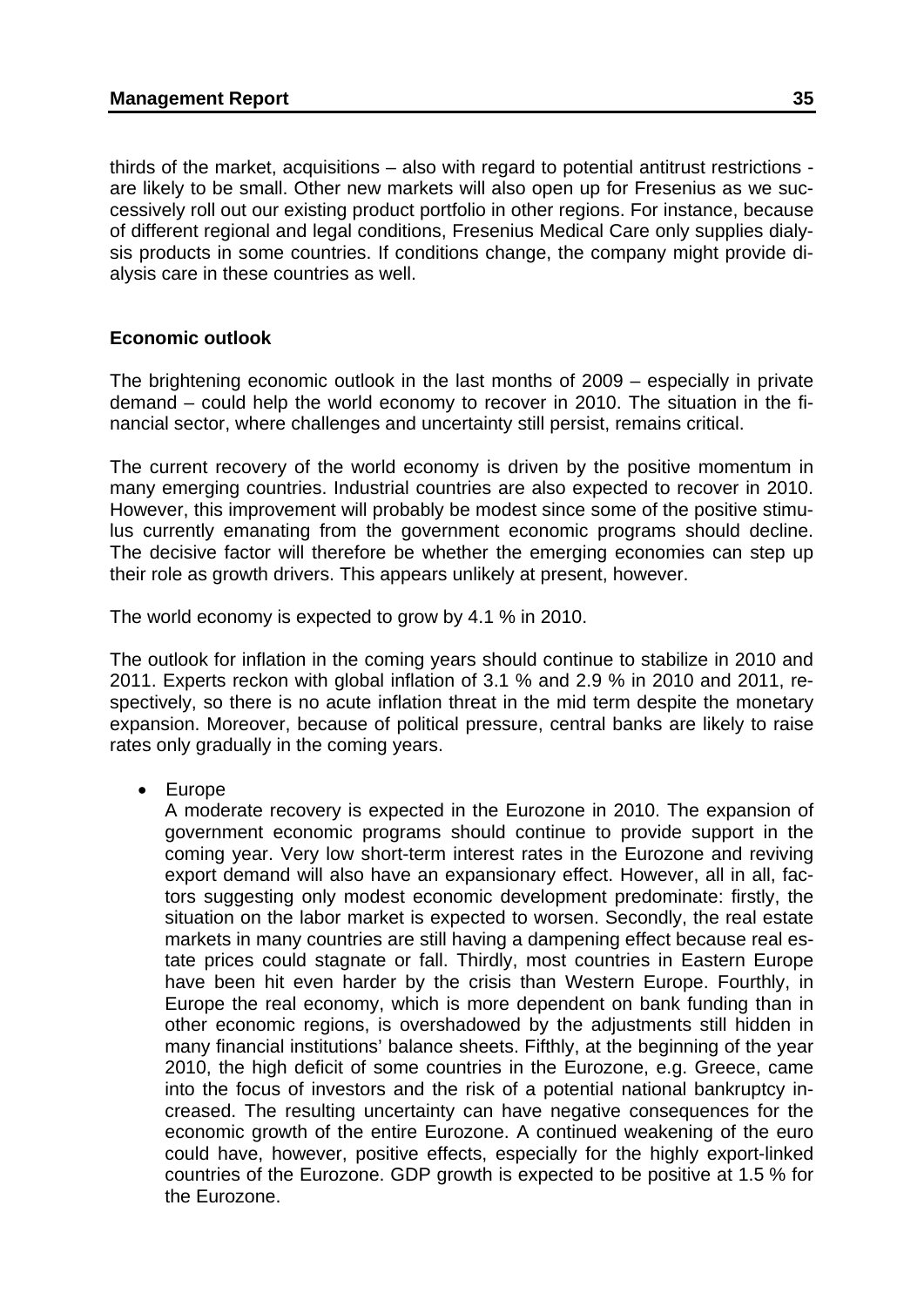The outlook for Germany's economy will mainly depend on two factors: export dynamic and domestic economic effects. The key factors here will be the trend for the labor market and the availability of finance. A recovery is expected for Germany, with GDP growth of 2.1 %.

**United States** 

At the beginning of the year 2010, the economic situation in the United States showed increasing evidence of recovery. Capacity utilization improved and is expected to positively influence the labor market. Improvements in inventories and capital spending are further signs of economic recovery. If the growth prospects continue in the United States, also investor concerns about the sustainability and durability of economic growth should dissipate.

The current economic recovery, however, remains at risk. The fiscal stimulus initiated in the year 2009 will significantly weaken in 2010. Although the real estate market is starting to bottom out, no significant stimulus can be expected as yet from residential construction given the market's continued oversupply. Moreover, households should adjust their spending to the sharp increase in debt over the past years. In these circumstances, growth of 3.8 % is expected in 2010.

• Asia

It appears unlikely at present that the emerging economies in Asia can act as key growth drivers for the world economy in the short term. In 2007, the year before the crisis, private consumption in China was just one-eighth the US level. Moreover, a further rise in unemployment is expected in the Asian emerging economies in 2010 and investment activity will remain low as capacity utilization is well below pre-crisis levels in most countries. For Asia (excluding Japan) a GDP growth of 7.7 % is expected in 2010.

In Japan, the economic outlook for 2010 will depend very largely on the development of the international environment and foreign demand. GDP growth will probably be 1.7 %. A rigorous consolidation of public finances is necessary given the very high level of government debt.

GDP growth of 9.0 % is forecast for China in 2010. Rising inflation, the reduction of industrial overcapacity, and fiscal policy will be the key economic issues. The Chinese government's public investment, which was stepped up strongly in 2009 to stimulate the economy, is likely to become less extensive in the year 2010.

• Latin America

Positive growth of 3.9 % is expected for the region in 2010, driven mainly by Brazil and Chile. Falling commodity prices are the biggest risk for these two countries. Experts currently predict stable commodity prices in 2010.

The economic outlook for Mexico will continue to be influenced largely by growth in the United States. GDP growth of 2.6 % is forecast for Mexico in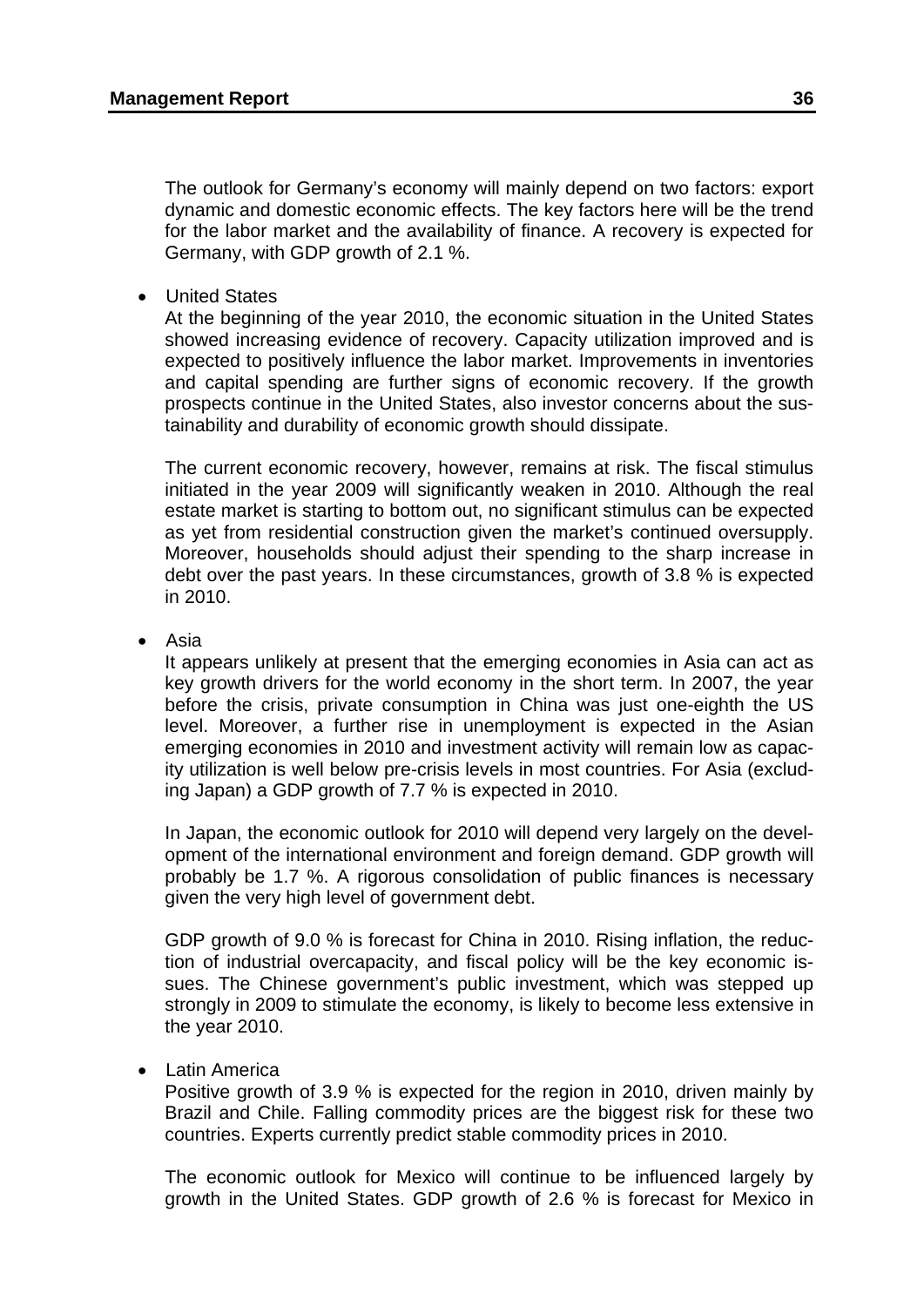2010. For Brazil, GDP growth of 5.8 % is expected after a small decrease in 2009. In Argentina, GDP growth of 1.5 % is forecast after a sharp decline in 2009.

# **Health sector and markets**

The health care sector will continue to be one of the world's largest industries. The demand for life-saving and life-sustaining products and services will especially remain intact as they are medically needed.

However, experts estimate that a prolonged economic downswing could result in more pricing pressure and slowdown in revenue growth as governments seek to ease their healthcare spending – especially in the United States.

Nonetheless, industry observers believe that, despite all challenges, the sector will also see a comparatively solid financial performance in the foreseeable future. Moreover, favorable demographic trends, such as aging populations, medical advances, and the large number of diseases that are still difficult to cure or are incurable should be growth drivers. In addition, the need to increase the availability of primary health care and the growing demand for high-quality medical treatment in the emerging countries will also continue to generate solid growth rates.

However, in the mid to long term, funds channeled into economic programs to contend with the financial and economic crisis in other sectors may not be available for the health industry.

## The dialysis market

We expect the number of dialysis patients worldwide to rise by about 6 % p.a. in the coming years, although significant regional differences will remain. For the United States, Japan, and the countries of Central and Western Europe, where prevalence is already relatively high, we forecast slightly below-average patient growth. In many developing countries, however, where needs are still not met sufficiently, we expect above-average growth in patient numbers of up to 10 %, and in some countries even higher rates. This growth is driven by steadily evolving health care systems that are providing broader patient care. As more than 80 % of the world's population lives in these countries, this opens up strong potential for the entire spectrum of dialysis care and dialysis products.

We expect that the total dialysis market could reach more than US\$ 70 billion in 2011 (unchanged currency relations assumed), almost doubling its volume over a period of just ten years.

We intend to maintain our market leadership at a very high level in the major product groups, such as dialyzers and hemodialysis machines, and to improve it where possible.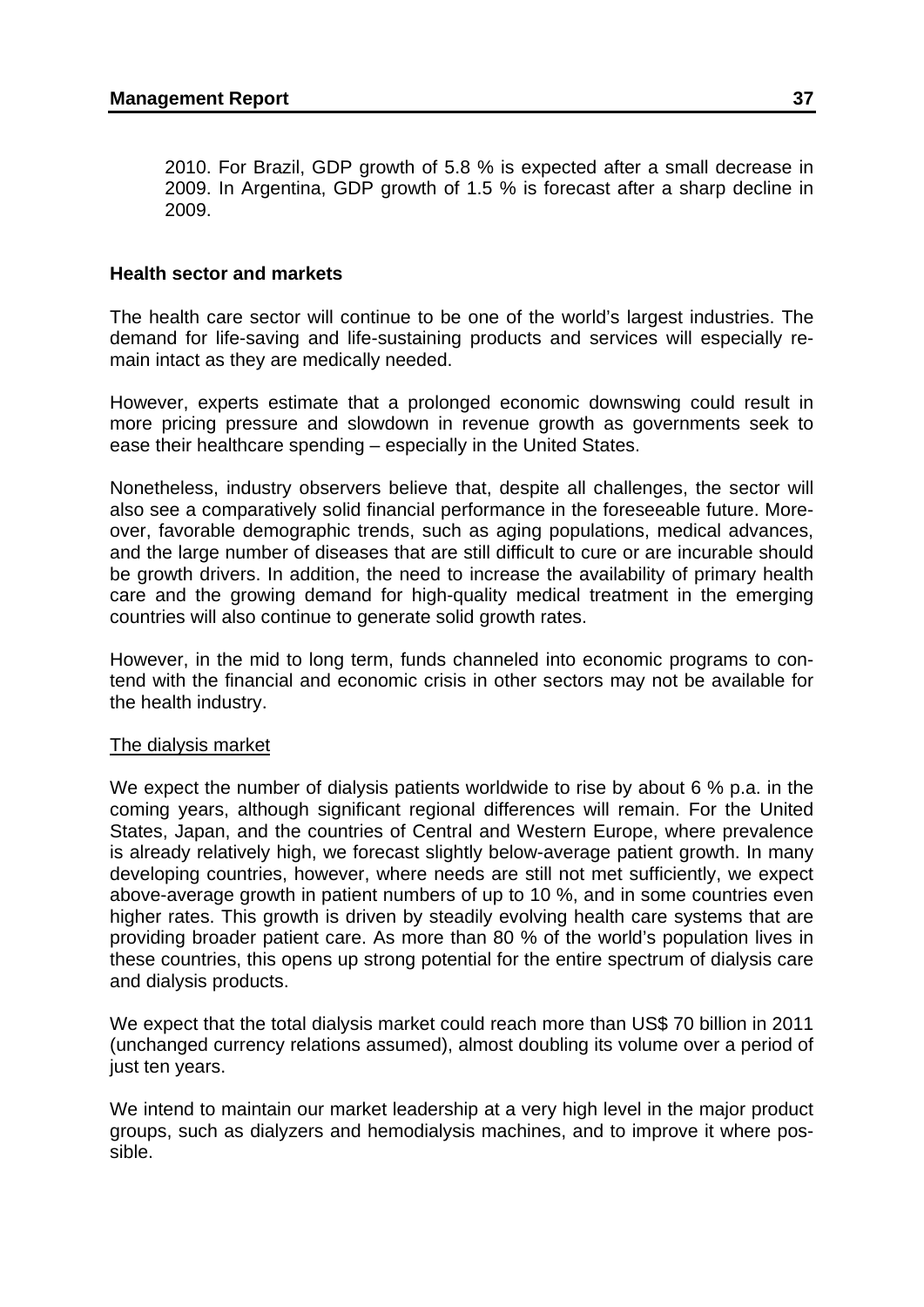In the United States, our biggest market, a new flat-rate reimbursement system for dialysis patients covered by the public health care program (Medicare) is due to be introduced in January 2011. The legislation was passed in July 2008 under the "Medicare Improvements for Patients and Providers Act of 2008". All products and services currently reimbursed according to the so-called composite rate as well as services that have so far been reimbursed separately, such as the administration of certain drugs and the performance of diagnostic laboratory tests, will be reimbursed in future as a single, flat-rate payment. This so-called bundled rate will take individual patient parameters, such as age and weight, into account. Adjustments are also provided for patients who require exceptional medical care, with correspondingly high costs.

Besides being inflation-linked, another special feature of the new reimbursement scheme is its orientation to certain quality parameters. For instance, if dialysis clinics do not meet set quality standards, their reimbursement rates will be reduced. The quality parameters include factors such as patient satisfaction, the control of blood hemoglobin levels (anemia management), and bone mineral metabolism.

The composite rate was already increased in 2009 and is being raised by a further 1 % in 2010.

# The market for infusion therapies and clinical nutrition, generic IV drugs, and medical devices

The market for infusion therapies and clinical nutrition in Central and Western Europe will probably grow at a low single-digit rate in the coming years. There continues to be high growth potential in Asia-Pacific – especially China – and in Latin America and Eastern Europe. We expect the market in these regions to continue growing at high single to double-digit rates.

With intravenously administered generic drugs the growth dynamic will continue to be driven by original preparations going off-patent. A factor working in the opposite direction is the price erosion for products that are already in the market. We expect the market for IV generics in Central and Western Europe to grow at a mid single-digit rate. In the United States, a key factor will be the direction of the planned health care reform. Given the high cost of the reforms, it can be generally assumed that the US government will encourage the use of low-cost generics, among other things through incentive mechanisms and initiatives to promote cost consciousness. In addition, generics manufacturers should benefit from faster market access. On the other hand, however, it looks as if the pharmaceutical industry will have to grant higher rebates to public payors in future. It has also been proposed that hospital reimbursement rates should be reduced. That could increase pressure on the pharmaceutical industry.

All things considered, we therefore currently expect the US market for IV generics to grow at a mid single-digit rate in 2010, driven by a number of important original preparations going off-patent.

We also expect rising demand for medical devices in the coming years.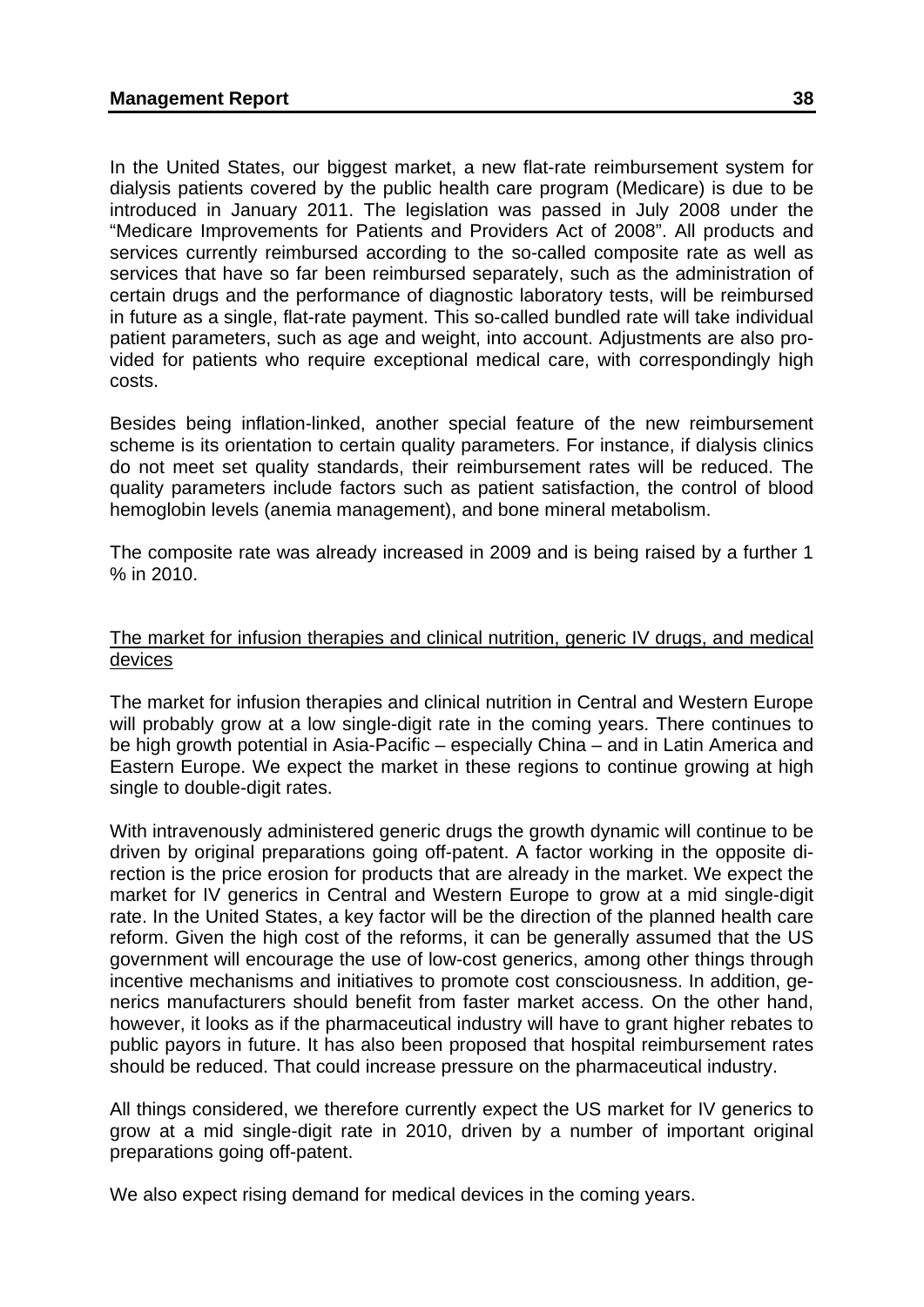# The German hospital market

Although the reimbursement schemes are largely regulated by law, German hospitals will not completely escape the effects of the financial and economic crisis in 2010, after an overall positive year in 2009. Experts see an increasing risk of insolvency for German hospitals in 2010. Due to the further worsening financial situation in the public sector, privatization activities are expected to increase in 2010.

Health insurers' revenues are expected to decrease. Furthermore, negative impact will stem from the health care fund introduced in 2009 and for which a budget deficit of € 4 billion is anticipated. Moreover the financial situation of local governments has worsened, reducing their ability to cover their hospitals' operating losses and to finance investments. This will further limit the financial scope for supporting lossmaking hospitals and investment in public health care facilities.

Another challenge for hospitals is financing investments. Given their high investment needs but declining government support, hospitals are under growing pressure to rigorously tap the potential for rationalization.

Crucial factors for a hospital's success will not only be cost-efficient processes, a well-structured treatment spectrum, and well-trained staff, but also excellent medical standards. HELIOS is convinced that systematic quality management and highquality medical results should not just serve as marketing instruments, but should be an element of hospital management, and thus part of the reimbursement. In the long run, initiatives are expected that provide for the introduction of quality-based reimbursement (pay for performance) and allow hospitals the option of concluding selective contracts with health insurers. With its strict focus on quality and transparency, HELIOS would be excellently prepared for this future development.

It is generally expected that the privatization process will accelerate further, especially among public hospitals. Private hospital chains and alliances are likely to be able to respond to the pressure to improve efficiency better than public hospitals. They often have more experience in operating commercially and creating efficient structures. Also, they have the potential to secure cost advantages in procurement. Finally, private operators have more experience with the process know-how for acquiring and integrating new facilities and quickly adjusting their cost structures.

There are no signs as yet that the new coalition government will bring decisive changes for clinics in the German acute care and post-acute care market as the political discussion has been confined so far to long-term financing issues. As in the past, a focus on cost-cutting in a future health care reform cannot be ruled out. On the one hand, health insurers' revenues are expected to decline subsequent to the economic crisis. And on the other hand, the health care system is faced with rising costs.

In Germany the new reimbursement system on the basis of the standardized base rates in the individual federal states will enter into force from the beginning of 2010. It remains to be seen how additional services over and above the budgets agreed for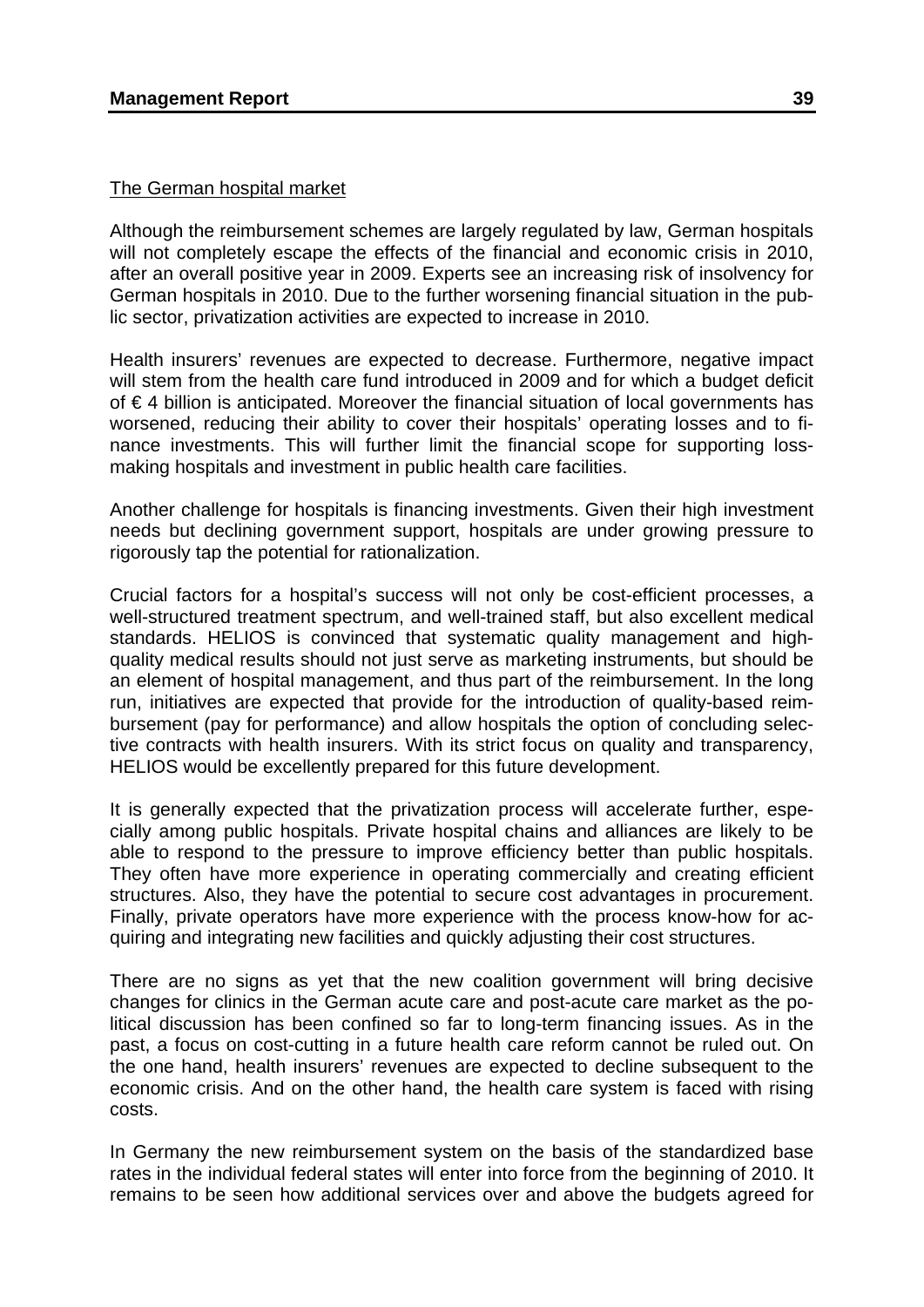2009 will be negotiated with the health-insurers. The different base rates from state to state are to be successively harmonized over a period of five years, starting in 2010, toward a standardized, nationwide base rate corridor. However, in light of the experience with the DRG system, the above-average increase in the number of admissions, and the convergence steps already completed, HELIOS does not expect any major changes in the reimbursement policy.

Under the Hospital Funding Reform Act (KHRG), the criteria for the introduction of flat-rate investment allowances should be agreed by 2012. Instead of the previous application-based financing of hospital investments, state governments can decide to fund investments in an entrepreneurial way on the basis of performance-oriented investment allowances. However, important details have still to be resolved, especially the structure of the flat-rate investment allowances.

No consequences from changes in the law are expected in the post-acute segment. However, pricing and other controls by health insurers will continue to increase. As a result of growth in acute care cases and continuous improvements in HELIOS' internal referral management, we expect to be able to leverage potentials from the combination of acute care and post-acute care, thereby increasing our number of postacute care admissions.

# The market for engineering and services for hospitals and other health care facilities

In industrial countries, owing to demographic trends, growing demand for highquality, efficient medical care – and thus for engineering and services for hospitals and other health care facilities – is expected to continue. The focus is on services, ranging from the maintenance and repair of medical and hospital equipment, facility management, and technical operation, through to total operational management and infrastructure process optimization – especially within the framework of public-private partnership (PPP) models. Additional growth opportunities are presented by the privatization of health care. This trend can be observed especially in Eastern Europe.

In the emerging countries, there is growing demand above all for infrastructure development, but also for efficient, needs-oriented medical care. The provision of primary health care is now very largely in place. In many markets, the focus now is therefore on building up secondary care, developing tertiary health care structures in the form of "centers of excellence", and creating training and research structures. All in all, we expect the market for engineering and services for hospitals and other health care facilities to continue growing in 2010.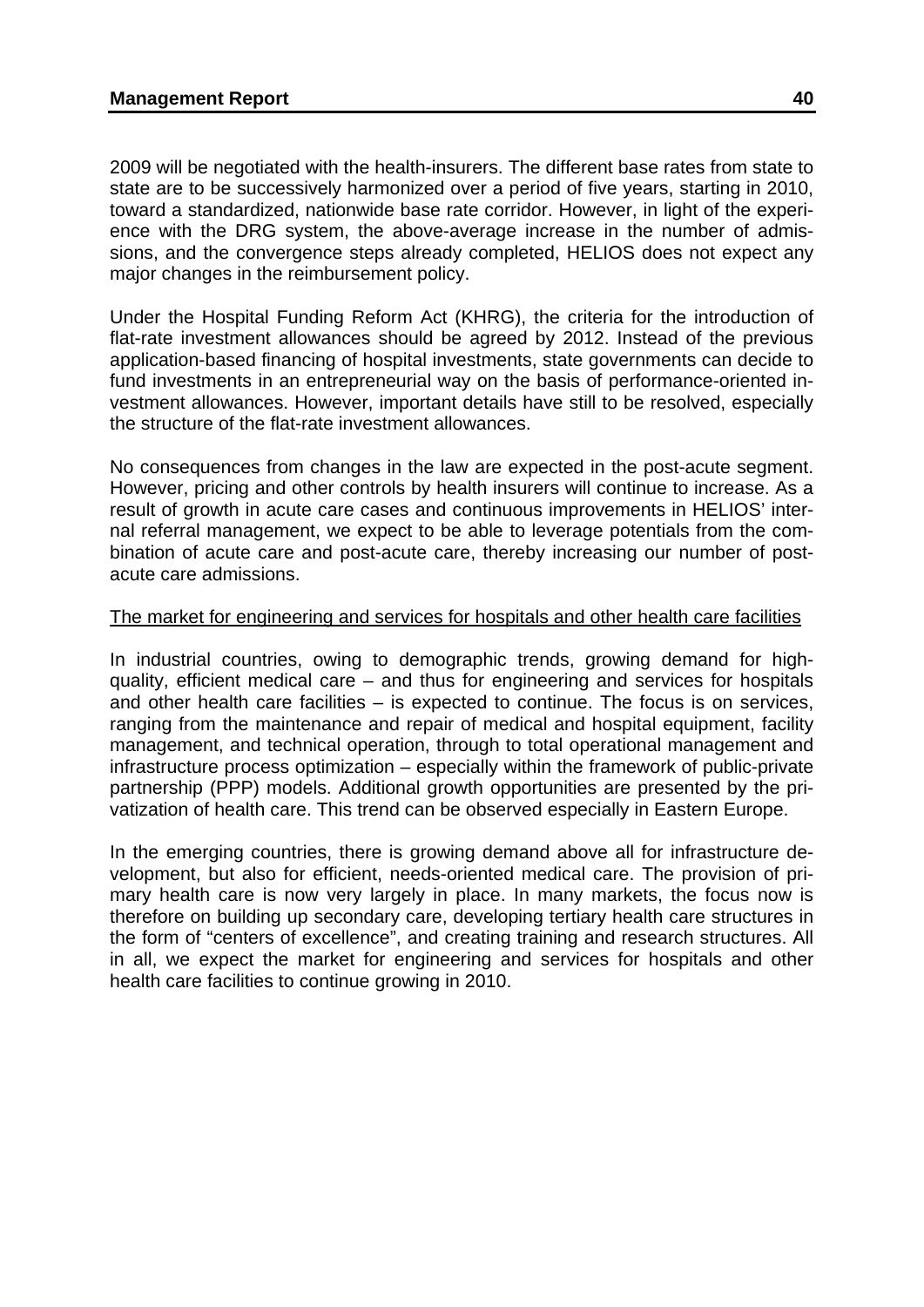# **Dividend**

Continuity in our dividend policy remains an important priority, clearly demonstrated by dividend increases over the last 16 years. On average, we have passed on about half of the percentage growth in Group net income to our shareholders as a percentage dividend increase. Based on our positive earnings forecasts we want to remain true to our dividend policy in the 2010 fiscal year and expect to offer our shareholders again an earnings-linked dividend.

Bad Homburg v.d.H., February 24, 2010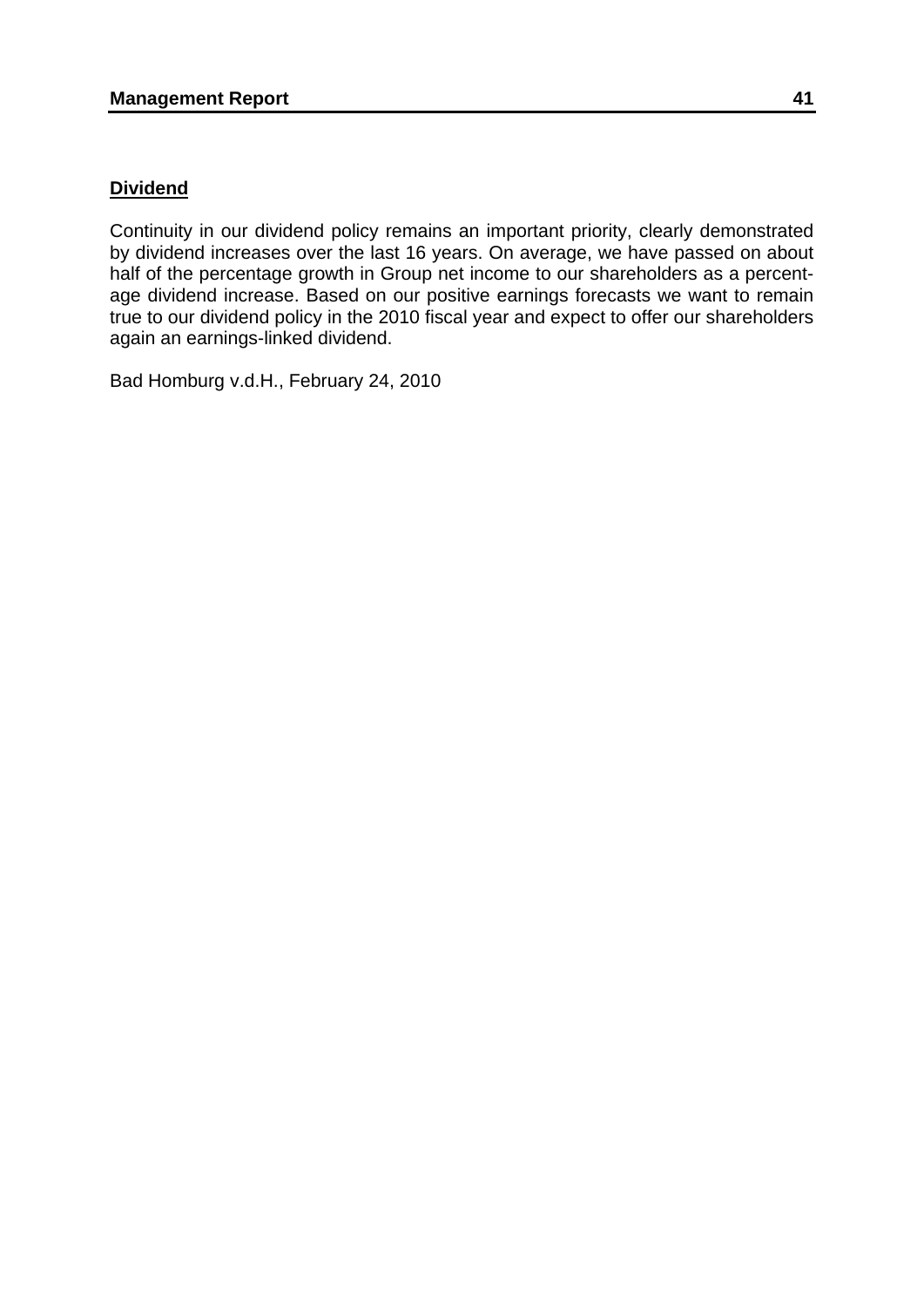# **Compensation Report**

The compensation report of Fresenius SE summarizes the main elements of the compensation system for the members of the Management Board of Fresenius SE and in this connection notably explains the amounts and structure of the compensation paid to the Management Board as well as the principles for determining the compensation of the Supervisory Board and the amounts of the compensation. The compensation report is part of the Management Report. The compensation report is prepared on the basis of the recommendations made by the German Corporate Governance Code and also includes the disclosures as required pursuant to the applicable statutory regulations, notably in accordance with the German Commercial Code.

# **Compensation of the Management Board of Fresenius SE**

The entire Supervisory Board is responsible for determining the compensation of the Management Board. The Supervisory Board is assisted in this task by a personnel committee. In the year under review, the personnel committee was composed of Dr. Gerd Krick, Dr. Karl Schneider and Wilhelm Sachs.

The objective of the compensation system is to enable the members of the Management Board to participate reasonably in the sustainable development of the Company's business with the compensation paid and to reward them based on their duties and performance as well as their successes in managing the Company's economic and the financial position while giving due regard to the peer environment.

The compensation of the Management Board is, as a whole, performance-oriented and was composed of three elements in the fiscal year 2009:

- non-performance-related compensation (basic salary)
- performance-related compensation (variable bonus)
- components with long-term incentive effects (stock options)

In addition, three members of the Management Board had pension commitments in the reporting period.

The design of the individual components is based on the following criteria:

The non-performance-related compensation was paid in twelve monthly installments as basic salary in the fiscal year 2009. In addition, the members of the Management Board received additional benefits consisting mainly of insurance premiums, the private use of company cars, special payments such as rent supplements and reimbursement of certain other charges as well as contributions to pension and health insurance.

 The performance-related compensation will also be granted for the fiscal year 2009 as a variable bonus. The amount of the bonus in each case generally depends on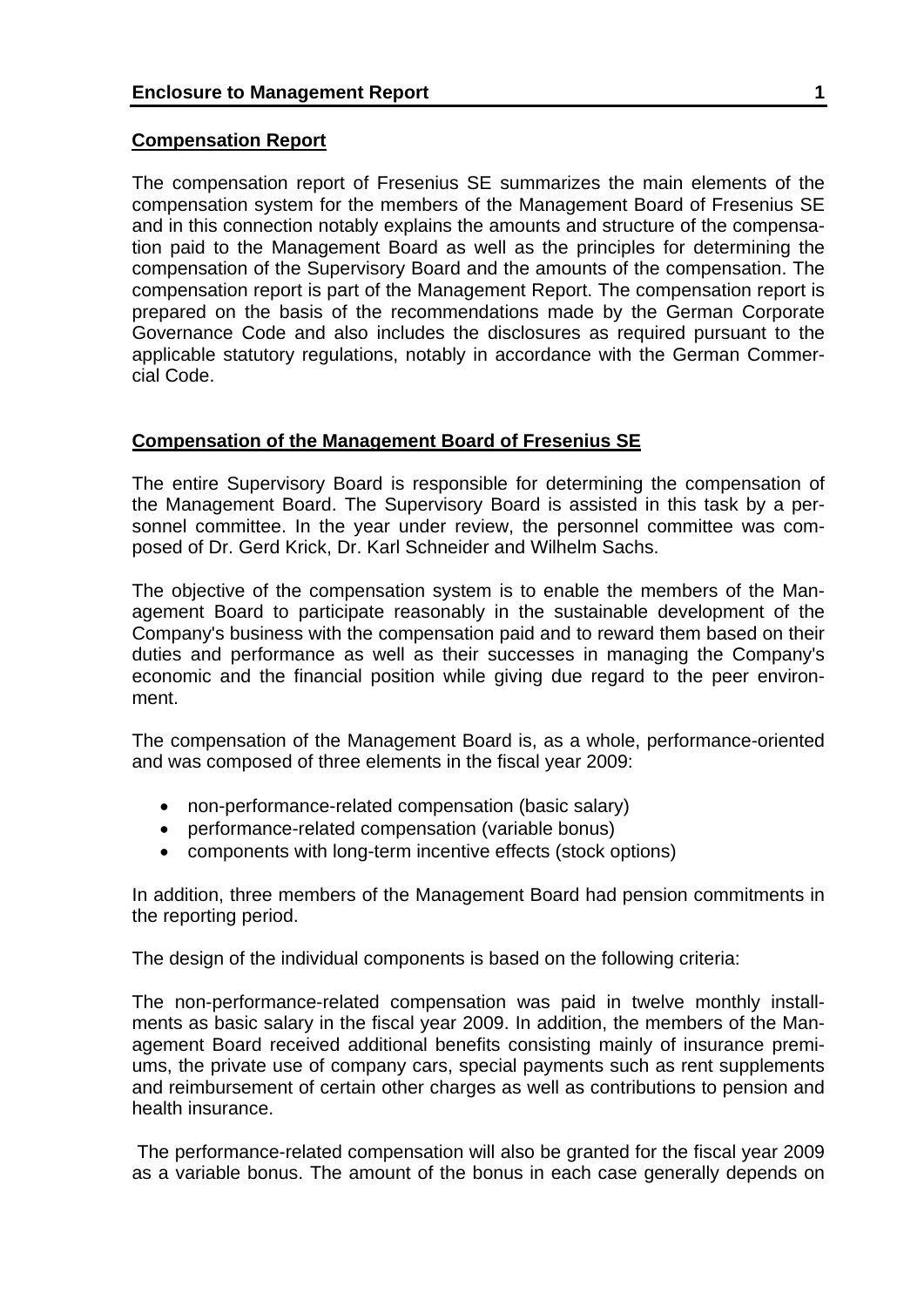the achievement of the individual targets relating to the net income attributable to Fresenius SE and its segments. For the total performance-related compensation, the maximum achievable bonus is fixed.

For the fiscal years 2009 and 2008, the amount of cash payment of the Management Board of Fresenius SE consisted of the following:

|                        | Non-performance-related compensation |       |      |                 | Performance-<br>related<br>compensation |              | <b>Cash compensation</b><br>(without long-term<br>incentive components) |       |
|------------------------|--------------------------------------|-------|------|-----------------|-----------------------------------------|--------------|-------------------------------------------------------------------------|-------|
|                        | Salary                               |       |      | Other*          |                                         | <b>Bonus</b> |                                                                         |       |
|                        | 2008                                 | 2009  | 2008 | 2009            | 2008                                    | 2009         | 2008                                                                    | 2009  |
| in thousand $\epsilon$ |                                      |       |      |                 |                                         |              |                                                                         |       |
| Dr. Ulf M. Schneider   | 800                                  | 800   | 39   | 56              | 1,165                                   | 1,032        | 2,004                                                                   | 1,888 |
| Rainer Baule           | 425                                  | 425   | 40   | 41              | 900                                     | 800          | 1,365                                                                   | 1,266 |
| Dr. Francesco De Meo   | 425                                  | 425   | 18   | 18 <sup>1</sup> | 490                                     | 543          | 933                                                                     | 986   |
| Dr. Jürgen Götz        | 325                                  | 325   | 29   | 28              | 360                                     | 424          | 714                                                                     | 777   |
| Dr. Ben Lipps**        | 816                                  | 860   | 202  | 251             | 963                                     | 1,200        | 1,981                                                                   | 2,311 |
| Stephan Sturm          | 425                                  | 425   | 84   | 85              | 850                                     | 732          | 1,359                                                                   | 1,242 |
| Dr. Ernst Wastler      | 375                                  | 375   | 17   | 27              | 390                                     | 473          | 782                                                                     | 875   |
|                        | 3,591                                | 3,635 | 429  | 506             | 5,118                                   | 5,204        | 9,138                                                                   | 9,345 |

\* Includes insurance premiums, private use of company cars, contributions to pension and health insurance as well as other benefits.

\*\* Dr. Ben Lipps receives his compensation only from Fresenius Medical Care, of which Fresenius SE held 35.58 % of

 the total subscribed capital. As Dr. Ben Lipps is a member of the Management Board of Fresenius SE, his compensation has to be included in the compensation report of Fresenius SE.

In the fiscal year 2009, stock options based on the Fresenius SE Stock Option Plan 2008 and the Fresenius Medical Care AG & Co. KGaA Stock Option Plan 2006 were granted as components with long-term incentive effects. The principles of both plans are described in more detail in note 12, Stock options, in the Notes to the Financial Statements.

For the fiscal years 2009 and 2008, the number and value of stock options issued is shown in the following table:

| Long-term incentive components | Stock options* |                 |       |                              |  |
|--------------------------------|----------------|-----------------|-------|------------------------------|--|
|                                | Number         |                 |       | Value in thousand $\epsilon$ |  |
|                                | 2008           | 2009            | 2008  | 2009                         |  |
|                                |                |                 |       |                              |  |
| Dr. Ulf M. Schneider           | 51,600         | 51,600          | 815   | 425                          |  |
| Rainer Baule                   | 25,800         | 25,800          | 408   | 213                          |  |
| Dr. Francesco De Meo           | 25,800         | 25,800          | 408   | 213                          |  |
| Dr. Jürgen Götz                | 25,800         | 25,800          | 408   | 213                          |  |
| Dr. Ben Lipps**                | 99,600         | 99,600          | 976   | 761                          |  |
| Stephan Sturm                  | 25,800         | 25,800          | 408   | 213                          |  |
| Dr. Ernst Wastler              | 25,800         | 25,800          | 408   | 213                          |  |
|                                |                | 280,200 280,200 | 3,831 | 2,251                        |  |

\* Stock options that were granted in 2009 and 2008 under the stock option plans of Fresenius SE.

\*\* Dr. Ben Lipps received stock options under the Fresenius Medical Care stock option plan.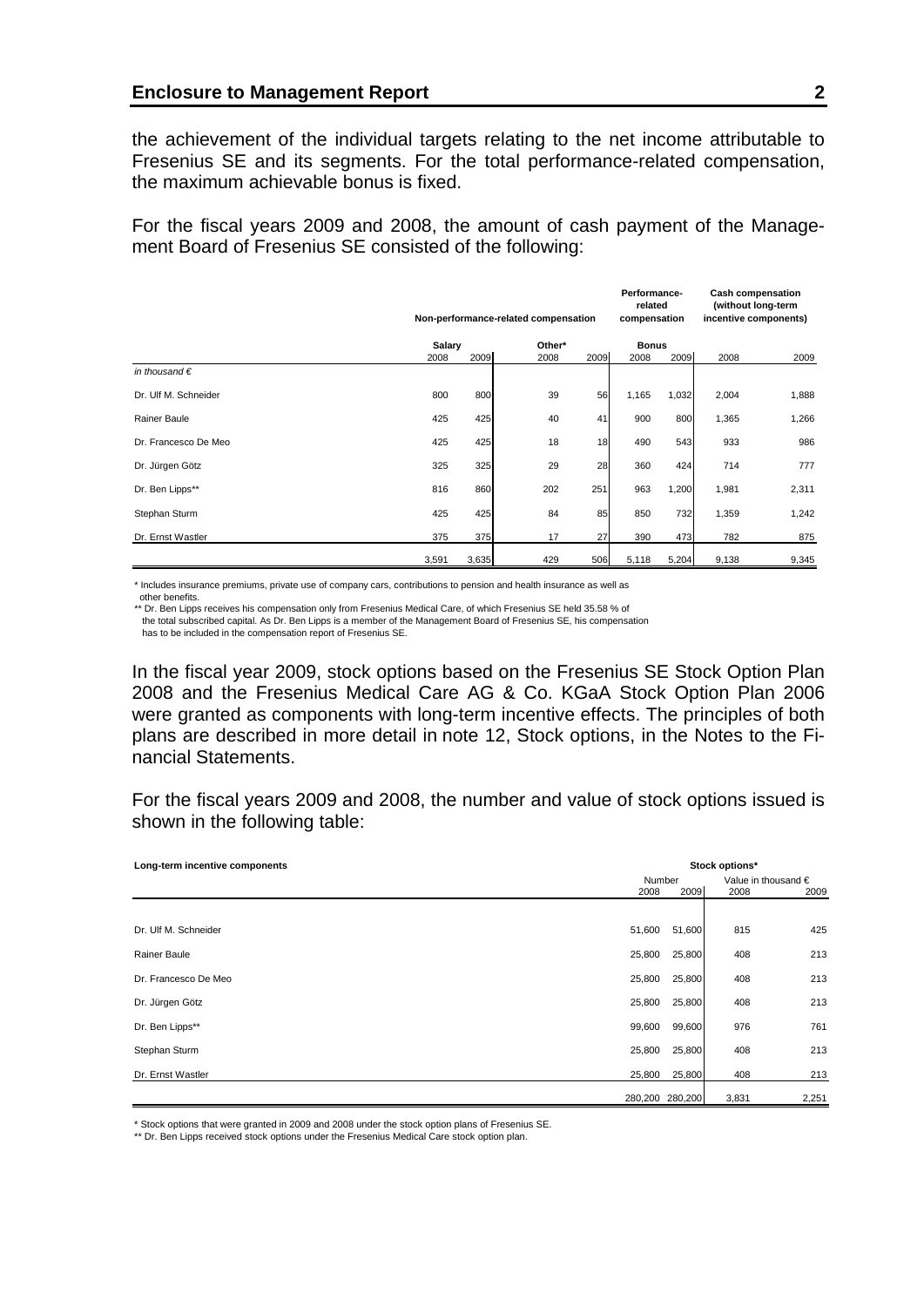The stated values of the stock options granted to members of the Management Board in the fiscal year 2009 correspond to their fair value at the time of grant, namely a value of € 8.24 (2008: € 15.80) per stock option of Fresenius SE and € 7.64 (2008: € 9.80) per stock option of FMC-AG & Co. KGaA.

As the financial targets of the year 2009 were achieved, Dr. Ben Lipps is entitled to a stock-based compensation in an amount of  $\epsilon$  341 thousand (2008:  $\epsilon$  425 thousand). The entitlement is based on the development of the ordinary share of Fresenius Medical Care and has a three years vesting period.

At the end of the fiscal year 2009, the members of the Management Board held a total of 901,500 (2008: 720,900) stock options and convertible bonds of Fresenius SE and 703,416 (2008: 818,411) stock options and convertible bonds of FMC-AG & Co. KGaA.

The development and the status of the stock options of the Management Board in the fiscal year 2009 are shown in the following table:

|                                        | Dr.Ulf M.   | Rainer      | Dr. Francesco | Dr. Jürgen  | Dr. Ben | Stephan                 | Dr. Ernst   |             |
|----------------------------------------|-------------|-------------|---------------|-------------|---------|-------------------------|-------------|-------------|
|                                        | Schneider   | Baule       | De Meo        | Götz        | Lipps * | Sturm                   | Wastler     | Total**     |
| Options outstanding on Jan 1, 2009     |             |             |               |             |         |                         |             |             |
| number                                 | 270,900     | 161,250     | 55,800        | 62.730      | 818.411 | 113,520                 | 56.700      | 720,900     |
| average exercise price in $\epsilon$   | 36.61       | 34.02       | 51.18         | 50.79       | 24.57   | 42.71                   | 47.29       | 40.19       |
| Options granted during fiscal year     |             |             |               |             |         |                         |             |             |
| number                                 | 51,600      | 25.800      | 25.800        | 25.800      | 99.600  | 25.800                  | 25.800      | 180,600     |
| average exercise price in $\epsilon$   | 36.89       | 36.89       | 36.89         | 36.89       | 31.97   | 36.89                   | 36.89       | 36.89       |
| Options exercised during fiscal year   |             |             |               |             |         |                         |             |             |
| number                                 | 0           | $\mathbf 0$ | 0             | $\mathbf 0$ | 214,595 | $\mathbf 0$             | $\pmb{0}$   | 0           |
| average exercise price in €            |             |             |               |             | 15.32   |                         |             |             |
| averate stock price in $\epsilon$      |             |             |               |             | 28.5    |                         |             |             |
| Options outstanding on Dec 31, 2009    |             |             |               |             |         |                         |             |             |
| number                                 | 322,500     | 187,050     | 81,600        | 88,530      | 703,416 | 139,320                 | 82,500      | 901,500     |
| average exercise price in $\epsilon$   | 36.65       | 34.42       | 46.66         | 46.74       | 28.44   | 41.63                   | 44.04       | 39.53       |
| average remaining life in years        | 5.7         | 5.2         | 6.4           | 6.4         | 4.2     | 6.2                     | 6.2         | 5.9         |
| range of exercise prices in $\epsilon$ | 13.59       | 13.59       | 36.89         | 29.92       | 14.47   | 29.92                   | 21.33       | 13.59       |
|                                        | up to 57.27 | up to 57.27 | up to 57.27   | up to 57.27 |         | up to 35.49 up to 57.27 | up to 57.27 | up to 57.27 |
| Exercisable options on Dec 31, 2009    |             |             |               |             |         |                         |             |             |
| number                                 | 175,438     | 113,516     | 14,996        | 19,310      | 404,616 | 65,786                  | 20,396      | 409,442     |
| average exercise price in $\epsilon$   | 27.81       | 26.14       | 46.41         | 43.71       | 24.48   | 35.41                   | 37.01       | 30.46       |

\* Dr. Ben Lipps holds stock options under the Fresenius Medical Care stock option plans.

\*\* Stock options and convertible bonds from Fresenius SE onlywithout stock options from Dr. Ben Lipps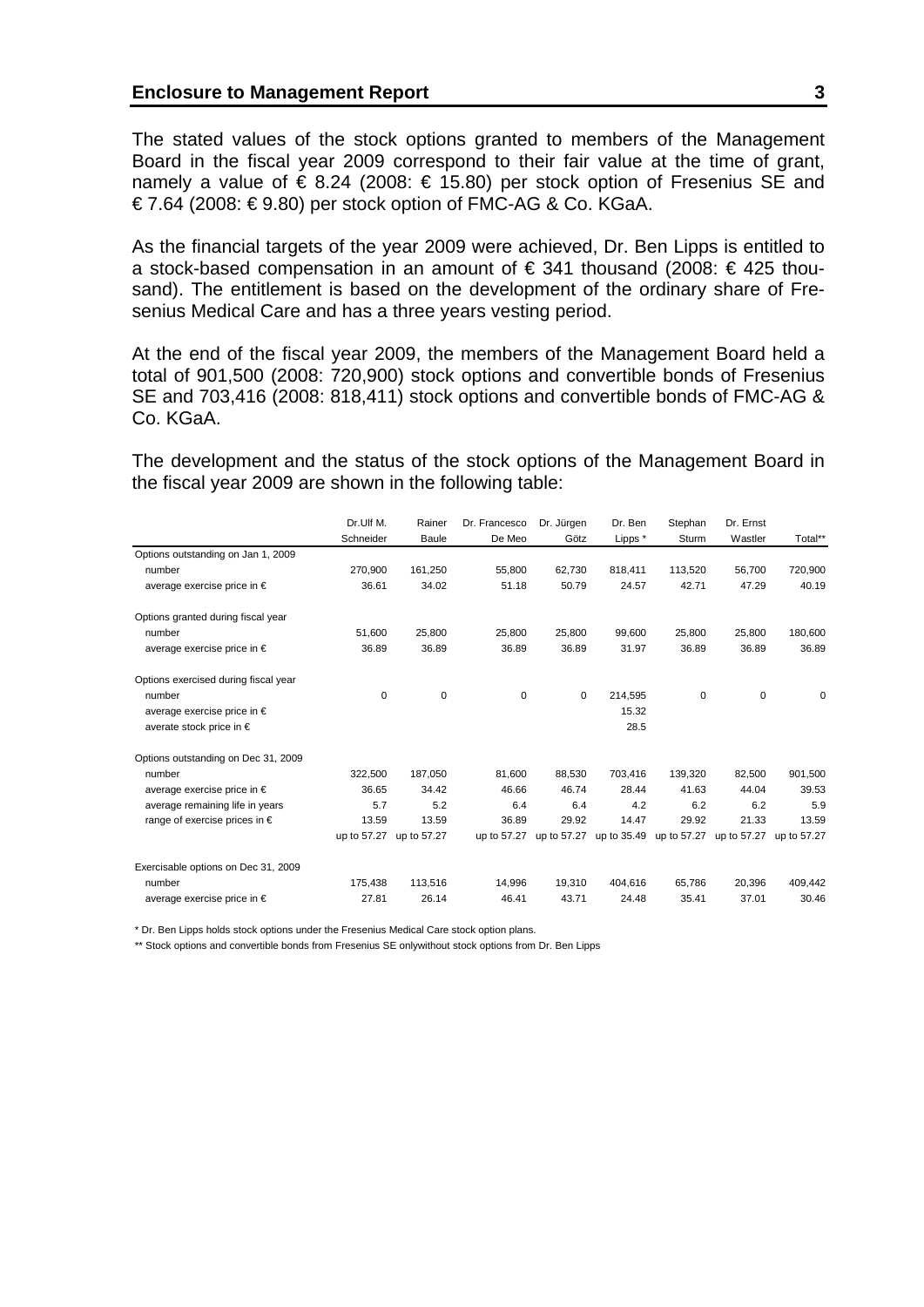|                        | <b>Cash compensation</b><br>(without long-term<br>incentive components) |       | Long-term<br>incentive<br>components |       | <b>Total compensation</b><br>(including long-term<br>incentive components) |        |
|------------------------|-------------------------------------------------------------------------|-------|--------------------------------------|-------|----------------------------------------------------------------------------|--------|
|                        | 2008                                                                    | 2009  | 2008                                 | 2009  | 2008                                                                       | 2009   |
| in thousand $\epsilon$ |                                                                         |       |                                      |       |                                                                            |        |
| Dr. Ulf M. Schneider   | 2,004                                                                   | 1,888 | 815                                  | 425   | 2,819                                                                      | 2,313  |
| Rainer Baule           | 1,365                                                                   | 1,266 | 408                                  | 213   | 1,773                                                                      | 1,479  |
| Dr. Francesco De Meo   | 933                                                                     | 986   | 408                                  | 213   | 1,341                                                                      | 1,199  |
| Dr. Jürgen Götz        | 714                                                                     | 777   | 408                                  | 213   | 1,122                                                                      | 990    |
| Dr. Ben Lipps          | 1,981                                                                   | 2,311 | 1,401                                | 1,102 | 3,382                                                                      | 3,413  |
| Stephan Sturm          | 1,359                                                                   | 1,242 | 408                                  | 213   | 1,767                                                                      | 1,455  |
| Dr. Ernst Wastler      | 782                                                                     | 875   | 408                                  | 213   | 1,190                                                                      | 1,088  |
|                        | 9,138                                                                   | 9,345 | 4,256                                | 2,592 | 13,394                                                                     | 11,937 |

The following table shows the total compensation for the years 2009 and 2008:

The components with long-term incentive effect can be exercised only after the expiry of the specified vesting period. Their value is recognized over the vesting period as expense in the respective fiscal year. The expenses attributable to the fiscal years 2009 and 2008 are stated in the following table.

|                        | Expenses for long-term incentive components |       |
|------------------------|---------------------------------------------|-------|
|                        | 2008                                        | 2009  |
| in thousand $\epsilon$ |                                             |       |
| Dr. Ulf M. Schneider   | 714                                         | 694   |
| Rainer Baule           | 357                                         | 347   |
| Dr. Francesco De Meo   | 68                                          | 171   |
| Dr. Jürgen Götz        | 219                                         | 289   |
| Dr. Ben Lipps          | 1,348                                       | 1,857 |
| Stephan Sturm          | 383                                         | 357   |
| Dr. Ernst Wastler      | 68                                          | 171   |

The non-performance-related compensation components and the basic structures of the performance-related compensation components are agreed in the service agreements with the individual Management Board members. The stock options are granted on an annual basis by the Supervisory Board to the Management Board.

3,157 3,886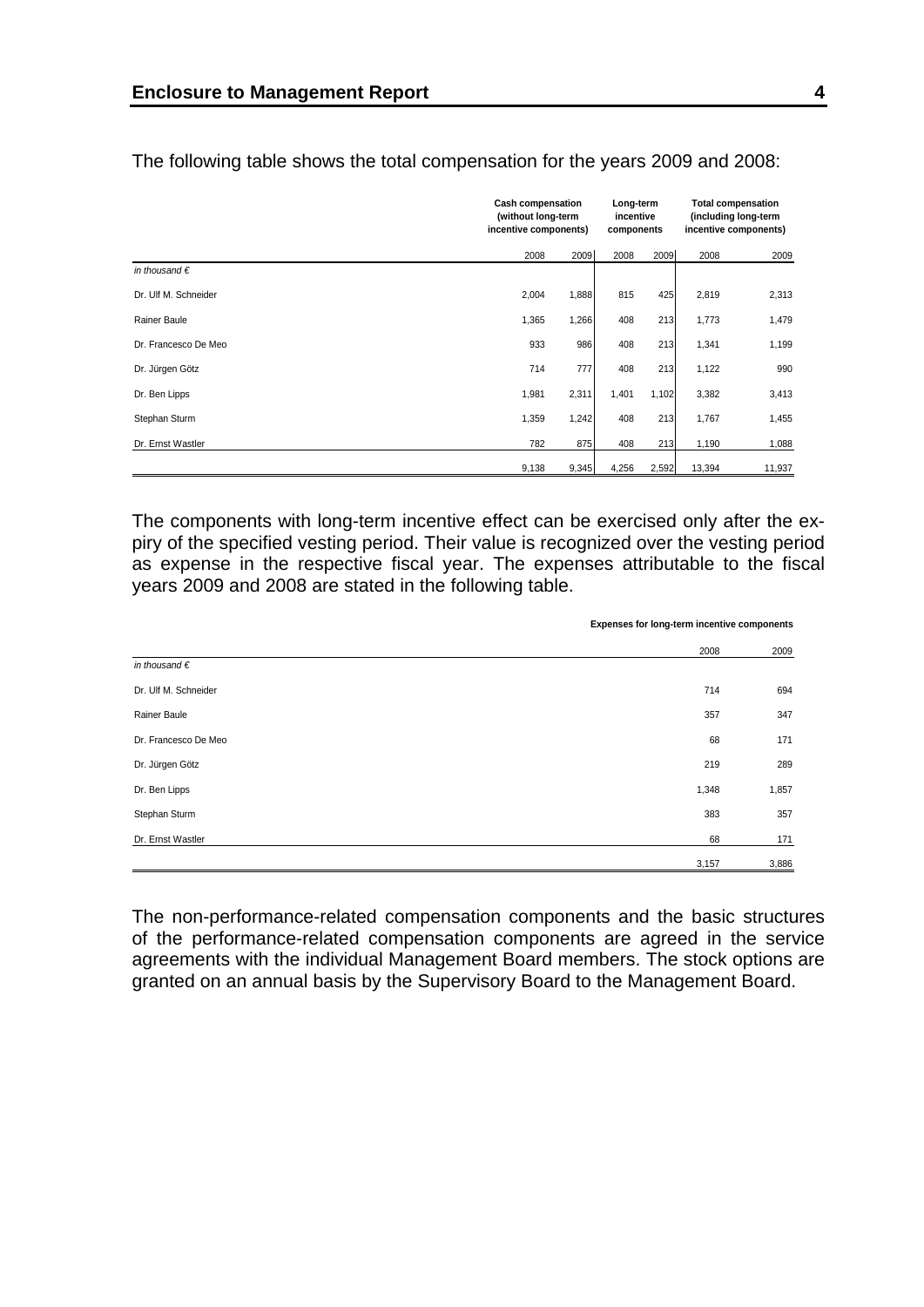# **Commitments to members of the Management Board for the event of the termination of their appointment**

There are individual contractual pension commitments for the Management Board members Dr. Ulf M. Schneider, Rainer Baule and Stephan Sturm based on their service agreements. With regard to these pension commitments, the Fresenius Group had pension obligations of  $\epsilon$  3,316 thousand as of December 31, 2009 (2008: € 2,787 thousand). The additions to pension liability in the fiscal year 2009 amounted to € 529 thousand (2008: € 759 thousand). Each of the pension commitments provides a pension and survivor benefit, depending on the amount of the most recent basic salary, from the 63rd year of life, or, in the case of termination because of professional or occupational incapacity, from the time of ending active work. The starting percentage of 30 % increases with every year of service by 1.5 percentage points, 45 % being the attainable maximum. 30 % of the gross amount of any later income from an occupation of the Management Board member is set-off against the pension.

With the Management Board member Dr. Ben Lipps, there is an individual agreement, instead of a pension provision, to the effect that, taking account of a competitive restriction after the ending of the service agreement between him and FMC Management AG, he can, for a period of ten years, act in a consultative capacity for the Company. The consideration to be granted annually by FMC Management AG in return would amount to approximately 33 % of the non-performance-related compensation components paid to him in the fiscal year 2009.

The service agreements of the members of the Management Board contain no express provisions for the case of a change of control and for the event of the ending of their service agreement.

# **Miscellaneous**

In the fiscal year 2009, no loans or advance payments of future compensation components were made to members of the Management Board of Fresenius SE.

As far as legally permitted, Fresenius SE undertook to indemnify the members of the Management Board against claims against them arising out of their work for the Company and its affiliates, if such claims exceed their responsibilities under German law. To secure such obligations, the Company concluded a Directors' & Officers' insurance with an appropriate excess. The indemnity applies for the time in which each member of the Management Board is in office and for claims in this connection after the ending of the membership of the Management Board in each case.

At December 31, 2007, Andreas Gaddum resigned from the Management Board of Fresenius SE. Until the expiration of his service agreement on June 30, 2008, he received his stipulated non-performance-related compensation in an amount of € 162,500 as well as related benefits and a performance-related compensation on a pro rata basis according to the service agreement. For the period from July 1, 2008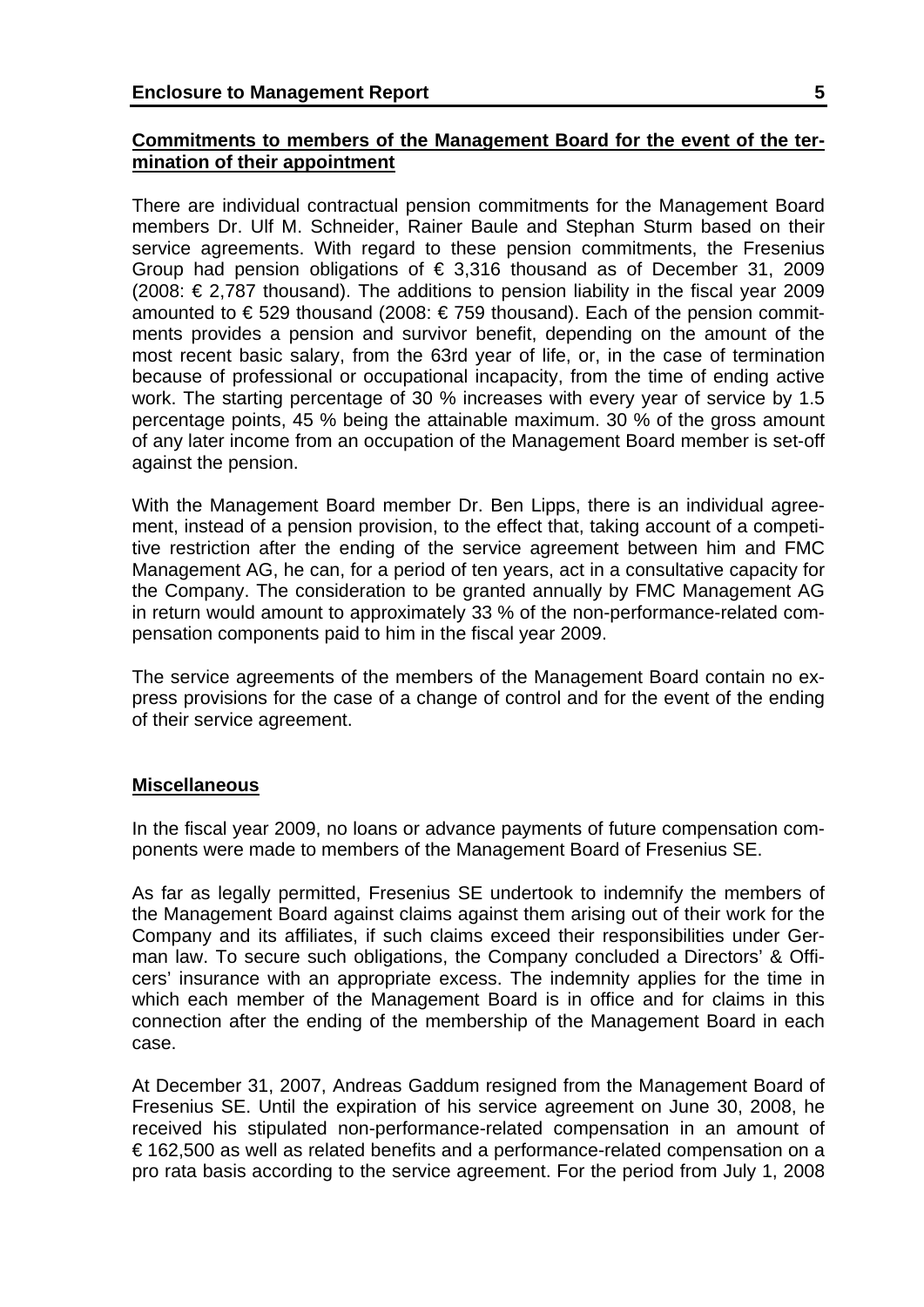to June 30, 2009, Andreas Gaddum obtained a waiting allowance of € 262,500 for the agreed non-competition clause.

Based on these agreements and on pension commitments, to former members of the Management Board,  $\epsilon$  875 thousand and  $\epsilon$  1,386 thousand were paid in the years 2009 and 2008, respectively. The benefit obligation for these persons amounted to  $\epsilon$  9,878 thousand in 2009 (2008:  $\epsilon$  10,056 thousand).

# **Adjustments to System of Compensation of Members of the Management Board**

From 2010 on, the currently applicable system of compensation for the members of the Management Board will be adjusted to the new requirements of the German Act on the Appropriateness of Executive Board Compensation (VorstAG), which took effect on August 5, 2009, as follows:

In line with the existing compensation system, each member of the Management Board will receive an annual fixed basic compensation to be paid out in twelve equal monthly installments. The amount of the fixed basic compensation is assessed differently for the respective members of the Management Board to reflect the special individual areas of tasks and responsibilities as well as performance contribution.

In addition, the members of the Management Board receive a performance-related bonus whose amount in each case is dependent on certain target parameters oriented on the consolidated result of the Fresenius Group and/or of the relevant corporate segments being achieved. In the case of the members of the Management Board with functional responsibility for the entire Group – such members being Dr. Schneider, Mr. Sturm and Dr. Götz –, the amount of the variable bonus is based in its entirety on the respective consolidated net annual profit of Fresenius SE (after deduction of minority interests). For Mr. Baule and Dr. De Meo, half of the amount of the variable bonus in each case depends on the development of the consolidated net annual profit as well as the development of the net annual profit of the corporate segment (in each case after deduction of minority interests) for which the respective member of the Management Board is responsible. The variable bonus of Dr. Wastler in each case is oriented on the consolidated net annual profit of Fresenius SE (after deduction of minority interests) as well as on the consolidated annual result before tax and extraordinary income/expenditures of the VAMED group. As in the past, Dr. Lipps will continue to receive his compensation only from Fresenius Medical Care.

Besides the variable bonus, which as a rule is to be paid out annually in cash and which is limited in its amount, the members of the Management Board receive a further variable compensation component in the form of stock options as a performance-related component of long-term incentive compensation. Stock options are allotted on the basis of the Stock Option Plan 2008 of Fresenius SE. The number of stock options to be allotted is defined in each case by the Supervisory Board at its discretion, with all members of the Management Board, except for the chairman of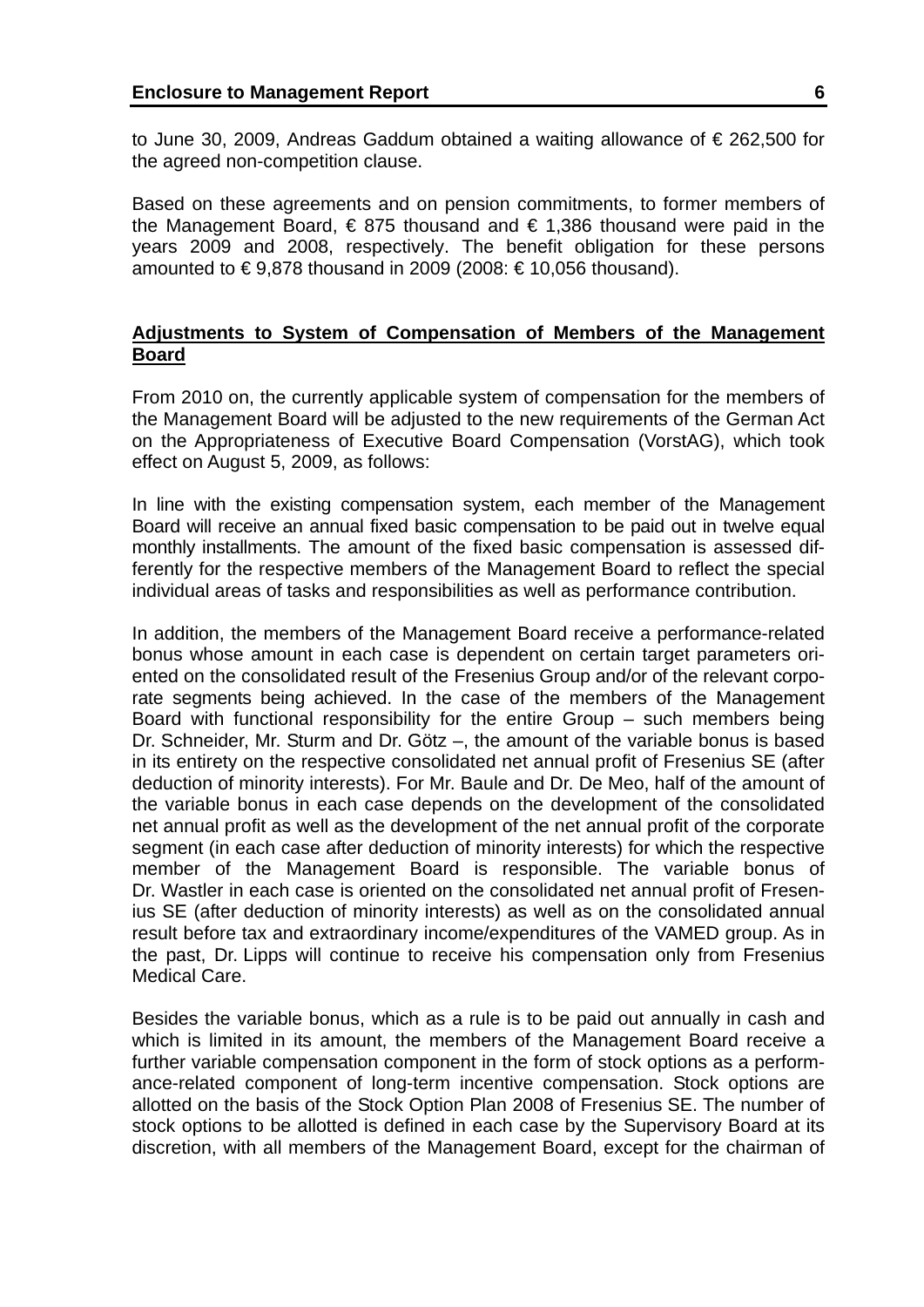the Management Board who receives double the number of stock options, receiving the same number of stock options.

To ensure that the overall system of compensation of the members of the Management Board is oriented towards long-term and sustained corporate development, the new compensation system provides that the share of long-term variable compensation components is at least equal in its amount to half of the total variable compensation components granted to the respective member of the Management Board. As a means of ensuring this minimum ratio in favor of the compensation components oriented towards the long term, it is expressly provided that the Supervisory Board may determine that the variable bonus to be paid as a rule annually is converted (pro rata) into a variable compensation component based on a multi-year assessment in order to also take account of any negative developments within the assessment period. This is done in such a way that the maturity of the bonus earned on a variable basis is postponed at the discretion of the Supervisory Board, either on a pro rata basis or in its entirety, by two years. At the same time it is ensured that any payment is made to the member of the Management Board after expiry of such multi-year period only if (i) no subsequent adjustment of the decisive (i.e. adjusted by extraordinary effects) consolidated net annual profit of Fresenius SE (after deduction of minorities) beyond an amount equal to a tolerance range of 10% is made, and (ii) the amount of consolidated net annual profit (adjusted for extraordinary effects) of Fresenius SE in the two relevant subsequent years is not substantially less than the consolidated net annual profits (adjusted by extraordinary effects, after deduction of minority interests) of the respective preceding fiscal years. In the event of the aforementioned conditions for payment being missed only to a minor and/or partial extent, the Supervisory Board may resolve on a correspondingly pro rata payment of the converted portion of the variable bonus. No interest is payable on the converted bonus claim from the time when it first arises until the time of its effective payment. In this way the variable bonus can be converted pro rata or in its entirety into a genuine variable compensation component on a multi-year assessment basis which also participates in any negative developments during the relevant assessment period.

In line with the aim and purpose of the provisions of the German Act on the Appropriateness of Executive Board Compensation (VorstAG), the new system of compensation for the Management Board moreover provides for a contractually stipulated cap or possibility of capping the amount of the annual compensation to be claimed by the member of the Management Board overall, i.e. including all variable compensation components. This makes it possible to adequately take account in particular of those extraordinary developments which are not in any relevant proportion to the performance of the Management Board.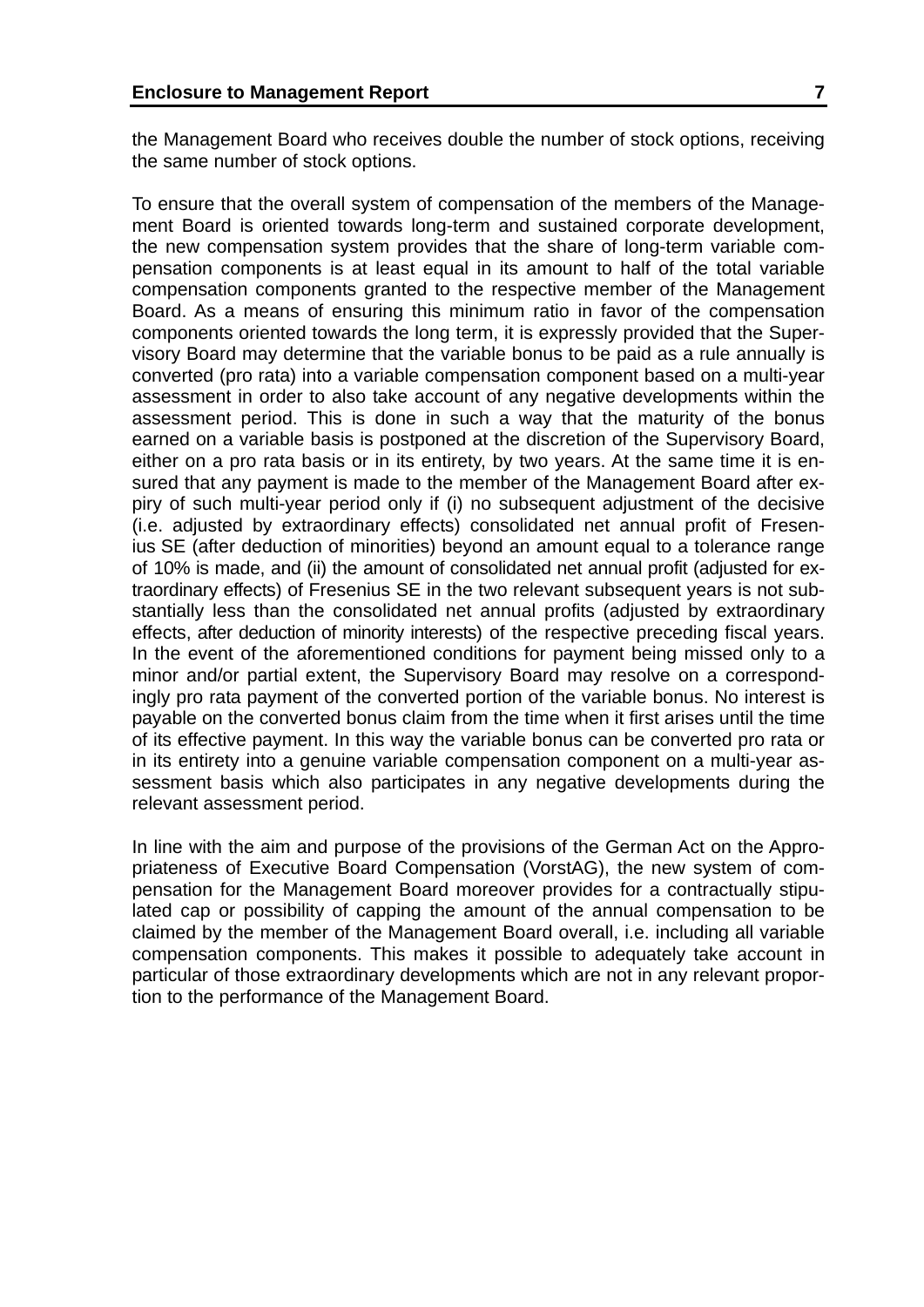Under the new compensation system, the amount of the basic compensation of the members of the Management Board was and will be assessed giving particular regard to the relevant comparison values of other DAX companies and similar companies of comparable size and performance from the relevant industrial sector. By this, a predominantly conservative position in relation to relevant comparative companies was deliberately chosen on average. In addition to this horizontal comparative view, due regard was also given to the vertical (company-internal) comparative view in assessing the compensation components for the members of the Management Board.

The existing system of compensation for the members of the Management Board applicable up to now, given its long-term compensation components as well as the ratios that were decisive for the achievement of targets for the short-term variable compensation components, was already oriented towards sustained corporate development. However, the new system of compensation for the members of the Management Board, thanks to the aforementioned provisions, will be oriented to an even greater extent towards the interests of sustained corporate development within the meaning of the provisions of the German Act on the Appropriateness of Executive Board Compensation (VorstAG).

### **Information on the Supervisory Board**

The compensation of the Supervisory Board is determined by the Annual General Meeting and is subject to the provisions contained in Section 14 of the Company statutes of Fresenius SE. Each member of the Supervisory Board shall receive a fixed compensation of € 13 thousand. The members of the Audit Committee and the Personnel Committee of the Supervisory Board receive an additional € 10 thousand each and the Chairman of the committee a further  $\epsilon$  10 thousand. For each full fiscal year, the remuneration increases by 10 % for each percentage point that the dividend paid on each ordinary share for that year (gross dividend according to the resolution of the Annual General Meeting) exceeds 3.6 % of the amount equal to the subscribed capital divided by the number of non-par value shares; residual amounts are interpolated. The Chairman receives twice this amount and the deputies to the Chairman one and a half times the amount of a Supervisory Board member. All members of the Supervisory Board receive appropriate compensation for costs of travel and accommodation incurred in connection with their duties as members of the Supervisory Board. Fresenius SE provides to the members of the Supervisory Board insurance coverage in an adequate amount (relating to their function) and on an adequate excess amount basis.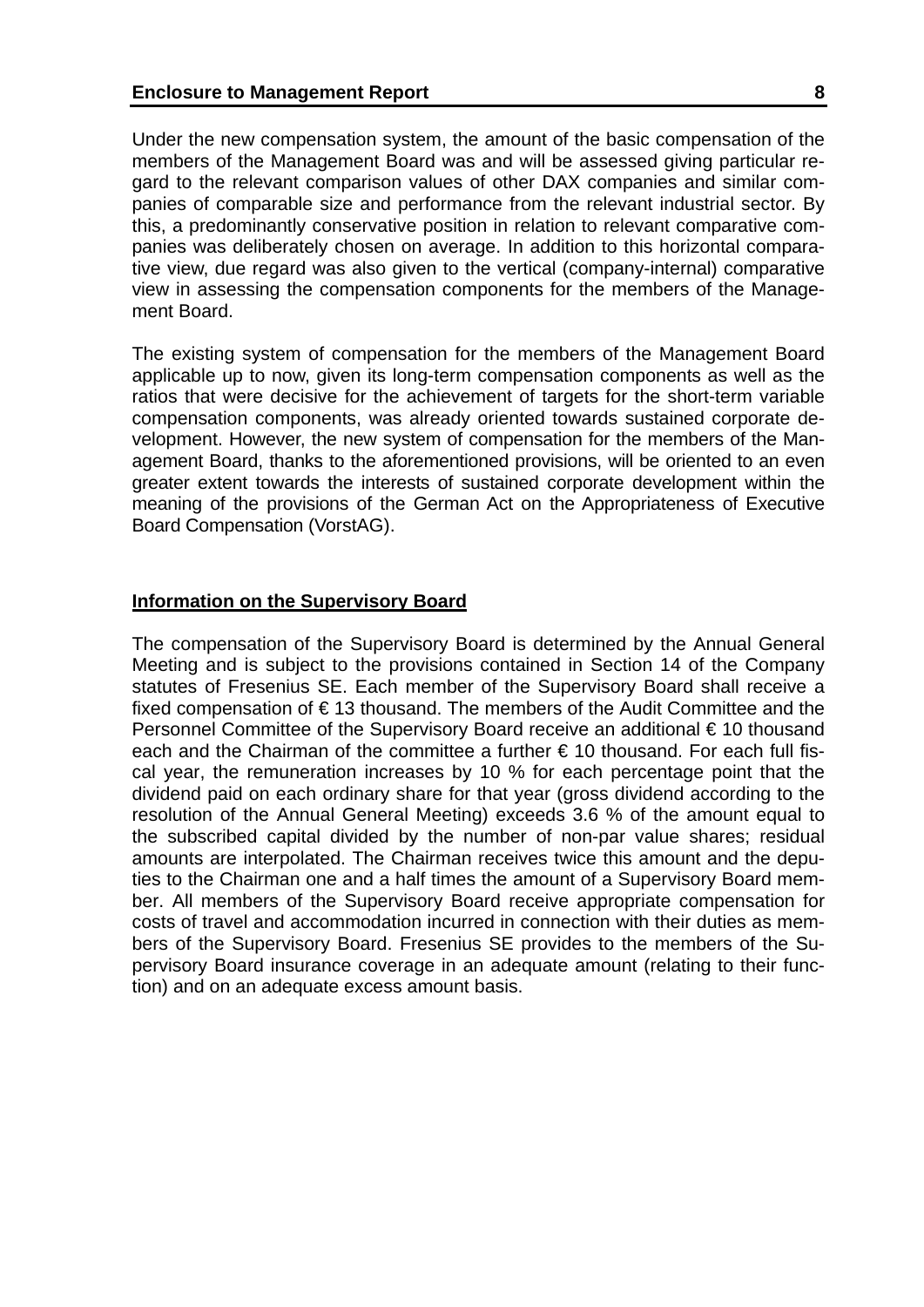For the years 2009 and 2008, the compensation for the members of the Supervisory Board of Fresenius SE, including compensation for committee services, was as follows:

|                                                  |      | <b>Fixed compensation</b> |             | <b>Compensation for</b><br>commitee services |       | Variable compensation |       | <b>Total compensation</b> |  |
|--------------------------------------------------|------|---------------------------|-------------|----------------------------------------------|-------|-----------------------|-------|---------------------------|--|
|                                                  | 2008 | 2009                      | 2008        | 2009                                         | 2008  | 2009                  | 2008  | 2009                      |  |
| in thousand $\epsilon$                           |      |                           |             |                                              |       |                       |       |                           |  |
| Dr. Gerd Krick                                   | 26   | 26                        | 30          | 30                                           | 173   | 186                   | 229   | 242                       |  |
| Dr. Dieter Schenk                                | 20   | 20                        | $\mathbf 0$ | $\mathsf 0$                                  | 129   | 139                   | 149   | 159                       |  |
| Niko Stumpfögger                                 | 20   | 20                        | 0           | $\mathsf 0$                                  | 129   | 139                   | 149   | 159                       |  |
| Prof. Dr.h.c. Roland Berger (since May 21, 2008) | 8    | 13                        | 12          | 20                                           | 53    | 93                    | 73    | 126                       |  |
| Dario Ilossi                                     | 13   | 13                        | $\mathbf 0$ | $\mathsf 0$                                  | 86    | 93                    | 99    | 106                       |  |
| Konrad Kölbl                                     | 13   | 13                        | 10          | 10                                           | 86    | 93                    | 109   | 116                       |  |
| Dr. Gabriele Kröner (until May 21, 2008)         | 5    | $\mathbf 0$               | $\mathbf 0$ | $\mathsf 0$                                  | 33    | $\mathbf 0$           | 38    | $\mathsf 0$               |  |
| Klaus-Peter Müller (since May 21, 2008)          | 8    | 13                        | 0           | $\mathbf 0$                                  | 53    | 93                    | 61    | 106                       |  |
| Dr. Gerhard Rupprecht                            | 13   | 13                        | $\mathbf 0$ | $\mathbf 0$                                  | 86    | 93                    | 99    | 106                       |  |
| Wilhelm Sachs                                    | 13   | 13                        | 10          | 10                                           | 86    | 93                    | 109   | 116                       |  |
| Dr. Karl Schneider                               | 13   | 13                        | 20          | 20                                           | 86    | 93                    | 119   | 126                       |  |
| Stefan Schubert                                  | 13   | 13                        | $\mathbf 0$ | $\mathsf 0$                                  | 86    | 93                    | 99    | 106                       |  |
| Rainer Stein                                     | 13   | 13                        | 10          | 10                                           | 86    | 93                    | 109   | 116                       |  |
| Dr. Bernhard Wunderlin (until May 21, 2008)      | 5    | 0                         | 8           | 0                                            | 33    | $\mathbf 0$           | 46    | 0                         |  |
|                                                  | 183  | 183                       | 100         | 100                                          | 1,205 | 1,301                 | 1,488 | 1,584                     |  |

# **Directors & Officers Insurance**

Fresenius SE has concluded a consequential loss liability insurance policy (D & O insurance), on an excess amount basis, for the members of the Management Board and the Supervisory Board of Fresenius SE and for all representative bodies of affiliates in Germany and elsewhere. The D & O policy applies throughout the world and runs until the end of June 2010. The policy covers the legal defense costs of a member of a representative body when a claim is made and, where relevant, any damages to be paid which are covered by the policy.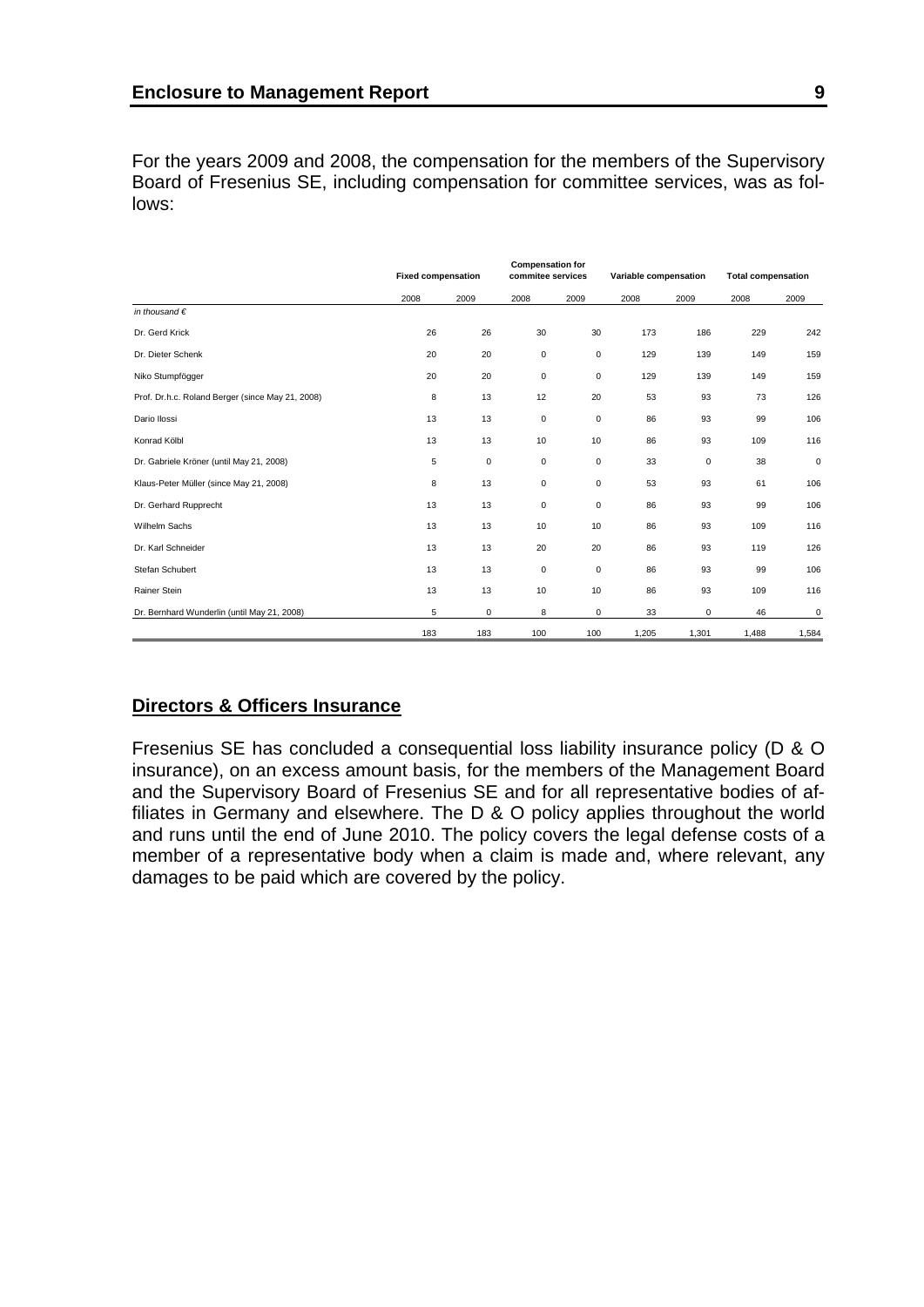

## REPORT OF THE SUPERVISORY BOARD

In 2009, the Supervisory Board performed the duties assigned to it by law and by the Company's Statutes, regularly advising and monitoring the Management Board. It was closely involved in all decisions that were of major importance to the Group.

### COOPERATION BETWEEN THE MANAGEMENT BOARD AND THE SUPERVISORY BOARD

Carrying out its monitoring and advisory activities, the Supervisory Board was kept regularly informed by the Management Board – in a timely manner and comprehensively, both in writing and orally – about the business development, economic and financial position, and profitability of the Company and the Group the corporate strategy and planning, risk situation, risk management and compliance, and important business events. In all, the Supervisory Board of Fresenius SE convened for four regular meetings in 2009, in March, May, October, and December. Detailed Management Board reports and comprehensive approval documents concerning the agenda were distributed to members of the Supervisory Board before all its meetings. At each of its regular meetings, the Supervisory Board used the Management Board's reports as the basis for its comprehensive discussions about business development and important corporate decisions. All matters requiring Supervisory Board approval were submitted with sufficient time for proper scrutiny. After reviewing the related approval documents and detailed consultation with the Management Board, the Supervisory Board was able to give its approval in all matters submitted to it. The Supervisory Board was also informed about any important business events occurring between meetings and, in urgent cases, was requested to pass resolutions by written proceeding in lieu of a meeting. In addition, the Chairman of the Management Board regularly informed the Chairman of the Supervisory Board in individual discussions about the latest business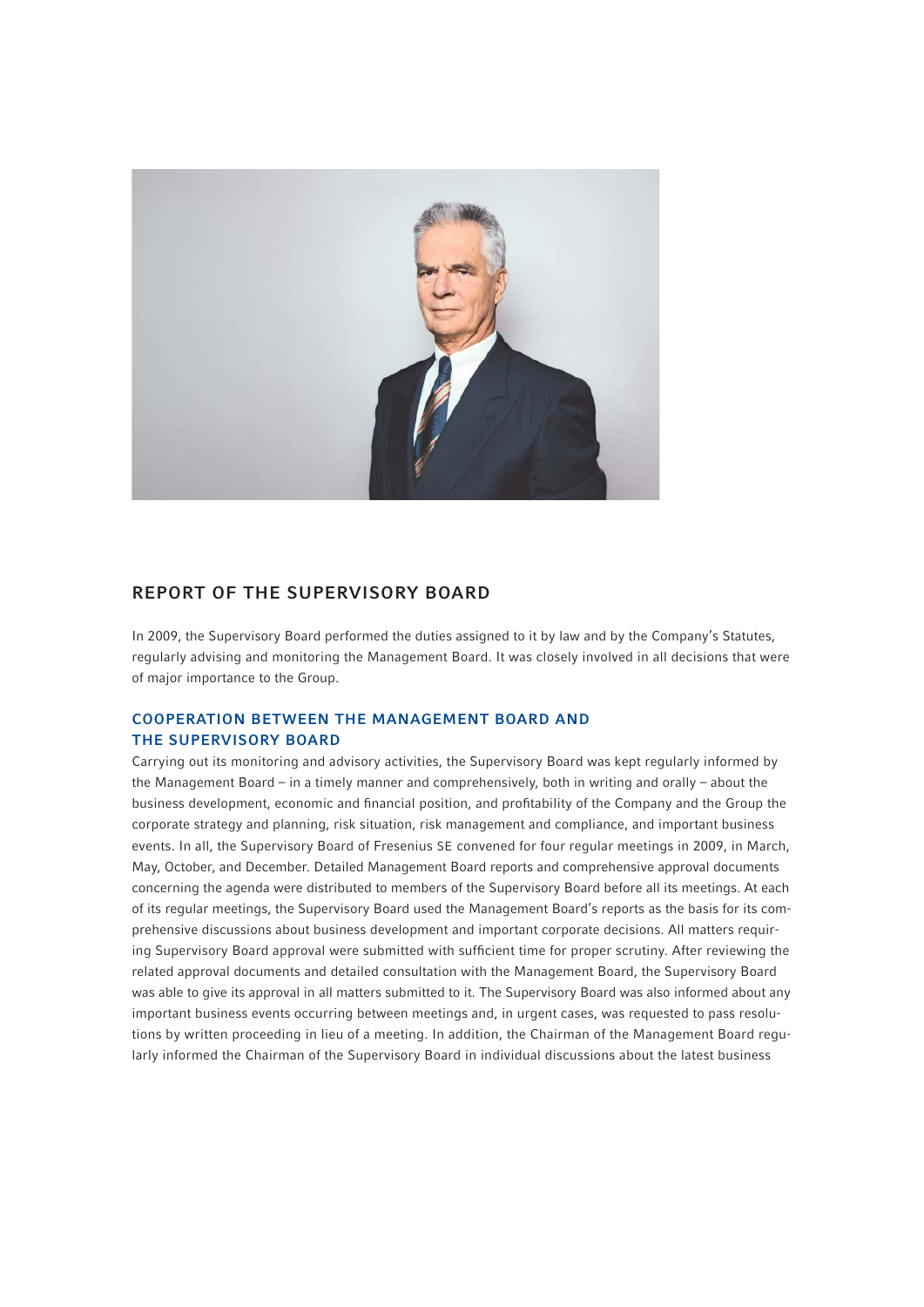developments and forthcoming decisions. Every member of the Supervisory Board attended at least half of the Supervisory Board meetings during their term of office in 2009.

#### MAIN FOCUS OF THE SUPERVISORY BOARD'S ACTIVITIES

The Supervisory Board's monitoring and advisory activities were mainly centered on overall business operations as well as investments and the integration of recent acquisitions – especially APP Pharmaceuticals in the United States – in the business segments. The Supervisory Board thoroughly reviewed and discussed all other significant business activities with the Management Board. It approved the budget for 2010 and the Fresenius Group's mid-term planning, following a detailed review and discussions with the Management Board. At its regular meetings and within the Audit Committee, the Supervisory Board also kept itself informed about the Group's risk situation and risk management activities as well as compliance.

#### CORPORATE GOVERNANCE

Further development of corporate governance at Fresenius was reviewed by the Supervisory Board. It took note of the Act on the Appropriateness of Executive Board Compensation (Gesetz zur Angemessenheit der Vorstandsvergütung – VorstAG) that came into force in Germany on August 5, 2009. In light of this new legislation, the Supervisory Board resolved to limit the duties of the Personnel Committee to preparing proposals in respect of the compensation system for the Management Board and the compensation of individual members of the Management Board and to resolving non-compensation-related terms of the contracts with the members of the Management Board. In addition, the Supervisory Board engaged experts to examine the appropriateness of the Management Board's compensation and whether the new provisions of the VorstAG stipulating that management compensation be oriented to sustainable long-term corporate performance might require a modification of the Management Board contracts. On May 8, 2009, the Management Board and the Supervisory Board jointly issued a Declaration of Conformity in accordance with the German Corporate Governance Code in its version as of June 6, 2008.

For more information on corporate governance at Fresenius, please see the Corporate Governance Declaration on pages 12 to 27 of the Annual Report.

The Management Board and the Supervisory Board of Fresenius SE have a duty to act in the best interests of the Company. In performing their activities, they do not pursue personal interests or bestow unjustified benefits on others. Any sideline activities or transactions with the Company by members of the corporate bodies must be reported to, and approved by, the Supervisory Board. The Supervisory Board reports to the Annual General Meeting on any conflicts of interest, and how they are dealt with.

Klaus-Peter Müller, a member of the Supervisory Board of Fresenius SE, is the chairman of the supervisory board of Commerzbank AG. The Fresenius Group maintains business relations with Commerzbank under customary conditions. Dr. Gerhard Rupprecht, a member of the Supervisory Board of Fresenius SE, is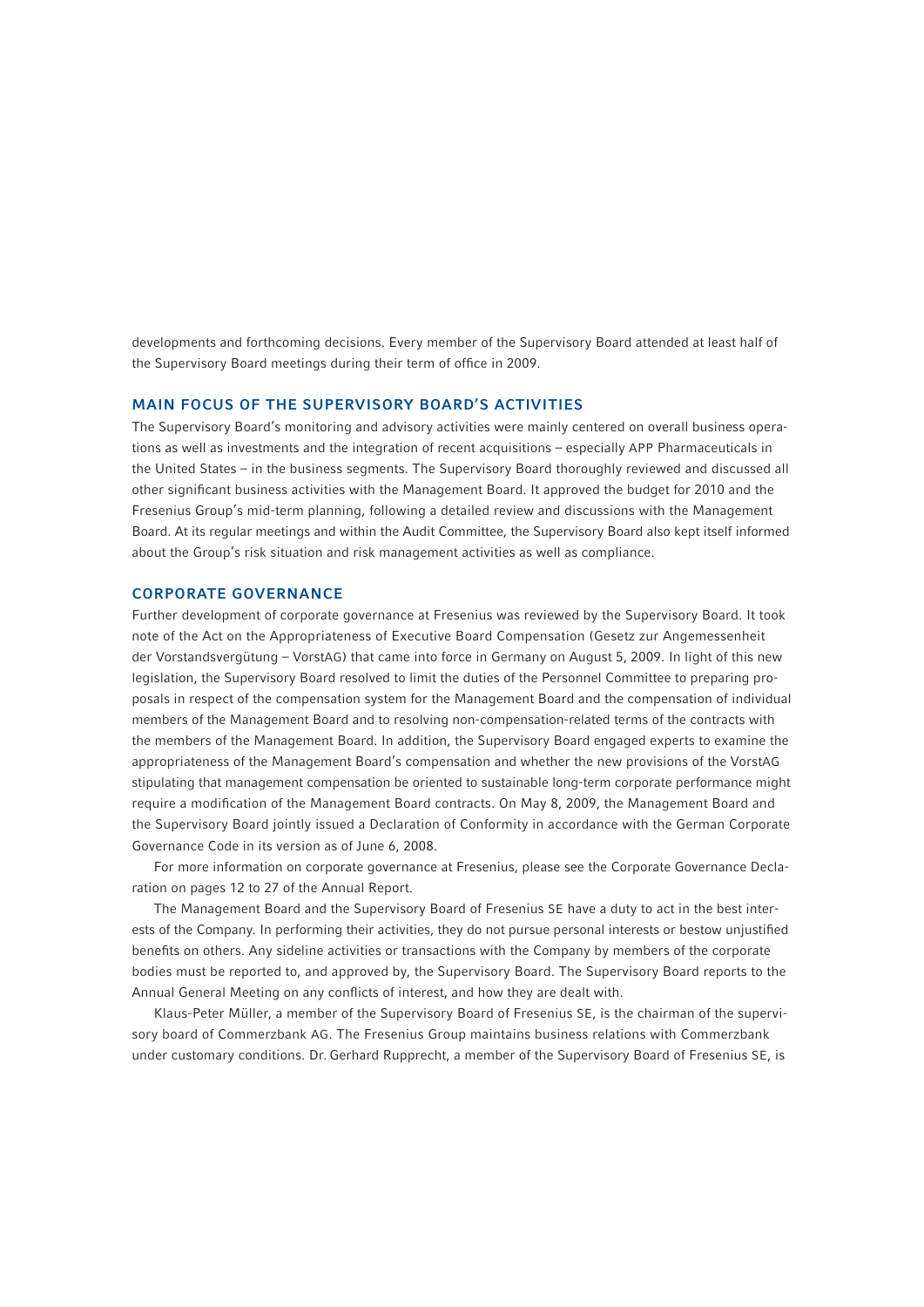a member of the management board of Allianz SE and the chairman of the management board of Allianz Deutschland AG. Dr. Franceso De Meo, member of the Management Board of Fresenius SE, is a member of the supervisory board of Allianz Private Krankenversicherungs-AG. In 2009, the Fresenius Group paid € 7 million for insurance premiums to Allianz (2008: € 7 million).

Consultancy and other service relationships between Supervisory Board members and the Company only existed in the case of Dr. Schenk, who is a member of our Company's Supervisory Board and is a partner in the international law firm Nörr Stiefenhofer Lutz (as of 2010: Noerr LLP). This law firm provided legal advice to the Fresenius Group in 2009. The Fresenius Group paid € 1 million to this law firm for services rendered in 2009 (2008: € 1 million), corresponding to 1.6 % of the total amount paid for legal advice in 2009. The Supervisory Board and its Audit Committee considered this mandate closely and it was approved by the Supervisory Board. Dr. Schenk did not take part in the voting. There are no other consulting or service contracts between Supervisory Board members and the Company.

There were no conflicts of interest involving members of the Supervisory or Management Boards in 2009. Members are required to notify the Supervisory Board immediately should such conflicts arise.

Fresenius has disclosed the information on related parties in the quarterly reports and on page 184 of the Annual Report.

### WORK OF THE COMMITTEES

The Personnel Committee, whose responsibilities now are to prepare proposals on the compensation system for the Management Board and the compensation for the individual members of the Management Board and to resolve the non-compensation-related terms of contracts with members of the Management Board, held two meetings and one conference call.

The Audit Committee held three meetings. There were also four conference calls. The main focus of its controlling activities was on the preliminary audit of the annual financial statements of Fresenius SE and the Group for 2008 and discussions with the auditors about their report and the terms of reference of the audit, paying special heed to APP Pharmaceuticals in the United States. The Audit Committee also reviewed the 2009 quarterly reports, the risk management system, the internal control system, an audit plan as well as the audit results of the internal audit department, and a controlling report on the development of the acquisitions. The Audit Committee also discussed the implications of the Accounting Law Modernization Act (BilMoG) that came into force in Germany on May 29, 2009.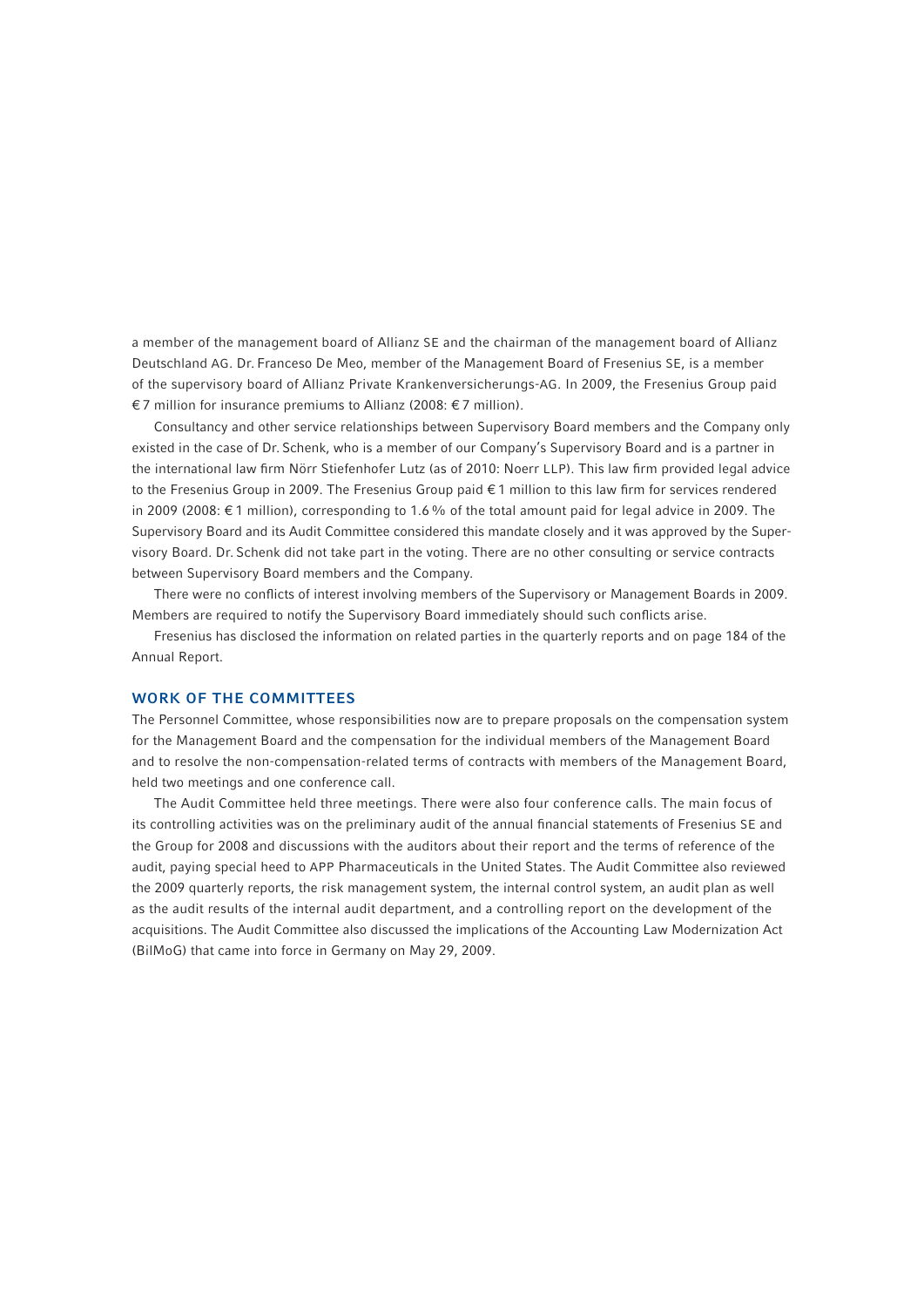The Supervisory Board delegated the resolutions on the terms of the financing of the APP Pharmaceuticals acquisition to the special "Transaction Financing APP Pharmaceuticals, Inc." Committee set up for this purpose in 2008. In 2009, this committee held two conference calls and approved the issuance of Senior Notes to replace the bridge financing for the APP Pharmaceuticals acquisition.

The chairmen of the committees reported regularly to the next Supervisory Board meeting on the work of the committees.

The Nomination Committee did not convene. There is no Mediation Committee since the German Co-Determination Act (MitbestG), which provides for this committee, does not apply to Fresenius SE.

Information on the present composition of the committees can be found on pages 194 and 195 of the Annual Report.

## PERSONNEL – COMPOSITION OF THE MANAGEMENT BOARD AND SUPERVISORY BOARD

There were no changes in the composition of the Management Board or the Supervisory Board in 2009.

### FINANCIAL STATEMENTS AND CONSOLIDATED FINANCIAL STATEMENTS

The accounting records, the financial statements prepared according to the German Commercial Code (HGB) and the Management Report of Fresenius SE for 2009 were audited by KPMG AG Wirtschaftsprüfungsgesellschaft, Berlin. They were elected as auditors at Fresenius SE's Annual General Meeting on May 8, 2009, and were subsequently commissioned by the Supervisory Board. The auditors issued their unqualified audit opinion for these statements. The same applies to the consolidated financial statements of Fresenius SE prepared according to IFRS accounting principles and to the consolidated financial statements of Fresenius SE prepared voluntarily according to US GAAP.

Management Reports were added to the consolidated financial statements. The financial statements, the consolidated financial statements, the Management Reports, and the auditors' reports were submitted to each member of the Supervisory Board of Fresenius SE within the required time. The Supervisory Board noted and approved the auditors' findings. The Supervisory Board's own review found no objections to the financial statements of Fresenius SE or the consolidated financial statements. The Supervisory Board agrees with the Management Reports and the statements contained therein with respect to future development.

At its meeting on March 12, 2010, the Supervisory Board approved the financial statements of Fresenius SE for 2009 as presented by the Management Board, thereby adopting them as official. The Supervisory Board also approved the consolidated financial statements of Fresenius SE prepared according to IFRS standards and the consolidated financial statements for 2009 prepared voluntarily according to US GAAP.